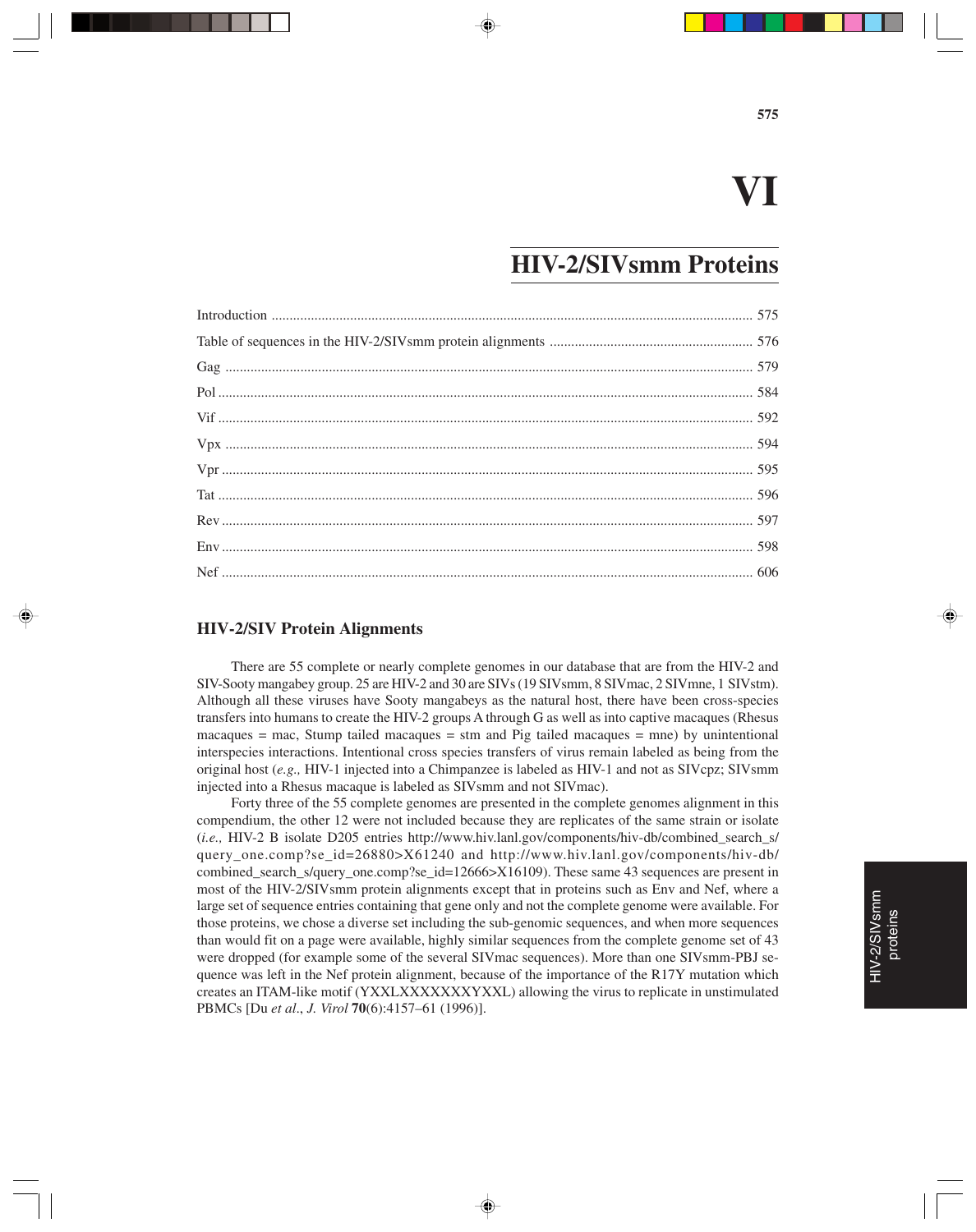$\color{red} \blacklozenge$ 

 $\overline{\phantom{a}}$   $\overline{\phantom{a}}$ 

 $\overrightarrow{\bigoplus}$ 

 $\overline{\phantom{0}}$ 

|  |  |  | Table 1: Table of sequences in the HIV-2 SIVsmm Complete Genome Alignments |
|--|--|--|----------------------------------------------------------------------------|
|  |  |  |                                                                            |

| <b>Name</b>                                | <b>Accession</b> | Region                                        | <b>Author</b>       | Reference                                     |
|--------------------------------------------|------------------|-----------------------------------------------|---------------------|-----------------------------------------------|
| H2AB.CI.-.7312A                            | L36874           | ENV GAG NEF POL REV<br>TAT VIF VPR VPX        | Gao, F              | Unpublished                                   |
| H <sub>2</sub> A.-.-CBL <sub>21</sub>      | U05350           | <b>ENV</b>                                    | Breuer, J           | J Gen Virol 76:(2) 333-45 (1995)              |
| H <sub>2</sub> A.-.-.CBL <sub>22</sub>     | U05351           | <b>ENV</b>                                    | Breuer, J           | J Gen Virol 76:(2) 333-45 (1995)              |
| H <sub>2</sub> A.-.-.CBL <sub>23</sub>     | U05352           | <b>ENV</b>                                    | Breuer, J           | J Gen Virol 76:(2) 333-45 (1995)              |
| H2A.CI.88.UC2                              | U38293           | ENV GAG NEF POL REV<br>TAT VIF VPR VPX        | Barnett, SW         | Virology 222(1):257-61 (1996)                 |
| H2A.DE.91.HOM                              | U73757           | <b>NEF</b>                                    | Fackler, OT         | Eur J Biochem 247(3):843-51 (1997)            |
| H2A.DE.92.NEP                              | U73758           | <b>NEF</b>                                    | Fackler, OT         | Eur J Biochem 247(3):843-51 (1997)            |
| H2A.DE.-.BEN                               | M30502           | ENV GAG NEF POL REV<br>TAT VIF VPR VPX        | Kirchhoff, F        | Virology 177(1):305-11 (1990)                 |
| H <sub>2</sub> A.DE.-.PEI <sub>2</sub>     | U22047           | <b>ENV GAG NEF POL REV</b><br>TAT VIF VPR VPX | Talbott, R          | Proc Natl Acad Sci U S A 90(9):4226-30 (1993) |
| H <sub>2</sub> A.FR.-.96151                | AF170034         | <b>ENV</b>                                    | Damond, F           | Virology 280(1):19-30 (2001)                  |
| H2A.FR.-.96199                             | AF170043         | <b>ENV</b>                                    | Damond, F           | Virology 280(1):19-30 (2001)                  |
| H2A.FR.-.96201                             | AF170035         | <b>ENV</b>                                    | Damond, F           | Virology 280(1):19-30 (2001)                  |
| H2A.FR.-.96202                             | AF170040         | <b>ENV</b>                                    | Damond, F           | Virology 280(1):19-30 (2001)                  |
| H2A.FR.-.96203                             | AF170049         | <b>ENV</b>                                    | Damond, F           | Virology 280(1):19-30 (2001)                  |
| H2A.FR.-.96205                             | AF170031         | <b>ENV</b>                                    | Damond, F           | Virology 280(1):19-30 (2001)                  |
| H2A.FR.-.96206                             | AF170048         | <b>ENV</b>                                    | Damond, F           | Virology 280(1):19-30 (2001)                  |
| H <sub>2</sub> A.FR.-.96226                | AF170030         | <b>ENV</b>                                    | Damond, F           | Virology 280(1):19-30 (2001)                  |
| H2A.FR.-.96323                             | AF170032         | <b>ENV</b>                                    | Damond, F           | Virology 280(1):19-30 (2001)                  |
| H <sub>2</sub> A.FR.-.96324                | AF170046         | <b>ENV</b>                                    | Damond, F           | Virology 280(1):19-30 (2001)                  |
| H2A.FR.-.96325                             | AF170050         | <b>ENV</b>                                    | Damond, F           | Virology 280(1):19-30 (2001)                  |
| H2A.FR.-.96329                             | AF170045         | <b>ENV</b>                                    | Damond, F           | Virology 280(1):19-30 (2001)                  |
| H <sub>2</sub> A.FR.-.96330                | AF170047         | <b>ENV</b>                                    | Damond, F           | Virology 280(1):19-30 (2001)                  |
| H2A.GH.-.GH1                               | M30895           | ENV GAG NEF POL REV<br>TAT VIF VPR VPX        | Hasegawa, A         | ARHR 5(6):593-604 (1989)                      |
| H2A.GM.87.D194                             | J04542           | <b>ENV GAG NEF POL REV</b><br>TAT VIF VPR VPX | Kuehnel, H          | Proc Natl Acad Sci U S A 86(7):2383-7 (1989)  |
| H2A.GM.90.CBL24                            | U05353           | <b>ENV</b>                                    | Breuer, J           | J Gen Virol 76:(2) 333-45 (1995)              |
| H <sub>2</sub> A.GM.-.ISY                  | J04498           | <b>ENV GAG NEF POL REV</b><br>TAT VIF VPR VPX | Franchini, G        | Proc Natl Acad Sci U S A 86(7):2433-7 (1989)  |
| H2A.GW.86.FG                               | J03654           | ENV GAG NEF POL REV<br>TAT VIF VPR VPX        | Zagury, JF          | Proc Natl Acad Sci U S A 85(16):5941-5 (1988) |
| H <sub>2</sub> A.GW.87.CAM <sub>2</sub> CG | D00835           | ENV GAG NEF POL REV<br>TAT VIF VPR VPX        | Tristem, M          | J Gen Virol 72:(3) 721-4 (1991)               |
| H <sub>2</sub> A.GW.-.ALI                  | AF082339         | ENV GAG NEF POL REV<br>TAT VIF VPR VPX        | Azevedo-Pereira, JM | Unpublished (1998)                            |
| H <sub>2</sub> A.GW.-.CAM <sub>1</sub>     | U05359           | <b>ENV</b>                                    | Breuer, J           | J Gen Virol 76:(2) 333-45 (1995)              |
| H <sub>2</sub> A.GW.-.CAM <sub>3</sub>     | U05355           | <b>ENV</b>                                    | Breuer, J           | J Gen Virol 76:(2) 333-45 (1995)              |
| H <sub>2</sub> A.GW.-.CAM <sub>4</sub>     | U05356           | <b>ENV</b>                                    | Breuer, J           | J Gen Virol 76:(2) 333-45 (1995)              |
| H2A.GW.-.CAM5                              | U05357           | <b>ENV</b>                                    | Breuer, J           | J Gen Virol 76:(2) 333–45 (1995)              |
| H <sub>2</sub> A.GW.-.CAM6                 | U05358           | <b>ENV</b>                                    | Breuer, J           | J Gen Virol 76:(2) 333–45 (1995)              |
| H <sub>2</sub> A.GW.-.MDS                  | Z48731           | ENV GAG NEF POL REV<br>TAT VIF VPR VPX        | Becker, M           | Unpublished (1995)                            |
| H <sub>2</sub> A.IN.-.CRIK147              | AY261999         | <b>TAT</b>                                    | Patel, VV           | Unpublished                                   |
| H2A.PT.-.1069                              | AJ344389         | <b>NEF</b>                                    | Padua, E            | J Gen Virol 84:(5) 1287-99 (2003)             |
| H2A.PT.-.1139                              | AJ344392         | <b>NEF</b>                                    | Padua, E            | J Gen Virol 84:(5) 1287-99 (2003)             |
| H2A.PT.-.1147                              | AJ344390         | <b>NEF</b>                                    | Padua, E            | J Gen Virol 84:(5) 1287-99 (2003)             |
| H <sub>2</sub> A.PT.-.1148                 | AJ344377         | $\operatorname{NEF}$                          | Padua, E            | J Gen Virol 84:(5) 1287-99 (2003)             |
| H <sub>2</sub> A.PT.-.117                  | AJ344370         | <b>NEF</b>                                    | Padua, E            | J Gen Virol 84:(5) 1287-99 (2003)             |
| H <sub>2</sub> A.PT.-.120                  | AJ344379         | <b>NEF</b>                                    | Padua, E            | J Gen Virol 84:(5) 1287-99 (2003)             |
| H2A.PT.-.1215                              | AJ344393         | $\operatorname{NEF}$                          | Padua, E            | J Gen Virol 84:(5) 1287-99 (2003)             |

 $\begin{picture}(20,5) \put(0,0){\vector(0,1){10}} \put(15,0){\vector(0,1){10}} \put(15,0){\vector(0,1){10}} \put(15,0){\vector(0,1){10}} \put(15,0){\vector(0,1){10}} \put(15,0){\vector(0,1){10}} \put(15,0){\vector(0,1){10}} \put(15,0){\vector(0,1){10}} \put(15,0){\vector(0,1){10}} \put(15,0){\vector(0,1){10}} \put(15,0){\vector(0,1){10}} \put(15,0){\vector(0,$ 

 $\clubsuit$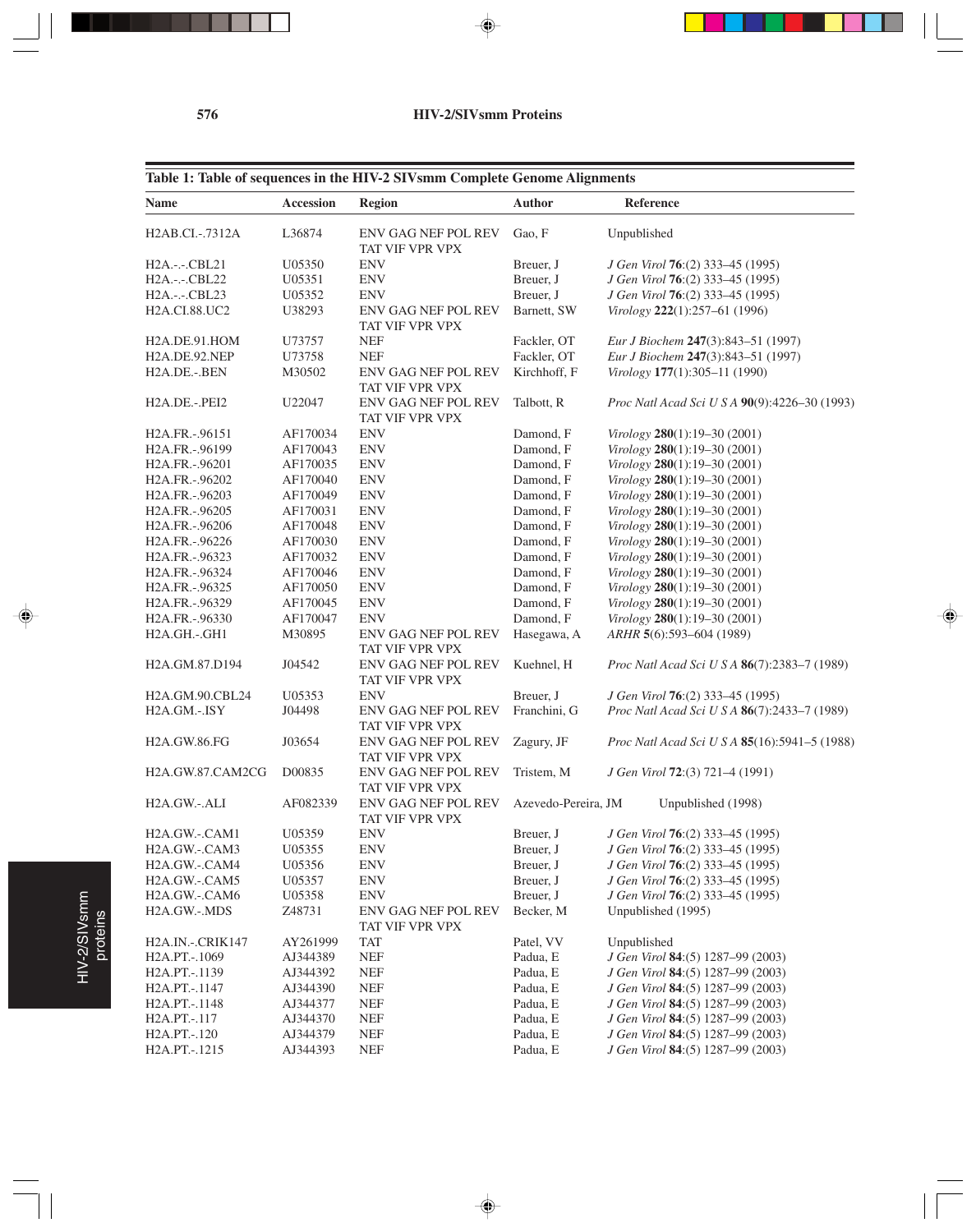#### **HIV-2/SIVsmm Proteins**

♦

. . .

⊕

Ξ

| H <sub>2</sub> A.PT.-.1227               | AJ344391             | <b>NEF</b>                             | Padua, E             | J Gen Virol 84:(5) 1287-99 (2003)   |
|------------------------------------------|----------------------|----------------------------------------|----------------------|-------------------------------------|
| H <sub>2</sub> A.PT.-.1268a              | AJ344395             | <b>NEF</b>                             | Padua, E             | J Gen Virol 84:(5) 1287-99 (2003)   |
| H2A.PT.-.1320                            | AJ344394             | <b>NEF</b>                             | Padua, E             | J Gen Virol 84:(5) 1287-99 (2003)   |
| H2A.PT.-.1378                            | AJ344414             | <b>NEF</b>                             | Padua, E             | J Gen Virol 84:(5) 1287-99 (2003)   |
| H2A.PT.-.1428                            | AJ344408             | <b>NEF</b>                             | Padua, E             | J Gen Virol 84:(5) 1287-99 (2003)   |
| H <sub>2</sub> A.PT.-.1570               | AJ344404             | <b>NEF</b>                             | Padua, E             | J Gen Virol 84:(5) 1287-99 (2003)   |
| H <sub>2</sub> A.PT.-.223                | AJ344380             | <b>NEF</b>                             | Padua, E             | J Gen Virol 84:(5) 1287-99 (2003)   |
| H <sub>2</sub> A.PT.-.268                | AJ344410             | <b>NEF</b>                             | Padua, E             | J Gen Virol 84:(5) 1287-99 (2003)   |
| H <sub>2</sub> A.PT.-.281                | AJ344371             | <b>NEF</b>                             | Padua, E             | J Gen Virol 84:(5) 1287-99 (2003)   |
| H2A.PT.-.293a                            | AJ344399             | <b>NEF</b>                             | Padua, E             | J Gen Virol 84:(5) 1287-99 (2003)   |
| H <sub>2</sub> A.PT.-.379                | AJ344375             | <b>NEF</b>                             | Padua, E             | J Gen Virol 84:(5) 1287-99 (2003)   |
| H <sub>2</sub> A.PT.-.423                | AJ344374             | <b>NEF</b>                             | Padua, E             | J Gen Virol 84:(5) 1287-99 (2003)   |
| H <sub>2</sub> A.PT.-.427                | AJ344373             | <b>NEF</b>                             | Padua, E             | J Gen Virol 84:(5) 1287-99 (2003)   |
| H <sub>2</sub> A.PT.-.483                | AJ344401             | <b>NEF</b>                             | Padua, E             | J Gen Virol 84:(5) 1287-99 (2003)   |
| H <sub>2</sub> A.PT.-.511                | AJ344402             | <b>NEF</b>                             | Padua, E             | J Gen Virol 84:(5) 1287-99 (2003)   |
| H <sub>2</sub> A.PT.-.546                | AJ344403             | <b>NEF</b>                             | Padua, E             | J Gen Virol 84:(5) 1287-99 (2003)   |
| H <sub>2</sub> A.PT.-.741                | AJ344384             | <b>NEF</b>                             | Padua, E             | J Gen Virol 84:(5) 1287-99 (2003)   |
| H <sub>2</sub> A.PT.-.794                | AJ344388             | <b>NEF</b>                             | Padua, E             | J Gen Virol 84:(5) 1287-99 (2003)   |
| H <sub>2</sub> A.PT.-.956                | AJ344369             | <b>NEF</b>                             | Padua, E             | J Gen Virol 84:(5) 1287-99 (2003)   |
| H <sub>2</sub> A.PT.-.984                | AJ344376             | <b>NEF</b>                             | Padua, E             | J Gen Virol 84:(5) 1287-99 (2003)   |
| $H2A.PT.-B1_1$                           | AJ344406             | <b>NEF</b>                             | Padua, E             | J Gen Virol 84:(5) 1287-99 (2003)   |
| H <sub>2</sub> A.PT.-.EP                 | AJ344387             | <b>NEF</b>                             |                      | J Gen Virol 84:(5) 1287-99 (2003)   |
| H <sub>2</sub> A.PT.-.LF <sub>1</sub>    | AJ344382             | <b>NEF</b>                             | Padua, E<br>Padua, E | J Gen Virol 84:(5) 1287-99 (2003)   |
|                                          |                      |                                        |                      | J Gen Virol 84:(5) 1287-99 (2003)   |
| H2A.PT.-.MP1<br>H <sub>2</sub> A.PT.-.P1 | AJ344385<br>AJ344381 | <b>NEF</b><br><b>NEF</b>               | Padua, E<br>Padua, E | J Gen Virol 84:(5) 1287-99 (2003)   |
|                                          |                      | <b>ENV GAG NEF POL REV</b>             |                      |                                     |
| H2A.SN.85.ROD                            | M15390               |                                        | Clavel, F            | Nature 324(6098):691-5 (1986)       |
|                                          |                      | TAT VIF VPR VPX<br>ENV GAG NEF POL REV |                      |                                     |
| H <sub>2</sub> A.SN.-.ST                 | M31113               |                                        | Kumar, P             | J Virol 64(2):890-901 (1990)        |
|                                          |                      | TAT VIF VPR VPX                        |                      |                                     |
| H2B.CI.88.UC1                            | L07625               | ENV GAG NEF POL REV                    | Castro, BA           | Virology 178(2):527-34 (1990)       |
|                                          |                      | TAT VIF VPR VPX                        |                      |                                     |
| H <sub>2</sub> B.CI.-.EHO                | U27200               | ENV GAG NEF POL REV                    | Rey-Cuille, MA       | Virology 202(1):471-6 (1994)        |
|                                          |                      | TAT VIF VPR VPX                        |                      |                                     |
| H2B.CI.-.IC762993                        | U76639               | <b>NEF</b>                             | Switzer, WM          | J Infect Dis 177(1):65-71 (1998)    |
| H <sub>2</sub> B.FR.-.96200              | AF170057             | <b>ENV</b>                             | Damond, F            | Virology 280(1):19-30 (2001)        |
| H2B.FR.-.96306                           | AF170061             | <b>ENV</b>                             | Damond, F            | Virology 280(1):19-30 (2001)        |
| H <sub>2</sub> B.FR.-.96307              | AF170059             | <b>ENV</b>                             | Damond, F            | Virology 280(1):19-30 (2001)        |
| H2B.FR.-.96309                           | AF170060             | <b>ENV</b>                             | Damond, F            | Virology 280(1):19-30 (2001)        |
| H2B.FR.-.96339                           | AF170053             | <b>ENV</b>                             | Damond, F            | Virology 280(1):19-30 (2001)        |
| H <sub>2</sub> B.FR.-.9644               | AF170058             | <b>ENV</b>                             | Damond, F            | Virology 280(1):19-30 (2001)        |
| H2B.FR.-.97227                           | AF170052             | <b>ENV</b>                             | Damond, F            | Virology 280(1):19-30 (2001)        |
| H2B.FR.-.97244                           | AF170056             | ENV                                    | Damond, F            | <i>Virology</i> 280(1):19–30 (2001) |
| H <sub>2</sub> B.FR.-.97245              | AF170054             | <b>ENV</b>                             | Damond, F            | Virology 280(1):19-30 (2001)        |
| H2B.FR.-.97378                           | AF170055             | <b>ENV</b>                             | Damond, F            | Virology 280(1):19-30 (2001)        |
| H <sub>2</sub> B.GH.86.D <sub>205</sub>  | X16109               | <b>ENV NEF</b>                         | Dietrich, U          | Nature 342(6252):948-50 (1989)      |
| H2B.GH.86.D205                           | X61240               | <b>GAG POL REV TAT VIF</b>             | Kreutz, R            | ARHR 8(9):1619-29 (1992)            |
|                                          |                      | <b>VPR VPX</b>                         |                      |                                     |
| H <sub>2</sub> B.JP.01.KR020             | AB100245             | <b>GAG POL REV TAT VIF</b>             | Kusagawa, S          | Unpublished                         |
|                                          |                      | <b>VPR VPX</b>                         |                      |                                     |
| H2C.LR.-.2238POLB7                       | M87138               | POL                                    | Gao, F               | Nature 358(6386):495-9 (1992)       |
| H2D.LR.90.FO784PA                        | M87110               | POL                                    | Gao, F               | Nature 358(6386):495-9 (1992)       |
| H2D.LR.-.FORTC2                          | M87111               | POL                                    | Gao, F               | Nature 358(6386):495-9 (1992)       |
| H2E.SL.91.PA                             | L33093               | POL                                    | Gao, F               | J Virol 68(11):7433-47 (1994)       |
| H2G.CI.-.ABT96                           | AF208027             | ENV GAG NEF POL REV<br>TAT VIF VPR VPX | Brennan, CA          | ARHR 13(5):401-4 (1997)             |
| H2U.FR.96.12034                          | AY530889             | ENV GAG NEF POL REV<br>TAT VIF VPR VPX | Damond, F            | ARHR 20(6):666-672 (2004)           |
|                                          |                      |                                        |                      |                                     |

 $\Rightarrow$ 

## HIV-2/SIVsmm HIV-2/SIVsmm<br>proteins

⊕

 $\overline{\phantom{0}}$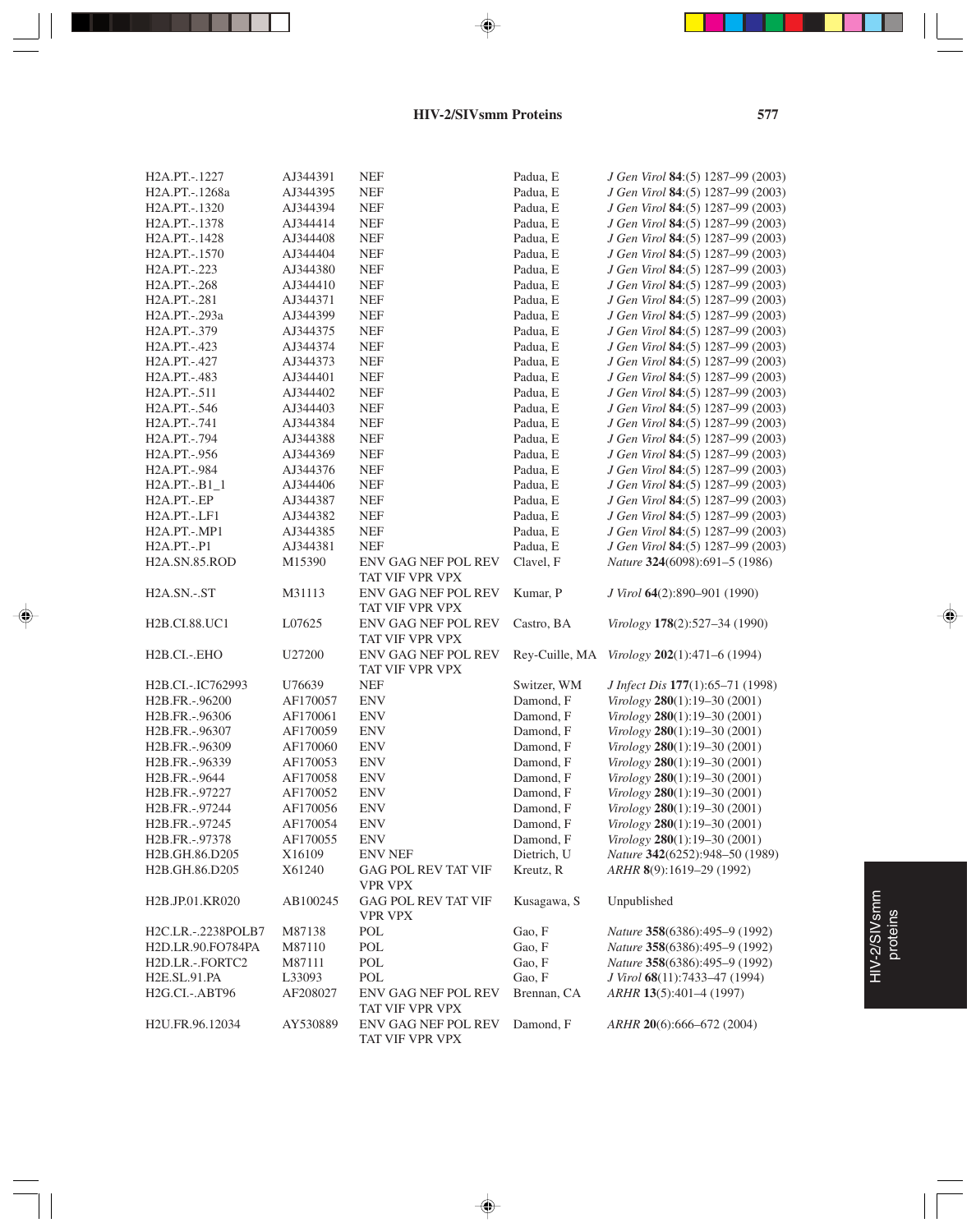**578 HIV-2/SIVsmm Proteins**

♦

| <b>MAC.US.-.239</b>                         | M33262   | <b>ENV GAG NEF POL REV</b><br>TAT VIF VPR VPX | Kestler, H     | Science 248(4959):1109-12 (1990)               |
|---------------------------------------------|----------|-----------------------------------------------|----------------|------------------------------------------------|
| MAC.US.-.251_1A11                           | M76764   | ENV GAG NEF POL REV<br>TAT VIF VPR VPX        | Planelles, V   | ARHR 7(11):889-98 (1991)                       |
| MAC.US.-.251_32H_PJ5 D01065                 |          | GAG POL REV TAT VIF<br><b>VPR VPX</b>         | Rud, EW        | J Gen Virol 75:(3) 529-43 (1994)               |
| MAC.US.-.251_BK28                           | M19499   | <b>GAG POL REV TAT VIF</b><br><b>VPR VPX</b>  | Franchini, G   | Nature 328(6130):539-43 (1987)                 |
| MAC.US.-.BK28_H824                          | U86638   | ENV POL REV TAT VIF<br><b>VPR VPX</b>         | Edmonson, P    | J Virol 72(1):405-14 (1998)                    |
| <b>MAC.US.-.MM142</b>                       | M16403   | ENV GAG NEF POL REV<br>TAT VIF VPR VPX        | Chakrabarti, L | Nature 328(6130):543-7 (1987)                  |
| MAC.US.-.SMM142B<br><b>INSTITUT PASTEUR</b> | BD131285 | GAG POL REV TAT VIF                           | Alizon, M      | Patent: JP 2002030099-A 2 29-JAN-2002;         |
|                                             |          | <b>VPR VPX</b>                                |                |                                                |
| MNE.US.82.MNE_8                             | M32741   | GAG POL REV TAT VIF<br><b>VPR VPX</b>         | Kimata, JT     | J Virol 72(1):245–56 (1998)                    |
| MNE.US.-.MNE027                             | U79412   | ENV GAG NEF POL REV<br>TAT VIF VPR VPX        | Kimata, JT     | J Virol 72(1):245–56 (1998)                    |
| SMM.SL.92.SL92B                             | AF334679 | ENV GAG NEF POL REV<br>TAT VIF VPR VPX        | Chen, Z        | J Virol 70(6):3617-27 (1996)                   |
| SMM.SL.-.SIVsm085c1                         | AY336737 | <b>VIF</b>                                    | Gaddis, NC     | Unpublished                                    |
| SMM.SL.-.SIVsm089c2                         | AY336738 | <b>VIF</b>                                    | Gaddis, NC     | Unpublished                                    |
| SMM.US.-.17EC1                              | AY033233 | GAG POL REV TAT VIF                           | Anderson, MG   | Virology 195(2):616-26 (1993)                  |
|                                             | AY033146 | <b>VPR VPX</b>                                |                |                                                |
| SMM.US.-.17EFR                              |          | GAG POL REV TAT VIF<br><b>VPR VPX</b>         | Flaherty, MT   | J Virol 71(8):5790-8 (1997)                    |
| SMM.US.-.445d3_2                            | AY221508 | <b>VPR</b>                                    | Dehghani, H    | J Virol 77(11):6405-18 (2003)                  |
| SMM.US.-.DeltaB670                          | M90048   | <b>ENV</b>                                    | Mullins, JI    | Unpublished (1992)                             |
| SMM.US.-.F236_H4                            | X14307   | GAG POL REV TAT VIF<br><b>VPR VPX</b>         | Hirsch, VM     | Nature 339(6223):389-92 (1989)                 |
| SMM.US.-.H445                               | AY221509 | <b>VPR</b>                                    | Dehghani, H    | J Virol 77(11):6405-18 (2003)                  |
| SMM.US.-.H9                                 | M80194   | GAG POL REV TAT VIF<br><b>VPR VPX</b>         | Fultz, PN      | Proc Natl Acad Sci U S A 83(14):5286-90 (1986) |
| SMM.US.-.PBJ14_15                           | L03295   | <b>GAG POL REV TAT VIF</b><br><b>VPR VPX</b>  | Fultz, PN      | Proc Natl Acad Sci U S A 83(14):5286-90 (1986) |
| SMM.US.-.PBJ_143                            | M80193   | ENV GAG POL REV TAT<br>VIF VPR VPX            | Fultz, PN      | Proc Natl Acad Sci U S A 83(14):5286-90 (1986) |
| SMM.US.-.PBJ_6P6                            | L09212   | GAG NEF POL REV TAT<br>VIF VPR VPX            | Fultz, PN      | Proc Natl Acad Sci U S A 83(14):5286-90 (1986) |
| SMM.US.-.PBJA                               | M31325   | GAG NEF POL REV TAT<br>VIF VPR VPX            | Fultz, PN      | Proc Natl Acad Sci U S A 83(14):5286-90 (1986) |
| SMM.US.-.PBJC                               | L03296   | NEF POL REV TAT VIF<br><b>VPR VPX</b>         | Fultz, PN      | Proc Natl Acad Sci U S A 83(14):5286-90 (1986) |
| SMM.US.-.PBJD                               | L03297   | POL REV TAT VIF VPR<br><b>VPX</b>             | Fultz, PN      | Proc Natl Acad Sci U S A 83(14):5286-90 (1986) |
| SMM.US.-.PBJE                               | L03298   | POL REV TAT VIF VPR<br><b>VPX</b>             | Fultz, PN      | Proc Natl Acad Sci U S A 83(14):5286-90 (1986) |
| SMM.US.-.PGM53                              | AF077017 | GAG NEF POL REV TAT<br>VIF VPR VPX            | Novembre, FJ   | J Virol 72(11):8841-51 (1998)                  |
| SMM.US.-.PT573                              | AY221510 | <b>VPR</b>                                    | Dehghani, H    | J Virol 77(11):6405-18 (2003)                  |
| SMM.US.-.PT573                              | AY221511 | <b>VPR</b>                                    | Dehghani, H    | J Virol 77(11):6405-18 (2003)                  |
| SMM.US.-.PT583                              | AY221512 | <b>VPR</b>                                    | Dehghani, H    | J Virol 77(11):6405-18 (2003)                  |
| SMM.US.-.SME543                             | U72748   | GAG NEF POL REV TAT<br>VIF VPR VPX            | Hirsch, VM     | J Virol 71(2):1608-20 (1997)                   |
| STM.US.-.STM                                | M83293   | ENV GAG NEF POL REV<br>TAT VIF VPR VPX        | Novembre, FJ   | Virology 186(2):783-7 (1992)                   |
|                                             |          |                                               |                |                                                |

 $\color{red} \blacklozenge$ 

⊕

 $\equiv$ 

HIV-2/SIVsmm HIV-2/SIVsmm<br>proteins

⊕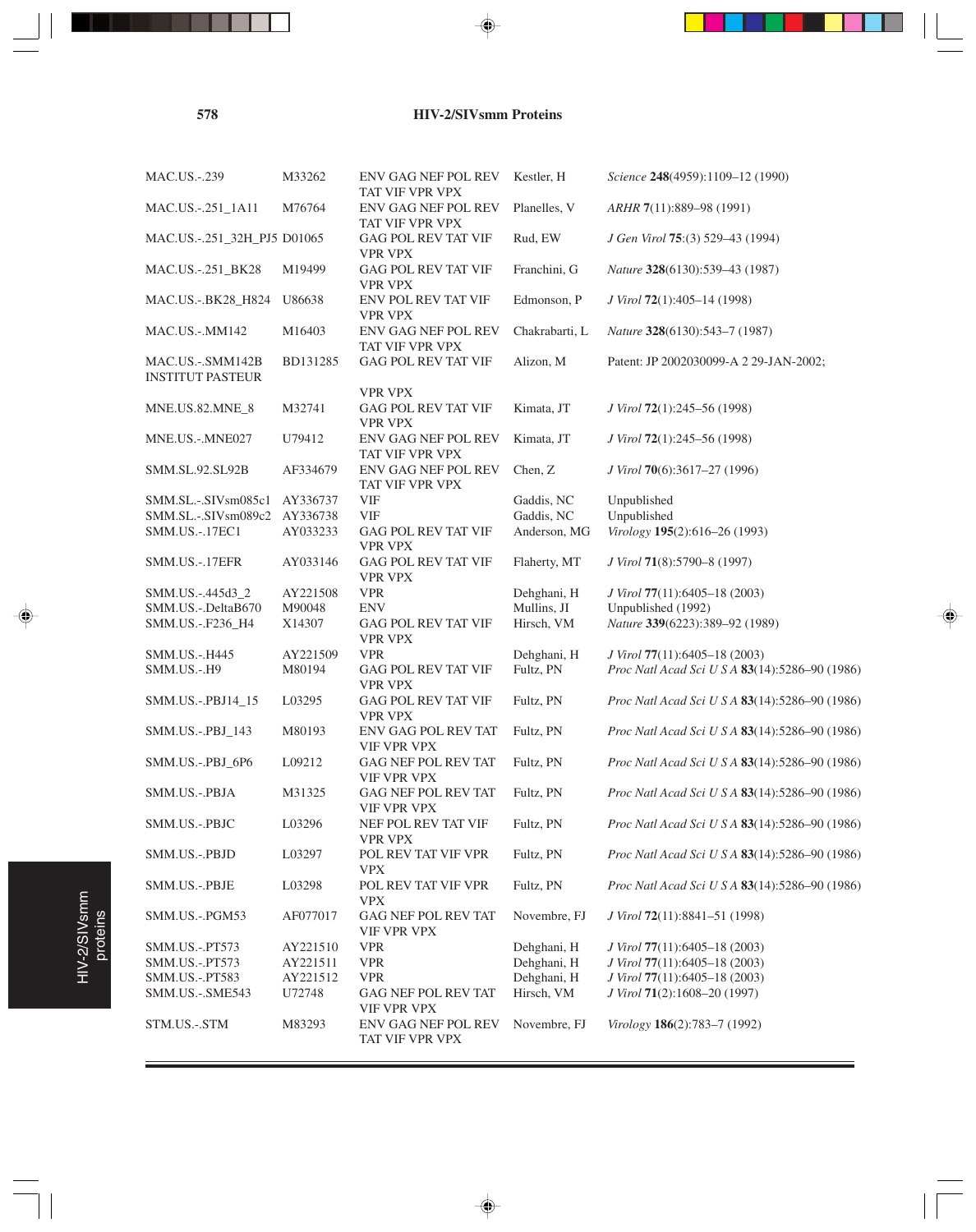|                                                    | / Gaq p17 Matrix |                                                                                                                                    |  |  |            |
|----------------------------------------------------|------------------|------------------------------------------------------------------------------------------------------------------------------------|--|--|------------|
| MAC.US.-.239                                       |                  | MGVRNSVLSGKKADELEKIRLRPNGKKKYMLKHVVWAANELDRFGLAESLLENKEGCOKILSVLAPLVPTGSENLKSLYNTVCVIWCIHAEEKVKHTEEAKOIVORHLVVETGTTETMPKTSRPTAPSSG |  |  | 130        |
| H2A.CI.88.UC2                                      |                  |                                                                                                                                    |  |  | 130        |
| $H2A$ . DE. $-$ . BEN                              |                  |                                                                                                                                    |  |  | 130        |
| $H2A.DE. - .PEI2$                                  |                  |                                                                                                                                    |  |  | 130        |
| $H2A.GH. - .GH1$                                   |                  |                                                                                                                                    |  |  | 130        |
| H2A.GM.-.ISY                                       |                  |                                                                                                                                    |  |  | 130        |
| H2A.GM.87.D194                                     |                  |                                                                                                                                    |  |  | 130        |
| H2A.GW.-.ALI                                       |                  |                                                                                                                                    |  |  | 130        |
| $H2A.GW. - .MDS$                                   |                  |                                                                                                                                    |  |  | 130        |
| H2A. GW. 86. FG                                    |                  |                                                                                                                                    |  |  | 130        |
| H2A.GW.87.CAM2CG<br>$H2A$ . $SN. - . ST$           |                  |                                                                                                                                    |  |  | 130        |
| H2A.SN.85.ROD                                      |                  | --A-----R--------R-----G-----R---I-----K---------S--------T--D-M----------F----------D--G----R----A----A-K--S----------E           |  |  | 130<br>130 |
|                                                    |                  |                                                                                                                                    |  |  |            |
| $H2B.CI.-EHO$                                      |                  |                                                                                                                                    |  |  | 127        |
| H2B.CI.88.UC1                                      |                  |                                                                                                                                    |  |  | 127        |
| H2B.GH.86.D205                                     |                  |                                                                                                                                    |  |  | 127        |
| H2B.JP.01.KR020                                    |                  | --A-G-------T-----V----G-----C---I---V-----Y-------S----H---T--E------------F------Y-L---V-L-D--D--K-A-S--AAN--KA-A--K----P--      |  |  | 127        |
| H2G.CI.-.ABT96                                     |                  |                                                                                                                                    |  |  | 130        |
| H2U.FR.96.12034                                    |                  |                                                                                                                                    |  |  | 129        |
| H2AB.CI. - . 7312A                                 |                  |                                                                                                                                    |  |  | 127        |
| SMM.SL.92.SL92B                                    |                  | --A-G-------------V----G-R-------II---R------S------R--A------M----------FS----V--L---M---D-----KT--S----S--A-KL-AQ-------P-.      |  |  | 129        |
| MAC.US.-.MM142                                     |                  |                                                                                                                                    |  |  | 130        |
| MAC.US.-.251 BK28                                  |                  |                                                                                                                                    |  |  | 130        |
| MAC.US.-.251 <sup>-1</sup> A11                     |                  |                                                                                                                                    |  |  | 130        |
|                                                    |                  |                                                                                                                                    |  |  | 130        |
| MAC.US.-.SMM142B                                   |                  |                                                                                                                                    |  |  | 130        |
| MNE.US.-.MNE027                                    |                  |                                                                                                                                    |  |  | 130        |
| MNE.US.82.MNE 8                                    |                  |                                                                                                                                    |  |  | 130        |
|                                                    |                  |                                                                                                                                    |  |  |            |
| $SMM.US. - . H9$                                   |                  |                                                                                                                                    |  |  | 130        |
| $SMM. - - - P BJ 143$                              |                  |                                                                                                                                    |  |  | 130        |
| SMM.US.-.PBJ14 15<br>$SMM.US.-.PBJ 6\overline{P}6$ |                  |                                                                                                                                    |  |  | 130        |
| $SMM$ . U.S. - . PBJ $\overline{A}$                |                  |                                                                                                                                    |  |  | 130<br>130 |
| $SMM.US. - .SME543$                                |                  |                                                                                                                                    |  |  | 130        |
| SMM.US. - . 17EC1                                  |                  |                                                                                                                                    |  |  | 130        |
| $SMM. US. - .17EFR$                                |                  |                                                                                                                                    |  |  | 130        |
| SMM.US. -. F236 H4                                 |                  |                                                                                                                                    |  |  | 130        |
| $SMM. US. - . PGM53$                               |                  |                                                                                                                                    |  |  | 130        |
| STM.US.-.STM                                       |                  |                                                                                                                                    |  |  | 130        |

 $\spadesuit$ 

HIV-2/SIVsmm protein alignment: GAG

 $\begin{picture}(20,5) \put(0,0){\line(1,0){10}} \put(15,0){\line(1,0){10}} \put(15,0){\line(1,0){10}} \put(15,0){\line(1,0){10}} \put(15,0){\line(1,0){10}} \put(15,0){\line(1,0){10}} \put(15,0){\line(1,0){10}} \put(15,0){\line(1,0){10}} \put(15,0){\line(1,0){10}} \put(15,0){\line(1,0){10}} \put(15,0){\line(1,0){10}} \put(15,0){\line(1,$ 

T E E

 $579$ 

HIV-2/SIVsmm<br>proteins

---

 $\overline{\blacklozenge}$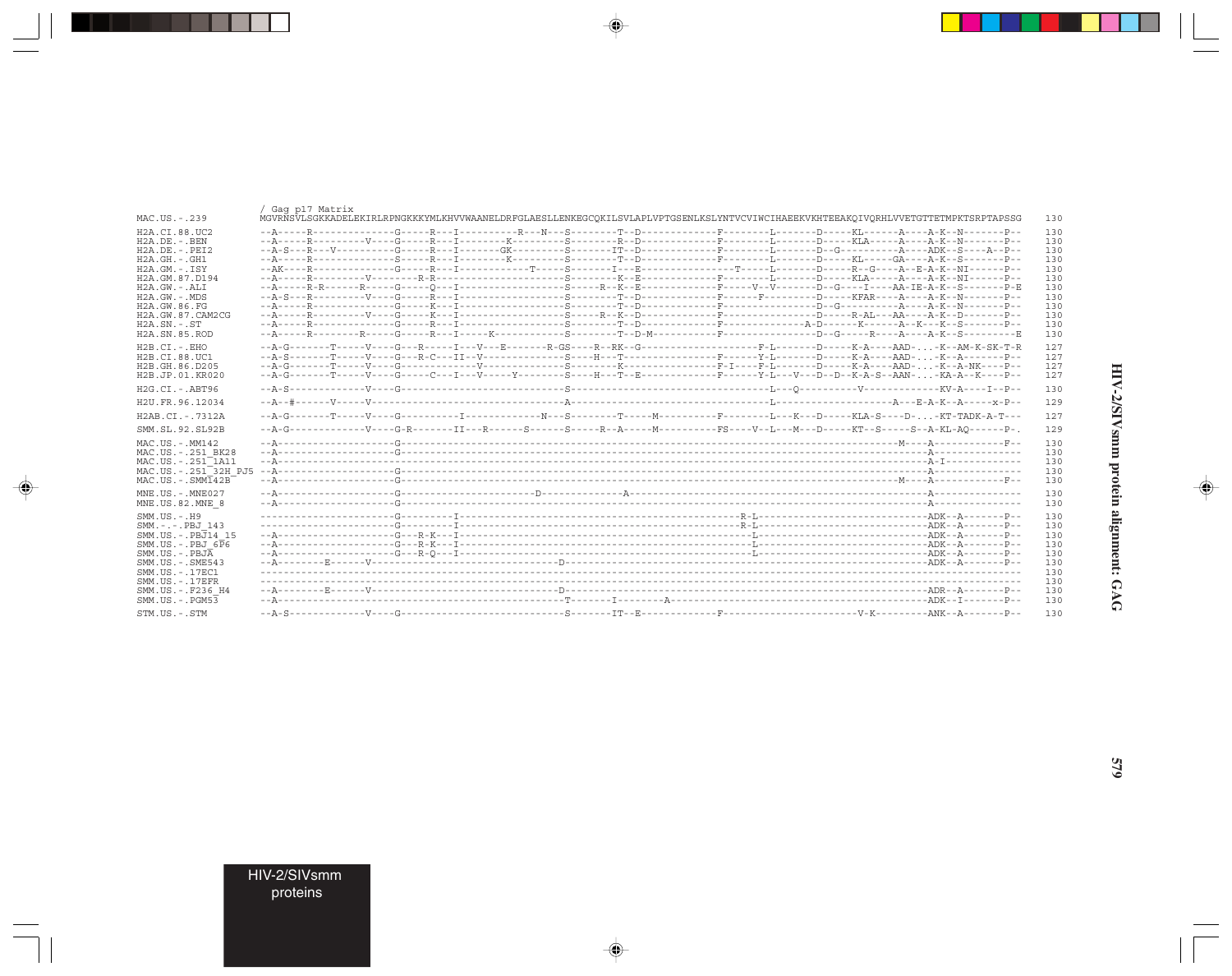

. . .

 $\begin{picture}(120,140)(-6.5,14.0) \put(0,0){\vector(0,1){10}} \put(15,0){\vector(0,1){10}} \put(15,0){\vector(0,1){10}} \put(15,0){\vector(0,1){10}} \put(15,0){\vector(0,1){10}} \put(15,0){\vector(0,1){10}} \put(15,0){\vector(0,1){10}} \put(15,0){\vector(0,1){10}} \put(15,0){\vector(0,1){10}} \put(15,0){\vector(0,1){10}} \put(15,0){\vector(0,1){10}}$ 

 $\frac{1}{\sqrt{2}}$ 

|                                                                                                                                                                                                                | Gag p17 matrix $\setminus$ p24 Capsid |                                                                                                                                |  |                                                                           |
|----------------------------------------------------------------------------------------------------------------------------------------------------------------------------------------------------------------|---------------------------------------|--------------------------------------------------------------------------------------------------------------------------------|--|---------------------------------------------------------------------------|
| MAC.US.-.239                                                                                                                                                                                                   |                                       | RGGNYPVOO.IGGNYVHLPLSPRTLNAWVKLIEEKKFGAEVVPGFQALSEGCTPYDINQMLNCVGDHQAAMQIIRDIINEEAADWDLQHPQPAPQQGQLREPSGSDIAGTTSSVDEQIQWMYRQQ. |  | 254                                                                       |
| H2A.CI.88.UC2<br>$H2A.DE. - .BEN$<br>$H2A.DE. - .PEI2$<br>$H2A.GH.-.GH1$<br>$H2A.GM.-.ISY$<br>H2A.GM.87.D194<br>H2A.GW.-.ALI<br>$H2A.GW. - .MDS$<br>H2A.GW.86.FG<br>H2A.GW.87.CAM2CG<br>$H2A.SN.-.ST$          |                                       |                                                                                                                                |  | 255<br>255<br>255<br>256<br>255<br>255<br>255<br>255<br>253<br>255<br>255 |
| H2A.SN.85.ROD                                                                                                                                                                                                  |                                       |                                                                                                                                |  | 255                                                                       |
| $H2B.CI.-EHO$<br>H2B.CI.88.UC1<br>H2B.GH.86.D205<br>H2B.JP.01.KR020                                                                                                                                            |                                       |                                                                                                                                |  | 250<br>250<br>250<br>250                                                  |
| H2G.CI.-.ABT96                                                                                                                                                                                                 |                                       |                                                                                                                                |  | 255                                                                       |
| H2U.FR.96.12034                                                                                                                                                                                                |                                       |                                                                                                                                |  | 254                                                                       |
| H2AB.CI.-.7312A                                                                                                                                                                                                |                                       |                                                                                                                                |  | 250                                                                       |
| SMM. SL. 92. SL92B                                                                                                                                                                                             |                                       |                                                                                                                                |  | 255                                                                       |
| MAC.US.-.MM142<br>MAC.US. - . 251 BK28<br>MAC.US. - . 251 <sup>-1</sup> A11<br>MAC.US. - . 251 <sup>-32H</sup> PJ5<br>$MAC . US . - . SIM142B$                                                                 |                                       |                                                                                                                                |  | 254<br>254<br>254<br>254<br>254                                           |
| MNE.US.-.MNE027<br>MNE.US.82.MNE 8                                                                                                                                                                             |                                       |                                                                                                                                |  | 254<br>254                                                                |
| $SMM. US. - . H9$<br>SMM.-.-.PBJ 143<br>SMM.US.-.PBJ14 15<br>$SMM.US.-.PBJ 6\overline{P}6$<br>$SMM. US. - . PBJA$<br>SMM. US. - . SME543<br>SMM.US.-.17EC1<br>$SMM$ . US. $-$ . $17$ EFR<br>SMM.US. -. F236 H4 |                                       |                                                                                                                                |  | 255<br>255<br>255<br>255<br>255<br>255<br>254<br>254<br>255               |
| $SMM.US. - . PGM53$                                                                                                                                                                                            |                                       |                                                                                                                                |  | 255                                                                       |
| STM.US.-.STM                                                                                                                                                                                                   |                                       |                                                                                                                                |  | 256                                                                       |

 $\begin{picture}(20,5) \put(0,0){\vector(0,1){10}} \put(15,0){\vector(0,1){10}} \put(15,0){\vector(0,1){10}} \put(15,0){\vector(0,1){10}} \put(15,0){\vector(0,1){10}} \put(15,0){\vector(0,1){10}} \put(15,0){\vector(0,1){10}} \put(15,0){\vector(0,1){10}} \put(15,0){\vector(0,1){10}} \put(15,0){\vector(0,1){10}} \put(15,0){\vector(0,1){10}} \put(15,0){\vector(0,$ 

 $\begin{picture}(20,5) \put(0,0){\vector(0,1){10}} \put(15,0){\vector(0,1){10}} \put(15,0){\vector(0,1){10}} \put(15,0){\vector(0,1){10}} \put(15,0){\vector(0,1){10}} \put(15,0){\vector(0,1){10}} \put(15,0){\vector(0,1){10}} \put(15,0){\vector(0,1){10}} \put(15,0){\vector(0,1){10}} \put(15,0){\vector(0,1){10}} \put(15,0){\vector(0,1){10}} \put(15,0){\vector(0,$ 

**689** 

▋

HIV-2/SIVsmm protein alignment: GAG

 $\begin{picture}(20,5) \put(0,0){\line(1,0){10}} \put(15,0){\line(1,0){10}} \put(15,0){\line(1,0){10}} \put(15,0){\line(1,0){10}} \put(15,0){\line(1,0){10}} \put(15,0){\line(1,0){10}} \put(15,0){\line(1,0){10}} \put(15,0){\line(1,0){10}} \put(15,0){\line(1,0){10}} \put(15,0){\line(1,0){10}} \put(15,0){\line(1,0){10}} \put(15,0){\line(1,$ 

 $\overline{\phantom{0}}$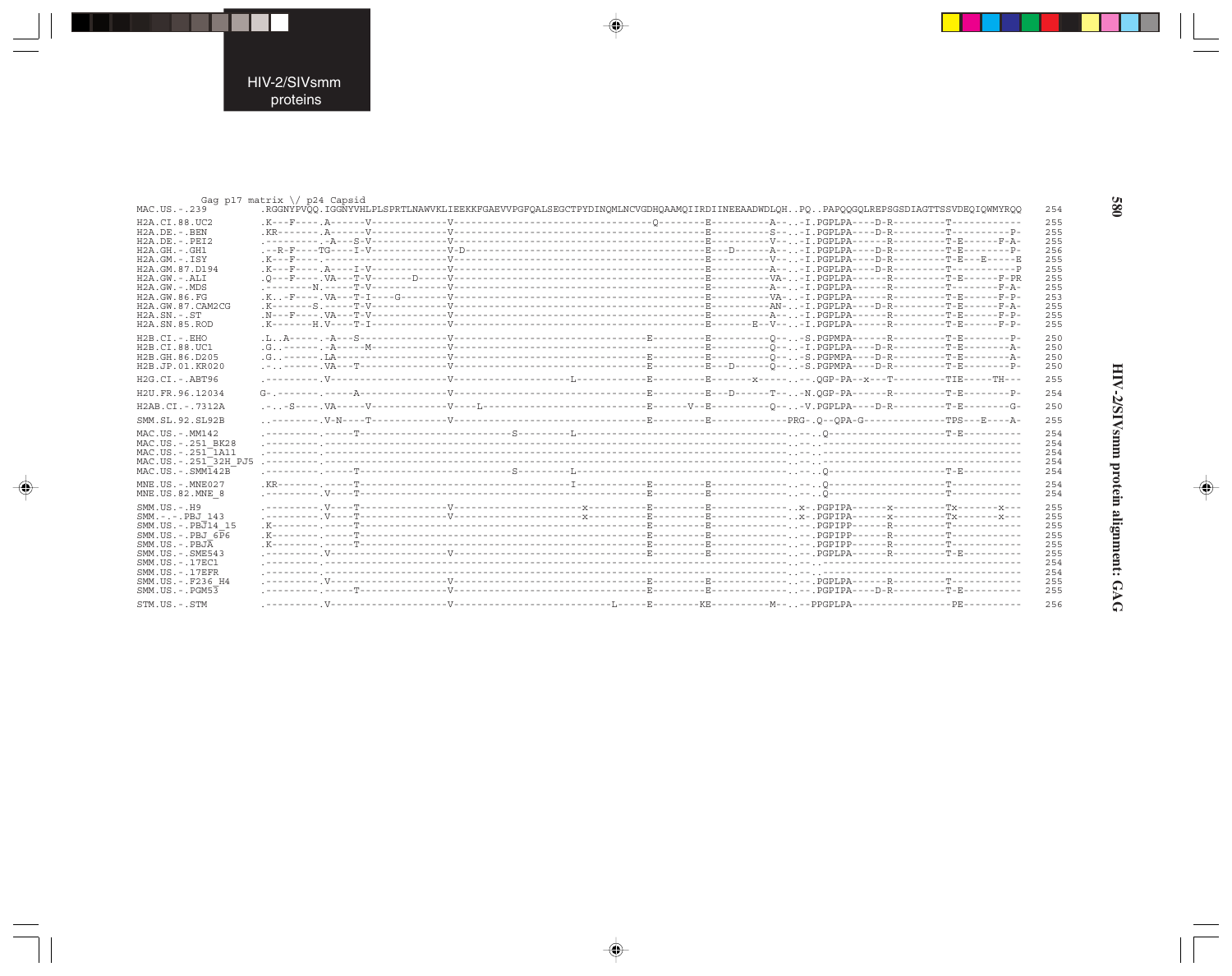|                                  |                                                                                                                                    | Gaq p24 Capsid $\setminus$ p2 | $\sqrt{p9}$<br>NC |
|----------------------------------|------------------------------------------------------------------------------------------------------------------------------------|-------------------------------|-------------------|
| MAC.US.-.239                     | NPIPVGNIYRRWIQLGLQKCVRMYNPTNILDVKQGPKEPFQSYVDRFYKSLRAEQTDAAVKNWMTQTLLIQNANPDCKLVLKGLGVNPTLEEMLTACQGVGGPGQKARLMAEALKEALAPVPI.PFAAAQ |                               | 383               |
| H2A.CI.88.UC2                    |                                                                                                                                    |                               | 384               |
| $H2A.DE. - . BEN$                |                                                                                                                                    |                               | 384               |
| $H2A.DE. - .PEI2$                |                                                                                                                                    |                               | 384               |
| $H2A.GH.-.GH1$                   |                                                                                                                                    |                               | 385               |
| $H2A.GM.-.ISY$                   |                                                                                                                                    |                               | 383               |
| H2A.GM.87.D194                   |                                                                                                                                    |                               | 384               |
| $H2A.GW. - .ALI$                 |                                                                                                                                    |                               | 384               |
| $H2A.GW. - MDS$<br>H2A.GW.86.FG  |                                                                                                                                    |                               | 384<br>382        |
| H2A.GW.87.CAM2CG                 |                                                                                                                                    |                               | 384               |
| $H2A.SN.-.ST$                    |                                                                                                                                    |                               | 384               |
| H2A.SN.85.ROD                    |                                                                                                                                    |                               | 384               |
| $H2B.CI.-.EHO$                   |                                                                                                                                    |                               | 379               |
| H2B.CI.88.UC1                    |                                                                                                                                    |                               | 379               |
| H2B.GH.86.D205                   |                                                                                                                                    |                               | 379               |
| H2B.JP.01.KR020                  |                                                                                                                                    |                               | 379               |
| H2G.CI. - . ABT96                |                                                                                                                                    |                               | 384               |
|                                  |                                                                                                                                    |                               | 383               |
| H2U.FR.96.12034                  |                                                                                                                                    |                               |                   |
| H2AB.CI.-.7312A                  |                                                                                                                                    |                               | 379               |
| SMM. SL. 92. SL92B               |                                                                                                                                    |                               | 385               |
| MAC.US.-.MM142                   |                                                                                                                                    |                               | 383               |
| MAC.US. - . 251 BK28             |                                                                                                                                    |                               | 383               |
| MAC.US. - . 251 1A11             |                                                                                                                                    |                               | 383               |
| MAC.US.-.251 <sup>-32H</sup> PJ5 |                                                                                                                                    |                               | 383               |
| $MAC . US . - . SIM142B$         |                                                                                                                                    |                               | 383               |
| $MNE. US.-. MNE027$              |                                                                                                                                    |                               | 383               |
| MNE.US.82.MNE 8                  |                                                                                                                                    |                               | 383               |
| $SMM. US. - . H9$                |                                                                                                                                    |                               | 384               |
| SMM.-.-.PBJ 143                  |                                                                                                                                    |                               | 384               |
| SMM.US.-.PBJ14 15                |                                                                                                                                    |                               | 384               |
| $SMM.US.-.PBJ 6\overline{P}6$    |                                                                                                                                    |                               | 384               |
| $SMM. US. - . PBJA$              |                                                                                                                                    |                               | 384               |
| $SMM.US. - .SME543$              |                                                                                                                                    |                               | 384               |
| SMM.US.-.17EC1                   |                                                                                                                                    |                               | 383               |
| $SMM. US. - .17EFR$              |                                                                                                                                    |                               | 383               |
| SMM.US. -. F236 H4               |                                                                                                                                    |                               | 384               |
| $SMM.US. - . PGM53$              |                                                                                                                                    |                               | 384               |
| STM.US.-.STM                     |                                                                                                                                    |                               | 385               |

 $\begin{picture}(20,5) \put(0,0){\vector(0,1){10}} \put(15,0){\vector(0,1){10}} \put(15,0){\vector(0,1){10}} \put(15,0){\vector(0,1){10}} \put(15,0){\vector(0,1){10}} \put(15,0){\vector(0,1){10}} \put(15,0){\vector(0,1){10}} \put(15,0){\vector(0,1){10}} \put(15,0){\vector(0,1){10}} \put(15,0){\vector(0,1){10}} \put(15,0){\vector(0,1){10}} \put(15,0){\vector(0,$ 

HIV-2/SIVsmm protein alignment: GAG

 $\spadesuit$ 

 $\overline{\phantom{0}}$ 

 $\Box$ 

**581** 

HIV-2/SIVsmm<br>proteins

. . . .

 $\overrightarrow{\phantom{a}}$ 

 $\frac{1}{\sqrt{2}}$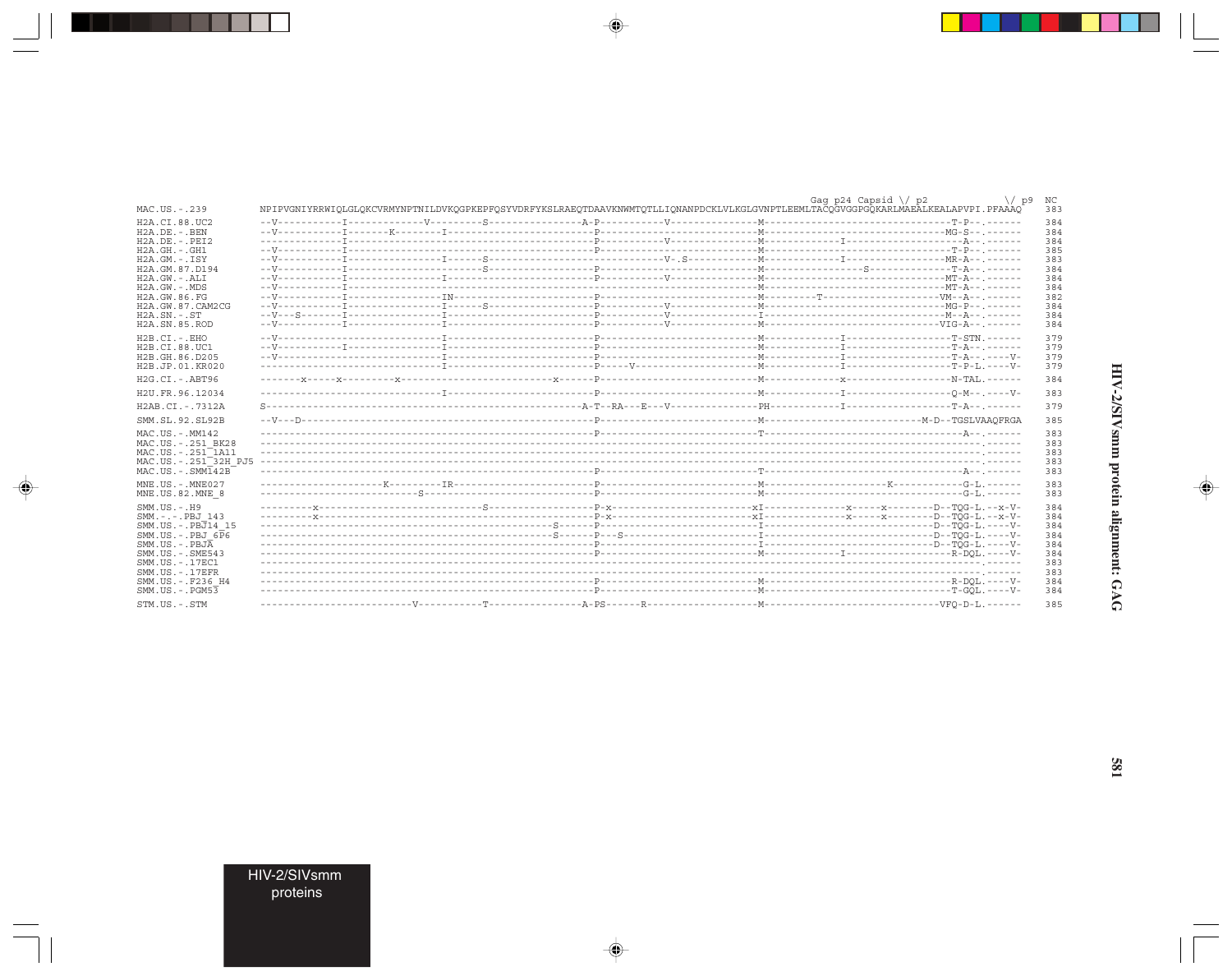#### HIV-2/SIVsmm proteins

н

 $\begin{picture}(120,140)(-6.5,14.0) \put(0,0){\vector(0,1){10}} \put(15,0){\vector(0,1){10}} \put(15,0){\vector(0,1){10}} \put(15,0){\vector(0,1){10}} \put(15,0){\vector(0,1){10}} \put(15,0){\vector(0,1){10}} \put(15,0){\vector(0,1){10}} \put(15,0){\vector(0,1){10}} \put(15,0){\vector(0,1){10}} \put(15,0){\vector(0,1){10}} \put(15,0){\vector(0,1){10}}$ 

 $\overline{\mathbb{R}}$ 

|                                  | PTAP motif<br>PSAP motif in HIV-2 B and U                                                                                                               |     |
|----------------------------------|---------------------------------------------------------------------------------------------------------------------------------------------------------|-----|
| MAC.US.-.239                     | $p8 NC \ \/ p1$<br>$\sqrt{25}$<br>OR.GPRK.PIKCWNCGKEGHSAROCRAPRROGCWKCGKMDHVMAKCPDROAGFLGLGPWGKKPRNFPMAOVHOGLMPTAPP.EDPAVDLLKNYMOLGKOOREKORESREKPYKE.VT | 496 |
| H2A.CI.88.UC2                    |                                                                                                                                                         | 507 |
| $H2A.DE. - . BEN$                | ---.A-RY---------------------PG-I--N--E----------R--------VT-AP---I-----.A---AE--ER---O-RK-REORERPYKEVTEDLLHL-O--T-HR-.E-                               | 507 |
| $H2A.DE. - .PEI2$                |                                                                                                                                                         | 507 |
| $H2A.GH.-.GH1$                   |                                                                                                                                                         | 508 |
| $H2A.GM.-.ISY$                   |                                                                                                                                                         | 506 |
| H2A.GM.87.D194                   | --R.A-R----------K--------------SG-I--N--E-------M--R--O-----AP--AP---I------I-----EK---O-RK-REORERPYKEVTEDLLHL-OG-T-HRG.A-                             | 507 |
| H2A.GW.-.ALI                     | --R.T-----------------K-------PG-L--N--E---------------VTR-P---T-----.AE--A---EO---O-RK-REORERPYKEVTEDLLHL-OG-T-H--.-                                   | 507 |
| $H2A.GW. - .MDS$                 |                                                                                                                                                         | 507 |
| H2A.GW.86.FG                     | ---.TF-------------WS-----------SG----N---------I-H----A----A---P---T------.L------EK---O--R-REORERPYKEVTEDLLRF-OA-T-CR-.T-                             | 505 |
| H2A.GW.87.CAM2CG                 |                                                                                                                                                         | 507 |
| $H2A$ . $SN. - . ST$             |                                                                                                                                                         | 507 |
| H2A.SN.85.ROD                    |                                                                                                                                                         | 508 |
| $H2B.CI.-EHO$                    | P-.AGKR.TVT------A--T----K----------00G-I-S---E-------F--------.V-AP--IV-S---MNPAFGMTPOGAIPSAPPADPAEEMLKNYMOLGK--K-N--R----.-                           | 505 |
| H2B.CI.88.UC1                    | -K.AGKRGTVT------V--T-K--------------OG-I-S---E--------------------T--P--VT-S---MDPAEGMTPRGATPSAPPADPAVEMLKSYMKMGRO------R----.                         | 507 |
| H2B.GH.86.D205                   | -K.AGKRGTVT------0--T----------------TG-I-S---E--------------------T--P--VT-S---MNPAEGMTPRGATPSAPPADPAVEMLKSYMQMGRQ------R----.-                        | 507 |
| H2B.JP.01.KR020                  | --. AGKRGAVT------I--T----K------------QG-I-S---E-------F---------V--AP--IL-S---MNPAENMTPQGA-PSAPPADPAVEMLKDYMQLGR--KGG-------.                         | 507 |
| H2G.CI.-.ABT96                   |                                                                                                                                                         | 495 |
| H2U.FR.96.12034                  | $-\texttt{-G--R.-VR--------T----K-------E-PG-N--S--ETKV------E--------P--T-----.AE----TPTAPPADPAUDLLSKMQQGK--K-N--R----------$                          | 507 |
| H2AB.CI.-.7312A                  |                                                                                                                                                         | 507 |
| SMM.SL.92.SL92B                  | AKGQGN-PI-R-F----T-----------K-----EEGRIQ-N--NQK------------------T.TS-T-S------ARIV-EYLEKAQREKTR-SR----.--                                             | 493 |
| MAC.US.-.MM142                   |                                                                                                                                                         | 492 |
| MAC.US.-.251 BK28                |                                                                                                                                                         | 492 |
| MAC.US.-.251 <sup>-1</sup> A11   |                                                                                                                                                         | 496 |
| MAC.US.-.251 <sup>-32H</sup> PJ5 |                                                                                                                                                         | 496 |
| $MAC. US. - . SIM142B$           |                                                                                                                                                         | 492 |
| MNE.US.-.MNE027                  |                                                                                                                                                         | 492 |
| MNE.US.82.MNE 8                  |                                                                                                                                                         | 492 |
| $SMM. US. - . H9$                |                                                                                                                                                         | 493 |
| SMM.-.-.PBJ 143                  |                                                                                                                                                         | 493 |
| SMM.US.-.PBJ14 15                |                                                                                                                                                         | 493 |
| $SMM.US.-.PBJ 6\overline{P}6$    |                                                                                                                                                         | 493 |
| $SMM. US. - . PBJA$              |                                                                                                                                                         | 493 |
| SMM.US.-.SME543                  |                                                                                                                                                         | 493 |
| SMM.US. - . 17EC1                |                                                                                                                                                         | 496 |
| $SMM. US. - .17EFR$              |                                                                                                                                                         | 496 |
| SMM.US. -. F236 H4               |                                                                                                                                                         | 493 |
| $SMM. US. - . PGM53$             |                                                                                                                                                         | 493 |
| STM.US.-.STM                     |                                                                                                                                                         | 493 |

 $\begin{picture}(20,5) \put(0,0){\vector(0,1){10}} \put(15,0){\vector(0,1){10}} \put(15,0){\vector(0,1){10}} \put(15,0){\vector(0,1){10}} \put(15,0){\vector(0,1){10}} \put(15,0){\vector(0,1){10}} \put(15,0){\vector(0,1){10}} \put(15,0){\vector(0,1){10}} \put(15,0){\vector(0,1){10}} \put(15,0){\vector(0,1){10}} \put(15,0){\vector(0,1){10}} \put(15,0){\vector(0,$ 

 $\begin{picture}(20,5) \put(0,0){\vector(0,1){10}} \put(15,0){\vector(0,1){10}} \put(15,0){\vector(0,1){10}} \put(15,0){\vector(0,1){10}} \put(15,0){\vector(0,1){10}} \put(15,0){\vector(0,1){10}} \put(15,0){\vector(0,1){10}} \put(15,0){\vector(0,1){10}} \put(15,0){\vector(0,1){10}} \put(15,0){\vector(0,1){10}} \put(15,0){\vector(0,1){10}} \put(15,0){\vector(0,$ 

582

▋

**HIV-2/SIVsmm protein alignment: GAG 582** HIV-2/SIVsmm protein alignment: GAG

 $\spadesuit$ 

 $\overline{\phantom{0}}$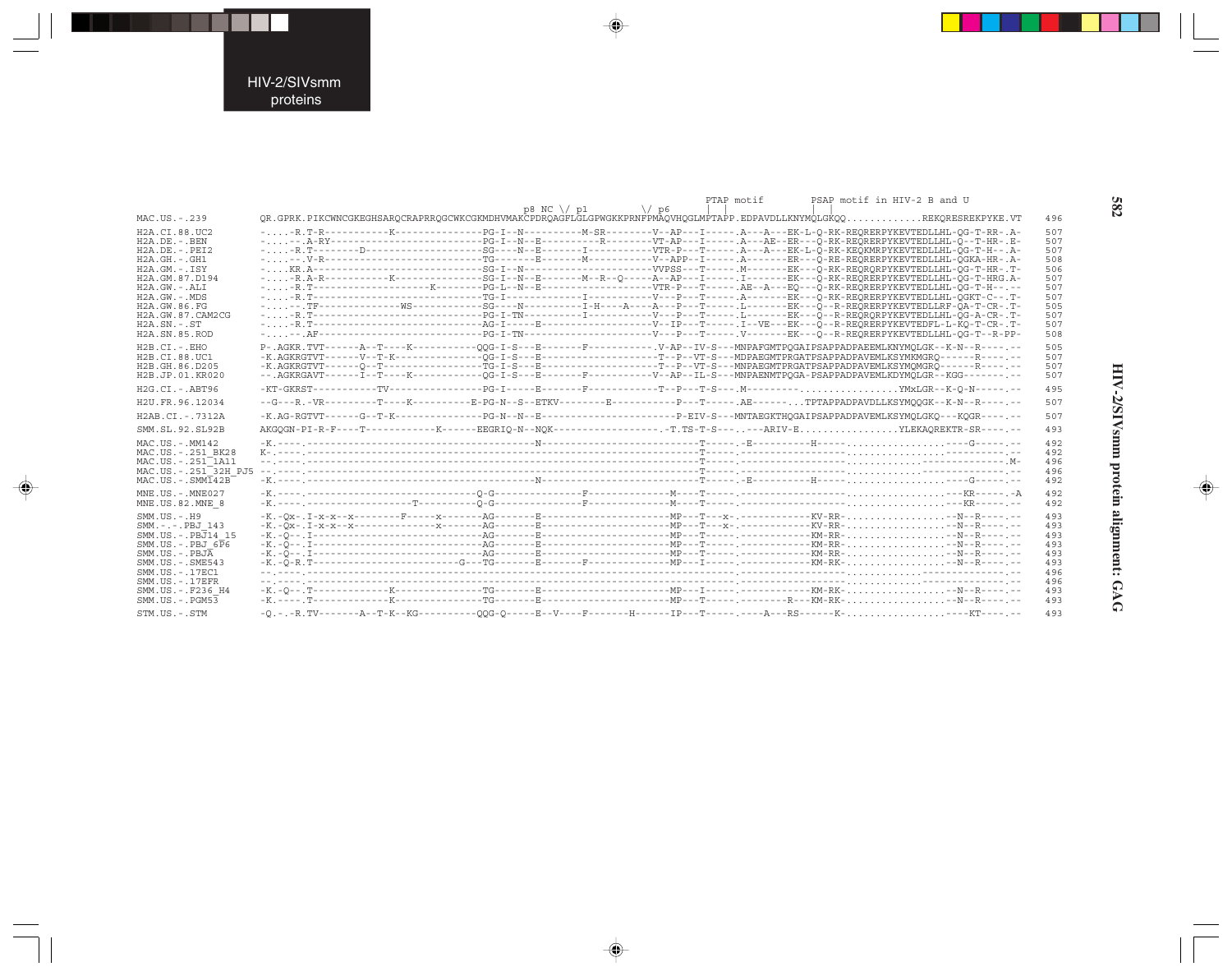| MAC.US.-.239                                                                                                                                                                                                                          | EDLLHLNSLFGGDO\$                                                                                                                                                                                              | 510                                                                              |
|---------------------------------------------------------------------------------------------------------------------------------------------------------------------------------------------------------------------------------------|---------------------------------------------------------------------------------------------------------------------------------------------------------------------------------------------------------------|----------------------------------------------------------------------------------|
| H2A.CI.88.UC2<br>H2A.DE. - . BEN<br>$H2A.DE. - .PEI2$<br>$H2A.GH.-.GH1$<br>$H2A.GM.-.ISY$<br>H2A.GM.87.D194<br>$H2A.GW.-.ALI$<br>H2A.GW.-.MDS<br>H2A.GW.86.FG<br>H2A.GW.87.CAM2CG<br>$H2A.SN.-.ST$<br>H2A.SN.85.ROD                   | -----------K---<br>-----------K---<br>-----------K---<br>-----------K---<br>-----------K---<br>-----------K---<br>---------------<br>-----------K---<br>-----------K---<br>-----------K---<br>-----------K--- | 521<br>521<br>521<br>522<br>520<br>521<br>521<br>521<br>519<br>521<br>521<br>522 |
| H2B.CI.-.EHO<br>H2B.CI.88.UC1<br>H2B.GH.86.D205<br>H2B.JP.01.KR020                                                                                                                                                                    | -----------R---<br>-----------R---<br>-----------E---<br>-----------E---                                                                                                                                      | 519<br>521<br>521<br>521                                                         |
| H2G.CI. - . ABT96                                                                                                                                                                                                                     | $XX - - - S - - - - D - - -$                                                                                                                                                                                  | 509                                                                              |
| H2U.FR.96.12034                                                                                                                                                                                                                       | -----------N---                                                                                                                                                                                               | 521                                                                              |
| H2AB.CI.-.7312A                                                                                                                                                                                                                       | -----------E---                                                                                                                                                                                               | 521                                                                              |
| SMM.SL.92.SL92B                                                                                                                                                                                                                       | -----------E---                                                                                                                                                                                               | 507                                                                              |
| MAC.US.-.MM142<br>MAC.US. - . 251 BK28<br>MAC.US. - . 251 <sup>-1</sup> A11<br>MAC.US. -.251 32H PJ5<br>$MAC. US. - . SIMT42B$                                                                                                        | ---------------<br>---------------<br>---------------<br>---------------<br>---------------                                                                                                                   | 506<br>506<br>510<br>510<br>506                                                  |
| $MNE. US. - . MNE027$<br>MNE.US.82.MNE 8                                                                                                                                                                                              | -----------E---<br>-----------E---                                                                                                                                                                            | 506<br>506                                                                       |
| SMM. US. - . H9<br>SMM. -.-. PBJ 143<br>SMM.US.-.PBJ14 15<br>SMM.US. -. PBJ $6\overline{P}6$<br>$SMM. US. - . PBJA$<br>SMM. US. - . SME543<br>SMM. US. - . 17EC1<br>$SMM. US. - .17EFR$<br>SMM.US. - . F236 H4<br>$SMM.US. - . PGM53$ | -----------R---<br>-----------R---<br>-----------E---<br>-----------E---<br>-----------E---<br>-----------R---<br>---------------<br>---------------<br>-----------E---<br>---------------                    | 507<br>507<br>507<br>507<br>507<br>507<br>510<br>510<br>507<br>507               |
| STM.US.-.STM                                                                                                                                                                                                                          | -----------E---                                                                                                                                                                                               | 507                                                                              |

--

 $\Rightarrow$ 

 $\color{red} \bigoplus$ 

 $\Rightarrow$ 

HIV-2/SIVsmm protein alignment: GAG **HIV-2/SIVsmm protein alignment: GAG**

 $\Rightarrow$ 

HIV-2/SIVsmm proteins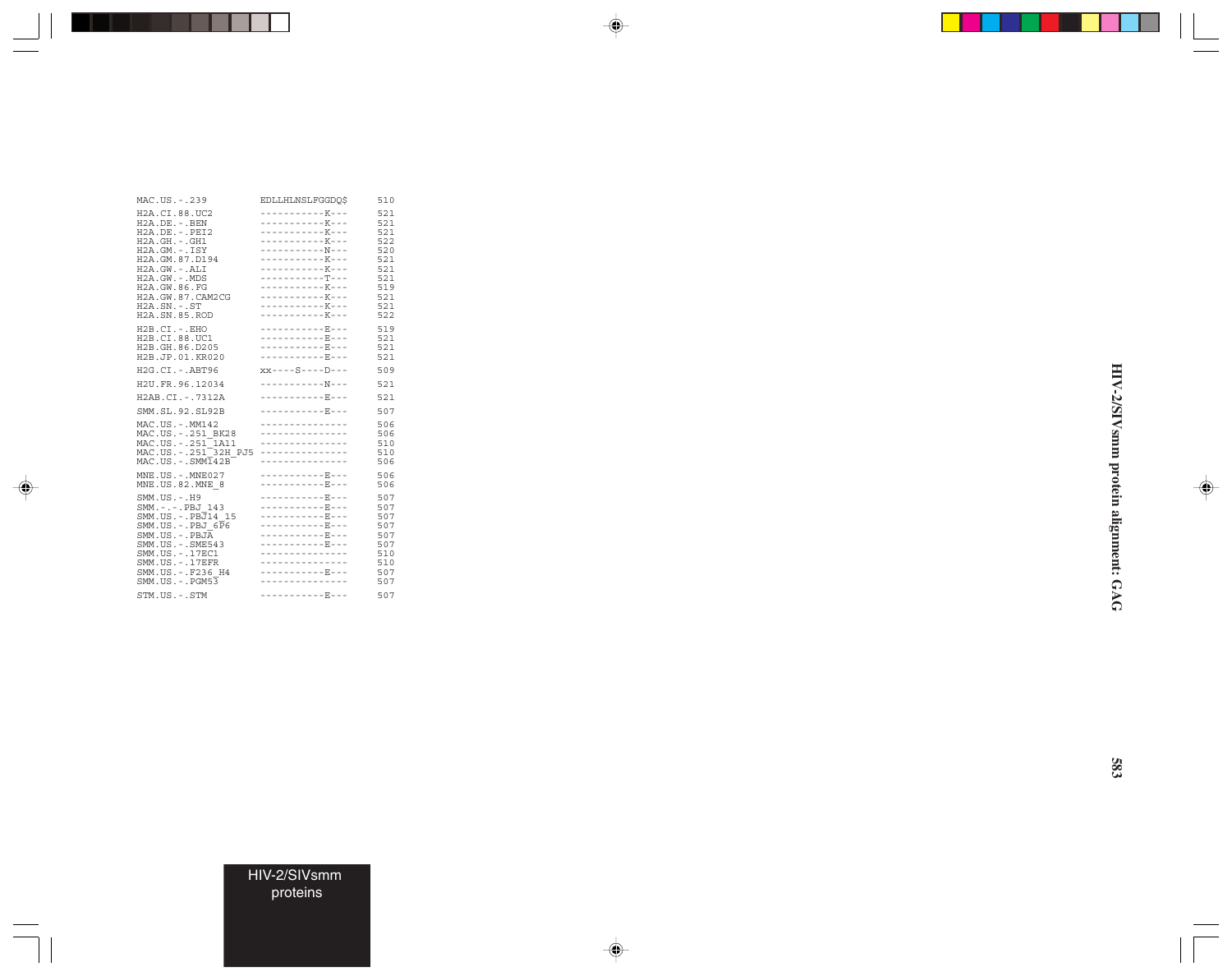$\Rightarrow$ 

| MAC.US.-.239                                                                                                                                                                                                                                              | Pol reading frame (-1 from Gag) p15<br>p15 peptide $\setminus$ Protease<br>FRPWSMGKEAPQFPHGSSASGADANCSPRGPSC.GSAKELHAVGQAAERKAERKQREALQG.GDRGFAAPQFSLWRRPVVTAHIEGQPVEVLLDTGADDSIVTGIELGPHYTPKIV |
|-----------------------------------------------------------------------------------------------------------------------------------------------------------------------------------------------------------------------------------------------------------|-------------------------------------------------------------------------------------------------------------------------------------------------------------------------------------------------|
| H <sub>2</sub> A.CI.88.UC <sub>2</sub><br>$H2A.DE. - . BEN$<br>$H2A.DE. - .PEI2$<br>$H2A.GH.-.GH1$<br>$H2A.GM.-.ISY$<br>H2A.GM.87.D194<br>$H2A.GW.-.ALI$<br>$H2A.GW. - .MDS$<br>H2A.GW.86.FG<br>H2A.GW.87.CAM2CG<br>$H2A$ . $SN. - . ST$<br>H2A.SN.85.ROD |                                                                                                                                                                                                 |
| $H2B.CI.-EHO$<br>H2B.CI.88.UC1<br>H2B.GH.86.D205<br>H2B.JP.01.KR020                                                                                                                                                                                       |                                                                                                                                                                                                 |
| H2C.LR. - . 2238POLB7                                                                                                                                                                                                                                     |                                                                                                                                                                                                 |
| H2D.LR.90.FO784PA<br>H2D.LR.-.FORTC2                                                                                                                                                                                                                      |                                                                                                                                                                                                 |
| H2E.SL.91.PA                                                                                                                                                                                                                                              |                                                                                                                                                                                                 |
| $H2G.CI.-ABT96$                                                                                                                                                                                                                                           |                                                                                                                                                                                                 |
| H2U.FR.96.12034                                                                                                                                                                                                                                           |                                                                                                                                                                                                 |
|                                                                                                                                                                                                                                                           |                                                                                                                                                                                                 |
| H2AB.CI.-.7312A                                                                                                                                                                                                                                           |                                                                                                                                                                                                 |
| MAC.US.-.251 BK28<br>MAC.US. - . 251 <sup>-1</sup> A11<br>MAC.US. - . 251 <sup>-32H</sup> PJ5<br>$MAC. US.-.BK2B$ $H8\overline{2}4$<br>$MAC. US. - . MM142$<br>$MAC. US.-. SIM142B$                                                                       |                                                                                                                                                                                                 |
| MNE.US.-.MNE027                                                                                                                                                                                                                                           |                                                                                                                                                                                                 |
| MNE.US.82.MNE 8                                                                                                                                                                                                                                           |                                                                                                                                                                                                 |
| SMM. -.-. PBJ 143<br>SMM.SL.92.SL92B<br>SMM.US. - . 17EC1                                                                                                                                                                                                 |                                                                                                                                                                                                 |
| $SMM. US. - .17EFR$                                                                                                                                                                                                                                       |                                                                                                                                                                                                 |
| SMM.US.-.F236 H4                                                                                                                                                                                                                                          |                                                                                                                                                                                                 |
| $SMM. US. - . H9$<br>SMM.US. - . PBJ14 15                                                                                                                                                                                                                 |                                                                                                                                                                                                 |
| $SMM.US.-.BBJ 6\overline{P}6$                                                                                                                                                                                                                             |                                                                                                                                                                                                 |
| $SMM. US. - . PBJA$<br>SMM.US.-.PBJC                                                                                                                                                                                                                      |                                                                                                                                                                                                 |
| SMM.US.-.PBJD                                                                                                                                                                                                                                             |                                                                                                                                                                                                 |
| SMM.US.-.PBJE                                                                                                                                                                                                                                             |                                                                                                                                                                                                 |
| $SMM. US. - . PGM53$<br>$SMM.US. - .SME543$                                                                                                                                                                                                               |                                                                                                                                                                                                 |
|                                                                                                                                                                                                                                                           |                                                                                                                                                                                                 |
| STM.US.-.STM                                                                                                                                                                                                                                              |                                                                                                                                                                                                 |

 $\begin{picture}(20,5) \put(0,0){\vector(0,1){10}} \put(15,0){\vector(0,1){10}} \put(15,0){\vector(0,1){10}} \put(15,0){\vector(0,1){10}} \put(15,0){\vector(0,1){10}} \put(15,0){\vector(0,1){10}} \put(15,0){\vector(0,1){10}} \put(15,0){\vector(0,1){10}} \put(15,0){\vector(0,1){10}} \put(15,0){\vector(0,1){10}} \put(15,0){\vector(0,1){10}} \put(15,0){\vector(0,$ 

 $\spadesuit$ 

584

HIV-2/SIVsmm protein alignment: POL

 $\Rightarrow$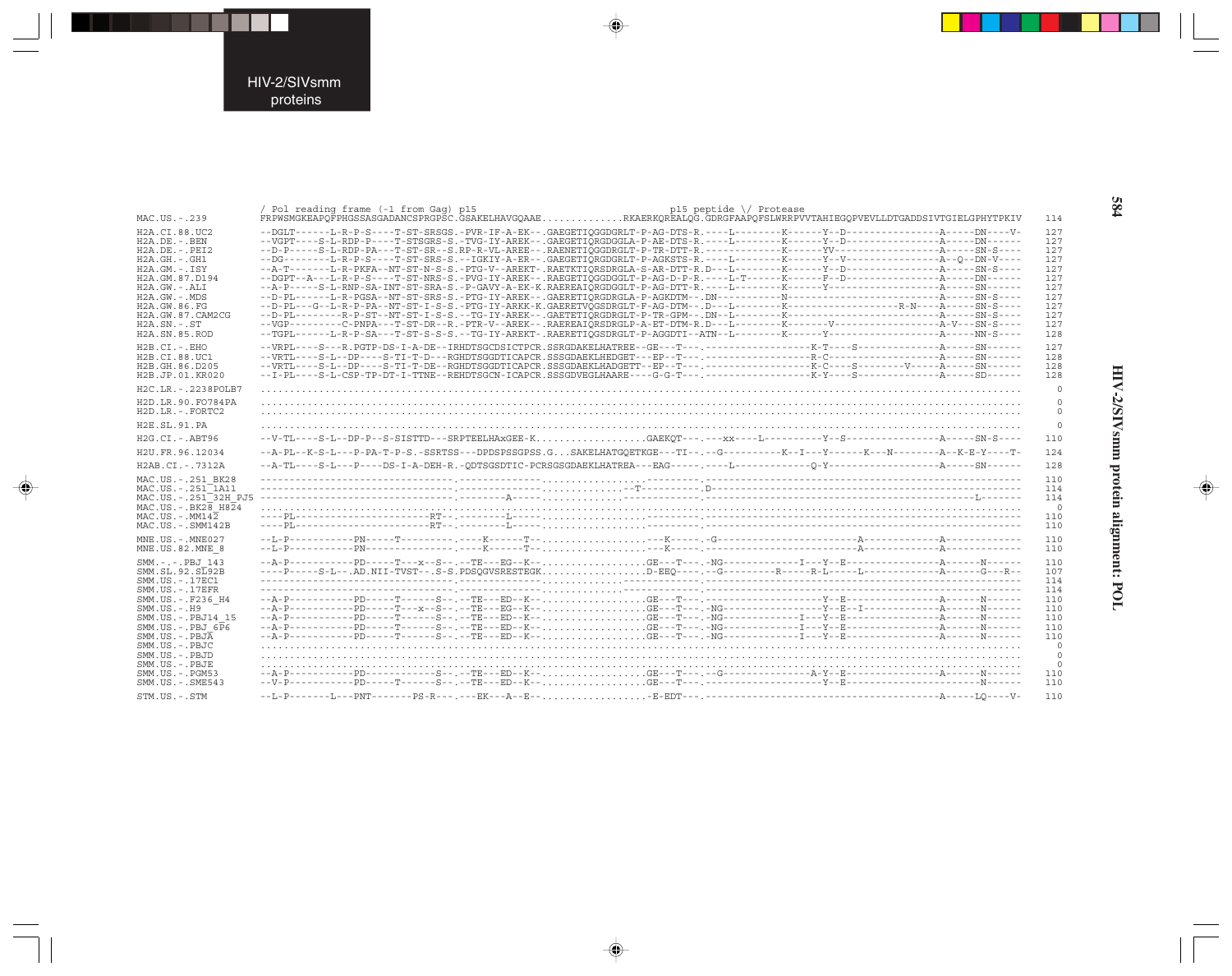|                                                        |                                                                                                                                      | Protease $\setminus$ Pol p51 Reverse Transcriptase |  |            |
|--------------------------------------------------------|--------------------------------------------------------------------------------------------------------------------------------------|----------------------------------------------------|--|------------|
| MAC.US.-.239                                           | GGIGGFINTKEYKNVEIEVLGKRIKGTIMTGDTPINIFGRNLLTALGMSLNFPIAKVEPVKVALKPGKDGPKLKQWPLSKEKIVALREICEK.MEKDGQLEEAPPTNPYNTPTFAIKKKDKNKWRMLIDF   |                                                    |  | 243        |
| H2A.CI.88.UC2                                          |                                                                                                                                      |                                                    |  | 256        |
| $H2A.DE. - .BEN$                                       |                                                                                                                                      |                                                    |  | 256        |
| $H2A.DE. - .PEI2$                                      |                                                                                                                                      |                                                    |  | 256        |
| H2A.GH.-.GH1<br>$H2A.GM. - . TSY$                      |                                                                                                                                      |                                                    |  | 256<br>256 |
| H2A.GM.87.D194                                         |                                                                                                                                      |                                                    |  | 256        |
| $H2A.GW.-.ALI$                                         |                                                                                                                                      |                                                    |  | 256        |
| $H2A.GW. - .MDS$                                       |                                                                                                                                      |                                                    |  | 256        |
| H2A.GW.86.FG                                           |                                                                                                                                      |                                                    |  | 256        |
| H2A.GW.87.CAM2CG                                       |                                                                                                                                      |                                                    |  | 256        |
| $H2A$ . $SN. - . ST$                                   |                                                                                                                                      |                                                    |  | 256        |
| H2A.SN.85.ROD                                          |                                                                                                                                      |                                                    |  | 257        |
| $H2B.CI.-EHO$                                          |                                                                                                                                      |                                                    |  | 256        |
| H2B.CI.88.UC1                                          |                                                                                                                                      |                                                    |  | 257        |
| H2B.GH.86.D205                                         |                                                                                                                                      |                                                    |  | 257        |
| H2B.JP.01.KR020                                        |                                                                                                                                      |                                                    |  | 257        |
| H2C.LR. -. 2238POLB7                                   |                                                                                                                                      |                                                    |  |            |
| H2D.LR.90.FO784PA                                      |                                                                                                                                      |                                                    |  |            |
| H2D.LR.-.FORTC2                                        |                                                                                                                                      |                                                    |  |            |
| H2E.SL.91.PA                                           |                                                                                                                                      |                                                    |  |            |
| H2G.CI.-.ABT96                                         |                                                                                                                                      |                                                    |  | 239        |
| H2U.FR.96.12034                                        |                                                                                                                                      |                                                    |  | 253        |
| H2AB.CI.-.7312A                                        |                                                                                                                                      |                                                    |  | 257        |
|                                                        |                                                                                                                                      |                                                    |  |            |
| MAC.US.-.251 BK28<br>MAC.US. - . 251 <sup>-1</sup> A11 |                                                                                                                                      |                                                    |  | 239<br>243 |
|                                                        |                                                                                                                                      |                                                    |  | 243        |
| $MAC. US. - . BK28. H824$                              |                                                                                                                                      |                                                    |  |            |
| $MAC. US. - . MM142$                                   |                                                                                                                                      |                                                    |  | 239        |
| MAC.US.-.SMM142B                                       |                                                                                                                                      |                                                    |  | 239        |
| MNE.US.-.MNE027                                        |                                                                                                                                      |                                                    |  | 239        |
| MNE.US.82.MNE 8                                        |                                                                                                                                      |                                                    |  | 239        |
| SMM.-.-.PBJ 143                                        |                                                                                                                                      |                                                    |  | 239        |
| SMM.SL.92.SL92B                                        | ------------RT-K------V-RE-L--------------I-A---V---Y-V----YT--K--E-M---R----------O--T-----,---E----R------------------N-D--------- |                                                    |  | 236        |
| SMM. US. - . 17EC1                                     |                                                                                                                                      |                                                    |  | 243        |
| $SMM. US. - .17EFR$                                    |                                                                                                                                      |                                                    |  | 243        |
| SMM.US.-.F236 H4                                       |                                                                                                                                      |                                                    |  | 239        |
| $SMM. US. - . H9$                                      |                                                                                                                                      |                                                    |  | 239        |
| SMM.US.-.PBJ14 15                                      |                                                                                                                                      |                                                    |  | 239        |
| $SMM.US.-.PBJ 6\overline{P}6$                          |                                                                                                                                      |                                                    |  | 239        |
| $SMM. US. - . PBJA$<br>SMM.US.-.PBJC                   |                                                                                                                                      |                                                    |  | 239        |
| SMM.US.-.PBJD                                          |                                                                                                                                      |                                                    |  |            |
| SMM.US.-.PBJE                                          |                                                                                                                                      |                                                    |  |            |
| $SMM.US. - . PGM53$                                    |                                                                                                                                      |                                                    |  | 239        |
| $SMM.US. - .SME543$                                    |                                                                                                                                      |                                                    |  | 239        |
| STM.US.-.STM                                           |                                                                                                                                      |                                                    |  | 239        |

 $\begin{picture}(20,5) \put(0,0){\vector(0,1){10}} \put(15,0){\vector(0,1){10}} \put(15,0){\vector(0,1){10}} \put(15,0){\vector(0,1){10}} \put(15,0){\vector(0,1){10}} \put(15,0){\vector(0,1){10}} \put(15,0){\vector(0,1){10}} \put(15,0){\vector(0,1){10}} \put(15,0){\vector(0,1){10}} \put(15,0){\vector(0,1){10}} \put(15,0){\vector(0,1){10}} \put(15,0){\vector(0,$ 

HIV-2/SIVsmm protein alignment: POL

 $\spadesuit$ 

 $\overline{\phantom{0}}$ 

 $\Box$ 

**585** 

HIV-2/SIVsmm<br>proteins

. . . .

 $\overrightarrow{\phantom{a}}$ 

 $\frac{\pi}{\sqrt{2\pi}}\int_0^1\frac{1}{\sqrt{2\pi}}\left(1-\frac{1}{2}\right)\left(1-\frac{1}{2}\right)\left(1-\frac{1}{2}\right)\left(1-\frac{1}{2}\right)\left(1-\frac{1}{2}\right)\left(1-\frac{1}{2}\right)\left(1-\frac{1}{2}\right)\left(1-\frac{1}{2}\right)\left(1-\frac{1}{2}\right)\left(1-\frac{1}{2}\right)\left(1-\frac{1}{2}\right)\left(1-\frac{1}{2}\right)\left(1-\frac{1}{2}\right)\left(1-\frac{1}{2}\right)\left(1-\frac{1}{2}\right)\left(1-\frac{1}{2$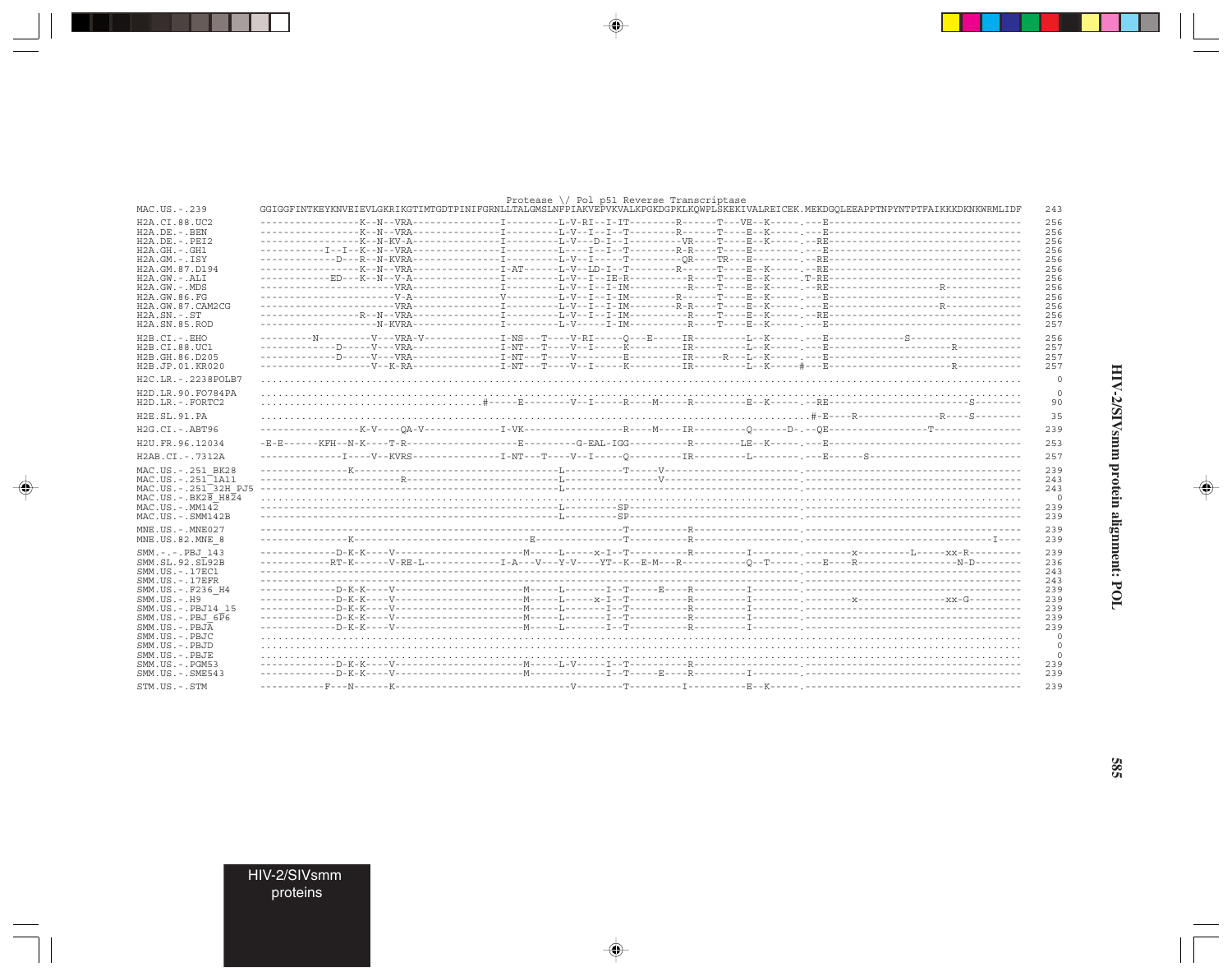---

 $\begin{picture}(20,5) \put(0,0){\line(1,0){10}} \put(15,0){\line(1,0){10}} \put(15,0){\line(1,0){10}} \put(15,0){\line(1,0){10}} \put(15,0){\line(1,0){10}} \put(15,0){\line(1,0){10}} \put(15,0){\line(1,0){10}} \put(15,0){\line(1,0){10}} \put(15,0){\line(1,0){10}} \put(15,0){\line(1,0){10}} \put(15,0){\line(1,0){10}} \put(15,0){\line(1,$ 

 $\frac{1}{\sqrt{2}}$ 

|                                        |  | catalytic Asp | RELNRVTQDFTEVQLGIPHPAGLAKRKRITVLDIGDAYFSIPLDEEFRQYTAFTLPSVNNAEPGKRYIYKVLPQGWKGSPAIFQYTMRHVLEPFRKANPDVTLVQYMDDILIASDRTDLEHDRVVLQSKE |  | catalytic site Asp Asp |
|----------------------------------------|--|---------------|------------------------------------------------------------------------------------------------------------------------------------|--|------------------------|
| MAC.US.-.239                           |  |               |                                                                                                                                    |  |                        |
| H <sub>2</sub> A.CI.88.UC <sub>2</sub> |  |               |                                                                                                                                    |  |                        |
| $H2A.DE. - .BEN$                       |  |               |                                                                                                                                    |  |                        |
| $H2A.DE. - .PEI2$                      |  |               |                                                                                                                                    |  |                        |
| $H2A.GH. - .GH1$                       |  |               |                                                                                                                                    |  |                        |
| $H2A.GM.-.ISY$<br>H2A.GM.87.D194       |  |               |                                                                                                                                    |  |                        |
| H2A.GW.-.ALI                           |  |               |                                                                                                                                    |  |                        |
| H2A.GW.-.MDS                           |  |               |                                                                                                                                    |  |                        |
| H2A.GW.86.FG                           |  |               |                                                                                                                                    |  |                        |
| H2A.GW.87.CAM2CG                       |  |               |                                                                                                                                    |  |                        |
| $H2A$ . $SN. - . ST$                   |  |               |                                                                                                                                    |  |                        |
| H <sub>2</sub> A.SN.85.ROD             |  |               |                                                                                                                                    |  |                        |
|                                        |  |               |                                                                                                                                    |  |                        |
| $H2B.CI. - . EHO$                      |  |               |                                                                                                                                    |  |                        |
| H2B.CI.88.UC1                          |  |               |                                                                                                                                    |  |                        |
| H2B.GH.86.D205                         |  |               |                                                                                                                                    |  |                        |
| H2B.JP.01.KR020                        |  |               |                                                                                                                                    |  |                        |
| H2C.LR. - . 2238POLB7                  |  |               |                                                                                                                                    |  |                        |
| H2D.LR.90.FO784PA                      |  |               |                                                                                                                                    |  |                        |
| H2D.LR. - . FORTC2                     |  |               |                                                                                                                                    |  |                        |
| H2E.SL.91.PA                           |  |               |                                                                                                                                    |  |                        |
| $H2G.CI.-.ABT96$                       |  |               |                                                                                                                                    |  |                        |
| H2U.FR.96.12034                        |  |               |                                                                                                                                    |  |                        |
| H2AB.CI.-.7312A                        |  |               |                                                                                                                                    |  |                        |
| MAC.US. - . 251 BK28                   |  |               |                                                                                                                                    |  |                        |
| MAC.US. - . 251 1A11                   |  |               |                                                                                                                                    |  |                        |
| MAC.US. - . 251 32H PJ5                |  |               |                                                                                                                                    |  |                        |
| $MAC. US. - . BK2B  H824$              |  |               |                                                                                                                                    |  |                        |
| $MAC. US.-. MM142$                     |  |               |                                                                                                                                    |  |                        |
| MAC.US.-.SMM142B                       |  |               |                                                                                                                                    |  |                        |
|                                        |  |               |                                                                                                                                    |  |                        |
| MNE.US. - . MNE027                     |  |               |                                                                                                                                    |  |                        |
| MNE.US.82.MNE 8                        |  |               |                                                                                                                                    |  |                        |
| SMM. - . - . PBJ 143                   |  |               |                                                                                                                                    |  |                        |
| SMM.SL.92.SL92B                        |  |               |                                                                                                                                    |  |                        |
| $SMM. US. - .17EC1$                    |  |               |                                                                                                                                    |  |                        |
| $SMM. US. - .17EFR$                    |  |               |                                                                                                                                    |  |                        |
| SMM.US.-.F236 H4                       |  |               |                                                                                                                                    |  |                        |
| $SMM. US. - . H9$                      |  |               |                                                                                                                                    |  |                        |
| SMM.US. - . PBJ14 15                   |  |               |                                                                                                                                    |  |                        |
| $SMM.US.-.BBJ 6\overline{P}6$          |  |               |                                                                                                                                    |  |                        |
| $SMM. US. - . PBJA$                    |  |               |                                                                                                                                    |  |                        |
| SMM.US.-.PBJC                          |  |               |                                                                                                                                    |  |                        |
| SMM.US.-.PBJD                          |  |               |                                                                                                                                    |  |                        |
| SMM.US.-.PBJE                          |  |               |                                                                                                                                    |  |                        |
| $SMM. US. - . PGM53$                   |  |               |                                                                                                                                    |  |                        |
| $SMM.US. - .SME543$                    |  |               |                                                                                                                                    |  |                        |
|                                        |  |               |                                                                                                                                    |  |                        |
| STM.US.-.STM                           |  |               |                                                                                                                                    |  |                        |

 $\begin{picture}(20,5) \put(0,0){\vector(0,1){10}} \put(15,0){\vector(0,1){10}} \put(15,0){\vector(0,1){10}} \put(15,0){\vector(0,1){10}} \put(15,0){\vector(0,1){10}} \put(15,0){\vector(0,1){10}} \put(15,0){\vector(0,1){10}} \put(15,0){\vector(0,1){10}} \put(15,0){\vector(0,1){10}} \put(15,0){\vector(0,1){10}} \put(15,0){\vector(0,1){10}} \put(15,0){\vector(0,$ 

 $\begin{picture}(20,5) \put(0,0){\vector(0,1){10}} \put(15,0){\vector(0,1){10}} \put(15,0){\vector(0,1){10}} \put(15,0){\vector(0,1){10}} \put(15,0){\vector(0,1){10}} \put(15,0){\vector(0,1){10}} \put(15,0){\vector(0,1){10}} \put(15,0){\vector(0,1){10}} \put(15,0){\vector(0,1){10}} \put(15,0){\vector(0,1){10}} \put(15,0){\vector(0,1){10}} \put(15,0){\vector(0,$ 

989

▋

 $\begin{picture}(20,5) \put(0,0){\line(1,0){10}} \put(15,0){\line(1,0){10}} \put(15,0){\line(1,0){10}} \put(15,0){\line(1,0){10}} \put(15,0){\line(1,0){10}} \put(15,0){\line(1,0){10}} \put(15,0){\line(1,0){10}} \put(15,0){\line(1,0){10}} \put(15,0){\line(1,0){10}} \put(15,0){\line(1,0){10}} \put(15,0){\line(1,0){10}} \put(15,0){\line(1,$ 

 $\equiv$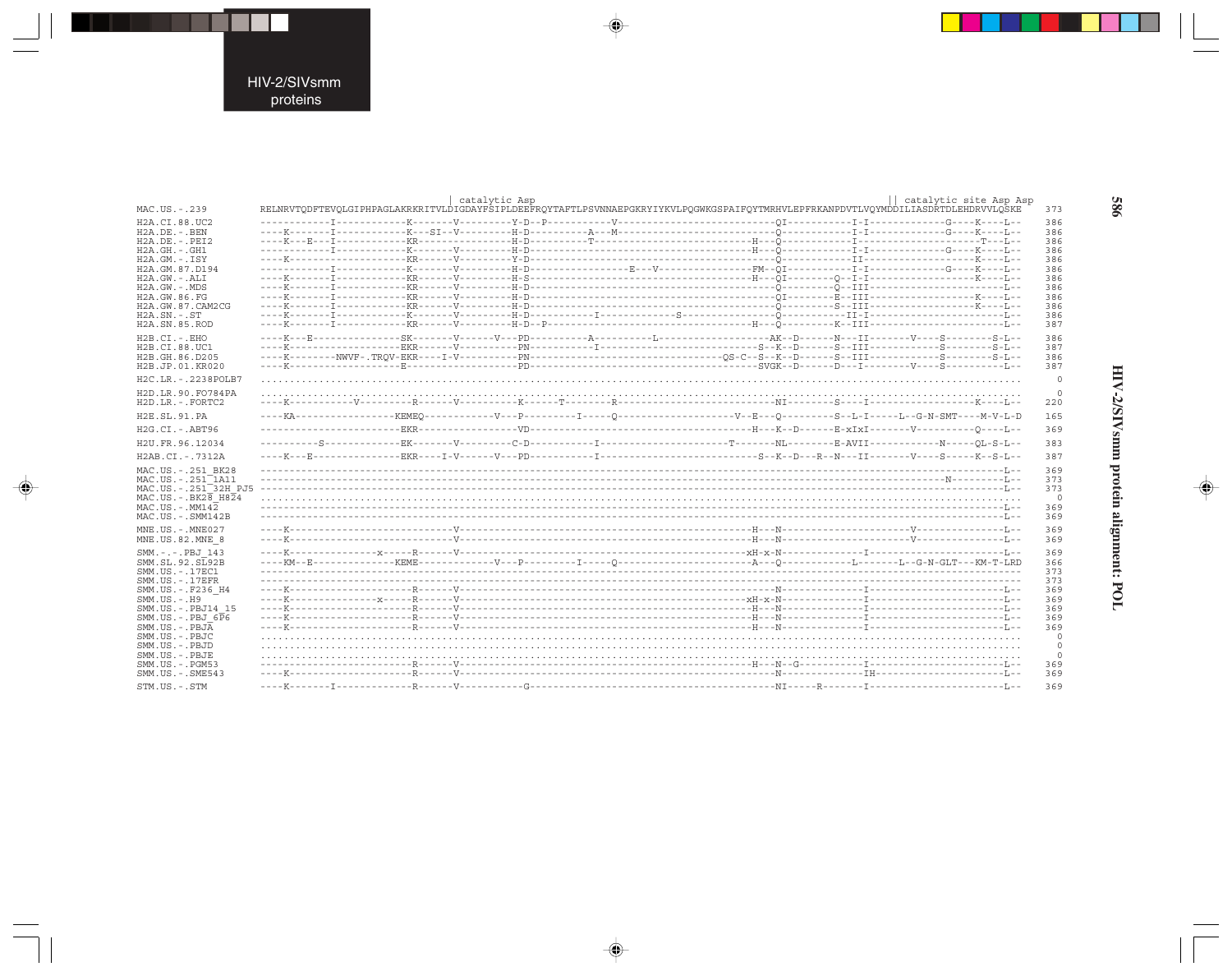| MAC.US.-.239                                              |  |  |  |  | LLNSIGFSTPEEKFQKDPPFQWMGYELWPTKWKLQKIELPQRETWTVNDIQKLVGVLNWAAQIYPGIKTKHLCRLIRGKMTLTEEVQWTEMAEAEYEENKIILSQEQEGCYYQEGKPLEATVIKSQDNQW                                                                                                                                                                                                                                                                                                                                                 | 503                |
|-----------------------------------------------------------|--|--|--|--|------------------------------------------------------------------------------------------------------------------------------------------------------------------------------------------------------------------------------------------------------------------------------------------------------------------------------------------------------------------------------------------------------------------------------------------------------------------------------------|--------------------|
| H2A.CI.88.UC2                                             |  |  |  |  |                                                                                                                                                                                                                                                                                                                                                                                                                                                                                    | 516                |
| $H2A.DE. -.BEN$<br>$H2A.DE. - .PEI2$                      |  |  |  |  |                                                                                                                                                                                                                                                                                                                                                                                                                                                                                    | 516                |
| $H2A.GH.-.GH1$                                            |  |  |  |  |                                                                                                                                                                                                                                                                                                                                                                                                                                                                                    | 516<br>516         |
| $H2A.GM.-.ISY$                                            |  |  |  |  |                                                                                                                                                                                                                                                                                                                                                                                                                                                                                    | 516                |
| H2A.GM.87.D194                                            |  |  |  |  |                                                                                                                                                                                                                                                                                                                                                                                                                                                                                    | 516                |
| $H2A.GW. - .ALI$                                          |  |  |  |  |                                                                                                                                                                                                                                                                                                                                                                                                                                                                                    | 516                |
| $H2A.GW. - .MDS$<br>H2A.GW.86.FG                          |  |  |  |  |                                                                                                                                                                                                                                                                                                                                                                                                                                                                                    | 516<br>516         |
| H2A.GW.87.CAM2CG                                          |  |  |  |  |                                                                                                                                                                                                                                                                                                                                                                                                                                                                                    | 516                |
| $H2A.SN.-.ST$                                             |  |  |  |  |                                                                                                                                                                                                                                                                                                                                                                                                                                                                                    | 516                |
| H2A.SN.85.ROD                                             |  |  |  |  |                                                                                                                                                                                                                                                                                                                                                                                                                                                                                    | 517                |
| $H2B.CI.-.EHO$                                            |  |  |  |  |                                                                                                                                                                                                                                                                                                                                                                                                                                                                                    | 516                |
| H2B.CI.88.UC1                                             |  |  |  |  |                                                                                                                                                                                                                                                                                                                                                                                                                                                                                    | 517                |
| H2B.GH.86.D205<br>H2B.JP.01.KR020                         |  |  |  |  |                                                                                                                                                                                                                                                                                                                                                                                                                                                                                    | 516<br>517         |
| H2C.LR. - . 2238POLB7                                     |  |  |  |  |                                                                                                                                                                                                                                                                                                                                                                                                                                                                                    | $\overline{0}$     |
| H2D.LR.90.FO784PA<br>H2D.LR. - . FORTC2                   |  |  |  |  |                                                                                                                                                                                                                                                                                                                                                                                                                                                                                    | $\circ$<br>350     |
| H2E.SL.91.PA                                              |  |  |  |  | $\texttt{M--NL---D---RE--EK---L--Y-K------EK-----EK-R-------I-----V-----N-K---------L-S---L-S---L-A-----G---R--R-EBN----L-N-----S---R-CEN---L-A---R-CEN----S---R-CEN---L-A---R-CEN----S---R-CEN----S---R-CEN----S---R-CEN----S---R-CEN----S---R-CEN----S---R-CEN----S---R-CEN----S---R-CEN----S---R-CEN----S---R-CEN----S---R-CEN----S---R-CEN----S---R-CEN----S---R-CEN----S---R-CEN----S---R$                                                                                    | 295                |
| H2G.CI. - . ABT96                                         |  |  |  |  | $-\textbf{1} \cdot \textbf{K} \times \textbf{1} \cdot \textbf{1} - \textbf{1} \cdot \textbf{1} - \textbf{1} \cdot \textbf{1} - \textbf{1} \cdot \textbf{1} - \textbf{1} \cdot \textbf{1} - \textbf{1} \cdot \textbf{1} - \textbf{1} \cdot \textbf{1} - \textbf{1} \cdot \textbf{1} - \textbf{1} \cdot \textbf{1} - \textbf{1} \cdot \textbf{1} - \textbf{1} \cdot \textbf{1} - \textbf{1} \cdot \textbf{1} - \textbf{1} \cdot \textbf{1} - \textbf{1} \cdot \$                     | 499                |
| H2U.FR.96.12034                                           |  |  |  |  | $-\texttt{-KT}\texttt{---D}\texttt{---}-\texttt{HK}\texttt{---}-\texttt{K}\texttt{---}-\texttt{K}\texttt{---}-\texttt{S}-\texttt{DV}\texttt{---}-\texttt{---}-\texttt{---}-\texttt{V}\texttt{---}-\texttt{---K}\texttt{-K}\texttt{-K}\texttt{----}\texttt{-1}-\texttt{N}\texttt{----}\texttt{-1}-\texttt{R}\texttt{-1}-\texttt{--L}\texttt{-N}\texttt{-1}-\texttt{-1}-\texttt{N}\texttt{-1}-\texttt{-1}-\texttt{N}\texttt{-1}-\texttt{N}\texttt{-1}-\texttt{N}\texttt{-1}-\texttt$ | 513                |
| H2AB.CI.-.7312A                                           |  |  |  |  |                                                                                                                                                                                                                                                                                                                                                                                                                                                                                    | 517                |
| MAC.US. - . 251 BK28<br>MAC.US. - . 251 <sup>-1</sup> A11 |  |  |  |  |                                                                                                                                                                                                                                                                                                                                                                                                                                                                                    | 499                |
| MAC.US.-.251 <sup>-32H</sup> PJ5                          |  |  |  |  |                                                                                                                                                                                                                                                                                                                                                                                                                                                                                    | 503<br>503         |
| $MAC. US. - . BK28. H824$                                 |  |  |  |  |                                                                                                                                                                                                                                                                                                                                                                                                                                                                                    | $\circ$            |
| $MAC. US. - . MM142$                                      |  |  |  |  |                                                                                                                                                                                                                                                                                                                                                                                                                                                                                    | 499                |
| MAC.US.-.SMM142B                                          |  |  |  |  |                                                                                                                                                                                                                                                                                                                                                                                                                                                                                    | 499                |
| MNE.US. - MNE027                                          |  |  |  |  |                                                                                                                                                                                                                                                                                                                                                                                                                                                                                    | 499                |
| MNE.US.82.MNE 8                                           |  |  |  |  |                                                                                                                                                                                                                                                                                                                                                                                                                                                                                    | 499                |
| SMM.-.-.PBJ 143                                           |  |  |  |  |                                                                                                                                                                                                                                                                                                                                                                                                                                                                                    | 499                |
| SMM. SL. 92. SL92B<br>SMM. US. - . 17EC1                  |  |  |  |  |                                                                                                                                                                                                                                                                                                                                                                                                                                                                                    | 496<br>503         |
| $SMM. US. - .17EFR$                                       |  |  |  |  |                                                                                                                                                                                                                                                                                                                                                                                                                                                                                    | 503                |
| SMM.US. - . F236 H4<br>$SMM. US. - . H9$                  |  |  |  |  |                                                                                                                                                                                                                                                                                                                                                                                                                                                                                    | 499<br>499         |
| SMM.US.-.PBJ14 15                                         |  |  |  |  |                                                                                                                                                                                                                                                                                                                                                                                                                                                                                    | 499                |
| SMM.US. -. PBJ $6\overline{P}6$                           |  |  |  |  |                                                                                                                                                                                                                                                                                                                                                                                                                                                                                    | 499                |
| $SMM. US. - . PBJA$                                       |  |  |  |  |                                                                                                                                                                                                                                                                                                                                                                                                                                                                                    | 499                |
| SMM.US.-.PBJC<br>SMM.US.-.PBJD                            |  |  |  |  |                                                                                                                                                                                                                                                                                                                                                                                                                                                                                    | $\circ$            |
| SMM.US.-.PBJE                                             |  |  |  |  |                                                                                                                                                                                                                                                                                                                                                                                                                                                                                    | $\circ$<br>$\circ$ |
| SMM.US. - . PGM53                                         |  |  |  |  |                                                                                                                                                                                                                                                                                                                                                                                                                                                                                    | 499                |
| SMM. US. - . SME543                                       |  |  |  |  |                                                                                                                                                                                                                                                                                                                                                                                                                                                                                    | 499                |
| STM.US.-.STM                                              |  |  |  |  |                                                                                                                                                                                                                                                                                                                                                                                                                                                                                    | 499                |

 $\begin{picture}(20,5) \put(0,0){\vector(0,1){10}} \put(15,0){\vector(0,1){10}} \put(15,0){\vector(0,1){10}} \put(15,0){\vector(0,1){10}} \put(15,0){\vector(0,1){10}} \put(15,0){\vector(0,1){10}} \put(15,0){\vector(0,1){10}} \put(15,0){\vector(0,1){10}} \put(15,0){\vector(0,1){10}} \put(15,0){\vector(0,1){10}} \put(15,0){\vector(0,1){10}} \put(15,0){\vector(0,$ 

 $\begin{picture}(20,5) \put(0,0){\line(1,0){10}} \put(15,0){\line(1,0){10}} \put(15,0){\line(1,0){10}} \put(15,0){\line(1,0){10}} \put(15,0){\line(1,0){10}} \put(15,0){\line(1,0){10}} \put(15,0){\line(1,0){10}} \put(15,0){\line(1,0){10}} \put(15,0){\line(1,0){10}} \put(15,0){\line(1,0){10}} \put(15,0){\line(1,0){10}} \put(15,0){\line(1,$ 

E

П

HIV-2/SIVsmm<br>proteins

a sa Tanzani

 $\overline{\blacklozenge}$ 

 $\overline{\hphantom{m}}$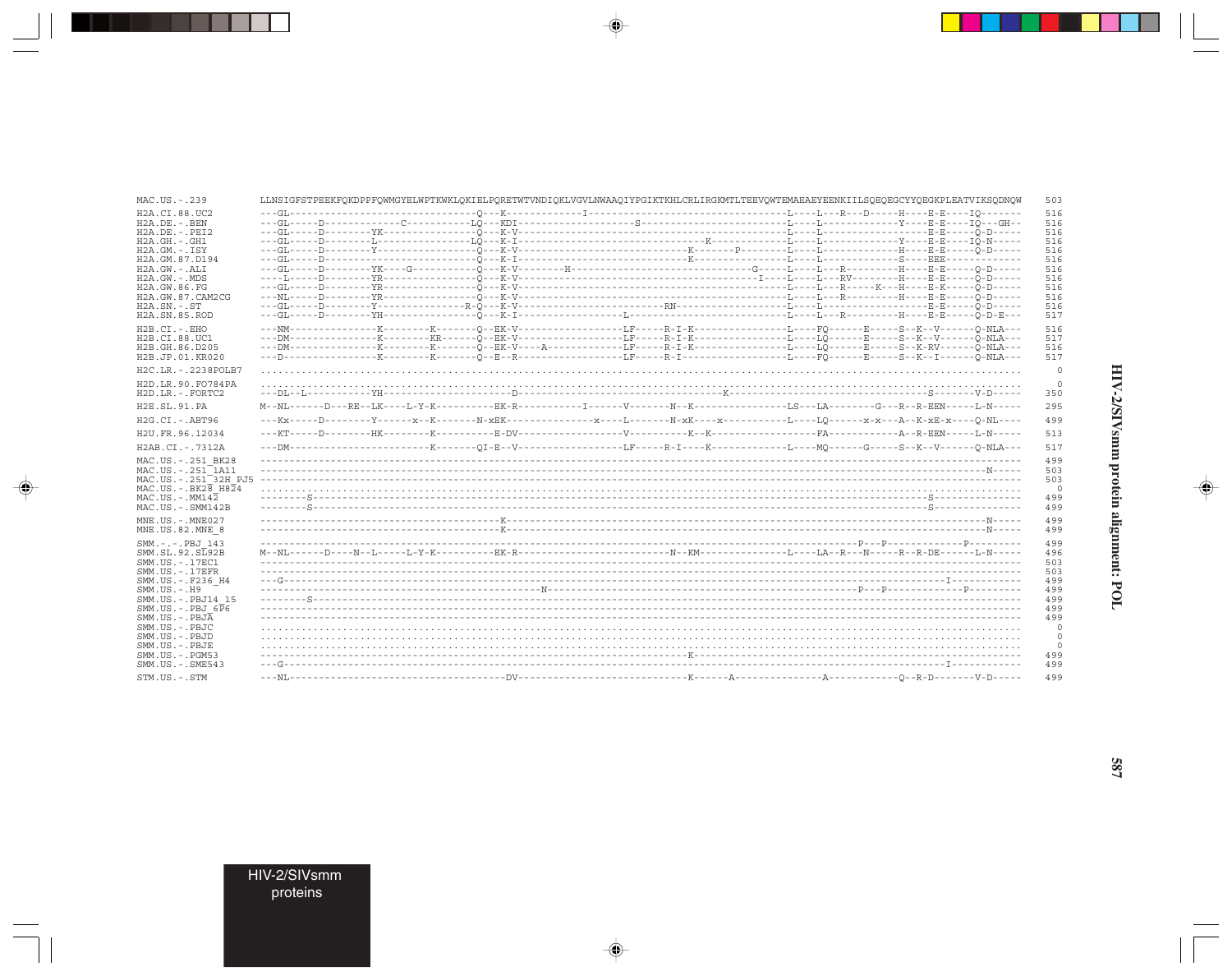. . .

 $\begin{picture}(20,5) \put(0,0){\line(1,0){10}} \put(15,0){\line(1,0){10}} \put(15,0){\line(1,0){10}} \put(15,0){\line(1,0){10}} \put(15,0){\line(1,0){10}} \put(15,0){\line(1,0){10}} \put(15,0){\line(1,0){10}} \put(15,0){\line(1,0){10}} \put(15,0){\line(1,0){10}} \put(15,0){\line(1,0){10}} \put(15,0){\line(1,0){10}} \put(15,0){\line(1,$ 

 $\frac{1}{\sqrt{2}}$ 

| MAC.US.-.239                                        | SYKIHQEDKILKVGKFAKIKNTHTNGVRLLAHVIQKIGKEAIVIWGQVPKFHLPVEKDVWEQWWTDYWQVTWIPEWDFISTPPLVRLVFNLVKDPIEGEETYYTDGSCNKQSKEGKAGYITDRGKDKVKV      |  | p51 Reverse Transcriptase $\setminus$ Pol p15 RNAse H |  | 633            |
|-----------------------------------------------------|-----------------------------------------------------------------------------------------------------------------------------------------|--|-------------------------------------------------------|--|----------------|
| H2A.CI.88.UC2                                       |                                                                                                                                         |  |                                                       |  | 646            |
| H2A.DE.-.BEN                                        | T------E-------Y---------------O-V--------L----RI---------RET-----DN-------------------T----G---P-A--F--------R----------V----------    |  |                                                       |  | 646            |
| H2A.DE.-.PEI2                                       |                                                                                                                                         |  |                                                       |  | 646            |
| H2A.GH.-.GH1                                        | T------E-------Y-----------------O-V-------L----RI--------RET-----DN------------V-------T---G---P-A--F-------R--------R-V----R-V----R-  |  |                                                       |  | 646            |
| H2A.GM.-.ISY                                        |                                                                                                                                         |  |                                                       |  | 646            |
| H2A.GM.87.D194                                      | A-----GERV-----Y-----------------O-V-------L----R---------R-T-----DN------V--------T----G---P-T--F-------R------------R----R-----R----- |  |                                                       |  | 646            |
| H2A.GW.-.ALI                                        | T-----GE-----E-Y--M---------------D-V-------EI----RET-----D---------D---V--------A--------E-A--F----P--R----------------R-----          |  |                                                       |  | 646            |
| H2A.GW.-.MDS                                        |                                                                                                                                         |  |                                                       |  | 646            |
| H2A.GW.86.FG                                        | T--V--GE----G--IC-D-KYPYOR-----O-V-------L----RI--------R-T-----DN--------D---V-------A---GE-VP-A--F-------R-------------R-------R----  |  |                                                       |  | 646            |
| H2A.GW.87.CAM2CG                                    | T------E-------Y----H------K---O-V-------L--\$-RI--------RE-----DN-------D---V--------A---G---P-T--F-------R-------V----R----I          |  |                                                       |  | 645            |
| H2A.SN.-.ST<br>H2A.SN.85.ROD                        |                                                                                                                                         |  |                                                       |  | 646<br>647     |
|                                                     |                                                                                                                                         |  |                                                       |  |                |
| H2B.CI.-.EHO                                        |                                                                                                                                         |  |                                                       |  | 646            |
| H2B.CI.88.UC1                                       |                                                                                                                                         |  |                                                       |  | 647            |
| H2B.GH.86.D205                                      |                                                                                                                                         |  |                                                       |  | 646            |
| H2B.JP.01.KR020                                     |                                                                                                                                         |  |                                                       |  | 647            |
| H2C.LR.-.2238POLB7                                  |                                                                                                                                         |  |                                                       |  | $\circ$        |
| H2D.LR.90.FO784PA                                   |                                                                                                                                         |  |                                                       |  |                |
| H2D.LR.-.FORTC2                                     |                                                                                                                                         |  |                                                       |  | 480            |
| H2E.SL.91.PA                                        | ------G-R--.KVGKFPQIKNTHTNGVR-LASVVQK                                                                                                   |  |                                                       |  | 331            |
| H2G.CI.-.ABT96                                      |                                                                                                                                         |  |                                                       |  | 629            |
| H2U.FR.96.12034                                     |                                                                                                                                         |  |                                                       |  | 642            |
| H2AB.CI.-.7312A                                     |                                                                                                                                         |  |                                                       |  | 647            |
| MAC.US.-.251 BK28                                   |                                                                                                                                         |  |                                                       |  | 629            |
| MAC.US.-.251 <sup>-</sup> 1A11                      |                                                                                                                                         |  |                                                       |  | 633            |
| MAC.US.-.251 32H PJ5                                |                                                                                                                                         |  |                                                       |  | 633            |
| MAC.US.-.BK28 H824                                  |                                                                                                                                         |  |                                                       |  | $\overline{0}$ |
| <code>MAC.US.-.MM14<math>\overline{2}</math></code> |                                                                                                                                         |  |                                                       |  | 629            |
| MAC.US.-.SMM142B                                    |                                                                                                                                         |  |                                                       |  | 629            |
| MNE.US.-.MNE027                                     |                                                                                                                                         |  |                                                       |  | 629            |
| MNE.US.82.MNE 8                                     |                                                                                                                                         |  |                                                       |  | 629            |
| SMM.-.-.PBJ 143                                     |                                                                                                                                         |  |                                                       |  | 629            |
| ${\tt SMM.SL.92.S\overline{L}92B}$                  |                                                                                                                                         |  |                                                       |  | 626            |
| SMM.US.-.17EC1                                      |                                                                                                                                         |  |                                                       |  | 633            |
| $SMM. US. - .17EFR$                                 |                                                                                                                                         |  |                                                       |  | 633            |
| SMM.US.-.F236 H4                                    |                                                                                                                                         |  |                                                       |  | 629            |
| SMM.US.-.H9                                         |                                                                                                                                         |  |                                                       |  | 629            |
| SMM.US.-.PBJ14 15                                   |                                                                                                                                         |  |                                                       |  | 629            |
| SMM.US.-.PBJ 6P6                                    |                                                                                                                                         |  |                                                       |  | 629            |
| SMM.US.-. $PBJ\overline{A}$                         |                                                                                                                                         |  |                                                       |  | 629            |
| SMM.US.-.PBJC                                       |                                                                                                                                         |  |                                                       |  | $\circ$        |
| SMM.US.-.PBJD                                       |                                                                                                                                         |  |                                                       |  | $\overline{0}$ |
| SMM.US.-.PBJE                                       |                                                                                                                                         |  |                                                       |  | $\circ$        |
| SMM.US.-.PGM53                                      |                                                                                                                                         |  |                                                       |  | 629            |
| SMM.US.-.SME543                                     |                                                                                                                                         |  |                                                       |  | 629            |
| STM.US.-.STM                                        |                                                                                                                                         |  |                                                       |  | 629            |

 $\begin{picture}(20,5) \put(0,0){\vector(0,1){10}} \put(15,0){\vector(0,1){10}} \put(15,0){\vector(0,1){10}} \put(15,0){\vector(0,1){10}} \put(15,0){\vector(0,1){10}} \put(15,0){\vector(0,1){10}} \put(15,0){\vector(0,1){10}} \put(15,0){\vector(0,1){10}} \put(15,0){\vector(0,1){10}} \put(15,0){\vector(0,1){10}} \put(15,0){\vector(0,1){10}} \put(15,0){\vector(0,$ 

 $\begin{picture}(20,5) \put(0,0){\vector(0,1){10}} \put(15,0){\vector(0,1){10}} \put(15,0){\vector(0,1){10}} \put(15,0){\vector(0,1){10}} \put(15,0){\vector(0,1){10}} \put(15,0){\vector(0,1){10}} \put(15,0){\vector(0,1){10}} \put(15,0){\vector(0,1){10}} \put(15,0){\vector(0,1){10}} \put(15,0){\vector(0,1){10}} \put(15,0){\vector(0,1){10}} \put(15,0){\vector(0,$ 

 $\begin{picture}(20,5) \put(0,0){\line(1,0){10}} \put(15,0){\line(1,0){10}} \put(15,0){\line(1,0){10}} \put(15,0){\line(1,0){10}} \put(15,0){\line(1,0){10}} \put(15,0){\line(1,0){10}} \put(15,0){\line(1,0){10}} \put(15,0){\line(1,0){10}} \put(15,0){\line(1,0){10}} \put(15,0){\line(1,0){10}} \put(15,0){\line(1,0){10}} \put(15,0){\line(1,$ 

 $\equiv$ 

889

▋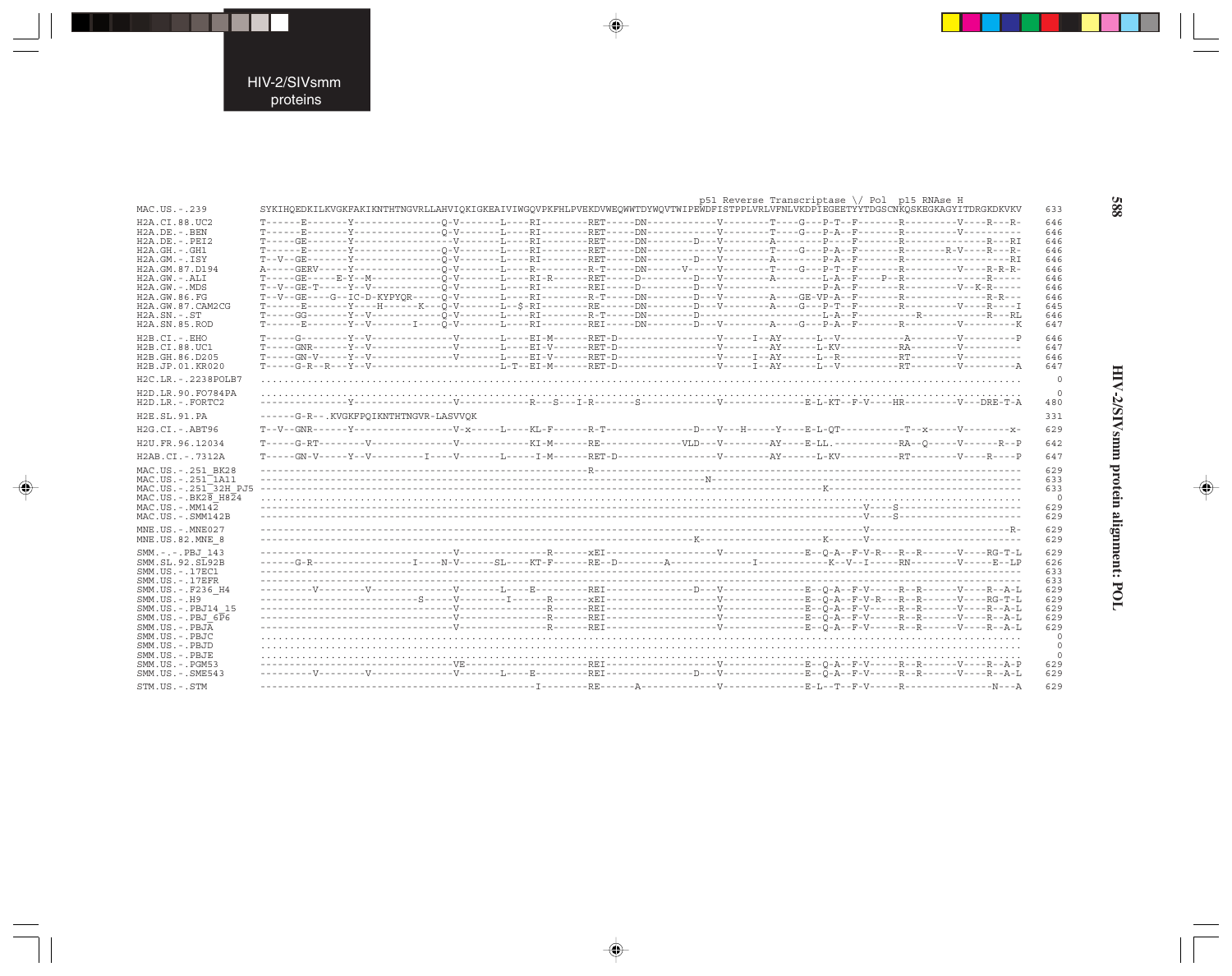|                                  |                                                                                                                                    |  | Pol p15 RNAse H \/ Pol p31 Integrase |  |            |
|----------------------------------|------------------------------------------------------------------------------------------------------------------------------------|--|--------------------------------------|--|------------|
| MAC.US.-.239                     | LEQTTNQQAELEAFLMALTDSGPKANIIVDSQYVMGIITGCPTESESRLVNQIIEEMIKKSEIYVAWVPAHKGIGGNQEIDHLVSQGIRQVLFL.EKIEPAQEEHDKYHSNVKELVFKFGLPRIVARQIV |  |                                      |  | 762        |
| H2A.CI.88.UC2                    |                                                                                                                                    |  |                                      |  | 775        |
| $H2A.DE. - . BEN$                |                                                                                                                                    |  |                                      |  | 775        |
| H2A.DE.-.PEI2                    |                                                                                                                                    |  |                                      |  | 775        |
| $H2A.GH.-.GH1$                   |                                                                                                                                    |  |                                      |  | 775        |
| $H2A.GM.-.ISY$                   |                                                                                                                                    |  |                                      |  | 775        |
| H2A.GM.87.D194                   |                                                                                                                                    |  |                                      |  | 775        |
| H2A.GW.-.ALI<br>$H2A.GW. - .MDS$ |                                                                                                                                    |  |                                      |  | 775        |
| H2A.GW.86.FG                     |                                                                                                                                    |  |                                      |  | 775<br>775 |
| H2A.GW.87.CAM2CG                 |                                                                                                                                    |  |                                      |  | 774        |
| $H2A.SN.-.ST$                    |                                                                                                                                    |  |                                      |  | 775        |
| H2A.SN.85.ROD                    |                                                                                                                                    |  |                                      |  | 776        |
| $H2B.CI.-.EHO$                   |                                                                                                                                    |  |                                      |  | 775        |
| H2B.CI.88.UC1                    |                                                                                                                                    |  |                                      |  | 776        |
| H2B.GH.86.D205                   |                                                                                                                                    |  |                                      |  | 775        |
| H2B.JP.01.KR020                  | --------------AL--Q----QV-------------AAQ---T--PI-KT-V------EA---G-------L-----V--------HI---.-N--------E--G------H---I-QL--K---   |  |                                      |  | 776        |
|                                  |                                                                                                                                    |  |                                      |  |            |
| H2C.LR. - . 2238POLB7            |                                                                                                                                    |  |                                      |  | 95         |
| H2D.LR.90.FO784PA                |                                                                                                                                    |  |                                      |  | 95         |
| H2D.LR.-.FORTC2                  |                                                                                                                                    |  |                                      |  | 609        |
| $H2G.CI.-.ABT96$                 |                                                                                                                                    |  |                                      |  | 758        |
| H2U.FR.96.12034                  |                                                                                                                                    |  |                                      |  | 771        |
| H2AB.CI.-.7312A                  |                                                                                                                                    |  |                                      |  | 776        |
| MAC.US. - . 251 BK28             |                                                                                                                                    |  |                                      |  | 758        |
| MAC.US.-.251 1A11                |                                                                                                                                    |  |                                      |  | 762        |
| MAC.US.-.251 <sup>-32H</sup> PJ5 |                                                                                                                                    |  |                                      |  | 762        |
| MAC.US.-.BK28 H824               |                                                                                                                                    |  |                                      |  | 0          |
| $MAC. US. - . MM142$             |                                                                                                                                    |  |                                      |  | 758        |
| MAC.US.-.SMM142B                 |                                                                                                                                    |  |                                      |  | 758        |
| $MNE.US.-.MNE027$                |                                                                                                                                    |  |                                      |  | 758        |
| MNE.US.82.MNE 8                  |                                                                                                                                    |  |                                      |  | 758        |
| SMM.-.-.PBJ 143                  |                                                                                                                                    |  |                                      |  | 758        |
| SMM.SL.92.SL92B                  |                                                                                                                                    |  |                                      |  | 755        |
| SMM. US. - . 17EC1               |                                                                                                                                    |  |                                      |  | 762        |
| $SMM.US. - .17EFR$               |                                                                                                                                    |  |                                      |  | 762        |
| SMM.US. -. F236 H4               |                                                                                                                                    |  |                                      |  | 758        |
| $SMM. US. - . H9$                |                                                                                                                                    |  |                                      |  | 758        |
| SMM.US.-.PBJ14 15                |                                                                                                                                    |  |                                      |  | 758        |
| SMM.US.-.PBJ 6P6                 |                                                                                                                                    |  |                                      |  | 758        |
| SMM.US.-.PBJA                    |                                                                                                                                    |  |                                      |  | 758        |
| SMM.US.-.PBJC                    |                                                                                                                                    |  |                                      |  | 0          |
| SMM.US.-.PBJD                    |                                                                                                                                    |  |                                      |  | $\circ$    |
| SMM.US.-.PBJE                    |                                                                                                                                    |  |                                      |  | 0          |
| $SMM.US. - . PGM53$              |                                                                                                                                    |  |                                      |  | 758        |
| $SMM.US. - .SME543$              |                                                                                                                                    |  |                                      |  | 758        |
| STM.US.-.STM                     |                                                                                                                                    |  |                                      |  | 758        |

 $\begin{picture}(20,5) \put(0,0){\vector(0,1){10}} \put(15,0){\vector(0,1){10}} \put(15,0){\vector(0,1){10}} \put(15,0){\vector(0,1){10}} \put(15,0){\vector(0,1){10}} \put(15,0){\vector(0,1){10}} \put(15,0){\vector(0,1){10}} \put(15,0){\vector(0,1){10}} \put(15,0){\vector(0,1){10}} \put(15,0){\vector(0,1){10}} \put(15,0){\vector(0,1){10}} \put(15,0){\vector(0,$ 

HIV-2/SIVsmm protein alignment: POL

 $\spadesuit$ 

 $\overline{\phantom{0}}$ 

ا کا ک

689

HIV-2/SIVsmm<br>proteins

. . .

 $\overrightarrow{\phantom{a}}$ 

 $\frac{1}{\sqrt{2}}$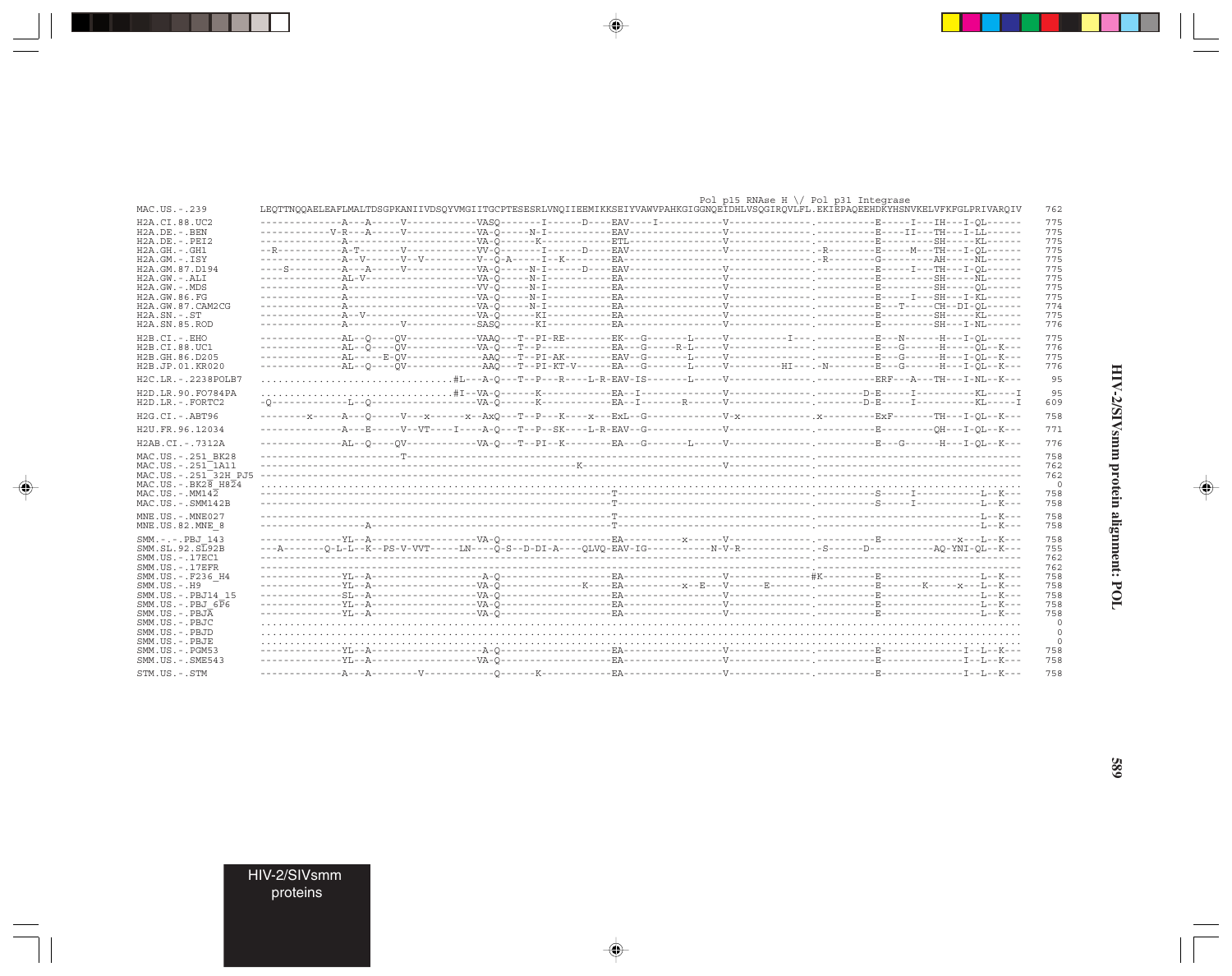. . .

 $\begin{picture}(20,5) \put(0,0){\line(1,0){10}} \put(15,0){\line(1,0){10}} \put(15,0){\line(1,0){10}} \put(15,0){\line(1,0){10}} \put(15,0){\line(1,0){10}} \put(15,0){\line(1,0){10}} \put(15,0){\line(1,0){10}} \put(15,0){\line(1,0){10}} \put(15,0){\line(1,0){10}} \put(15,0){\line(1,0){10}} \put(15,0){\line(1,0){10}} \put(15,0){\line(1,$ 

 $\frac{1}{\sqrt{2}}$ 

| MAC.US.-.239                          |     |  |  |  |  |  |  | DTCDKCHQKGEAIHGQANSDLGTWQMDCTHLEGKIIIVAVHVASGFIEAEVIPQETGRQTALFLLKLAGRWPITHLHTDNGANFASQEVKMVAWWAGIEHTFGVPYNPQSQGVVEAMNHHLKNQIDRIRE                                                                                                                                                                                                                                                                                                                                                                                                | 892        |  |
|---------------------------------------|-----|--|--|--|--|--|--|-----------------------------------------------------------------------------------------------------------------------------------------------------------------------------------------------------------------------------------------------------------------------------------------------------------------------------------------------------------------------------------------------------------------------------------------------------------------------------------------------------------------------------------|------------|--|
| H2A.CI.88.UC2                         |     |  |  |  |  |  |  |                                                                                                                                                                                                                                                                                                                                                                                                                                                                                                                                   | 905        |  |
| $H2A.DE. - .BEN$                      |     |  |  |  |  |  |  |                                                                                                                                                                                                                                                                                                                                                                                                                                                                                                                                   | 905        |  |
| $H2A.DE. - .PEI2$<br>$H2A.GH. - .GH1$ |     |  |  |  |  |  |  |                                                                                                                                                                                                                                                                                                                                                                                                                                                                                                                                   | 905<br>905 |  |
| $H2A.GM. - .ISY$                      |     |  |  |  |  |  |  |                                                                                                                                                                                                                                                                                                                                                                                                                                                                                                                                   | 905        |  |
| H2A.GM.87.D194                        |     |  |  |  |  |  |  |                                                                                                                                                                                                                                                                                                                                                                                                                                                                                                                                   | 905        |  |
| $H2A.GW. - .ALI$                      |     |  |  |  |  |  |  |                                                                                                                                                                                                                                                                                                                                                                                                                                                                                                                                   | 905        |  |
| $H2A.GW. - MDS$                       |     |  |  |  |  |  |  |                                                                                                                                                                                                                                                                                                                                                                                                                                                                                                                                   | 905        |  |
| H2A.GW.86.FG                          |     |  |  |  |  |  |  |                                                                                                                                                                                                                                                                                                                                                                                                                                                                                                                                   | 905        |  |
| H2A.GW.87.CAM2CG                      |     |  |  |  |  |  |  |                                                                                                                                                                                                                                                                                                                                                                                                                                                                                                                                   | 904        |  |
| $H2A.SN.-.ST$                         |     |  |  |  |  |  |  |                                                                                                                                                                                                                                                                                                                                                                                                                                                                                                                                   | 905        |  |
| H <sub>2</sub> A.SN.85.ROD            |     |  |  |  |  |  |  |                                                                                                                                                                                                                                                                                                                                                                                                                                                                                                                                   | 906        |  |
| $H2B.CI.-EHO$                         |     |  |  |  |  |  |  |                                                                                                                                                                                                                                                                                                                                                                                                                                                                                                                                   | 905        |  |
| H2B.CI.88.UC1                         |     |  |  |  |  |  |  |                                                                                                                                                                                                                                                                                                                                                                                                                                                                                                                                   | 906        |  |
| H2B.GH.86.D205                        |     |  |  |  |  |  |  |                                                                                                                                                                                                                                                                                                                                                                                                                                                                                                                                   | 905        |  |
| H2B.JP.01.KR020                       |     |  |  |  |  |  |  |                                                                                                                                                                                                                                                                                                                                                                                                                                                                                                                                   | 906        |  |
| H2C.LR. - . 2238POLB7                 |     |  |  |  |  |  |  |                                                                                                                                                                                                                                                                                                                                                                                                                                                                                                                                   | 225        |  |
| H2D.LR.90.FO784PA                     |     |  |  |  |  |  |  |                                                                                                                                                                                                                                                                                                                                                                                                                                                                                                                                   | 225        |  |
| H2D.LR.-.FORTC2                       |     |  |  |  |  |  |  |                                                                                                                                                                                                                                                                                                                                                                                                                                                                                                                                   | 657        |  |
| H2G.CI. - . ABT96                     |     |  |  |  |  |  |  |                                                                                                                                                                                                                                                                                                                                                                                                                                                                                                                                   | 888        |  |
| H2U.FR.96.12034                       |     |  |  |  |  |  |  |                                                                                                                                                                                                                                                                                                                                                                                                                                                                                                                                   | 901        |  |
| H2AB.CI.-.7312A                       |     |  |  |  |  |  |  |                                                                                                                                                                                                                                                                                                                                                                                                                                                                                                                                   | 906        |  |
| MAC.US. - . 251 BK28                  |     |  |  |  |  |  |  |                                                                                                                                                                                                                                                                                                                                                                                                                                                                                                                                   | 888        |  |
| MAC.US. - . 251 1A11                  | 892 |  |  |  |  |  |  |                                                                                                                                                                                                                                                                                                                                                                                                                                                                                                                                   |            |  |
| MAC.US.-.251 <sup>-32H</sup> PJ5      |     |  |  |  |  |  |  |                                                                                                                                                                                                                                                                                                                                                                                                                                                                                                                                   | 892        |  |
| $MAC. US. - . BK28$ $H824$            |     |  |  |  |  |  |  |                                                                                                                                                                                                                                                                                                                                                                                                                                                                                                                                   | $\circ$    |  |
| MAC.US.-.MM142                        |     |  |  |  |  |  |  |                                                                                                                                                                                                                                                                                                                                                                                                                                                                                                                                   | 888        |  |
| MAC.US.-.SMM142B                      |     |  |  |  |  |  |  |                                                                                                                                                                                                                                                                                                                                                                                                                                                                                                                                   | 888        |  |
| MNE.US.-.MNE027                       |     |  |  |  |  |  |  |                                                                                                                                                                                                                                                                                                                                                                                                                                                                                                                                   | 888        |  |
| MNE.US.82.MNE 8                       |     |  |  |  |  |  |  |                                                                                                                                                                                                                                                                                                                                                                                                                                                                                                                                   | 888        |  |
| SMM.-.-.PBJ 143                       |     |  |  |  |  |  |  |                                                                                                                                                                                                                                                                                                                                                                                                                                                                                                                                   | 888        |  |
| SMM.SL.92.SL92B                       |     |  |  |  |  |  |  | $\texttt{NA-N--Q}\xspace-\texttt{1---}\xspace-\texttt{RBV}\xspace-\texttt{1---}\xspace-\texttt{1---}\xspace-\texttt{1---}\xspace-\texttt{1---}\xspace-\texttt{1---}\xspace-\texttt{1---}\xspace-\texttt{1---}\xspace-\texttt{1---}\xspace-\texttt{1---}\xspace-\texttt{1---}\xspace-\texttt{1---}\xspace-\texttt{1---}\xspace-\texttt{1---}\xspace-\texttt{1---}\xspace-\texttt{1---}\xspace-\texttt{1---}\xspace-\texttt{1---}\xspace-\texttt{1---}\xspace-\texttt{1---}\xspace-\texttt{1---}\xspace-\texttt{1---}\xspace-\text$ | 885        |  |
| SMM. US. - . 17EC1                    |     |  |  |  |  |  |  |                                                                                                                                                                                                                                                                                                                                                                                                                                                                                                                                   | 892        |  |
| $SMM. US. - .17EFR$                   |     |  |  |  |  |  |  |                                                                                                                                                                                                                                                                                                                                                                                                                                                                                                                                   | 892        |  |
| SMM.US. -. F236 H4                    |     |  |  |  |  |  |  |                                                                                                                                                                                                                                                                                                                                                                                                                                                                                                                                   | 888        |  |
| $SMM. US. - . H9$                     |     |  |  |  |  |  |  |                                                                                                                                                                                                                                                                                                                                                                                                                                                                                                                                   | 888        |  |
| SMM.US.-.PBJ14 15                     |     |  |  |  |  |  |  |                                                                                                                                                                                                                                                                                                                                                                                                                                                                                                                                   | 888        |  |
| $SMM.US.-.PBJ 6\overline{P}6$         |     |  |  |  |  |  |  |                                                                                                                                                                                                                                                                                                                                                                                                                                                                                                                                   | 888        |  |
| $SMM. US. - . PBJA$                   |     |  |  |  |  |  |  |                                                                                                                                                                                                                                                                                                                                                                                                                                                                                                                                   | 888        |  |
| SMM.US.-.PBJC<br>SMM.US.-.PBJD        |     |  |  |  |  |  |  |                                                                                                                                                                                                                                                                                                                                                                                                                                                                                                                                   | 0<br>0     |  |
| SMM.US.-.PBJE                         |     |  |  |  |  |  |  |                                                                                                                                                                                                                                                                                                                                                                                                                                                                                                                                   | 0          |  |
| $SMM. US. - . PGM53$                  |     |  |  |  |  |  |  |                                                                                                                                                                                                                                                                                                                                                                                                                                                                                                                                   | 888        |  |
| $SMM.US. - .SME543$                   |     |  |  |  |  |  |  |                                                                                                                                                                                                                                                                                                                                                                                                                                                                                                                                   | 888        |  |
|                                       |     |  |  |  |  |  |  |                                                                                                                                                                                                                                                                                                                                                                                                                                                                                                                                   |            |  |
| STM.US.-.STM                          |     |  |  |  |  |  |  |                                                                                                                                                                                                                                                                                                                                                                                                                                                                                                                                   | 888        |  |

 $\begin{picture}(20,5) \put(0,0){\vector(0,1){10}} \put(15,0){\vector(0,1){10}} \put(15,0){\vector(0,1){10}} \put(15,0){\vector(0,1){10}} \put(15,0){\vector(0,1){10}} \put(15,0){\vector(0,1){10}} \put(15,0){\vector(0,1){10}} \put(15,0){\vector(0,1){10}} \put(15,0){\vector(0,1){10}} \put(15,0){\vector(0,1){10}} \put(15,0){\vector(0,1){10}} \put(15,0){\vector(0,$ 

 $\begin{picture}(20,5) \put(0,0){\vector(0,1){10}} \put(15,0){\vector(0,1){10}} \put(15,0){\vector(0,1){10}} \put(15,0){\vector(0,1){10}} \put(15,0){\vector(0,1){10}} \put(15,0){\vector(0,1){10}} \put(15,0){\vector(0,1){10}} \put(15,0){\vector(0,1){10}} \put(15,0){\vector(0,1){10}} \put(15,0){\vector(0,1){10}} \put(15,0){\vector(0,1){10}} \put(15,0){\vector(0,$ 

**990** 

▋

# HIV-2/SIVsmm protein alignment: POL

 $\begin{picture}(20,5) \put(0,0){\line(1,0){10}} \put(15,0){\line(1,0){10}} \put(15,0){\line(1,0){10}} \put(15,0){\line(1,0){10}} \put(15,0){\line(1,0){10}} \put(15,0){\line(1,0){10}} \put(15,0){\line(1,0){10}} \put(15,0){\line(1,0){10}} \put(15,0){\line(1,0){10}} \put(15,0){\line(1,0){10}} \put(15,0){\line(1,0){10}} \put(15,0){\line(1,$ 

 $\equiv$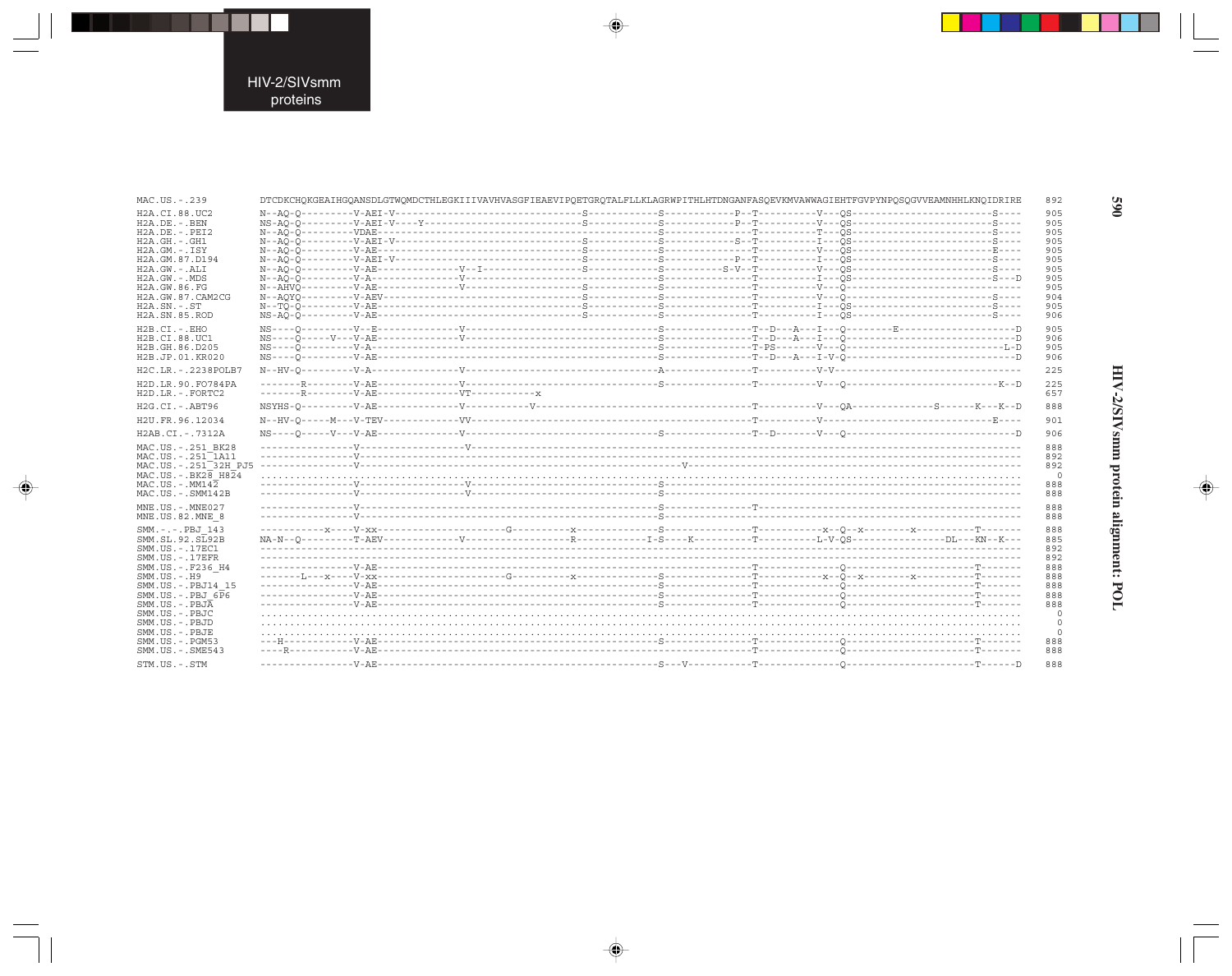| MAC.US.-.239                                                                                                       |                                              | QANSVETIVLMAVHCMNFKRRGGIGDMTPAERLINMITTEQEIQFQQSKNSKFKNFRVYYREGRDQLWKGPGELLWKGEGAVILKVGTDIKVVPRRKAKIIKDYGGGKEVDSSSHMEDTGEAR.EVA\$ | Pol $p31$ Integrase \<br>1018                |
|--------------------------------------------------------------------------------------------------------------------|----------------------------------------------|-----------------------------------------------------------------------------------------------------------------------------------|----------------------------------------------|
| H2A.CI.88.UC2<br>$H2A.DE. - .BEN$<br>H2A.DE. -. PEI2<br>$H2A.GH. - .GH1$<br>$H2A.GM. - . ISY$                      |                                              |                                                                                                                                   | 1031<br>1034<br>1031<br>1031<br>1031         |
| H2A.GM.87.D194<br>$H2A.GW. - .ALI$<br>$H2A.GW. - .MDS$<br>H2A.GW.86.FG<br>H2A.GW.87.CAM2CG<br>$H2A$ . $SN. - . ST$ |                                              | ---T----------------------------V-A-----L-A----LQ-----F-------------D----V--A---II-----------RO-M--G-NL-GAR-DG                    | 1031<br>1031<br>1031<br>1031<br>1030<br>1031 |
| H2A.SN.85.ROD<br>$H2B.CI.-EHO$                                                                                     |                                              |                                                                                                                                   | 1032<br>1034                                 |
| H2B.CI.88.UC1<br>H2B.GH.86.D205<br>H2B.JP.01.KR020                                                                 |                                              |                                                                                                                                   | 1035<br>1034<br>1035                         |
| H2C.LR. - . 2238POLB7<br>H2D.LR.90.FO784PA                                                                         | $---TM---x$<br>$- - - - - - - - - - - - - -$ |                                                                                                                                   | 236<br>236                                   |
| $H2G.CI.-.ABT96$<br>H2U.FR.96.12034                                                                                |                                              |                                                                                                                                   | 1014<br>1030                                 |
| H2AB.CI.-.7312A                                                                                                    |                                              |                                                                                                                                   | 1035                                         |
| MAC.US. - . 251 BK28<br>MAC.US. - . 251 1A11<br>MAC.US.-.251 <sup>-32H</sup> PJ5<br>$MAC. US. - . BK2B  H824$      |                                              |                                                                                                                                   | 1014<br>1018<br>1018<br>104                  |
| $MAC. US. - . MM142$<br>MAC.US.-.SMM142B                                                                           |                                              |                                                                                                                                   | 1014<br>1014                                 |
| MNE.US.-.MNE027<br>MNE.US.82.MNE 8                                                                                 |                                              |                                                                                                                                   | 1014<br>1014                                 |
| SMM.-.-.PBJ 143<br>SMM.SL.92.SL92B<br>SMM.US.-.17EC1<br>$SMM. US. - .17EFR$                                        |                                              |                                                                                                                                   | 1014<br>1004<br>1018<br>1018                 |
| SMM.US. -. F236 H4<br>$SMM. US. - . H9$                                                                            |                                              |                                                                                                                                   | 1014<br>1014                                 |
| SMM.US.-.PBJ14 15<br>$SMM.US.-.PBJ 6\overline{P}6$<br>SMM.US.-.PBJA<br>SMM.US.-.PBJC                               |                                              |                                                                                                                                   | 1014<br>1014<br>1014<br>90                   |
| SMM.US.-.PBJD<br>SMM.US.-.PBJE<br>$SMM.US. - . PGM53$<br>SMM.US.-.SME543                                           |                                              |                                                                                                                                   | 90<br>90<br>1014<br>1014                     |
| STM.US.-.STM                                                                                                       |                                              |                                                                                                                                   | 1014                                         |

 $\spadesuit$ 

 $\begin{picture}(20,5) \put(0,0){\line(1,0){10}} \put(15,0){\line(1,0){10}} \put(15,0){\line(1,0){10}} \put(15,0){\line(1,0){10}} \put(15,0){\line(1,0){10}} \put(15,0){\line(1,0){10}} \put(15,0){\line(1,0){10}} \put(15,0){\line(1,0){10}} \put(15,0){\line(1,0){10}} \put(15,0){\line(1,0){10}} \put(15,0){\line(1,0){10}} \put(15,0){\line(1,$ 

۱

| H2A.DE.-.BEN    | OVPEIONKRPRGGALCSPPOGGMGMVDLOOGNIPTTRKKSSRNTGILEPNTRKRMALLSCSKINLVYRKVLDRCYPRLCRHPNT\$ | 1118 |
|-----------------|----------------------------------------------------------------------------------------|------|
| H2B.CI.-.EHO    |                                                                                        | 1034 |
| H2B.CI.88.UC1   | <b>OVPEAS</b>                                                                          | 1040 |
| H2B.GH.86.D205  |                                                                                        | 1034 |
| H2B.JP.01.KR020 | OISETS                                                                                 | 1040 |
| H2U.FR.96.12034 | OTP#V\$                                                                                | 1034 |
| H2AB.CI.-.7312A | <b>OVSEAS</b>                                                                          | 1040 |
|                 |                                                                                        |      |

HIV-2/SIVsmm<br>proteins

---

 $\overline{\blacklozenge}$ 

 $\overline{\mathbb{R}}$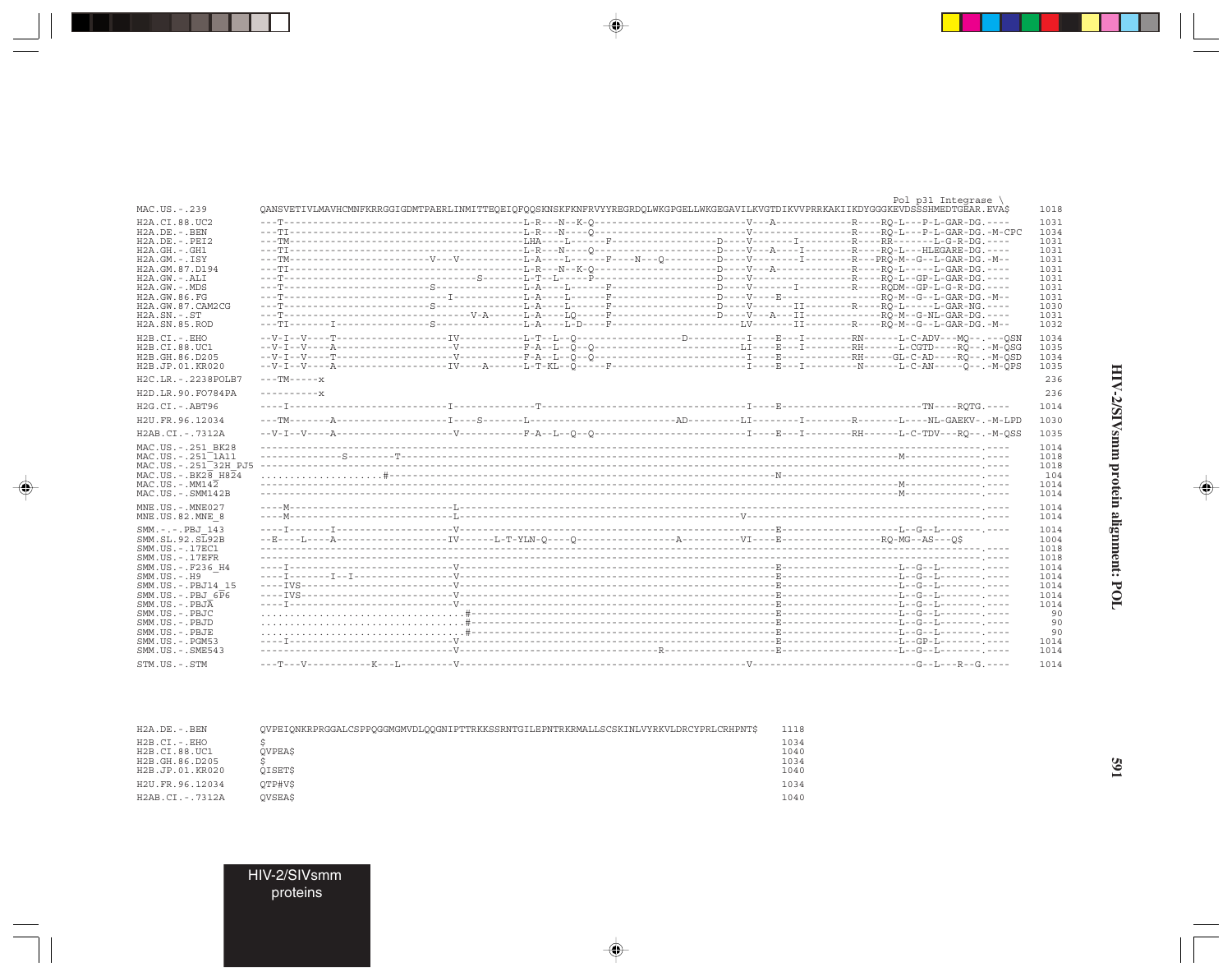н

 $\begin{picture}(20,5) \put(0,0){\line(1,0){10}} \put(15,0){\line(1,0){10}} \put(15,0){\line(1,0){10}} \put(15,0){\line(1,0){10}} \put(15,0){\line(1,0){10}} \put(15,0){\line(1,0){10}} \put(15,0){\line(1,0){10}} \put(15,0){\line(1,0){10}} \put(15,0){\line(1,0){10}} \put(15,0){\line(1,0){10}} \put(15,0){\line(1,0){10}} \put(15,0){\line(1,$ 

 $\frac{1}{\sqrt{2}}$ 

| MAC.US.-.239                            | MEEEKRWIAVPTWRIPERL.ERWHSLIKYLKYKTKDLQKVCYVPHFKVGWAWWTCSRVIFPLQEGSHLEVQGYWHLTPEKGWLSTYAVRITWYSKNFWTDVTPNYADILLHSTYFPCFTAGEVRRAIRGE                                                                                                                           |  | 129        |
|-----------------------------------------|--------------------------------------------------------------------------------------------------------------------------------------------------------------------------------------------------------------------------------------------------------------|--|------------|
| H2A.CI.88.UC2                           | ---G-S--V-----V-G-M.------V-----R----EG-R----H--------------KGE----I-A--N---------SHS--L---TEK-------DC----I-----C--A-----------                                                                                                                             |  | 129        |
| $H2A.DE. - .BEN$                        | ---DRN--V-----V-G-M.-K--A-V-----R----EE-R----H--------------GK----I-A--N--------SH---L---TEK-------DC----I-----S-------------                                                                                                                                |  | 129        |
| $H2A.DE. - .PEI2$                       |                                                                                                                                                                                                                                                              |  | 129        |
| H2A.GH. - . GH1                         |                                                                                                                                                                                                                                                              |  | 129        |
| $H2A.GM.-.ISY$                          |                                                                                                                                                                                                                                                              |  | 129        |
| H2A.GM.87.D194                          |                                                                                                                                                                                                                                                              |  | 129        |
| $H2A.GW. - .ALI$<br>H2A.GW.-.MDS        | ---G-S--V-----V-G-M.-K----V-----R----E-------H--------------GR----I-A--N--------S-----------DC--S-I-G---S----------------<br>---G-T--V-----V-G-M.-K----V---------EE-R----H---------------KGN----I-A--N--------S----I---TEK-------DC--S-I-----T------A------- |  | 129<br>129 |
| H2A.GW.86.FG                            |                                                                                                                                                                                                                                                              |  | 129        |
| H2A.GW.87.CAM2CG                        | ---G-S--------V-G-M.-K----V-------G--EQ------H--------------RGD-R--I-A--N--------S----M---TEK-------DC--T-I-----S-----------------                                                                                                                           |  | 129        |
| $H2A$ . $SN. - . ST$                    |                                                                                                                                                                                                                                                              |  | 129        |
| H2A.SN.85.ROD                           |                                                                                                                                                                                                                                                              |  | 129        |
| $H2B.CI.-EHO$                           |                                                                                                                                                                                                                                                              |  |            |
| H2B.CI.88.UC1                           | --G--N--V-------G--.-K----V----HR--E--O-S----H-----------------K-EAY-------N----R-F--S----L---KRS-Y-----DV--O---GS--S----N---------                                                                                                                          |  | 129<br>129 |
| H <sub>2</sub> B.GH.86.D <sub>205</sub> | -----D--V-------G--.-----------R-GE--O-S----H----------I----NK-AW-------N----R-F--S----L---ER--Y-----DV--O---GS--S--S-N---------                                                                                                                             |  | 129        |
| H2B.JP.01.KR020                         | -----N----------G--.-K----V----HR--E-EO-T----H------------------K--AY--I----N----R-F--A----I---K-S-Y-----DV--H---GS--F----N--------                                                                                                                          |  | 129        |
| $H2G.CI.-.ABT96$                        | ---------G--.-K------F--F-------AV----H---------------TKEA---I----N---------O---L---TRK-Y-----ET--O---GS--D--------------                                                                                                                                    |  | 129        |
| H2U.FR.96.12034                         |                                                                                                                                                                                                                                                              |  | 128        |
|                                         |                                                                                                                                                                                                                                                              |  |            |
| H2AB.CI.-.7312A                         | --G--N--V----K--G--.-K----V----HR-GE--Q-S----H------------------KG-AC-------N----R-F--S----L---EES-Y-----DV--Q---G---S----N---------                                                                                                                         |  | 129        |
| MAC.US. - . BK28 H824                   |                                                                                                                                                                                                                                                              |  | 129        |
| $MAC. US. - . MM142$                    |                                                                                                                                                                                                                                                              |  | 129        |
| MAC.US. - . 251 BK28                    |                                                                                                                                                                                                                                                              |  | 129        |
| MAC.US. - . 251 1A11                    |                                                                                                                                                                                                                                                              |  | 129        |
| $MAC . US . - . SIM142B$                |                                                                                                                                                                                                                                                              |  | 129<br>129 |
|                                         |                                                                                                                                                                                                                                                              |  |            |
| MNE.US.-.MNE027                         |                                                                                                                                                                                                                                                              |  | 129        |
| MNE.US.82.MNE 8                         |                                                                                                                                                                                                                                                              |  | 129        |
| SMM.SL.92.SL92B                         | ---G---V---V---SR-IV-----C--FH----RE-E-A-----H------Y-A-------E--------V--N--------S---------EK-------DV--O-A----------A-HA--O-----                                                                                                                          |  | 130        |
| $SMM.SL.-.SIVsm089c2$                   | ---------------H--.-----V-----N----E-AV----H--------------EKEA--------N--------S----L---TR--------DL----I-GA--S-Y-O----------                                                                                                                                |  | 129        |
| SMM.SL.-.SIVsm085c1                     |                                                                                                                                                                                                                                                              |  | 129        |
| $SMM. US. - . H9$                       |                                                                                                                                                                                                                                                              |  | 129        |
| SMM.-.-.PBJ 143                         |                                                                                                                                                                                                                                                              |  | 129        |
| SMM.US. - . PBJ14 15                    |                                                                                                                                                                                                                                                              |  | 129        |
| $SMM.US.-.PBJ 6\overline{P}6$           |                                                                                                                                                                                                                                                              |  | 129        |
| SMM.US.-.PBJA                           |                                                                                                                                                                                                                                                              |  | 129        |
| SMM.US.-.PBJC                           |                                                                                                                                                                                                                                                              |  | 129        |
| SMM.US.-.PBJD                           |                                                                                                                                                                                                                                                              |  | 129        |
| SMM.US.-.PBJE                           |                                                                                                                                                                                                                                                              |  | 129        |
| $SMM.US. - .SME543$                     |                                                                                                                                                                                                                                                              |  | 129        |
| SMM.US.-.17EC1                          |                                                                                                                                                                                                                                                              |  | 129        |
| $SMM. US. - .17EFR$                     |                                                                                                                                                                                                                                                              |  | 129        |
| SMM.US. -. F236 H4                      |                                                                                                                                                                                                                                                              |  | 129        |
| $SMM.US. - . PGM53$                     | -----N--V----K--G-- .-K---------FR------A----H--------------RDE---------N-A-------------RK------D---T---G------SE----------                                                                                                                                  |  | 129        |
| STM.US.-.STM                            |                                                                                                                                                                                                                                                              |  | 129        |

 $\begin{picture}(20,5) \put(0,0){\vector(0,1){10}} \put(15,0){\vector(0,1){10}} \put(15,0){\vector(0,1){10}} \put(15,0){\vector(0,1){10}} \put(15,0){\vector(0,1){10}} \put(15,0){\vector(0,1){10}} \put(15,0){\vector(0,1){10}} \put(15,0){\vector(0,1){10}} \put(15,0){\vector(0,1){10}} \put(15,0){\vector(0,1){10}} \put(15,0){\vector(0,1){10}} \put(15,0){\vector(0,$ 

 $\begin{picture}(20,5) \put(0,0){\vector(0,1){10}} \put(15,0){\vector(0,1){10}} \put(15,0){\vector(0,1){10}} \put(15,0){\vector(0,1){10}} \put(15,0){\vector(0,1){10}} \put(15,0){\vector(0,1){10}} \put(15,0){\vector(0,1){10}} \put(15,0){\vector(0,1){10}} \put(15,0){\vector(0,1){10}} \put(15,0){\vector(0,1){10}} \put(15,0){\vector(0,1){10}} \put(15,0){\vector(0,$ 

592

Ι

HIV-2/SIVsmm protein alignment: VIF

 $\spadesuit$ 

 $\frac{1}{\sqrt{2\pi}}$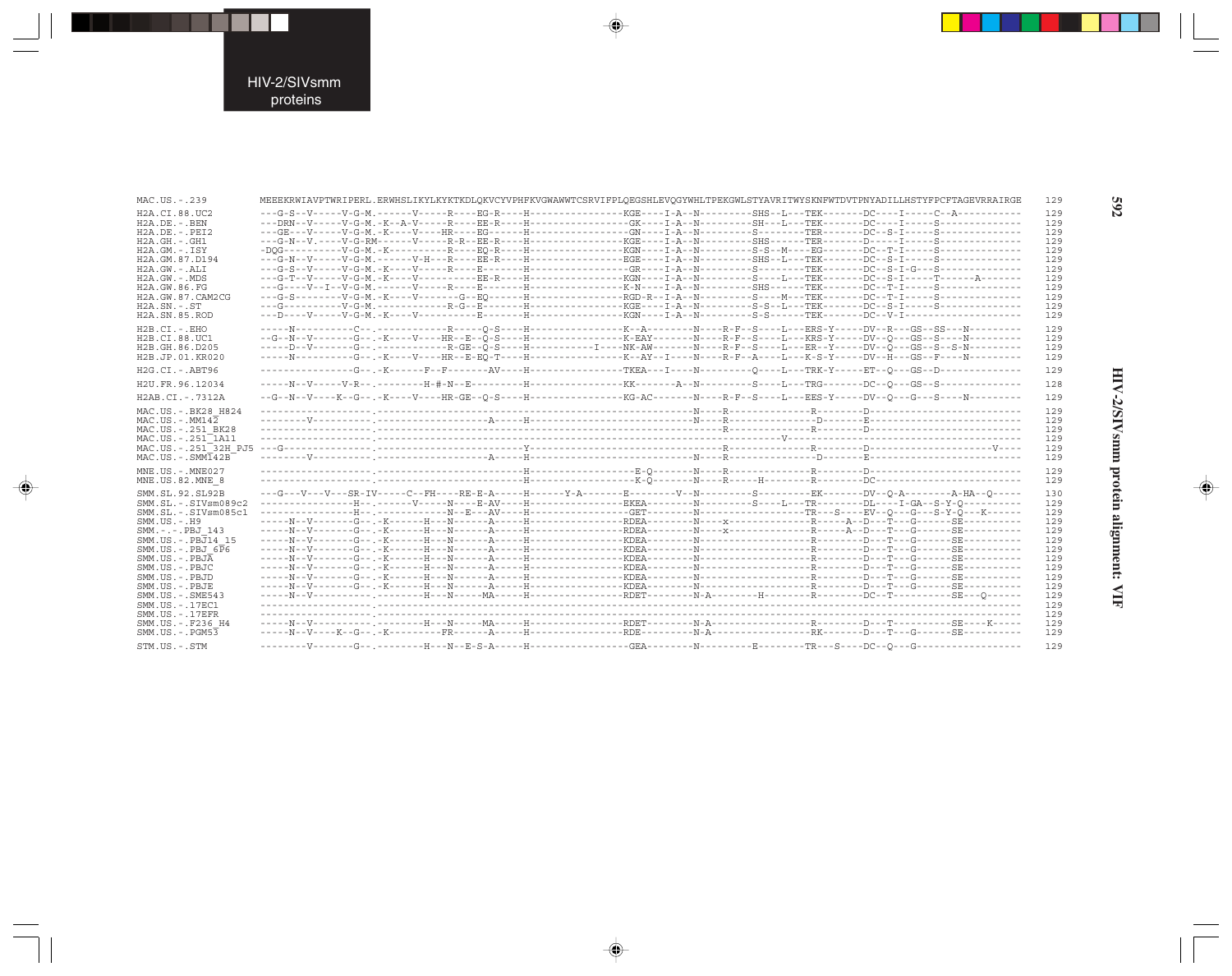| MAC.US.-.239                                                                                                                                                                                                                                                                                                                         | QLLSCCRFPRAHKYQVPSLQYLALKVVSDVRSQGENPTWKQWRRDNRRGLRMAKQNSRGDKQRGGKPPTKGANFPGLAKVLGILA\$                                                                                                                                                                                                                                                                                                                                                                                                                                                                                                                                                                                                                                                                                                                                                                                                                                                                                                                                                                                                                                                       | 214                                                                                                         |
|--------------------------------------------------------------------------------------------------------------------------------------------------------------------------------------------------------------------------------------------------------------------------------------------------------------------------------------|-----------------------------------------------------------------------------------------------------------------------------------------------------------------------------------------------------------------------------------------------------------------------------------------------------------------------------------------------------------------------------------------------------------------------------------------------------------------------------------------------------------------------------------------------------------------------------------------------------------------------------------------------------------------------------------------------------------------------------------------------------------------------------------------------------------------------------------------------------------------------------------------------------------------------------------------------------------------------------------------------------------------------------------------------------------------------------------------------------------------------------------------------|-------------------------------------------------------------------------------------------------------------|
| H <sub>2</sub> A.CI.88.UC <sub>2</sub><br>$H2A.DE. - .BEN$<br>$H2A.DE. - .PEI2$<br>$H2A.GH. - .GH1$<br>$H2A.GM.-.ISY$<br>H2A.GM.87.D194<br>$H2A.GW. - .ALI$<br>$H2A.GW. - .MDS$<br>H2A.GW.86.FG<br>H2A.GW.87.CAM2CG<br>$H2A$ . $SN. - . ST$<br>H2A.SN.85.ROD                                                                         | K-----NY-0---A-----------V--0.OND-P-RKG-AR------HW----V-R-DY-SLE-------APR-H---V----E----<br>K-----NY-0---A-----------V--0.OND-P-RKGTAR------HW----V-REDH-SL--G-SE-SAPR-H---V----E----<br>K-----NY-O--RSK--L--F---V--O.ONG-P-KNST-R-R--SNYW--F-L-RKDG--H----SE--AS--Y---V----E----<br>K-----NY-0---V----------V--0.0ND-P-RKGTAR------HW----V-R-DY-SL----SE-SAPR-H---V----E----<br>$KS---NY-O---SK---F---Y--O. ONDKP-RD-T-R----NY---L-R-DG-SH---SE---AO--Y---V---E---E---E---A$<br>K-----NY-0---A----------V--0.ONG-P-RKGAAR------HW----V-R-DY-SL--G-SE-SAPR-H---V--------<br>K-----NY-O---S------F---V-O.ONGKP-RNST-R-------Y-----V-R-D---L-----ES-AP--H---V----E----<br>K-----NY-0---S---T--F---V--0.ONG-P-RDST-R--R---Y-A---L-R-D--SH-----ES-APR-Y---V----E----<br>K-----KY----RS------F---V--O.OND----NSA-R--R-G-Y-------R-D---Y----SES-PTR-H-----E--E----<br>K-----KY----RS------F---V--O.OND-P-RDRT-R------Y-----L-R-D--SY----SES-AP--Y---V----E----<br>K-----NY-0---------F---V--0.0NG-P-RD-T-R-----NY-----V-R-DG-SH----SE--APR-Y-----E----<br>K-----NY----RA------F---V--O.OND-P-RDST-R--R---Y-----L---D--SH---SSES--PRTY---V-E--E---- | 215<br>215<br>215<br>215<br>215<br>215<br>215<br>215<br>215<br>215<br>215<br>215                            |
| $H2B.CI.-EHO$<br>H2B.CI.88.UC1<br>H2B.GH.86.D205<br>H2B.JP.01.KR020                                                                                                                                                                                                                                                                  | $KI$ --H-NY-S--TG------F---R--OEGKDG----ST-R--R--NS---I---RD-I-TSO-SSSOSLAO-TY-----E------<br>KI--Y-NY-S--EG------F---R-IOEGKDG----SA-R--R--N---SI-L-RK-NNRAO-GSSO-LAPRTH-----E------<br>KI--Y-NY-S--EG------F---R--QEGKNG----SA-R--R--NS--SI-L-RK-NNRAQ-GS-Q-FAPRTY-----E------<br>KI--Y-NY-S--RG------F---R--QEGGNGP---SAAR--R--N---SI---RK-NNRAQ-SSCOSSAQ-TY-----E------R                                                                                                                                                                                                                                                                                                                                                                                                                                                                                                                                                                                                                                                                                                                                                                  | 216<br>216<br>216<br>217                                                                                    |
| $H2G.CI.-.ABT96$                                                                                                                                                                                                                                                                                                                     | -I----NY-T---R------F---Q--QKG.HG-K--Sx-R--R-G-----I---RK--xR-Q-DSSQSF-Q--Y------------                                                                                                                                                                                                                                                                                                                                                                                                                                                                                                                                                                                                                                                                                                                                                                                                                                                                                                                                                                                                                                                       | 215                                                                                                         |
| H2U.FR.96.12034                                                                                                                                                                                                                                                                                                                      | ------N--S--RO------F---RALO.DGRSKR.----R-FR--NC---FOL-RK-CERYO-GSSATSSO-TY--------A----                                                                                                                                                                                                                                                                                                                                                                                                                                                                                                                                                                                                                                                                                                                                                                                                                                                                                                                                                                                                                                                      | 213                                                                                                         |
| H2AB.CI.-.7312A                                                                                                                                                                                                                                                                                                                      | KI--Y-NY-S--EG------F---R--OEGKNG----SA-R--R---S---I---RK-NSRTO-GSSO-FAPRTY------------                                                                                                                                                                                                                                                                                                                                                                                                                                                                                                                                                                                                                                                                                                                                                                                                                                                                                                                                                                                                                                                       | 216                                                                                                         |
| MAC.US. - . BK28 H824<br>$MAC. US. - . MM142$<br>MAC.US. - . 251 BK28<br>MAC.US. - . 251 <sup>-1</sup> A11<br>$MAC. US. - . SIMT42B$                                                                                                                                                                                                 |                                                                                                                                                                                                                                                                                                                                                                                                                                                                                                                                                                                                                                                                                                                                                                                                                                                                                                                                                                                                                                                                                                                                               | 2.14<br>214<br>214<br>214<br>2.14<br>2.14                                                                   |
| MNE.US.-.MNE027<br>MNE.US.82.MNE 8                                                                                                                                                                                                                                                                                                   |                                                                                                                                                                                                                                                                                                                                                                                                                                                                                                                                                                                                                                                                                                                                                                                                                                                                                                                                                                                                                                                                                                                                               | 214<br>214                                                                                                  |
| SMM. SL. 92. SL92B<br>$SMM.SL.-.SIVsm089c2$<br>$SMM.SL.-.SIVsm085c1$<br>$SMM. US. - . H9$<br>SMM.-.-.PBJ 143<br>SMM.US. -. PBJ14 15<br>$SMM.US.-.PBJ 6\overline{P}6$<br>$SMM. US. - . PBJA$<br>SMM.US.-.PBJC<br>SMM.US.-.PBJD<br>SMM.US.-.PBJE<br>$SMM.US. - .SME543$<br>SMM.US.-.17EC1<br>$SMM. US. - .17EFR$<br>SMM.US. -. F236 H4 | -V--Y-GYAV--HSS-O---L------L.OND-PK-K---R-----N-------VT-Y-G-PESNSSTT---RV-----E------GR<br>-I----N--S--O---S--RF---RALO.DG-KRA--SRE--G-----S--L-RK----CO-NSS--L--R-H------------<br>-I----N--T--OG--S---F---RALO.NGTK-T--PR--RGGN--------GK--G-Y--GS-ESFA-R-D------------<br>K-----K--K---N-----------T---H-x----x--------Nx---x-L-T--x-RN--GSSESFAx---------x------<br>K-----K--K---N-----------T-- -H-x----x---------Nx---x-L-T--x-RN--GSSESFAx----------x------<br>K-----K--K---N------------T---H----------------N------L-R-----RN--GSSESFAE-T--------------<br>K-----K--K---N------------T---H----------------N------L-R-----RN--GSSESFAE-T--------------<br>K-----K--K---N------------T---H----------------N------L-R----RN--GSSESFAE-T--------------<br>K-----K--K---N------------T--,,-H------D--------N--K-----------RN--GSS-S-AE----------------                                                                                                                                                                                                                                                                                   | 217<br>213<br>213<br>2.14<br>2.14<br>2.14<br>2.14<br>214<br>2.14<br>2.14<br>214<br>214<br>214<br>214<br>214 |
| $SMM. US. - . PGM53$                                                                                                                                                                                                                                                                                                                 | K-----K--K---N-----------T--,.-H----R-D--------N----I---------RN--GSSESLAE----------------                                                                                                                                                                                                                                                                                                                                                                                                                                                                                                                                                                                                                                                                                                                                                                                                                                                                                                                                                                                                                                                    | 214                                                                                                         |
| STM.US.-.STM                                                                                                                                                                                                                                                                                                                         | K-------TK---N-------------EH----R--TAR-----G--GSI-V-T--G--H-P--S--S-E-TD------------                                                                                                                                                                                                                                                                                                                                                                                                                                                                                                                                                                                                                                                                                                                                                                                                                                                                                                                                                                                                                                                         | 214                                                                                                         |

 $\begin{picture}(20,5) \put(0,0){\vector(0,1){10}} \put(15,0){\vector(0,1){10}} \put(15,0){\vector(0,1){10}} \put(15,0){\vector(0,1){10}} \put(15,0){\vector(0,1){10}} \put(15,0){\vector(0,1){10}} \put(15,0){\vector(0,1){10}} \put(15,0){\vector(0,1){10}} \put(15,0){\vector(0,1){10}} \put(15,0){\vector(0,1){10}} \put(15,0){\vector(0,1){10}} \put(15,0){\vector(0,$ 

 $\spadesuit$ 

 $\overline{\phantom{0}}$ 

 $\Box$ 

. . .

٠

HIV-2/SIVsmm proteins

a kacamatan ing Kabupatèn Kabupatèn Kabu

 $\overline{\blacklozenge}$ 

 $\frac{1}{\sqrt{2}}$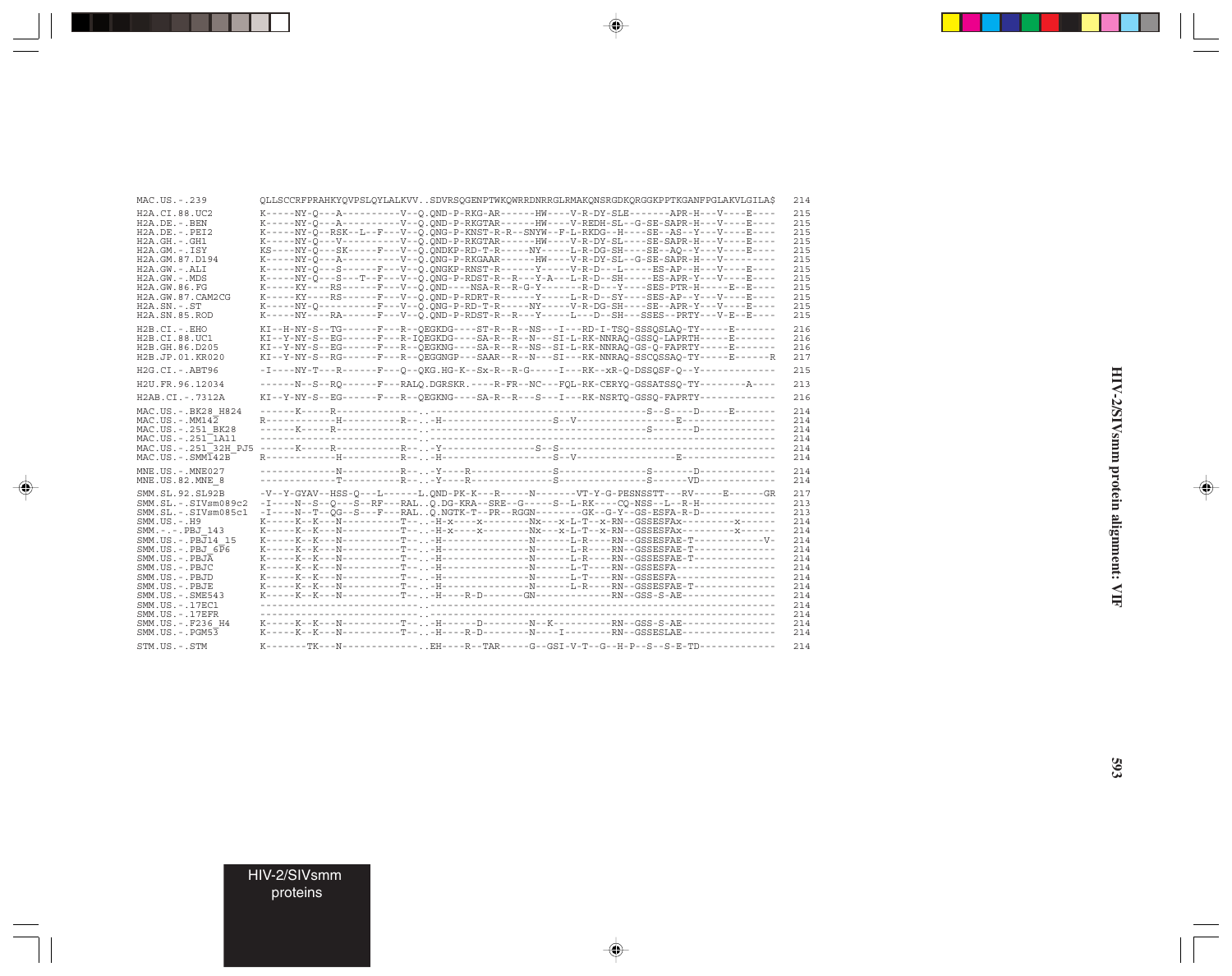---

 $\Rightarrow$ 

| $MAC$ . US. $-$ . 239                                 | MSDPRERIPPGNSGEETIGEAFEWLNRTVEEINREAVNHLPRELIFOVWORSWEYWHDEOGMSPSYVKYRYLCLIOKALFMHCKKGCRCLGEGHGAGGWRPGPPPPPPGLAS |
|-------------------------------------------------------|------------------------------------------------------------------------------------------------------------------|
| H <sub>2</sub> A.CT.88.UC <sub>2</sub>                |                                                                                                                  |
| $H2A.DE. - .BEN$                                      |                                                                                                                  |
| $H2A.DE. - PRT2$                                      |                                                                                                                  |
| $H2A.GH. - .GH1$                                      |                                                                                                                  |
| $H2A.GM. - . TSY$                                     |                                                                                                                  |
| H2A.GM.87.D194                                        |                                                                                                                  |
| $H2A.GW. - . AIIT$                                    |                                                                                                                  |
| $H2A.GW. - MDS$                                       |                                                                                                                  |
| H2A. GW. 86. FG                                       |                                                                                                                  |
| H2A.GW.87.CAM2CG                                      |                                                                                                                  |
| $H2A.SN.-.ST$                                         |                                                                                                                  |
| <b>H2A.SN.85.ROD</b>                                  |                                                                                                                  |
| H2B.JP.01.KR020                                       |                                                                                                                  |
| $H2B.CI. - . EHO$                                     |                                                                                                                  |
| H2B.CI.88.UC1                                         | - .-----V-----D--------D-E--IT-L--V--------------C-A--RE-----S--T-----L-M---M-V-YT------O----P----S------------  |
| H2B.GH.86.D205                                        |                                                                                                                  |
|                                                       |                                                                                                                  |
| $H2G.CI. - ABT96$                                     |                                                                                                                  |
| H2U.FR.96.12034                                       |                                                                                                                  |
| $H2AB.CI. - .7312A$                                   |                                                                                                                  |
| MAC.US. - . 251 1A11                                  |                                                                                                                  |
| $MAC$ . US. $-$ . 251 RK28                            |                                                                                                                  |
| $MAC$ . U.S. - $MM1\overline{4}2$                     |                                                                                                                  |
| MAC.US. - . 251 32H PJ5                               |                                                                                                                  |
| $MAC$ . US. - . BK2 $\overline{8}$ H8 $\overline{2}4$ |                                                                                                                  |
| $MAC$ . U.S. - . SMM1 $\overline{4}$ 2B               |                                                                                                                  |
|                                                       |                                                                                                                  |
| $MNE$ . U.S. - $MNE$ 027                              |                                                                                                                  |
| MNE.US.82.MNE 8                                       |                                                                                                                  |
| SMM.-.-.PBJ 143                                       |                                                                                                                  |
| $SMM.SL.92.S\overline{L}92B$                          | -T----------------------HN---AL-OT--O------------R-C----Y----A----VO-M---M-O-FR---T-R----SO-,,---T------------   |
| $SMM$ . US. $-$ . $H9$                                |                                                                                                                  |
| SMM. US. - . SME543                                   |                                                                                                                  |
| $SMM. US. - . PRJ. 6P6$                               |                                                                                                                  |
| $SMM$ . US. - . PBJ $\overline{C}$                    |                                                                                                                  |
| SMM.US.-.PBJD                                         |                                                                                                                  |
| SMM.US.-.PBJE                                         |                                                                                                                  |
| SMM.US. - . 17EC1                                     |                                                                                                                  |
| $SMM$ . US. $-$ . 17EFR                               |                                                                                                                  |
| SMM.US. - . F236 H4                                   |                                                                                                                  |
| $SMM$ . US. - . PBJ1 $\overline{4}$ 15                |                                                                                                                  |
| SMM.US.-.PBJA                                         |                                                                                                                  |
| $SMM$ . U.S. - . PGM53                                |                                                                                                                  |
|                                                       |                                                                                                                  |
| STM.US.-.STM                                          |                                                                                                                  |

 $\begin{picture}(20,5) \put(0,0){\vector(0,1){10}} \put(15,0){\vector(0,1){10}} \put(15,0){\vector(0,1){10}} \put(15,0){\vector(0,1){10}} \put(15,0){\vector(0,1){10}} \put(15,0){\vector(0,1){10}} \put(15,0){\vector(0,1){10}} \put(15,0){\vector(0,1){10}} \put(15,0){\vector(0,1){10}} \put(15,0){\vector(0,1){10}} \put(15,0){\vector(0,1){10}} \put(15,0){\vector(0,$ 

 $\begin{picture}(20,5) \put(0,0){\vector(0,1){10}} \put(15,0){\vector(0,1){10}} \put(15,0){\vector(0,1){10}} \put(15,0){\vector(0,1){10}} \put(15,0){\vector(0,1){10}} \put(15,0){\vector(0,1){10}} \put(15,0){\vector(0,1){10}} \put(15,0){\vector(0,1){10}} \put(15,0){\vector(0,1){10}} \put(15,0){\vector(0,1){10}} \put(15,0){\vector(0,1){10}} \put(15,0){\vector(0,$ 

594

HIV-2/SIVsmm protein alignment: VPX

 $\begin{picture}(20,5) \put(0,0){\line(1,0){10}} \put(15,0){\line(1,0){10}} \put(15,0){\line(1,0){10}} \put(15,0){\line(1,0){10}} \put(15,0){\line(1,0){10}} \put(15,0){\line(1,0){10}} \put(15,0){\line(1,0){10}} \put(15,0){\line(1,0){10}} \put(15,0){\line(1,0){10}} \put(15,0){\line(1,0){10}} \put(15,0){\line(1,0){10}} \put(15,0){\line(1,$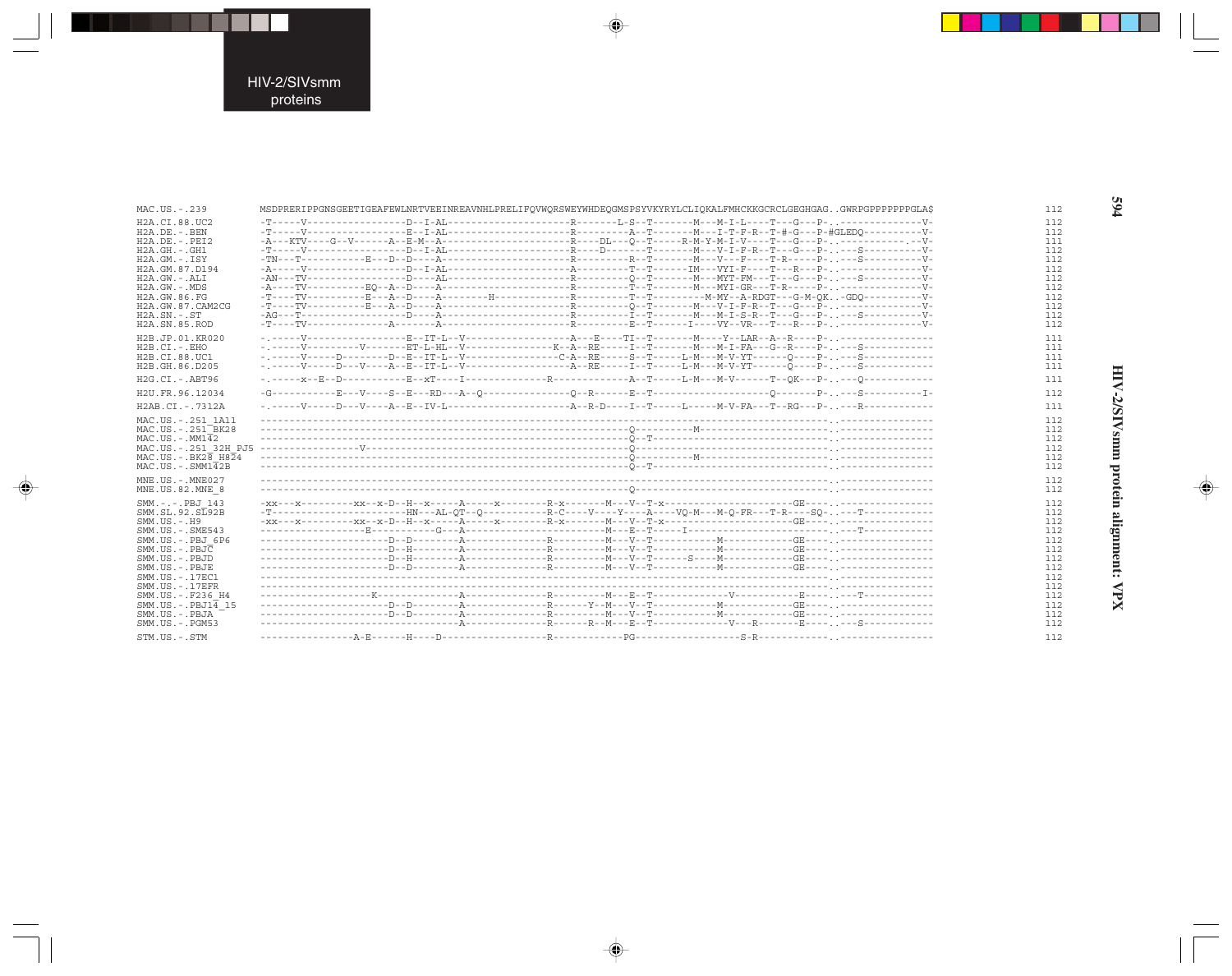| MAC.US.-.239                             | MEERPPENEGPQREPWDEWVVEVLEELKEEALKHFDPRLLTALGNHIYNRHGDTLEGAGELIRILQRALFMHFRGGCIHSRIGQPGGGNPLSAIPPSRSML\$     |  |  |  |
|------------------------------------------|-------------------------------------------------------------------------------------------------------------|--|--|--|
| H2A.CI.88.UC2                            | -#GRS\$-MIV\$I----\$R-------I--D-Y------N-----R-----S--L-V-GSR----\$TRRRT-CP-T-TP-G-H-                      |  |  |  |
| $H2A.DE. - .BEN$                         | -TEAPT-F---DGT-R-DLGSD--I-T-R-I-----R------I---YY-H----------R---KT-------V---A--NR----STRRRT-CP-A-TP-A-H-  |  |  |  |
| $H2A.DE. - PRT2$                         | -TEAPA-F---D-T-P-G-G----IGI-R--R------------T---Y-CA-------S-R---NV------V---A--KI-----TR-ET-F----TP-G-O-   |  |  |  |
| $H2A.GH.-.GH1$                           | -TEAPT-F---DGT-R--LGGD--IRI-G-I-----------I----Y-HS-----P---R--------------V-L-A--NR---S-TRRRT-FP-A-TP-G-Ÿ- |  |  |  |
| $H2A.GM.-.ISY$                           | -TEAPA-F---DGT-P---G----I-I-R-I---------------YY--T---------R-----V-------R--G-------R-R-------TP-N-O-      |  |  |  |
| H <sub>2</sub> A.GM.87.D <sub>194</sub>  | $-TEAPP-F--AGM--HOGAR---I---R-I---R-----M-I---GY--T----R-R---NA---P--A--GR--V--TR-R----TP-N-O-$             |  |  |  |
| $H2A.GW.-.ALI$                           |                                                                                                             |  |  |  |
| $H2A.GW. - .MDS$<br>H2A.GW.86.FG         |                                                                                                             |  |  |  |
| H2A.GW.87.CAM2CG                         | $-TEAPP-L--DGT-P---G---I-I-RDI----------G---A---R-R---V---T---R-N---I---TR---TR---TP---T-P-R-S-$            |  |  |  |
| $H2A$ . $SN. - . ST$                     | -TEAPT-S---DRT-P---G----I-T-R-I-S----------IT---Y--A---------RG--------LL---A--GR------R-R-------TP-G-R-    |  |  |  |
| H2A.SN.85.ROD                            | -AEAPT-L--VDGT-L---G---II-I-R-I-----------I---KY--T---------R---KV------T---A--G------TR--------TP-N-O-     |  |  |  |
|                                          |                                                                                                             |  |  |  |
| H <sub>2</sub> B.JP.01.KR020             |                                                                                                             |  |  |  |
| $H2B.CI.-.EHO$                           |                                                                                                             |  |  |  |
| H2B.CI.88.UC1                            | -AEAAP-I-----N-----E--IG-I---I-O-------------F-S------A------K-------L---A--O-----S-------T---PS            |  |  |  |
| H2B.GH.86.D205                           |                                                                                                             |  |  |  |
| $H2G.CI.-ABT96$                          |                                                                                                             |  |  |  |
| H2U.FR.96.12034                          | $-AE$ $I---DGA---G---R-I---Y-F---VR---Y---Y---Y---X---X---I-I---I---R---R---SSR---TTV---S$                  |  |  |  |
|                                          |                                                                                                             |  |  |  |
| H2AB.CI.-.7312A                          |                                                                                                             |  |  |  |
| MAC.US. - . 251 1A11                     |                                                                                                             |  |  |  |
| MAC.US.-.251 BK28                        |                                                                                                             |  |  |  |
| $MAC. US. - . MM142$                     |                                                                                                             |  |  |  |
|                                          |                                                                                                             |  |  |  |
| $MAC. US. - . BK26  H824$                |                                                                                                             |  |  |  |
| $MAC$ . U.S. - . SMM1 $\overline{4}$ 2B  |                                                                                                             |  |  |  |
| MNE.US.-.MNE027                          |                                                                                                             |  |  |  |
| MNE.US.82.MNE 8                          |                                                                                                             |  |  |  |
| SMM. SL. 92. SL92B                       |                                                                                                             |  |  |  |
| SMM.US. - . F236 H4                      |                                                                                                             |  |  |  |
| $SMM. US. - . H9$                        |                                                                                                             |  |  |  |
| SMM.US.-.PBJA                            |                                                                                                             |  |  |  |
| $SMM.US.-.PBJ 6P6$                       |                                                                                                             |  |  |  |
| $SMM$ . US. - . PBJ $\overline{C}$       |                                                                                                             |  |  |  |
| $SMM. US. - PBJD$                        |                                                                                                             |  |  |  |
| SMM.US.-.PBJE                            |                                                                                                             |  |  |  |
| SMM. -.-. PBJ 143                        |                                                                                                             |  |  |  |
| SMM.US.-.PBJ14 15                        |                                                                                                             |  |  |  |
| $SMM$ . US. $-$ . SME543                 |                                                                                                             |  |  |  |
| SMM. US. - . 17EC1                       |                                                                                                             |  |  |  |
| $SMM. US. - .17EFR$                      |                                                                                                             |  |  |  |
| $SMM$ . US. $-$ . PGM53                  |                                                                                                             |  |  |  |
| SMM.US. - . PT583                        |                                                                                                             |  |  |  |
| SMM. US. - . PT573<br>SMM. US. - . PT573 |                                                                                                             |  |  |  |
| SMM. US. - . H445                        |                                                                                                             |  |  |  |
| SMM.US.-.445d3 2                         |                                                                                                             |  |  |  |
|                                          |                                                                                                             |  |  |  |
| STM.US.-.STM                             |                                                                                                             |  |  |  |

 $\spadesuit$ 

 $\Rightarrow$ 

HIV-2/SIVsmm protein alignment: VPR

 $\Rightarrow$ 

 $\begin{array}{cccccccc} 101 & 814105 & 10505 & 10000 & 10000 & 10000 & 10000 & 10000 & 10000 & 10000 & 10000 & 10000 & 10000 & 10000 & 10000 & 10000 & 10000 & 10000 & 10000 & 10000 & 10000 & 10000 & 10000 & 10000 & 10000 & 10000 & 10000 & 10000 & 10000 & 10000 & 10$ 

٠

HIV-2/SIVsmm<br>proteins

\_\_

 $\overline{\blacklozenge}$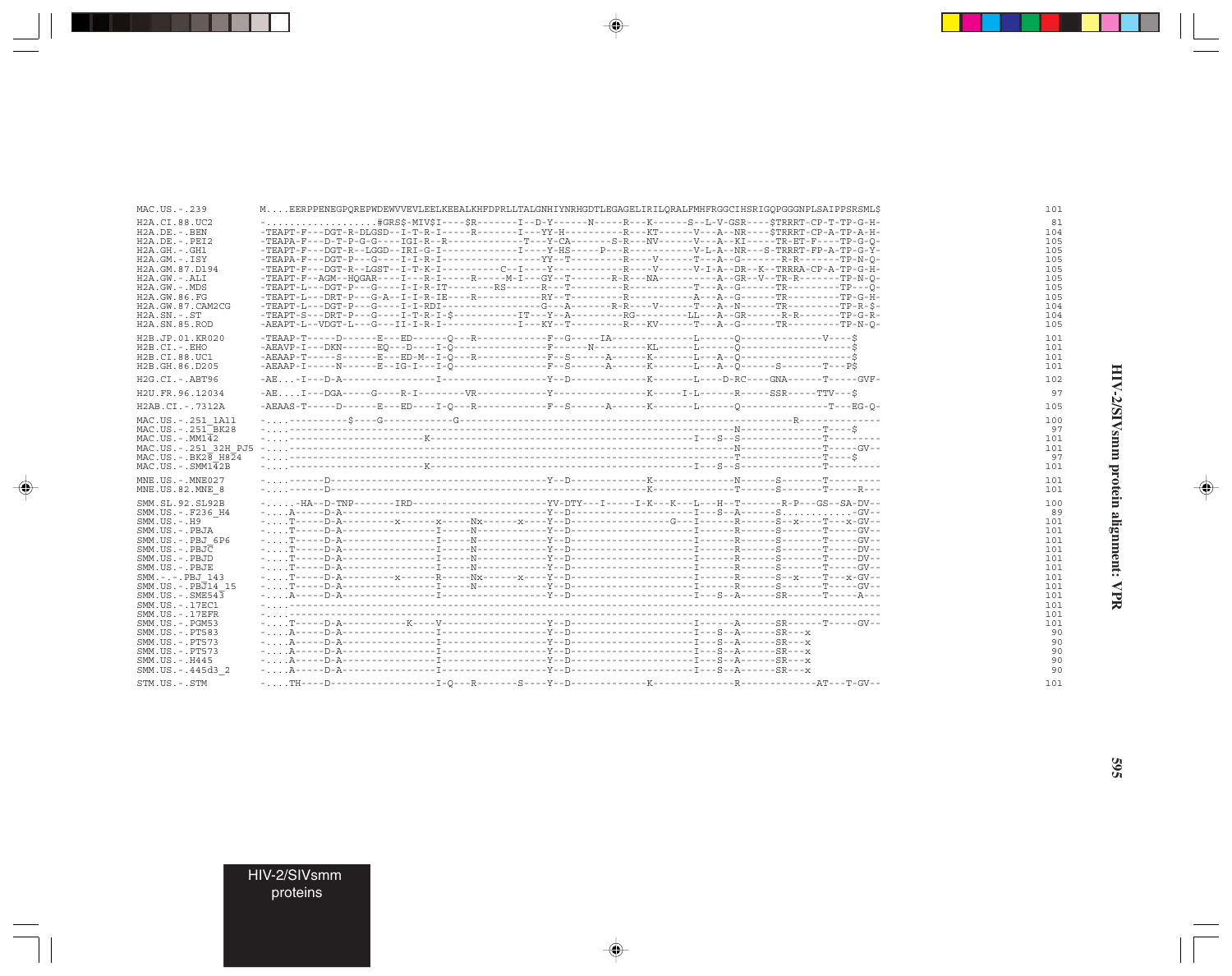#### HIV-2/SIVsmm proteins

---

 $\Rightarrow$ 

 $\overline{\mathbb{R}}$ 

| MAC.US.-.239                                                                                                                                                                                                                                                                            | exon \/ exon<br>METPLREQENSLESSNERSSCISEADASTPESANLGEEILSQLYRPLEACYNTCYCKKCCYHCQFCFLKKGLGICYEQSRKRRRTPKKAKANTSSASNKPISNRTRHCQPEKAKKETVEKAVATAPGLGR\$                                                                                                                                                                                                                                                                                                                                                                                                                                                                                                                                                                                                                                                                                                                                                                                                                                                                                                                                                                                                                                                                                                                                                                                                               | 130                                                                                            |                                  |
|-----------------------------------------------------------------------------------------------------------------------------------------------------------------------------------------------------------------------------------------------------------------------------------------|--------------------------------------------------------------------------------------------------------------------------------------------------------------------------------------------------------------------------------------------------------------------------------------------------------------------------------------------------------------------------------------------------------------------------------------------------------------------------------------------------------------------------------------------------------------------------------------------------------------------------------------------------------------------------------------------------------------------------------------------------------------------------------------------------------------------------------------------------------------------------------------------------------------------------------------------------------------------------------------------------------------------------------------------------------------------------------------------------------------------------------------------------------------------------------------------------------------------------------------------------------------------------------------------------------------------------------------------------------------------|------------------------------------------------------------------------------------------------|----------------------------------|
| H2A.CI.88.UC2<br>$H2A.DE. - . BEN$<br>$H2A.DE. - PRT2$<br>$H2A.GH.-.GH1$<br>$H2A.GM.-.ISY$<br>H2A.GM.87.D194<br>$H2A.GW. - . ALI$<br>$H2A.GW. - .MDS$<br>H2A.GW.86.FG<br>H2A.GW.87.CAM2CG<br>H2A.IN. - . CRIK147<br>$H2A$ . $SN. - . ST$<br>H2A.SN.85.ROD                               | -----KAP-S--K-Y--P-P-T--WEVAAO-L-KO---L-A--H------T-P------SF---L---------W-VRKGG------RT-THPP-TPD-S--IO-GDSR-T-KO---P-TP---TS-----<br>-----KAP-S--KPY--P---T--R-VTAO-L-KO---L-A--H----P-T-K----R-SF---L--S------S--RKGR-----R-T-TPSP--PD-S--T--GDS--T-EO-K-S-AT-V-TC---O-<br>----SKAP-S--M-C--P---T--O-VKSO-L-KO--RL-----O-----N-P-----------L----------RKGR----------HS----D-S--T--GNS-T--KOTK-P-T-LE--R---O-<br>---H-KAP-S----Y--P---T--OGVTAO-L-KO---L----H------T-S----O-SF---L---------W-ARKSR-----R-T-THS----D-S--T--GDS--T-EO-K-T-TTMV-TCS----<br>-----KAP-S--G-Y--P--RT--O-VA-O-L--O------------T-N-K-F--G--F---L---N------DRKGR---S---T--HS-P--D-S--T--GNS-T--KO-K-LGTTLEAD------<br>-----K-P-S----Y--P---T--R-VTAO-R-KO---L-A--H------T-S----O-S----L---------W-AROGR-----R-T-THPPP--D-S--T--GDS--T-KO-K-P-TT-VS-C---H-<br>-----KAP-S----C--P--RT--O-VA-O-L-RO---------------T-S-------D--L---O-----W-DRKGR-------T--HP----D-S--T---NS----KO-K-L-AT-E-DL-----<br>-----K-P-S--G-C--P--RT-G0--T-0-L-K---------0---E-D-S----R------------DRKGR---------HS----D-S--T---NS--A-K0-K-L-AT-R-D------<br>-----KAP-S----C--PFLHT--O-VA-OG--SO---------------AS-----L-----L---O---------RKGR-------T-THPTLT-D-S--T--WNS----ES<br>-----KAP-S--K-C--PF-RT--O-VA-O-L-RO------------T-N-S----R------M---N-------RKGR-------T-THP-PTPD-S--T--GDS--T-KO-K---AT-E-DT-P--- | 130<br>130<br>130<br>130<br>130<br>130<br>136<br>130<br>130<br>130<br>113<br>130<br>130        |                                  |
| $H2B.CI. - . EHO$<br>H2B.CI.88.UC1<br>H2B.GH.86.D205<br>H2B.JP.01.KR020                                                                                                                                                                                                                 |                                                                                                                                                                                                                                                                                                                                                                                                                                                                                                                                                                                                                                                                                                                                                                                                                                                                                                                                                                                                                                                                                                                                                                                                                                                                                                                                                                    | 128<br>128<br>134                                                                              | ◀                                |
| $H2G.CI.-ABT96$                                                                                                                                                                                                                                                                         | ----S-------K-CR-L---TF-ETVDA-GLEGTQA---Y---------S-K-----------L---N----V----P.R-------T---SF----ES--A---NX--K-K\$                                                                                                                                                                                                                                                                                                                                                                                                                                                                                                                                                                                                                                                                                                                                                                                                                                                                                                                                                                                                                                                                                                                                                                                                                                                | 112                                                                                            | N                                |
| H2U.FR.96.12034                                                                                                                                                                                                                                                                         |                                                                                                                                                                                                                                                                                                                                                                                                                                                                                                                                                                                                                                                                                                                                                                                                                                                                                                                                                                                                                                                                                                                                                                                                                                                                                                                                                                    | 111                                                                                            | Š                                |
| H2AB.CI.-.7312A<br>MAC.US.-.BK28 H824<br>$MAC. US. - . MM142$<br>MAC.US.-.251 BK28<br>MAC.US.-.251 <sup>-1</sup> A11<br>MAC.US. - . 251 32H PJ5<br>$MAC. US. - . SIM142B$                                                                                                               |                                                                                                                                                                                                                                                                                                                                                                                                                                                                                                                                                                                                                                                                                                                                                                                                                                                                                                                                                                                                                                                                                                                                                                                                                                                                                                                                                                    | 134<br>130<br>130<br>130<br>130<br>130<br>130                                                  | <b>Smn</b><br>Ξ<br>protein       |
| $MNE$ . U.S. - $MNE$ 027<br>MNE.US.82.MNE 8                                                                                                                                                                                                                                             |                                                                                                                                                                                                                                                                                                                                                                                                                                                                                                                                                                                                                                                                                                                                                                                                                                                                                                                                                                                                                                                                                                                                                                                                                                                                                                                                                                    | 130<br>130                                                                                     |                                  |
| SMM.-.-.PBJ 143<br>SMM.SL.92.SL92B<br>SMM.US. - . 17EC1<br>$SMM. US. - .17EFR$<br>SMM.US.-.F236 H4<br>$SMM$ . U.S. $-$ . H9<br>SMM.US.-.PBJ 6P6<br>$SMM.US.-.PBJ\overline{1}4$ 15<br>SMM.US.-.PBJA<br>SMM.US.-.PBJC<br>SMM.US.-.PBJD<br>SMM.US.-.PBJE<br>SMM.US.-.PGM53<br>STM.US.-.STM | --PIOGLDSO-DO-PWD-----T--S-F----F---L---R-----T-AKP--VK-----PFDT--OS--SG--N---K-BO--K--TE-D-DC----<br>-----K---S--R--S-P---T---V-A--GL--OE----W------E-C-K-F--------L--VT-----T--R-,,---VK----TYPI-----SL-T-A-NS--K-EO-KE--TE-EST----K-                                                                                                                                                                                                                                                                                                                                                                                                                                                                                                                                                                                                                                                                                                                                                                                                                                                                                                                                                                                                                                                                                                                            | 128<br>104<br>130<br>130<br>116<br>128<br>128<br>128<br>128<br>128<br>128<br>128<br>130<br>128 | alig<br>mnent:<br>$\blacksquare$ |
| SMM. US. - . SME543                                                                                                                                                                                                                                                                     |                                                                                                                                                                                                                                                                                                                                                                                                                                                                                                                                                                                                                                                                                                                                                                                                                                                                                                                                                                                                                                                                                                                                                                                                                                                                                                                                                                    | 128                                                                                            |                                  |

 $\begin{picture}(20,5) \put(0,0){\vector(0,1){10}} \put(15,0){\vector(0,1){10}} \put(15,0){\vector(0,1){10}} \put(15,0){\vector(0,1){10}} \put(15,0){\vector(0,1){10}} \put(15,0){\vector(0,1){10}} \put(15,0){\vector(0,1){10}} \put(15,0){\vector(0,1){10}} \put(15,0){\vector(0,1){10}} \put(15,0){\vector(0,1){10}} \put(15,0){\vector(0,1){10}} \put(15,0){\vector(0,$ 

 $\begin{picture}(20,5) \put(0,0){\vector(0,1){10}} \put(15,0){\vector(0,1){10}} \put(15,0){\vector(0,1){10}} \put(15,0){\vector(0,1){10}} \put(15,0){\vector(0,1){10}} \put(15,0){\vector(0,1){10}} \put(15,0){\vector(0,1){10}} \put(15,0){\vector(0,1){10}} \put(15,0){\vector(0,1){10}} \put(15,0){\vector(0,1){10}} \put(15,0){\vector(0,1){10}} \put(15,0){\vector(0,$ 

965

- 1

▊

 $\spadesuit$ 

 $\overline{\phantom{0}}$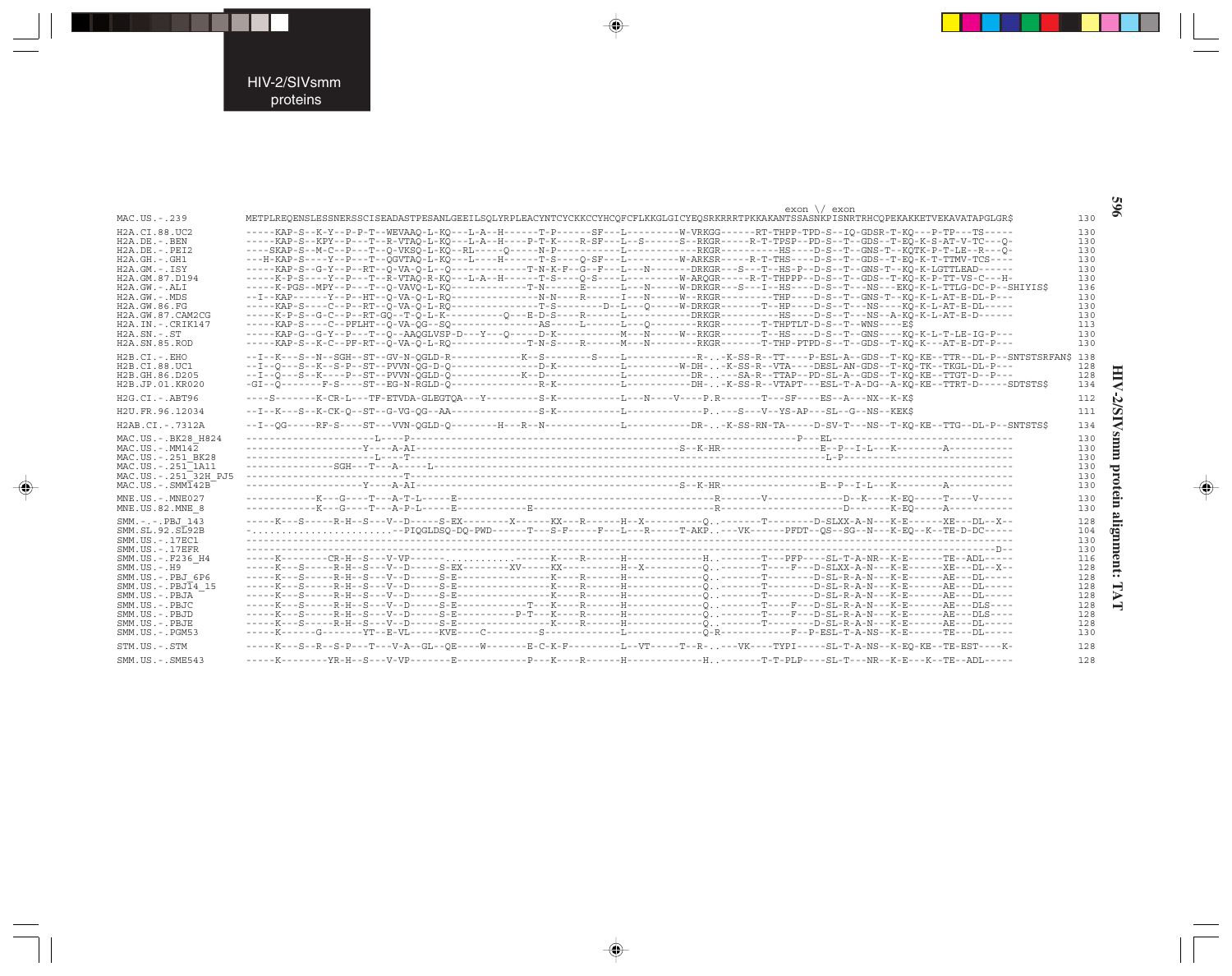|                                                                                                                                                                                                                            | $exon \ \lor \ exon$                                                                                                                                                                                                                                                                                                                                                                                                                                                                                                                                                                                                                                                                                                                                                                                                                                                                                                                                                                                                                                                                                                           |                                                                                  |
|----------------------------------------------------------------------------------------------------------------------------------------------------------------------------------------------------------------------------|--------------------------------------------------------------------------------------------------------------------------------------------------------------------------------------------------------------------------------------------------------------------------------------------------------------------------------------------------------------------------------------------------------------------------------------------------------------------------------------------------------------------------------------------------------------------------------------------------------------------------------------------------------------------------------------------------------------------------------------------------------------------------------------------------------------------------------------------------------------------------------------------------------------------------------------------------------------------------------------------------------------------------------------------------------------------------------------------------------------------------------|----------------------------------------------------------------------------------|
| MAC.US.-.239                                                                                                                                                                                                               | MSNHEREEELRKRLRLIHLLHOTNPYPTGPGTANORRORKRRWRRRWOOLLALADRIYSFPDPPTDTPLDLAIOOLONLAIESIPDPPTNTPEALCDPTEDSRSPOD\$                                                                                                                                                                                                                                                                                                                                                                                                                                                                                                                                                                                                                                                                                                                                                                                                                                                                                                                                                                                                                  | 107                                                                              |
| H2A.CI.88.UC2<br>$H2A.DE. - .BEN$<br>$H2A.DE. - .PEI2$<br>$H2A.GH. - .GH1$<br>$H2A.GM.-.ISY$<br>H2A.GM.87.D194<br>$H2A.GW.-.ALI$<br>$H2A.GW. - .MDS$<br>H2A.GW.86.FG<br>H2A.GW.87.CAM2CG<br>$H2A.SN.-.ST$<br>H2A.SN.85.ROD | $-CEKAD---ORE---R-------YR---G---N-R--R--O-LR---KLHTA---A-SS--W---H--G-T-REL----DL--S$<br>--ERAD--G-OGK---LR---------O-----S---N-R--R--O-LR-V---NKLCAV------S---R---H--R-T-OEL-----DL--SNSNOGLAET-<br>-NGRAD--G-ORKO---R---------O-L---R---N-R--RKOH-R--V---NS--T-----A-S---R---R--G-T-OEL------L--SSESTNNNOGLAETYNSLPAIWVRVDPRSAPGPCKDY<br>$-HERKADG---OR---R---R------H---S---N-R---O---I, R-V---KI,-T---S---S---R---P--R-T-HEI---DI--S$<br>-TERAD--GV-RK----R--------0-L---R---N-R---E---K-I--------T----A-P---OT----G-T-OTL-----T0-LAETOGSLPAVWVRVDPRSVPGPREGY<br>-RDRAD--G-OEK----R----I----H-O---S---N-R--R--O-FR-V---TKLHTI------S---R------G-T-OEL-----DL--SNSNOGLAET-<br>-TERAG--D-ORK----R---------D--------N-R----O-G-IV------FT----ASS---R-V-H--G-T-ODL-----DL--SSESADNNOGLAET-<br>-TERAD--G-ORK----R---------O----S---N-R---KO--R-I-----S--T-----A-S---R---H--G-T-ODL------L--SPESTNSNO-LAEA-<br>$-$ TERAD--G-ORK----R---------0-----S---N-R----0--R-I--------T-----A-P---RT--H--E-T-ODL-----HP--SO-LAEA-<br>$-{\text{NERAD}}-G-{\text{ORK}}---R-----C---S---N-R---KO-R-T---S---T---A-S---OT--H--G-T-ORL---HI--S$ | 103<br>103<br>130<br>103<br>119<br>103<br>107<br>100<br>107<br>100<br>107<br>100 |
| H2B.CI.-.EHO<br>H2B.CI.88.UC1<br>H2B.GH.86.D205<br>H2B.JP.01.KR020                                                                                                                                                         | -NAR--D-0-G---L---------0-----S---N-R---KO-GL-I--------HPL--S--EG------R----I-KDL-N---S--T-OA-TCIPPIWDOLVPRSNPSSSOGCGRDS<br>-TTR-KD-O-G---L---------OT----S---N-R---K--GL-I-------R-LS-S--EE-----V-R--E-TV-DL-N---S--T-OAFTCIPPVWDOLVPRSNPSSNEGCERDS<br>-TAR-GD-Q-E---L---------Q-----S---N-R---K--GL-I--------H--STA-AEE--N----R----TV-DL-N--P-LMOSPTTOAPGCVPPVWDOLVPRSAPSGSKGYGRNS<br>-TTR-KD-0-G---LR--------0----S---N-R------GL-I-----0-HPL--S--EE--N-------K-TV-DL-T---SI-T-OT-TCIPPIWDRLVPRSNPSSDEGCGRDS                                                                                                                                                                                                                                                                                                                                                                                                                                                                                                                                                                                                                | 121<br>121<br>124<br>121                                                         |
| $H2G.CI.-.ABT96$                                                                                                                                                                                                           |                                                                                                                                                                                                                                                                                                                                                                                                                                                                                                                                                                                                                                                                                                                                                                                                                                                                                                                                                                                                                                                                                                                                | 100                                                                              |
| H2U.FR.96.12034                                                                                                                                                                                                            |                                                                                                                                                                                                                                                                                                                                                                                                                                                                                                                                                                                                                                                                                                                                                                                                                                                                                                                                                                                                                                                                                                                                | 98                                                                               |
| H2AB.CI.-.7312A                                                                                                                                                                                                            | -TAR-KD-O-GI--L---------O-----S---N-R---K--GL-I--------HPL-NS-AEE------RR----TV-DL-N---SS-TTOAPVCVPPIWDRLVPRSSPSSSGGYGRDS                                                                                                                                                                                                                                                                                                                                                                                                                                                                                                                                                                                                                                                                                                                                                                                                                                                                                                                                                                                                      | 121                                                                              |
| MAC.US.-.251 BK28<br>MAC.US.-.251 1A11<br>$MAC.US.-.BK2\overline{8} H8\overline{2}4$<br>$MAC$ . U.S. - $MM14\overline{2}$<br>$MAC. US. - .SMM142B$<br>MNE.US.-.MNE027                                                      |                                                                                                                                                                                                                                                                                                                                                                                                                                                                                                                                                                                                                                                                                                                                                                                                                                                                                                                                                                                                                                                                                                                                | 107<br>107<br>107<br>107<br>107<br>107<br>107                                    |
| MNE.US.82.MNE 8                                                                                                                                                                                                            |                                                                                                                                                                                                                                                                                                                                                                                                                                                                                                                                                                                                                                                                                                                                                                                                                                                                                                                                                                                                                                                                                                                                | 107                                                                              |
| SMM.-.-.PBJ 143<br>SMM.SL.92.SL92B<br>SMM.US. - . 17EC1<br>$SMM$ . US. $-$ . 17EFR<br>SMM.US.-.F236 H4<br>$SMM. US. - . H9$<br>SMM.US. - PRJ14 15                                                                          | $-SN-E$ , -R-------------------R---------R-R----XO----I--x-------------A-------------G-----XL-N--ASA--, -LK-AAESPS<br>$-0-P-E$ -R------I------A-----S---N-R---K---I-IV--------------A--DI------FDS-S-0-L-E---TV--TLR-OSAD\$                                                                                                                                                                                                                                                                                                                                                                                                                                                                                                                                                                                                                                                                                                                                                                                                                                                                                                    | 100<br>99<br>107<br>107<br>100<br>100<br>100                                     |
| $SMM.US.-.PBJ 6\overline{P}6$<br>$SMM. US. - . PBJA$<br>SMM.US.-.PBJC<br>$SMM. US. - PBJD$                                                                                                                                 |                                                                                                                                                                                                                                                                                                                                                                                                                                                                                                                                                                                                                                                                                                                                                                                                                                                                                                                                                                                                                                                                                                                                | 100<br>100<br>100<br>100                                                         |
| SMM.US.-.PBJE                                                                                                                                                                                                              |                                                                                                                                                                                                                                                                                                                                                                                                                                                                                                                                                                                                                                                                                                                                                                                                                                                                                                                                                                                                                                                                                                                                | 100                                                                              |
| $SMM.US. - . PGM53$<br>$SMM.US. - .SME543$                                                                                                                                                                                 |                                                                                                                                                                                                                                                                                                                                                                                                                                                                                                                                                                                                                                                                                                                                                                                                                                                                                                                                                                                                                                                                                                                                | 104<br>100                                                                       |
| STM.US.-.STM                                                                                                                                                                                                               |                                                                                                                                                                                                                                                                                                                                                                                                                                                                                                                                                                                                                                                                                                                                                                                                                                                                                                                                                                                                                                                                                                                                | 99                                                                               |

 $\begin{picture}(20,5) \put(0,0){\line(1,0){10}} \put(15,0){\line(1,0){10}} \put(15,0){\line(1,0){10}} \put(15,0){\line(1,0){10}} \put(15,0){\line(1,0){10}} \put(15,0){\line(1,0){10}} \put(15,0){\line(1,0){10}} \put(15,0){\line(1,0){10}} \put(15,0){\line(1,0){10}} \put(15,0){\line(1,0){10}} \put(15,0){\line(1,0){10}} \put(15,0){\line(1,$ 

 $\spadesuit$ 

| $H2A.DE. - PET2$           | ERDSCERVERLVGGNGTDROGNTCSSKKDOAGGRTCPPVRGSGINRETL\$  | 179 |
|----------------------------|------------------------------------------------------|-----|
| $H2A.GM.-.ISY$             | KRDSYERGEELVGGSGTNRKGDTRSSTKDOAGSRNCPPVRDRDISKETLS   | 168 |
| $H2B.CI. - . EHO$          | CERGEDLVGSPOESGRRDHCNTOEDOTRGS                       | 150 |
| H <sub>2</sub> B.CI.88.UC1 | CEHRKSPMESSOKDSGSNHRDPOEDOTRTS                       | 150 |
| H2B.GH.86.D205             | CECRRDLMGGSOESGESNHRDPOENOTRT\$                      | 153 |
| H2B.JP.01.KR020            | YKHRKGPMGGSOKNSEGNRRDPOEDOTRTRTRPLVRDAVLOEHKGEGNRV\$ | 171 |
| H2AB.CI.-.7312A            | CEHREDLMGGSOEDGEGNHRSPOKNOTGAS                       | 150 |

HIV-2/SIVsmm proteins

 $\overline{\blacklozenge}$ 

HIV-2/SIVsmm protein alignment: REV **HIV-2/SIVsmm protein alignment: REV**

 $\Rightarrow$ 

٠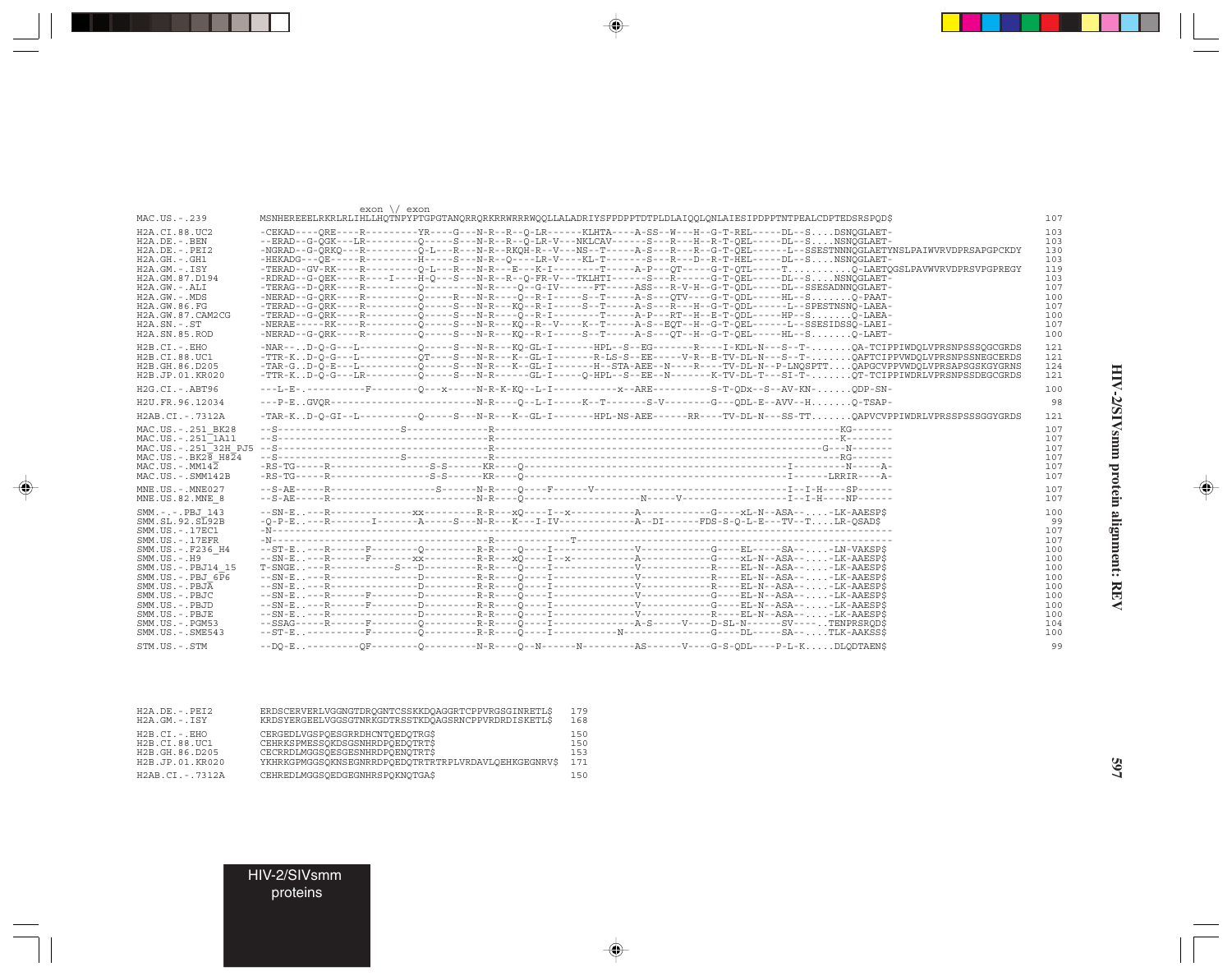⊕

|                      | $\wedge \wedge \wedge$ | $\wedge \wedge \wedge$ | <b>AAA</b> |                                                                                                                                                                                                                                                                                                                                                                            |
|----------------------|------------------------|------------------------|------------|----------------------------------------------------------------------------------------------------------------------------------------------------------------------------------------------------------------------------------------------------------------------------------------------------------------------------------------------------------------------------|
| MAC.US.-.239         |                        |                        |            | MGCLGNOLLIAILLLSVYGIYCTLYVTVFYGVPAWRNATIPLFC.ATKNRDTWGTTOCLPDNGDYSEVALNVTESFDAWNNT.VTEOAIEDVWOLFETSIKPCVKLSPLCITMRCNKSETDRWGLTKS                                                                                                                                                                                                                                           |
| $H2A. - . - . CBL21$ |                        |                        |            | -.-SR-L--V-S--A-ICL----0------------S----------------I------D-0-I------A----D--.-----V---S------------T---V--N-                                                                                                                                                                                                                                                            |
| $H2A. - . - . CBL22$ |                        |                        |            |                                                                                                                                                                                                                                                                                                                                                                            |
| $H2A. - . - . CBL23$ |                        |                        |            |                                                                                                                                                                                                                                                                                                                                                                            |
| H2A.CI.88.UC2        |                        |                        |            | -EPGR----AV---T-ACL---KQ---------V----S-----.----------I-----D--Q-IP-----A----D--.--------------------T---VA-N-NPVTG                                                                                                                                                                                                                                                       |
| $H2A.DE. - .BEN$     |                        |                        |            | -EPGR---FVV---T-ACLV--SQ-------I---K--S----- .----------I-----D--Q-II-----A-------- .-----V---H------------T---VA-N-                                                                                                                                                                                                                                                       |
| $H2A.DE. - .PEI2$    |                        |                        |            |                                                                                                                                                                                                                                                                                                                                                                            |
| H2A.FR. - . 96151    |                        |                        |            |                                                                                                                                                                                                                                                                                                                                                                            |
| H2A. FR. - . 96199   |                        |                        |            |                                                                                                                                                                                                                                                                                                                                                                            |
| H2A.FR. - . 96201    |                        |                        |            |                                                                                                                                                                                                                                                                                                                                                                            |
| H2A.FR. - . 96202    |                        |                        |            |                                                                                                                                                                                                                                                                                                                                                                            |
| H2A.FR. - . 96205    |                        |                        |            |                                                                                                                                                                                                                                                                                                                                                                            |
| H2A.FR. - .96226     |                        |                        |            |                                                                                                                                                                                                                                                                                                                                                                            |
| H2A.FR. - . 96323    |                        |                        |            |                                                                                                                                                                                                                                                                                                                                                                            |
| H2A.FR. - . 96329    |                        |                        |            |                                                                                                                                                                                                                                                                                                                                                                            |
| $H2A.GH.-.GH1$       |                        |                        |            |                                                                                                                                                                                                                                                                                                                                                                            |
| H2A.FR. - . 96324    |                        |                        |            |                                                                                                                                                                                                                                                                                                                                                                            |
| H2A.FR. - . 96330    |                        |                        |            |                                                                                                                                                                                                                                                                                                                                                                            |
| H2A.FR. - . 96203    |                        |                        |            |                                                                                                                                                                                                                                                                                                                                                                            |
| H2A.FR. - . 96206    |                        |                        |            |                                                                                                                                                                                                                                                                                                                                                                            |
| H2A.GM.87.D194       |                        |                        |            | -EPGR----V----T-ACL---K0-------I------S-----.-----------I-----D--0-IT-----A---D--.--------------------T---VA-N-                                                                                                                                                                                                                                                            |
| H2A.GM.90.CBL24      |                        |                        |            | -.-GR----VTT--A-ACL-S--K-------I------S-----.--R-------I-----D--O-I------A---D--.-----V----S---------------T---VA-K-                                                                                                                                                                                                                                                       |
| H2A.FR. - . 96325    |                        |                        |            |                                                                                                                                                                                                                                                                                                                                                                            |
| $H2A.GW. - .ALI$     |                        |                        |            | -MSSR----VT---A-ACLV--K0------------K--S-----. -----------I-----D--0-I------A----D--.-----V----R----------T----A-K-                                                                                                                                                                                                                                                        |
| H2A.GW.-.CAM1        |                        |                        |            |                                                                                                                                                                                                                                                                                                                                                                            |
| H2A.GW.-.CAM3        |                        |                        |            |                                                                                                                                                                                                                                                                                                                                                                            |
| H2A.GW.-.CAM4        |                        |                        |            | -A-GKS--------T-TCL---A0-------I------S-----.----------I------D--0-IP-----A--------. I------------------T---VA-K-                                                                                                                                                                                                                                                          |
| H2A.GW.-.CAM5        |                        |                        |            |                                                                                                                                                                                                                                                                                                                                                                            |
| H2A.GW.-.CAM6        |                        |                        |            | --RKR-------I-T-ACI---K0-------I------S-----.---------I-----D--0-IP-----A----D--.--------------------T---VA-N-SRSRP-                                                                                                                                                                                                                                                       |
| $H2A.GW. - .MDS$     |                        |                        |            | -TRKMH--------T-ACL---KPOO-------I-----S-----.----------I-----D--E-I-----A----D--.-----V---S----------T---VA-N-SRLSDSA                                                                                                                                                                                                                                                     |
| H2A.GW.86.FG         |                        |                        |            | -KGSK--------V-A-A-L-H-KOF------I------S-----.----------I------D--O-IT-----A--------------------------T---VA-N-                                                                                                                                                                                                                                                            |
| H2A.GW.87.CAM2CG     |                        |                        |            | -ERGR---------A-ACL---R.00-----------K--S-----.-----------I-----D--0-IP-----A----D--.I-----------------------T---VA-K-NIST-                                                                                                                                                                                                                                                |
| $H2A.SN.-.ST$        |                        |                        |            |                                                                                                                                                                                                                                                                                                                                                                            |
| H2A.SN.85.ROD        |                        |                        |            | -M----------A-ACLV---Q----------T-K---------.--R-------I-----D--Q-IT-----A-------.------H------------T---VA-K-SST                                                                                                                                                                                                                                                          |
| H2A.GM.-.ISY         |                        |                        |            |                                                                                                                                                                                                                                                                                                                                                                            |
| H2B.FR. - . 97378    |                        |                        |            |                                                                                                                                                                                                                                                                                                                                                                            |
| H2B.FR. - . 96339    |                        |                        |            |                                                                                                                                                                                                                                                                                                                                                                            |
| H2B.FR. - . 97245    |                        |                        |            |                                                                                                                                                                                                                                                                                                                                                                            |
| H2B.FR. - . 9644     |                        |                        |            |                                                                                                                                                                                                                                                                                                                                                                            |
| H2B.FR. - . 96307    |                        |                        |            |                                                                                                                                                                                                                                                                                                                                                                            |
| H2B.FR. - . 96309    |                        |                        |            |                                                                                                                                                                                                                                                                                                                                                                            |
| H2B.FR. - . 96306    |                        |                        |            |                                                                                                                                                                                                                                                                                                                                                                            |
| H2B.CI.-.EHO         |                        |                        |            | -AHVN-Y--VTL--I-I--YMGKNF------I---K--S-----.--R-------V-----D--T-IQ--I--A---D--.--D--TK---S------------T---V--K---TW                                                                                                                                                                                                                                                      |
| H2B.CI.88.UC1        |                        |                        |            | -AHTS-H-F-LL--I----FLGHKKN-------I-------V----.--T------V--------T-ISV-I--A-------.----VD---S------------T---VA----                                                                                                                                                                                                                                                        |
| H2B.FR. - . 96200    |                        |                        |            |                                                                                                                                                                                                                                                                                                                                                                            |
| H2B.FR. - . 97227    |                        |                        |            |                                                                                                                                                                                                                                                                                                                                                                            |
| H2B.FR. - . 97244    |                        |                        |            |                                                                                                                                                                                                                                                                                                                                                                            |
| H2B.GH.86.D205       |                        |                        |            | -AYFSSR-P--L--IGIS-FV-K0-------I--------V--I-.--T-------V--------T-IR--I--A----D--.--O--VD---R-------------T---VA-N-S-T--N                                                                                                                                                                                                                                                 |
| H2G.CI. - . ABT96    |                        |                        |            | $\hbox{-AY--}{--}-\hbox{-Y--}-\hbox{-Y--}+--\hbox{-X--}--\hbox{-X--}--\hbox{-X--}--\hbox{-X--}--\hbox{-X--}--\hbox{-X--}--\hbox{-X--}--\hbox{-X--}--\hbox{-X--}--\hbox{-X--}--\hbox{-X--}--\hbox{-X--}--\hbox{-X--}--\hbox{-X--}--\hbox{-X--}--\hbox{-X--}--\hbox{-X--}--\hbox{-X--}--\hbox{-X--}--\hbox{-X--}--\hbox{-X--}--\hbox{-X--}--\hbox{-X--}--\hbox{-X--}--\hbox$ |
| H2U.FR.96.12034      |                        |                        |            |                                                                                                                                                                                                                                                                                                                                                                            |
| H2AB.CI. - . 7312A   |                        |                        |            |                                                                                                                                                                                                                                                                                                                                                                            |
| MAC.US. - . 251 1A11 |                        |                        |            |                                                                                                                                                                                                                                                                                                                                                                            |
|                      |                        |                        |            |                                                                                                                                                                                                                                                                                                                                                                            |
|                      |                        |                        |            |                                                                                                                                                                                                                                                                                                                                                                            |
| $MAC. US. - . MM142$ |                        |                        |            |                                                                                                                                                                                                                                                                                                                                                                            |
| MNE.US. - . MNE027   |                        |                        |            |                                                                                                                                                                                                                                                                                                                                                                            |
| SMM.SL.92.SL92B      |                        |                        |            |                                                                                                                                                                                                                                                                                                                                                                            |
| SMM.US.-.PBJ 143     |                        |                        |            |                                                                                                                                                                                                                                                                                                                                                                            |
|                      |                        |                        |            |                                                                                                                                                                                                                                                                                                                                                                            |
| STM.US.-.STM         |                        |                        |            |                                                                                                                                                                                                                                                                                                                                                                            |

◈

◈

### **598**

HIV-2/SIVsmm protein alignment: ENV

◈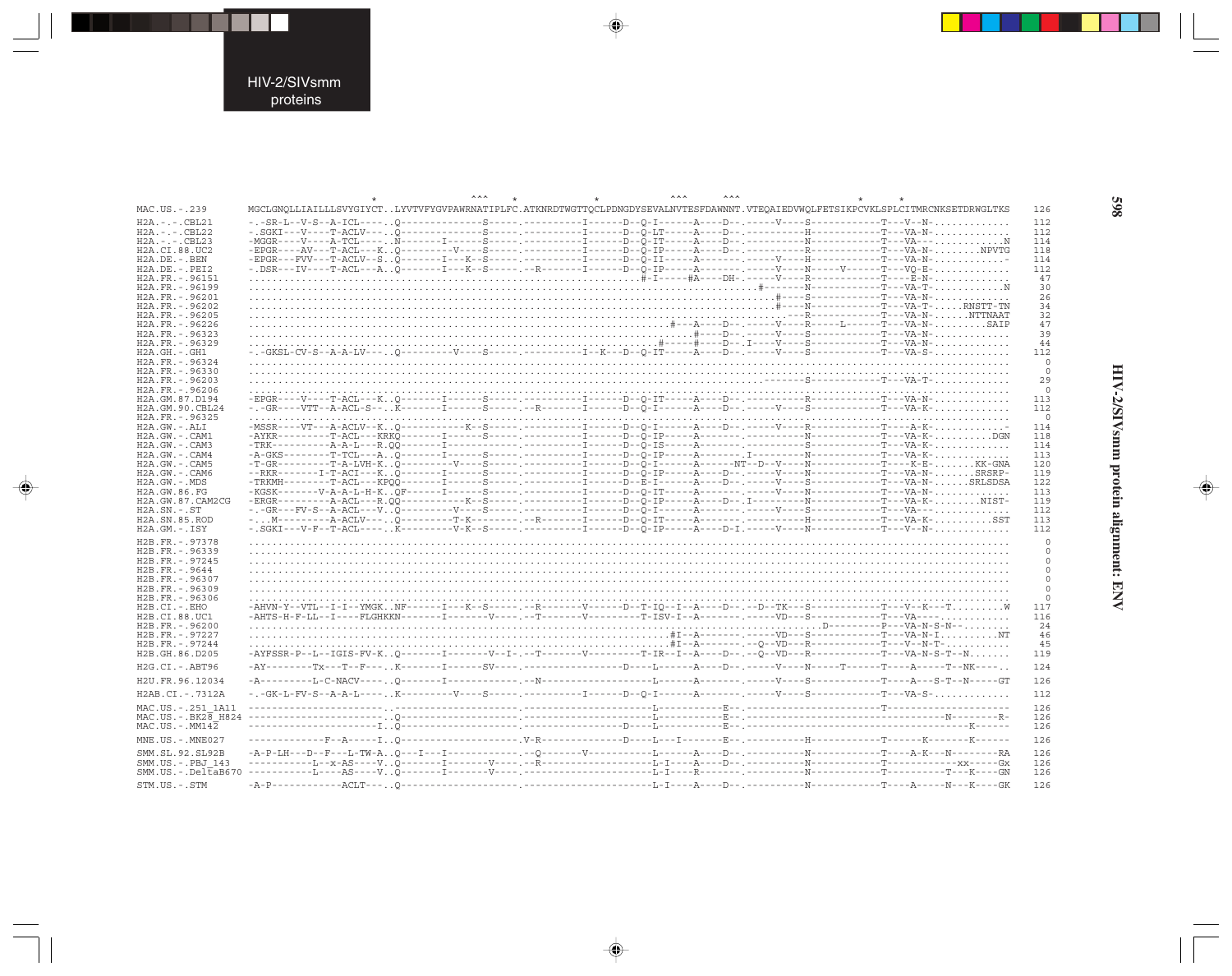| ITTTASTTSTTASAKVDMVNETSSCIAODNCT.GLEOEOMISCKFNMTGLKRDKKKEYNETWYSADLVCEOGNNTGNESRCYMNHCNTSVIOESCDKHYWDAIRFRYCAPPGYA<br>MAC.US.-.239<br>239<br>.TTMKNIS-TARPT-GI-NTESILK-N----ST-T-A.-----ETVD-0------E-----0-T-----K-V---SSTSVTSKTNWTGK---S-------T---------------M----------<br>$H2A. - . - . CBL21$<br>233<br>TKTRRNMTIAO-I-TT--AVVI-D-DP--KTN---.--GE-DIVN-E-D----V--OS-R---------V---S-TSNNT-O-------------KG--------TM--------------<br>$H2A. - . - . CBL22$<br>229<br>NTDARN---PT-A-PRTIKP-TEIS-N----RAN--S.--GE-EVVN-0------E-----0-------K-V---GNGTTDT----------T---------M--K------F-<br>229<br>$H2A. - . - . CBL23$<br>NNTNATAKPTAARP--NPSYLTII--S-T-VGA----.--GD-G-VN--------EO--I-G-TD----D-V--DST-K--TNTT---R------K-------SMK----T----<br>H2A.CI.88.UC2<br>236<br>$H2A.DE. -.BEN$<br>233<br>NSTS-ES-NSTSEG-TVPEIL---T---TNNS-S.D-GS-EVVD-R------QL--POO-S-----K-V--DTT-G-SRK----------T--------------M--------LC<br>$H2A.DE. - .PEI2$<br>225<br>SALPNDTTSPTN-TPSAPNIIRDN-T--REN---.--GD-D-LQ-N-S----EQ--R-N--D----G-V--TG--I-K---R------K-------D-K--------F-<br>H2A.FR. - . 96151<br>160<br>TTTSON---PT-SP--T-SRNxTLEIK-GN---KGN---.--GE-E-VN-T-S----O----TO-R-x---K-V---T.-T-T-O--------------T-----O---TM---------F-<br>H2A.FR. - . 96199<br>149<br>H2A.FR. - . 96201<br>135<br>H2A.FR. - . 96202<br>153<br>H2A.FR. - . 96205<br>149<br>$GSSTTT-PGSTM-TABLEASSRST$ $\tilde{p}T-I---A-VGK---S-S-D-D-V\bar{E}---S-\tilde{G}---B-P---LR-V--DNKTGDP-T-T--IR---I-K----------------F-$<br>H2A.FR. - . 96226<br>165<br>H2A.FR. - . 96323<br>149<br>SS---IT--TNST-STTTTKPEI----P--RT----.---E-EIVR-O-D----E---T-R-------K-V---SNRTGNET--------------T---------TM------L----<br>161<br>H2A.FR. - . 96329<br>224<br>$H2A.GH.-.GH1$<br>H2A.FR. - . 96324<br>17<br>#KEI--SDT--C-----.--GE-E-V--O------E-----L--------K-V---SNRTENETNI-----------T---------------F-<br>97<br>H2A.FR. - . 96330<br>H2A.FR. - . 96203<br>58<br>H2A.FR. - .96206<br>96<br>H2A.GM.87.D194<br>222<br>H2A.GM.90.CBL24<br>234<br>H2A.FR. - . 96325<br>$\Omega$<br>H2A.GW.-.ALI<br>230<br>H2A.GW.-.CAM1<br>232<br>H2A.GW.-.CAM3<br>234<br>KRMTGN----T-A---LLNDTTLL--S-T--GAN---.---E-ELME-O------O---V-R-------K-V--DTN-TNTNKTD-O-T---------T---------TM--------F-<br>$H2A.GW. - . CAM4$<br>235<br>$H2A.GW. - . CAM5$<br>227<br>H2A.GW.-.CAM6<br>237<br>STRNTT-N#HRSHNHNQ-HNHSTK#NTTIS-N-P--RA---S.---E-E-VK-Q------QI----O-------S-V--GEM---T-O----S-------K---------TM---------F-<br>H2A.GW.-.MDS<br>243<br>TRNM-TW-GR-DTONITII-D--H.ARA----.--KE-E--D-Õ-S----Ē---R-Õ-T-A---K-V--DNNTSSÕ-K----------T----------M---------F-<br>223<br>H2A.GW.86.FG<br>232<br>H2A.GW.87.CAM2CG<br>NS---KN-TS-PTTTTTANTTIG-N----RT----.-GE-E-VD-0------E-----L-------K-V---SNDTKKE.KT----------T---------TM---------F-<br>227<br>$H2A.SN.-.ST$<br>233<br>H <sub>2</sub> A.SN.85.ROD<br>H2A.GM.-.ISY<br>224<br>17<br>H2B.FR. - . 97378<br>93<br>H2B.FR. - . 96339<br>H2B.FR. - . 97245<br>H2B.FR. - . 9644<br>H2B.FR. - . 96307<br>56<br>H2B.FR. - . 96309<br>H2B.FR. - . 96306<br>SSASKE---S-ASLRSSTOTLL--D-K--ON-S-A.-IGL-E--D-O-K-------ES-O-KD---KO-----K-TRS---K--IKT----I----------SL---------F-<br>$H2B.CI.-.EHO$<br>232<br>.NTGTN---KPI-TPITTT-PSENLL-D--P--KN-T-P.-IGL-NTVD-Y------R--B--Õ-KD---EK--E-NGNSTSTI---RT--------------SL-----------------<br>H2B.CI.88.UC1<br>232<br>DOEG-KGSV-PTTGTLI---DP--KNNS-A.--GE-KIMN-O------R--ET-O--D----E--E-TNRKEOSTNRTGP-T-K--IKT---T-----Y-----SL----------<br>H2B.FR. - . 96200<br>141<br>TEGGNKNE-TT-ATI-PTSTAKSAEPTSNMIGG--A.G---A.---M-DIVQ-R-----R--ESTQ--D---AE-I--DETG-EANSS.GT-NK---IKT-------------SL--------F-<br>H2B.FR. - . 97227<br>173<br>$\label{thm:main} \begin{minipage}[t]{0.9\textwidth} \begin{minipage}[t]{0.9\textwidth} \begin{minipage}[t]{0.9\textwidth} \begin{minipage}[t]{0.9\textwidth} \begin{minipage}[t]{0.9\textwidth} \begin{minipage}[t]{0.9\textwidth} \begin{minipage}[t]{0.9\textwidth} \begin{minipage}[t]{0.9\textwidth} \begin{minipage}[t]{0.9\textwidth} \begin{minipage}[t]{0.9\textwidth} \begin{minipage}[t]{0.9\textwidth} \begin{minipage}[t]{0.9\textwidth} \begin{minipage}[t]{0.9\textwidth} \begin{min$<br>H2B.FR. - . 97244<br>162<br>$\ldots$ . PGNAS---T-KPTTTSRGLKTI---DP--KN-S--.--GE-EIMO-N-S----R--EL-O-KD----E--E-NNTRKYT----IRT---TI---------SL--------FF<br>H2B.GH.86.D205<br>233<br>239<br>H2G.CI.-.ABT96<br>H2U.FR.96.12034<br>235<br>.NSTTA---PPS-TNNTTTTEPTTGGPEI---FP-MRT----.--GE-E-VD-O------E---T-O-S-----K-V---SN-ASDGRD-----------T---------------------F-<br>H2AB.CI.-.7312A<br>234<br>238<br>MAC.US. - . 251 1A11<br>238<br>$MAC. US.-. MM142$<br>242<br>MNE.US.-.MNE027<br>240<br>242<br>SMM.SL.92.SL92B<br>247<br>SMM.US. - . PBJ 143<br>238<br>.TV-PT-AAAATKPEL-------VSNN---.---E-SLVG------------R-------S--I---NVTGE------R------------------<br>238<br>STM.US.-.STM |  | $\wedge \wedge \wedge$ | $\lambda_{\pm}$ | $+$ $\lambda \lambda \lambda$ |  | $\wedge \wedge \wedge$ | $\lambda \lambda \lambda$ | $*^{\wedge\wedge\wedge}$ |  |  |
|-------------------------------------------------------------------------------------------------------------------------------------------------------------------------------------------------------------------------------------------------------------------------------------------------------------------------------------------------------------------------------------------------------------------------------------------------------------------------------------------------------------------------------------------------------------------------------------------------------------------------------------------------------------------------------------------------------------------------------------------------------------------------------------------------------------------------------------------------------------------------------------------------------------------------------------------------------------------------------------------------------------------------------------------------------------------------------------------------------------------------------------------------------------------------------------------------------------------------------------------------------------------------------------------------------------------------------------------------------------------------------------------------------------------------------------------------------------------------------------------------------------------------------------------------------------------------------------------------------------------------------------------------------------------------------------------------------------------------------------------------------------------------------------------------------------------------------------------------------------------------------------------------------------------------------------------------------------------------------------------------------------------------------------------------------------------------------------------------------------------------------------------------------------------------------------------------------------------------------------------------------------------------------------------------------------------------------------------------------------------------------------------------------------------------------------------------------------------------------------------------------------------------------------------------------------------------------------------------------------------------------------------------------------------------------------------------------------------------------------------------------------------------------------------------------------------------------------------------------------------------------------------------------------------------------------------------------------------------------------------------------------------------------------------------------------------------------------------------------------------------------------------------------------------------------------------------------------------------------------------------------------------------------------------------------------------------------------------------------------------------------------------------------------------------------------------------------------------------------------------------------------------------------------------------------------------------------------------------------------------------------------------------------------------------------------------------------------------------------------------------------------------------------------------------------------------------------------------------------------------------------------------------------------------------------------------------------------------------------------------------------------------------------------------------------------------------------------------------------------------------------------------------------------------------------------------------------------------------------------------------------------------------------------------------------------------------------------------------------------------------------------------------------------------------------------------------------------------------------------------------------------------------------------------------------------------------------------------------------------------------------------------------------------------------------------------------------------------------------------------------------------------------------------------------------------------------------------------------------------------|--|------------------------|-----------------|-------------------------------|--|------------------------|---------------------------|--------------------------|--|--|
|                                                                                                                                                                                                                                                                                                                                                                                                                                                                                                                                                                                                                                                                                                                                                                                                                                                                                                                                                                                                                                                                                                                                                                                                                                                                                                                                                                                                                                                                                                                                                                                                                                                                                                                                                                                                                                                                                                                                                                                                                                                                                                                                                                                                                                                                                                                                                                                                                                                                                                                                                                                                                                                                                                                                                                                                                                                                                                                                                                                                                                                                                                                                                                                                                                                                                                                                                                                                                                                                                                                                                                                                                                                                                                                                                                                                                                                                                                                                                                                                                                                                                                                                                                                                                                                                                                                                                                                                                                                                                                                                                                                                                                                                                                                                                                                                                                                                   |  |                        |                 |                               |  |                        |                           |                          |  |  |
|                                                                                                                                                                                                                                                                                                                                                                                                                                                                                                                                                                                                                                                                                                                                                                                                                                                                                                                                                                                                                                                                                                                                                                                                                                                                                                                                                                                                                                                                                                                                                                                                                                                                                                                                                                                                                                                                                                                                                                                                                                                                                                                                                                                                                                                                                                                                                                                                                                                                                                                                                                                                                                                                                                                                                                                                                                                                                                                                                                                                                                                                                                                                                                                                                                                                                                                                                                                                                                                                                                                                                                                                                                                                                                                                                                                                                                                                                                                                                                                                                                                                                                                                                                                                                                                                                                                                                                                                                                                                                                                                                                                                                                                                                                                                                                                                                                                                   |  |                        |                 |                               |  |                        |                           |                          |  |  |
|                                                                                                                                                                                                                                                                                                                                                                                                                                                                                                                                                                                                                                                                                                                                                                                                                                                                                                                                                                                                                                                                                                                                                                                                                                                                                                                                                                                                                                                                                                                                                                                                                                                                                                                                                                                                                                                                                                                                                                                                                                                                                                                                                                                                                                                                                                                                                                                                                                                                                                                                                                                                                                                                                                                                                                                                                                                                                                                                                                                                                                                                                                                                                                                                                                                                                                                                                                                                                                                                                                                                                                                                                                                                                                                                                                                                                                                                                                                                                                                                                                                                                                                                                                                                                                                                                                                                                                                                                                                                                                                                                                                                                                                                                                                                                                                                                                                                   |  |                        |                 |                               |  |                        |                           |                          |  |  |
|                                                                                                                                                                                                                                                                                                                                                                                                                                                                                                                                                                                                                                                                                                                                                                                                                                                                                                                                                                                                                                                                                                                                                                                                                                                                                                                                                                                                                                                                                                                                                                                                                                                                                                                                                                                                                                                                                                                                                                                                                                                                                                                                                                                                                                                                                                                                                                                                                                                                                                                                                                                                                                                                                                                                                                                                                                                                                                                                                                                                                                                                                                                                                                                                                                                                                                                                                                                                                                                                                                                                                                                                                                                                                                                                                                                                                                                                                                                                                                                                                                                                                                                                                                                                                                                                                                                                                                                                                                                                                                                                                                                                                                                                                                                                                                                                                                                                   |  |                        |                 |                               |  |                        |                           |                          |  |  |
|                                                                                                                                                                                                                                                                                                                                                                                                                                                                                                                                                                                                                                                                                                                                                                                                                                                                                                                                                                                                                                                                                                                                                                                                                                                                                                                                                                                                                                                                                                                                                                                                                                                                                                                                                                                                                                                                                                                                                                                                                                                                                                                                                                                                                                                                                                                                                                                                                                                                                                                                                                                                                                                                                                                                                                                                                                                                                                                                                                                                                                                                                                                                                                                                                                                                                                                                                                                                                                                                                                                                                                                                                                                                                                                                                                                                                                                                                                                                                                                                                                                                                                                                                                                                                                                                                                                                                                                                                                                                                                                                                                                                                                                                                                                                                                                                                                                                   |  |                        |                 |                               |  |                        |                           |                          |  |  |
|                                                                                                                                                                                                                                                                                                                                                                                                                                                                                                                                                                                                                                                                                                                                                                                                                                                                                                                                                                                                                                                                                                                                                                                                                                                                                                                                                                                                                                                                                                                                                                                                                                                                                                                                                                                                                                                                                                                                                                                                                                                                                                                                                                                                                                                                                                                                                                                                                                                                                                                                                                                                                                                                                                                                                                                                                                                                                                                                                                                                                                                                                                                                                                                                                                                                                                                                                                                                                                                                                                                                                                                                                                                                                                                                                                                                                                                                                                                                                                                                                                                                                                                                                                                                                                                                                                                                                                                                                                                                                                                                                                                                                                                                                                                                                                                                                                                                   |  |                        |                 |                               |  |                        |                           |                          |  |  |
|                                                                                                                                                                                                                                                                                                                                                                                                                                                                                                                                                                                                                                                                                                                                                                                                                                                                                                                                                                                                                                                                                                                                                                                                                                                                                                                                                                                                                                                                                                                                                                                                                                                                                                                                                                                                                                                                                                                                                                                                                                                                                                                                                                                                                                                                                                                                                                                                                                                                                                                                                                                                                                                                                                                                                                                                                                                                                                                                                                                                                                                                                                                                                                                                                                                                                                                                                                                                                                                                                                                                                                                                                                                                                                                                                                                                                                                                                                                                                                                                                                                                                                                                                                                                                                                                                                                                                                                                                                                                                                                                                                                                                                                                                                                                                                                                                                                                   |  |                        |                 |                               |  |                        |                           |                          |  |  |
|                                                                                                                                                                                                                                                                                                                                                                                                                                                                                                                                                                                                                                                                                                                                                                                                                                                                                                                                                                                                                                                                                                                                                                                                                                                                                                                                                                                                                                                                                                                                                                                                                                                                                                                                                                                                                                                                                                                                                                                                                                                                                                                                                                                                                                                                                                                                                                                                                                                                                                                                                                                                                                                                                                                                                                                                                                                                                                                                                                                                                                                                                                                                                                                                                                                                                                                                                                                                                                                                                                                                                                                                                                                                                                                                                                                                                                                                                                                                                                                                                                                                                                                                                                                                                                                                                                                                                                                                                                                                                                                                                                                                                                                                                                                                                                                                                                                                   |  |                        |                 |                               |  |                        |                           |                          |  |  |
|                                                                                                                                                                                                                                                                                                                                                                                                                                                                                                                                                                                                                                                                                                                                                                                                                                                                                                                                                                                                                                                                                                                                                                                                                                                                                                                                                                                                                                                                                                                                                                                                                                                                                                                                                                                                                                                                                                                                                                                                                                                                                                                                                                                                                                                                                                                                                                                                                                                                                                                                                                                                                                                                                                                                                                                                                                                                                                                                                                                                                                                                                                                                                                                                                                                                                                                                                                                                                                                                                                                                                                                                                                                                                                                                                                                                                                                                                                                                                                                                                                                                                                                                                                                                                                                                                                                                                                                                                                                                                                                                                                                                                                                                                                                                                                                                                                                                   |  |                        |                 |                               |  |                        |                           |                          |  |  |
|                                                                                                                                                                                                                                                                                                                                                                                                                                                                                                                                                                                                                                                                                                                                                                                                                                                                                                                                                                                                                                                                                                                                                                                                                                                                                                                                                                                                                                                                                                                                                                                                                                                                                                                                                                                                                                                                                                                                                                                                                                                                                                                                                                                                                                                                                                                                                                                                                                                                                                                                                                                                                                                                                                                                                                                                                                                                                                                                                                                                                                                                                                                                                                                                                                                                                                                                                                                                                                                                                                                                                                                                                                                                                                                                                                                                                                                                                                                                                                                                                                                                                                                                                                                                                                                                                                                                                                                                                                                                                                                                                                                                                                                                                                                                                                                                                                                                   |  |                        |                 |                               |  |                        |                           |                          |  |  |
|                                                                                                                                                                                                                                                                                                                                                                                                                                                                                                                                                                                                                                                                                                                                                                                                                                                                                                                                                                                                                                                                                                                                                                                                                                                                                                                                                                                                                                                                                                                                                                                                                                                                                                                                                                                                                                                                                                                                                                                                                                                                                                                                                                                                                                                                                                                                                                                                                                                                                                                                                                                                                                                                                                                                                                                                                                                                                                                                                                                                                                                                                                                                                                                                                                                                                                                                                                                                                                                                                                                                                                                                                                                                                                                                                                                                                                                                                                                                                                                                                                                                                                                                                                                                                                                                                                                                                                                                                                                                                                                                                                                                                                                                                                                                                                                                                                                                   |  |                        |                 |                               |  |                        |                           |                          |  |  |
|                                                                                                                                                                                                                                                                                                                                                                                                                                                                                                                                                                                                                                                                                                                                                                                                                                                                                                                                                                                                                                                                                                                                                                                                                                                                                                                                                                                                                                                                                                                                                                                                                                                                                                                                                                                                                                                                                                                                                                                                                                                                                                                                                                                                                                                                                                                                                                                                                                                                                                                                                                                                                                                                                                                                                                                                                                                                                                                                                                                                                                                                                                                                                                                                                                                                                                                                                                                                                                                                                                                                                                                                                                                                                                                                                                                                                                                                                                                                                                                                                                                                                                                                                                                                                                                                                                                                                                                                                                                                                                                                                                                                                                                                                                                                                                                                                                                                   |  |                        |                 |                               |  |                        |                           |                          |  |  |
|                                                                                                                                                                                                                                                                                                                                                                                                                                                                                                                                                                                                                                                                                                                                                                                                                                                                                                                                                                                                                                                                                                                                                                                                                                                                                                                                                                                                                                                                                                                                                                                                                                                                                                                                                                                                                                                                                                                                                                                                                                                                                                                                                                                                                                                                                                                                                                                                                                                                                                                                                                                                                                                                                                                                                                                                                                                                                                                                                                                                                                                                                                                                                                                                                                                                                                                                                                                                                                                                                                                                                                                                                                                                                                                                                                                                                                                                                                                                                                                                                                                                                                                                                                                                                                                                                                                                                                                                                                                                                                                                                                                                                                                                                                                                                                                                                                                                   |  |                        |                 |                               |  |                        |                           |                          |  |  |
|                                                                                                                                                                                                                                                                                                                                                                                                                                                                                                                                                                                                                                                                                                                                                                                                                                                                                                                                                                                                                                                                                                                                                                                                                                                                                                                                                                                                                                                                                                                                                                                                                                                                                                                                                                                                                                                                                                                                                                                                                                                                                                                                                                                                                                                                                                                                                                                                                                                                                                                                                                                                                                                                                                                                                                                                                                                                                                                                                                                                                                                                                                                                                                                                                                                                                                                                                                                                                                                                                                                                                                                                                                                                                                                                                                                                                                                                                                                                                                                                                                                                                                                                                                                                                                                                                                                                                                                                                                                                                                                                                                                                                                                                                                                                                                                                                                                                   |  |                        |                 |                               |  |                        |                           |                          |  |  |
|                                                                                                                                                                                                                                                                                                                                                                                                                                                                                                                                                                                                                                                                                                                                                                                                                                                                                                                                                                                                                                                                                                                                                                                                                                                                                                                                                                                                                                                                                                                                                                                                                                                                                                                                                                                                                                                                                                                                                                                                                                                                                                                                                                                                                                                                                                                                                                                                                                                                                                                                                                                                                                                                                                                                                                                                                                                                                                                                                                                                                                                                                                                                                                                                                                                                                                                                                                                                                                                                                                                                                                                                                                                                                                                                                                                                                                                                                                                                                                                                                                                                                                                                                                                                                                                                                                                                                                                                                                                                                                                                                                                                                                                                                                                                                                                                                                                                   |  |                        |                 |                               |  |                        |                           |                          |  |  |
|                                                                                                                                                                                                                                                                                                                                                                                                                                                                                                                                                                                                                                                                                                                                                                                                                                                                                                                                                                                                                                                                                                                                                                                                                                                                                                                                                                                                                                                                                                                                                                                                                                                                                                                                                                                                                                                                                                                                                                                                                                                                                                                                                                                                                                                                                                                                                                                                                                                                                                                                                                                                                                                                                                                                                                                                                                                                                                                                                                                                                                                                                                                                                                                                                                                                                                                                                                                                                                                                                                                                                                                                                                                                                                                                                                                                                                                                                                                                                                                                                                                                                                                                                                                                                                                                                                                                                                                                                                                                                                                                                                                                                                                                                                                                                                                                                                                                   |  |                        |                 |                               |  |                        |                           |                          |  |  |
|                                                                                                                                                                                                                                                                                                                                                                                                                                                                                                                                                                                                                                                                                                                                                                                                                                                                                                                                                                                                                                                                                                                                                                                                                                                                                                                                                                                                                                                                                                                                                                                                                                                                                                                                                                                                                                                                                                                                                                                                                                                                                                                                                                                                                                                                                                                                                                                                                                                                                                                                                                                                                                                                                                                                                                                                                                                                                                                                                                                                                                                                                                                                                                                                                                                                                                                                                                                                                                                                                                                                                                                                                                                                                                                                                                                                                                                                                                                                                                                                                                                                                                                                                                                                                                                                                                                                                                                                                                                                                                                                                                                                                                                                                                                                                                                                                                                                   |  |                        |                 |                               |  |                        |                           |                          |  |  |
|                                                                                                                                                                                                                                                                                                                                                                                                                                                                                                                                                                                                                                                                                                                                                                                                                                                                                                                                                                                                                                                                                                                                                                                                                                                                                                                                                                                                                                                                                                                                                                                                                                                                                                                                                                                                                                                                                                                                                                                                                                                                                                                                                                                                                                                                                                                                                                                                                                                                                                                                                                                                                                                                                                                                                                                                                                                                                                                                                                                                                                                                                                                                                                                                                                                                                                                                                                                                                                                                                                                                                                                                                                                                                                                                                                                                                                                                                                                                                                                                                                                                                                                                                                                                                                                                                                                                                                                                                                                                                                                                                                                                                                                                                                                                                                                                                                                                   |  |                        |                 |                               |  |                        |                           |                          |  |  |
|                                                                                                                                                                                                                                                                                                                                                                                                                                                                                                                                                                                                                                                                                                                                                                                                                                                                                                                                                                                                                                                                                                                                                                                                                                                                                                                                                                                                                                                                                                                                                                                                                                                                                                                                                                                                                                                                                                                                                                                                                                                                                                                                                                                                                                                                                                                                                                                                                                                                                                                                                                                                                                                                                                                                                                                                                                                                                                                                                                                                                                                                                                                                                                                                                                                                                                                                                                                                                                                                                                                                                                                                                                                                                                                                                                                                                                                                                                                                                                                                                                                                                                                                                                                                                                                                                                                                                                                                                                                                                                                                                                                                                                                                                                                                                                                                                                                                   |  |                        |                 |                               |  |                        |                           |                          |  |  |
|                                                                                                                                                                                                                                                                                                                                                                                                                                                                                                                                                                                                                                                                                                                                                                                                                                                                                                                                                                                                                                                                                                                                                                                                                                                                                                                                                                                                                                                                                                                                                                                                                                                                                                                                                                                                                                                                                                                                                                                                                                                                                                                                                                                                                                                                                                                                                                                                                                                                                                                                                                                                                                                                                                                                                                                                                                                                                                                                                                                                                                                                                                                                                                                                                                                                                                                                                                                                                                                                                                                                                                                                                                                                                                                                                                                                                                                                                                                                                                                                                                                                                                                                                                                                                                                                                                                                                                                                                                                                                                                                                                                                                                                                                                                                                                                                                                                                   |  |                        |                 |                               |  |                        |                           |                          |  |  |
|                                                                                                                                                                                                                                                                                                                                                                                                                                                                                                                                                                                                                                                                                                                                                                                                                                                                                                                                                                                                                                                                                                                                                                                                                                                                                                                                                                                                                                                                                                                                                                                                                                                                                                                                                                                                                                                                                                                                                                                                                                                                                                                                                                                                                                                                                                                                                                                                                                                                                                                                                                                                                                                                                                                                                                                                                                                                                                                                                                                                                                                                                                                                                                                                                                                                                                                                                                                                                                                                                                                                                                                                                                                                                                                                                                                                                                                                                                                                                                                                                                                                                                                                                                                                                                                                                                                                                                                                                                                                                                                                                                                                                                                                                                                                                                                                                                                                   |  |                        |                 |                               |  |                        |                           |                          |  |  |
|                                                                                                                                                                                                                                                                                                                                                                                                                                                                                                                                                                                                                                                                                                                                                                                                                                                                                                                                                                                                                                                                                                                                                                                                                                                                                                                                                                                                                                                                                                                                                                                                                                                                                                                                                                                                                                                                                                                                                                                                                                                                                                                                                                                                                                                                                                                                                                                                                                                                                                                                                                                                                                                                                                                                                                                                                                                                                                                                                                                                                                                                                                                                                                                                                                                                                                                                                                                                                                                                                                                                                                                                                                                                                                                                                                                                                                                                                                                                                                                                                                                                                                                                                                                                                                                                                                                                                                                                                                                                                                                                                                                                                                                                                                                                                                                                                                                                   |  |                        |                 |                               |  |                        |                           |                          |  |  |
|                                                                                                                                                                                                                                                                                                                                                                                                                                                                                                                                                                                                                                                                                                                                                                                                                                                                                                                                                                                                                                                                                                                                                                                                                                                                                                                                                                                                                                                                                                                                                                                                                                                                                                                                                                                                                                                                                                                                                                                                                                                                                                                                                                                                                                                                                                                                                                                                                                                                                                                                                                                                                                                                                                                                                                                                                                                                                                                                                                                                                                                                                                                                                                                                                                                                                                                                                                                                                                                                                                                                                                                                                                                                                                                                                                                                                                                                                                                                                                                                                                                                                                                                                                                                                                                                                                                                                                                                                                                                                                                                                                                                                                                                                                                                                                                                                                                                   |  |                        |                 |                               |  |                        |                           |                          |  |  |
|                                                                                                                                                                                                                                                                                                                                                                                                                                                                                                                                                                                                                                                                                                                                                                                                                                                                                                                                                                                                                                                                                                                                                                                                                                                                                                                                                                                                                                                                                                                                                                                                                                                                                                                                                                                                                                                                                                                                                                                                                                                                                                                                                                                                                                                                                                                                                                                                                                                                                                                                                                                                                                                                                                                                                                                                                                                                                                                                                                                                                                                                                                                                                                                                                                                                                                                                                                                                                                                                                                                                                                                                                                                                                                                                                                                                                                                                                                                                                                                                                                                                                                                                                                                                                                                                                                                                                                                                                                                                                                                                                                                                                                                                                                                                                                                                                                                                   |  |                        |                 |                               |  |                        |                           |                          |  |  |
|                                                                                                                                                                                                                                                                                                                                                                                                                                                                                                                                                                                                                                                                                                                                                                                                                                                                                                                                                                                                                                                                                                                                                                                                                                                                                                                                                                                                                                                                                                                                                                                                                                                                                                                                                                                                                                                                                                                                                                                                                                                                                                                                                                                                                                                                                                                                                                                                                                                                                                                                                                                                                                                                                                                                                                                                                                                                                                                                                                                                                                                                                                                                                                                                                                                                                                                                                                                                                                                                                                                                                                                                                                                                                                                                                                                                                                                                                                                                                                                                                                                                                                                                                                                                                                                                                                                                                                                                                                                                                                                                                                                                                                                                                                                                                                                                                                                                   |  |                        |                 |                               |  |                        |                           |                          |  |  |
|                                                                                                                                                                                                                                                                                                                                                                                                                                                                                                                                                                                                                                                                                                                                                                                                                                                                                                                                                                                                                                                                                                                                                                                                                                                                                                                                                                                                                                                                                                                                                                                                                                                                                                                                                                                                                                                                                                                                                                                                                                                                                                                                                                                                                                                                                                                                                                                                                                                                                                                                                                                                                                                                                                                                                                                                                                                                                                                                                                                                                                                                                                                                                                                                                                                                                                                                                                                                                                                                                                                                                                                                                                                                                                                                                                                                                                                                                                                                                                                                                                                                                                                                                                                                                                                                                                                                                                                                                                                                                                                                                                                                                                                                                                                                                                                                                                                                   |  |                        |                 |                               |  |                        |                           |                          |  |  |
|                                                                                                                                                                                                                                                                                                                                                                                                                                                                                                                                                                                                                                                                                                                                                                                                                                                                                                                                                                                                                                                                                                                                                                                                                                                                                                                                                                                                                                                                                                                                                                                                                                                                                                                                                                                                                                                                                                                                                                                                                                                                                                                                                                                                                                                                                                                                                                                                                                                                                                                                                                                                                                                                                                                                                                                                                                                                                                                                                                                                                                                                                                                                                                                                                                                                                                                                                                                                                                                                                                                                                                                                                                                                                                                                                                                                                                                                                                                                                                                                                                                                                                                                                                                                                                                                                                                                                                                                                                                                                                                                                                                                                                                                                                                                                                                                                                                                   |  |                        |                 |                               |  |                        |                           |                          |  |  |
|                                                                                                                                                                                                                                                                                                                                                                                                                                                                                                                                                                                                                                                                                                                                                                                                                                                                                                                                                                                                                                                                                                                                                                                                                                                                                                                                                                                                                                                                                                                                                                                                                                                                                                                                                                                                                                                                                                                                                                                                                                                                                                                                                                                                                                                                                                                                                                                                                                                                                                                                                                                                                                                                                                                                                                                                                                                                                                                                                                                                                                                                                                                                                                                                                                                                                                                                                                                                                                                                                                                                                                                                                                                                                                                                                                                                                                                                                                                                                                                                                                                                                                                                                                                                                                                                                                                                                                                                                                                                                                                                                                                                                                                                                                                                                                                                                                                                   |  |                        |                 |                               |  |                        |                           |                          |  |  |
|                                                                                                                                                                                                                                                                                                                                                                                                                                                                                                                                                                                                                                                                                                                                                                                                                                                                                                                                                                                                                                                                                                                                                                                                                                                                                                                                                                                                                                                                                                                                                                                                                                                                                                                                                                                                                                                                                                                                                                                                                                                                                                                                                                                                                                                                                                                                                                                                                                                                                                                                                                                                                                                                                                                                                                                                                                                                                                                                                                                                                                                                                                                                                                                                                                                                                                                                                                                                                                                                                                                                                                                                                                                                                                                                                                                                                                                                                                                                                                                                                                                                                                                                                                                                                                                                                                                                                                                                                                                                                                                                                                                                                                                                                                                                                                                                                                                                   |  |                        |                 |                               |  |                        |                           |                          |  |  |
|                                                                                                                                                                                                                                                                                                                                                                                                                                                                                                                                                                                                                                                                                                                                                                                                                                                                                                                                                                                                                                                                                                                                                                                                                                                                                                                                                                                                                                                                                                                                                                                                                                                                                                                                                                                                                                                                                                                                                                                                                                                                                                                                                                                                                                                                                                                                                                                                                                                                                                                                                                                                                                                                                                                                                                                                                                                                                                                                                                                                                                                                                                                                                                                                                                                                                                                                                                                                                                                                                                                                                                                                                                                                                                                                                                                                                                                                                                                                                                                                                                                                                                                                                                                                                                                                                                                                                                                                                                                                                                                                                                                                                                                                                                                                                                                                                                                                   |  |                        |                 |                               |  |                        |                           |                          |  |  |
|                                                                                                                                                                                                                                                                                                                                                                                                                                                                                                                                                                                                                                                                                                                                                                                                                                                                                                                                                                                                                                                                                                                                                                                                                                                                                                                                                                                                                                                                                                                                                                                                                                                                                                                                                                                                                                                                                                                                                                                                                                                                                                                                                                                                                                                                                                                                                                                                                                                                                                                                                                                                                                                                                                                                                                                                                                                                                                                                                                                                                                                                                                                                                                                                                                                                                                                                                                                                                                                                                                                                                                                                                                                                                                                                                                                                                                                                                                                                                                                                                                                                                                                                                                                                                                                                                                                                                                                                                                                                                                                                                                                                                                                                                                                                                                                                                                                                   |  |                        |                 |                               |  |                        |                           |                          |  |  |
|                                                                                                                                                                                                                                                                                                                                                                                                                                                                                                                                                                                                                                                                                                                                                                                                                                                                                                                                                                                                                                                                                                                                                                                                                                                                                                                                                                                                                                                                                                                                                                                                                                                                                                                                                                                                                                                                                                                                                                                                                                                                                                                                                                                                                                                                                                                                                                                                                                                                                                                                                                                                                                                                                                                                                                                                                                                                                                                                                                                                                                                                                                                                                                                                                                                                                                                                                                                                                                                                                                                                                                                                                                                                                                                                                                                                                                                                                                                                                                                                                                                                                                                                                                                                                                                                                                                                                                                                                                                                                                                                                                                                                                                                                                                                                                                                                                                                   |  |                        |                 |                               |  |                        |                           |                          |  |  |
|                                                                                                                                                                                                                                                                                                                                                                                                                                                                                                                                                                                                                                                                                                                                                                                                                                                                                                                                                                                                                                                                                                                                                                                                                                                                                                                                                                                                                                                                                                                                                                                                                                                                                                                                                                                                                                                                                                                                                                                                                                                                                                                                                                                                                                                                                                                                                                                                                                                                                                                                                                                                                                                                                                                                                                                                                                                                                                                                                                                                                                                                                                                                                                                                                                                                                                                                                                                                                                                                                                                                                                                                                                                                                                                                                                                                                                                                                                                                                                                                                                                                                                                                                                                                                                                                                                                                                                                                                                                                                                                                                                                                                                                                                                                                                                                                                                                                   |  |                        |                 |                               |  |                        |                           |                          |  |  |
|                                                                                                                                                                                                                                                                                                                                                                                                                                                                                                                                                                                                                                                                                                                                                                                                                                                                                                                                                                                                                                                                                                                                                                                                                                                                                                                                                                                                                                                                                                                                                                                                                                                                                                                                                                                                                                                                                                                                                                                                                                                                                                                                                                                                                                                                                                                                                                                                                                                                                                                                                                                                                                                                                                                                                                                                                                                                                                                                                                                                                                                                                                                                                                                                                                                                                                                                                                                                                                                                                                                                                                                                                                                                                                                                                                                                                                                                                                                                                                                                                                                                                                                                                                                                                                                                                                                                                                                                                                                                                                                                                                                                                                                                                                                                                                                                                                                                   |  |                        |                 |                               |  |                        |                           |                          |  |  |
|                                                                                                                                                                                                                                                                                                                                                                                                                                                                                                                                                                                                                                                                                                                                                                                                                                                                                                                                                                                                                                                                                                                                                                                                                                                                                                                                                                                                                                                                                                                                                                                                                                                                                                                                                                                                                                                                                                                                                                                                                                                                                                                                                                                                                                                                                                                                                                                                                                                                                                                                                                                                                                                                                                                                                                                                                                                                                                                                                                                                                                                                                                                                                                                                                                                                                                                                                                                                                                                                                                                                                                                                                                                                                                                                                                                                                                                                                                                                                                                                                                                                                                                                                                                                                                                                                                                                                                                                                                                                                                                                                                                                                                                                                                                                                                                                                                                                   |  |                        |                 |                               |  |                        |                           |                          |  |  |
|                                                                                                                                                                                                                                                                                                                                                                                                                                                                                                                                                                                                                                                                                                                                                                                                                                                                                                                                                                                                                                                                                                                                                                                                                                                                                                                                                                                                                                                                                                                                                                                                                                                                                                                                                                                                                                                                                                                                                                                                                                                                                                                                                                                                                                                                                                                                                                                                                                                                                                                                                                                                                                                                                                                                                                                                                                                                                                                                                                                                                                                                                                                                                                                                                                                                                                                                                                                                                                                                                                                                                                                                                                                                                                                                                                                                                                                                                                                                                                                                                                                                                                                                                                                                                                                                                                                                                                                                                                                                                                                                                                                                                                                                                                                                                                                                                                                                   |  |                        |                 |                               |  |                        |                           |                          |  |  |
|                                                                                                                                                                                                                                                                                                                                                                                                                                                                                                                                                                                                                                                                                                                                                                                                                                                                                                                                                                                                                                                                                                                                                                                                                                                                                                                                                                                                                                                                                                                                                                                                                                                                                                                                                                                                                                                                                                                                                                                                                                                                                                                                                                                                                                                                                                                                                                                                                                                                                                                                                                                                                                                                                                                                                                                                                                                                                                                                                                                                                                                                                                                                                                                                                                                                                                                                                                                                                                                                                                                                                                                                                                                                                                                                                                                                                                                                                                                                                                                                                                                                                                                                                                                                                                                                                                                                                                                                                                                                                                                                                                                                                                                                                                                                                                                                                                                                   |  |                        |                 |                               |  |                        |                           |                          |  |  |
|                                                                                                                                                                                                                                                                                                                                                                                                                                                                                                                                                                                                                                                                                                                                                                                                                                                                                                                                                                                                                                                                                                                                                                                                                                                                                                                                                                                                                                                                                                                                                                                                                                                                                                                                                                                                                                                                                                                                                                                                                                                                                                                                                                                                                                                                                                                                                                                                                                                                                                                                                                                                                                                                                                                                                                                                                                                                                                                                                                                                                                                                                                                                                                                                                                                                                                                                                                                                                                                                                                                                                                                                                                                                                                                                                                                                                                                                                                                                                                                                                                                                                                                                                                                                                                                                                                                                                                                                                                                                                                                                                                                                                                                                                                                                                                                                                                                                   |  |                        |                 |                               |  |                        |                           |                          |  |  |
|                                                                                                                                                                                                                                                                                                                                                                                                                                                                                                                                                                                                                                                                                                                                                                                                                                                                                                                                                                                                                                                                                                                                                                                                                                                                                                                                                                                                                                                                                                                                                                                                                                                                                                                                                                                                                                                                                                                                                                                                                                                                                                                                                                                                                                                                                                                                                                                                                                                                                                                                                                                                                                                                                                                                                                                                                                                                                                                                                                                                                                                                                                                                                                                                                                                                                                                                                                                                                                                                                                                                                                                                                                                                                                                                                                                                                                                                                                                                                                                                                                                                                                                                                                                                                                                                                                                                                                                                                                                                                                                                                                                                                                                                                                                                                                                                                                                                   |  |                        |                 |                               |  |                        |                           |                          |  |  |
|                                                                                                                                                                                                                                                                                                                                                                                                                                                                                                                                                                                                                                                                                                                                                                                                                                                                                                                                                                                                                                                                                                                                                                                                                                                                                                                                                                                                                                                                                                                                                                                                                                                                                                                                                                                                                                                                                                                                                                                                                                                                                                                                                                                                                                                                                                                                                                                                                                                                                                                                                                                                                                                                                                                                                                                                                                                                                                                                                                                                                                                                                                                                                                                                                                                                                                                                                                                                                                                                                                                                                                                                                                                                                                                                                                                                                                                                                                                                                                                                                                                                                                                                                                                                                                                                                                                                                                                                                                                                                                                                                                                                                                                                                                                                                                                                                                                                   |  |                        |                 |                               |  |                        |                           |                          |  |  |
|                                                                                                                                                                                                                                                                                                                                                                                                                                                                                                                                                                                                                                                                                                                                                                                                                                                                                                                                                                                                                                                                                                                                                                                                                                                                                                                                                                                                                                                                                                                                                                                                                                                                                                                                                                                                                                                                                                                                                                                                                                                                                                                                                                                                                                                                                                                                                                                                                                                                                                                                                                                                                                                                                                                                                                                                                                                                                                                                                                                                                                                                                                                                                                                                                                                                                                                                                                                                                                                                                                                                                                                                                                                                                                                                                                                                                                                                                                                                                                                                                                                                                                                                                                                                                                                                                                                                                                                                                                                                                                                                                                                                                                                                                                                                                                                                                                                                   |  |                        |                 |                               |  |                        |                           |                          |  |  |
|                                                                                                                                                                                                                                                                                                                                                                                                                                                                                                                                                                                                                                                                                                                                                                                                                                                                                                                                                                                                                                                                                                                                                                                                                                                                                                                                                                                                                                                                                                                                                                                                                                                                                                                                                                                                                                                                                                                                                                                                                                                                                                                                                                                                                                                                                                                                                                                                                                                                                                                                                                                                                                                                                                                                                                                                                                                                                                                                                                                                                                                                                                                                                                                                                                                                                                                                                                                                                                                                                                                                                                                                                                                                                                                                                                                                                                                                                                                                                                                                                                                                                                                                                                                                                                                                                                                                                                                                                                                                                                                                                                                                                                                                                                                                                                                                                                                                   |  |                        |                 |                               |  |                        |                           |                          |  |  |
|                                                                                                                                                                                                                                                                                                                                                                                                                                                                                                                                                                                                                                                                                                                                                                                                                                                                                                                                                                                                                                                                                                                                                                                                                                                                                                                                                                                                                                                                                                                                                                                                                                                                                                                                                                                                                                                                                                                                                                                                                                                                                                                                                                                                                                                                                                                                                                                                                                                                                                                                                                                                                                                                                                                                                                                                                                                                                                                                                                                                                                                                                                                                                                                                                                                                                                                                                                                                                                                                                                                                                                                                                                                                                                                                                                                                                                                                                                                                                                                                                                                                                                                                                                                                                                                                                                                                                                                                                                                                                                                                                                                                                                                                                                                                                                                                                                                                   |  |                        |                 |                               |  |                        |                           |                          |  |  |
|                                                                                                                                                                                                                                                                                                                                                                                                                                                                                                                                                                                                                                                                                                                                                                                                                                                                                                                                                                                                                                                                                                                                                                                                                                                                                                                                                                                                                                                                                                                                                                                                                                                                                                                                                                                                                                                                                                                                                                                                                                                                                                                                                                                                                                                                                                                                                                                                                                                                                                                                                                                                                                                                                                                                                                                                                                                                                                                                                                                                                                                                                                                                                                                                                                                                                                                                                                                                                                                                                                                                                                                                                                                                                                                                                                                                                                                                                                                                                                                                                                                                                                                                                                                                                                                                                                                                                                                                                                                                                                                                                                                                                                                                                                                                                                                                                                                                   |  |                        |                 |                               |  |                        |                           |                          |  |  |
|                                                                                                                                                                                                                                                                                                                                                                                                                                                                                                                                                                                                                                                                                                                                                                                                                                                                                                                                                                                                                                                                                                                                                                                                                                                                                                                                                                                                                                                                                                                                                                                                                                                                                                                                                                                                                                                                                                                                                                                                                                                                                                                                                                                                                                                                                                                                                                                                                                                                                                                                                                                                                                                                                                                                                                                                                                                                                                                                                                                                                                                                                                                                                                                                                                                                                                                                                                                                                                                                                                                                                                                                                                                                                                                                                                                                                                                                                                                                                                                                                                                                                                                                                                                                                                                                                                                                                                                                                                                                                                                                                                                                                                                                                                                                                                                                                                                                   |  |                        |                 |                               |  |                        |                           |                          |  |  |
|                                                                                                                                                                                                                                                                                                                                                                                                                                                                                                                                                                                                                                                                                                                                                                                                                                                                                                                                                                                                                                                                                                                                                                                                                                                                                                                                                                                                                                                                                                                                                                                                                                                                                                                                                                                                                                                                                                                                                                                                                                                                                                                                                                                                                                                                                                                                                                                                                                                                                                                                                                                                                                                                                                                                                                                                                                                                                                                                                                                                                                                                                                                                                                                                                                                                                                                                                                                                                                                                                                                                                                                                                                                                                                                                                                                                                                                                                                                                                                                                                                                                                                                                                                                                                                                                                                                                                                                                                                                                                                                                                                                                                                                                                                                                                                                                                                                                   |  |                        |                 |                               |  |                        |                           |                          |  |  |
|                                                                                                                                                                                                                                                                                                                                                                                                                                                                                                                                                                                                                                                                                                                                                                                                                                                                                                                                                                                                                                                                                                                                                                                                                                                                                                                                                                                                                                                                                                                                                                                                                                                                                                                                                                                                                                                                                                                                                                                                                                                                                                                                                                                                                                                                                                                                                                                                                                                                                                                                                                                                                                                                                                                                                                                                                                                                                                                                                                                                                                                                                                                                                                                                                                                                                                                                                                                                                                                                                                                                                                                                                                                                                                                                                                                                                                                                                                                                                                                                                                                                                                                                                                                                                                                                                                                                                                                                                                                                                                                                                                                                                                                                                                                                                                                                                                                                   |  |                        |                 |                               |  |                        |                           |                          |  |  |
|                                                                                                                                                                                                                                                                                                                                                                                                                                                                                                                                                                                                                                                                                                                                                                                                                                                                                                                                                                                                                                                                                                                                                                                                                                                                                                                                                                                                                                                                                                                                                                                                                                                                                                                                                                                                                                                                                                                                                                                                                                                                                                                                                                                                                                                                                                                                                                                                                                                                                                                                                                                                                                                                                                                                                                                                                                                                                                                                                                                                                                                                                                                                                                                                                                                                                                                                                                                                                                                                                                                                                                                                                                                                                                                                                                                                                                                                                                                                                                                                                                                                                                                                                                                                                                                                                                                                                                                                                                                                                                                                                                                                                                                                                                                                                                                                                                                                   |  |                        |                 |                               |  |                        |                           |                          |  |  |
|                                                                                                                                                                                                                                                                                                                                                                                                                                                                                                                                                                                                                                                                                                                                                                                                                                                                                                                                                                                                                                                                                                                                                                                                                                                                                                                                                                                                                                                                                                                                                                                                                                                                                                                                                                                                                                                                                                                                                                                                                                                                                                                                                                                                                                                                                                                                                                                                                                                                                                                                                                                                                                                                                                                                                                                                                                                                                                                                                                                                                                                                                                                                                                                                                                                                                                                                                                                                                                                                                                                                                                                                                                                                                                                                                                                                                                                                                                                                                                                                                                                                                                                                                                                                                                                                                                                                                                                                                                                                                                                                                                                                                                                                                                                                                                                                                                                                   |  |                        |                 |                               |  |                        |                           |                          |  |  |
|                                                                                                                                                                                                                                                                                                                                                                                                                                                                                                                                                                                                                                                                                                                                                                                                                                                                                                                                                                                                                                                                                                                                                                                                                                                                                                                                                                                                                                                                                                                                                                                                                                                                                                                                                                                                                                                                                                                                                                                                                                                                                                                                                                                                                                                                                                                                                                                                                                                                                                                                                                                                                                                                                                                                                                                                                                                                                                                                                                                                                                                                                                                                                                                                                                                                                                                                                                                                                                                                                                                                                                                                                                                                                                                                                                                                                                                                                                                                                                                                                                                                                                                                                                                                                                                                                                                                                                                                                                                                                                                                                                                                                                                                                                                                                                                                                                                                   |  |                        |                 |                               |  |                        |                           |                          |  |  |
|                                                                                                                                                                                                                                                                                                                                                                                                                                                                                                                                                                                                                                                                                                                                                                                                                                                                                                                                                                                                                                                                                                                                                                                                                                                                                                                                                                                                                                                                                                                                                                                                                                                                                                                                                                                                                                                                                                                                                                                                                                                                                                                                                                                                                                                                                                                                                                                                                                                                                                                                                                                                                                                                                                                                                                                                                                                                                                                                                                                                                                                                                                                                                                                                                                                                                                                                                                                                                                                                                                                                                                                                                                                                                                                                                                                                                                                                                                                                                                                                                                                                                                                                                                                                                                                                                                                                                                                                                                                                                                                                                                                                                                                                                                                                                                                                                                                                   |  |                        |                 |                               |  |                        |                           |                          |  |  |
|                                                                                                                                                                                                                                                                                                                                                                                                                                                                                                                                                                                                                                                                                                                                                                                                                                                                                                                                                                                                                                                                                                                                                                                                                                                                                                                                                                                                                                                                                                                                                                                                                                                                                                                                                                                                                                                                                                                                                                                                                                                                                                                                                                                                                                                                                                                                                                                                                                                                                                                                                                                                                                                                                                                                                                                                                                                                                                                                                                                                                                                                                                                                                                                                                                                                                                                                                                                                                                                                                                                                                                                                                                                                                                                                                                                                                                                                                                                                                                                                                                                                                                                                                                                                                                                                                                                                                                                                                                                                                                                                                                                                                                                                                                                                                                                                                                                                   |  |                        |                 |                               |  |                        |                           |                          |  |  |
|                                                                                                                                                                                                                                                                                                                                                                                                                                                                                                                                                                                                                                                                                                                                                                                                                                                                                                                                                                                                                                                                                                                                                                                                                                                                                                                                                                                                                                                                                                                                                                                                                                                                                                                                                                                                                                                                                                                                                                                                                                                                                                                                                                                                                                                                                                                                                                                                                                                                                                                                                                                                                                                                                                                                                                                                                                                                                                                                                                                                                                                                                                                                                                                                                                                                                                                                                                                                                                                                                                                                                                                                                                                                                                                                                                                                                                                                                                                                                                                                                                                                                                                                                                                                                                                                                                                                                                                                                                                                                                                                                                                                                                                                                                                                                                                                                                                                   |  |                        |                 |                               |  |                        |                           |                          |  |  |
|                                                                                                                                                                                                                                                                                                                                                                                                                                                                                                                                                                                                                                                                                                                                                                                                                                                                                                                                                                                                                                                                                                                                                                                                                                                                                                                                                                                                                                                                                                                                                                                                                                                                                                                                                                                                                                                                                                                                                                                                                                                                                                                                                                                                                                                                                                                                                                                                                                                                                                                                                                                                                                                                                                                                                                                                                                                                                                                                                                                                                                                                                                                                                                                                                                                                                                                                                                                                                                                                                                                                                                                                                                                                                                                                                                                                                                                                                                                                                                                                                                                                                                                                                                                                                                                                                                                                                                                                                                                                                                                                                                                                                                                                                                                                                                                                                                                                   |  |                        |                 |                               |  |                        |                           |                          |  |  |
|                                                                                                                                                                                                                                                                                                                                                                                                                                                                                                                                                                                                                                                                                                                                                                                                                                                                                                                                                                                                                                                                                                                                                                                                                                                                                                                                                                                                                                                                                                                                                                                                                                                                                                                                                                                                                                                                                                                                                                                                                                                                                                                                                                                                                                                                                                                                                                                                                                                                                                                                                                                                                                                                                                                                                                                                                                                                                                                                                                                                                                                                                                                                                                                                                                                                                                                                                                                                                                                                                                                                                                                                                                                                                                                                                                                                                                                                                                                                                                                                                                                                                                                                                                                                                                                                                                                                                                                                                                                                                                                                                                                                                                                                                                                                                                                                                                                                   |  |                        |                 |                               |  |                        |                           |                          |  |  |

 $\Rightarrow$ 

 $\Rightarrow$ 

HIV-2/SIVsmm protein alignment: ENV **HIV-2/SIVsmm protein alignment: ENV**

 $\Rightarrow$ 

**599**

HIV-2/SIVsmm proteins

--

 $\Rightarrow$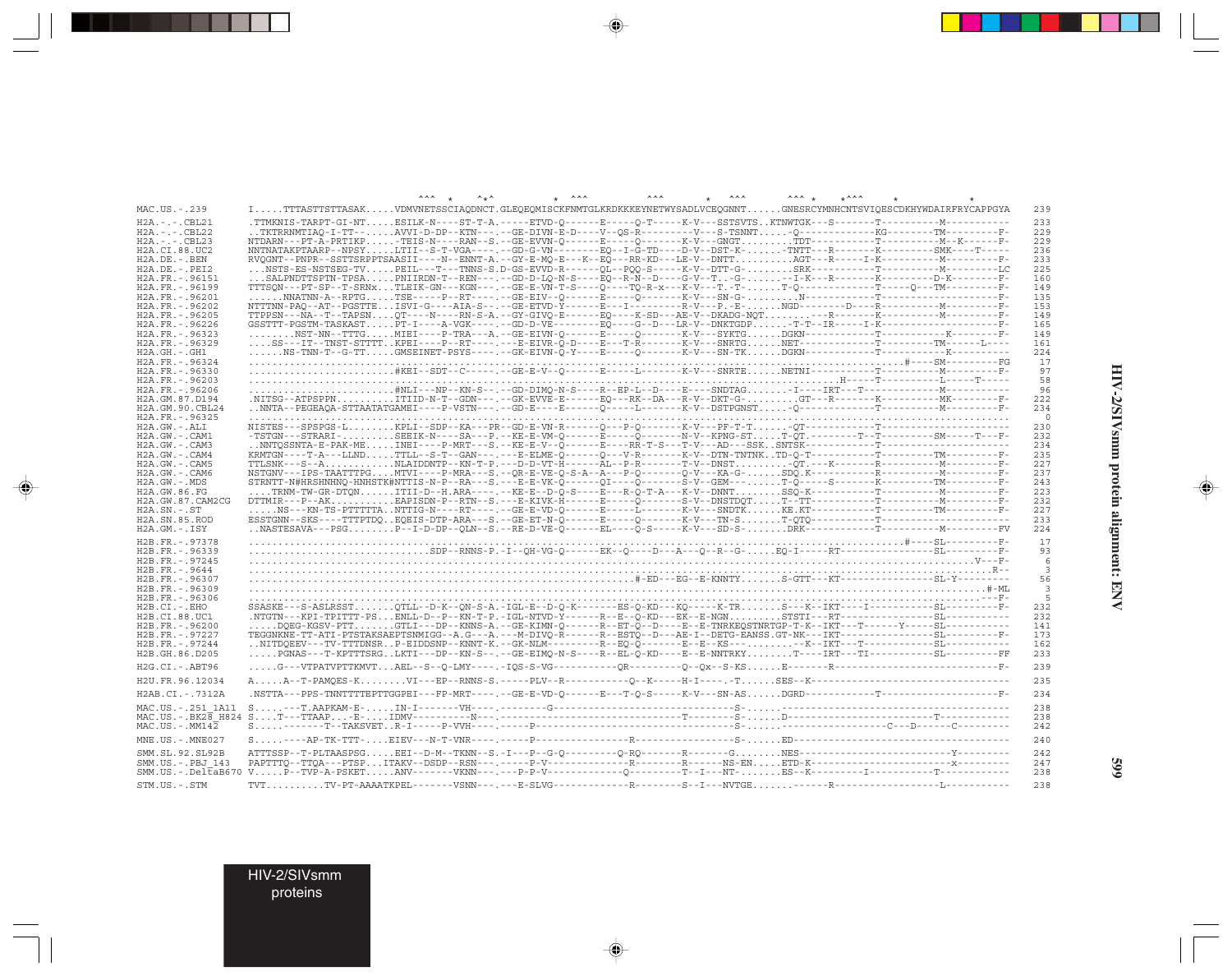. . .

 $\begin{picture}(20,5) \put(0,0){\line(1,0){10}} \put(15,0){\line(1,0){10}} \put(15,0){\line(1,0){10}} \put(15,0){\line(1,0){10}} \put(15,0){\line(1,0){10}} \put(15,0){\line(1,0){10}} \put(15,0){\line(1,0){10}} \put(15,0){\line(1,0){10}} \put(15,0){\line(1,0){10}} \put(15,0){\line(1,0){10}} \put(15,0){\line(1,0){10}} \put(15,0){\line(1,$ 

 $\frac{1}{\sqrt{2}}$ 

|                      |                                          |                                                                                                                                                                                                                                                                                                                                                                                                                                                                                                  | $\wedge\wedge\wedge$ | V3 loop<br>$\wedge \wedge \wedge$ |  |
|----------------------|------------------------------------------|--------------------------------------------------------------------------------------------------------------------------------------------------------------------------------------------------------------------------------------------------------------------------------------------------------------------------------------------------------------------------------------------------------------------------------------------------------------------------------------------------|----------------------|-----------------------------------|--|
|                      | $*$ $\wedge \wedge \wedge \wedge \wedge$ | <b>AAA</b><br><b>AAA</b><br><b>AAA</b>                                                                                                                                                                                                                                                                                                                                                                                                                                                           |                      |                                   |  |
| MAC.US. - . 239      |                                          | LLRCNDTNYSGFMPKCSKVVVSSCTRMMETOTSTWFGFNGTRAENRTYIYWHGRDNRT.IISLNKYYNLTMKCRRPGNKTVLPVTIMSGLVFHSOP.INDRPKOAWCWFGGKWKDAIKEVKOTIVKHP                                                                                                                                                                                                                                                                                                                                                                 |                      |                                   |  |
|                      |                                          |                                                                                                                                                                                                                                                                                                                                                                                                                                                                                                  |                      |                                   |  |
| $H2A. - . - . CBL21$ |                                          |                                                                                                                                                                                                                                                                                                                                                                                                                                                                                                  |                      |                                   |  |
| $H2A. - . - . CBL22$ |                                          |                                                                                                                                                                                                                                                                                                                                                                                                                                                                                                  |                      |                                   |  |
| $H2A. - . - . CBL23$ |                                          |                                                                                                                                                                                                                                                                                                                                                                                                                                                                                                  |                      |                                   |  |
| H2A.CI.88.UC2        |                                          |                                                                                                                                                                                                                                                                                                                                                                                                                                                                                                  |                      |                                   |  |
| H2A.DE. - .BEN       |                                          |                                                                                                                                                                                                                                                                                                                                                                                                                                                                                                  |                      |                                   |  |
| H2A.DE. -. PEI2      |                                          |                                                                                                                                                                                                                                                                                                                                                                                                                                                                                                  |                      |                                   |  |
| H2A.FR. - . 96151    |                                          |                                                                                                                                                                                                                                                                                                                                                                                                                                                                                                  |                      |                                   |  |
| H2A.FR. - . 96199    |                                          |                                                                                                                                                                                                                                                                                                                                                                                                                                                                                                  |                      |                                   |  |
| H2A.FR. - . 96201    |                                          |                                                                                                                                                                                                                                                                                                                                                                                                                                                                                                  |                      |                                   |  |
|                      |                                          |                                                                                                                                                                                                                                                                                                                                                                                                                                                                                                  |                      |                                   |  |
| H2A.FR. - . 96202    |                                          |                                                                                                                                                                                                                                                                                                                                                                                                                                                                                                  |                      |                                   |  |
| H2A. FR. - . 96205   |                                          |                                                                                                                                                                                                                                                                                                                                                                                                                                                                                                  |                      |                                   |  |
| H2A.FR. - . 96226    |                                          |                                                                                                                                                                                                                                                                                                                                                                                                                                                                                                  |                      |                                   |  |
| H2A.FR. - . 96323    |                                          |                                                                                                                                                                                                                                                                                                                                                                                                                                                                                                  |                      |                                   |  |
| H2A.FR. - . 96329    |                                          |                                                                                                                                                                                                                                                                                                                                                                                                                                                                                                  |                      |                                   |  |
| $H2A.GH. - .GH1$     |                                          |                                                                                                                                                                                                                                                                                                                                                                                                                                                                                                  |                      |                                   |  |
| H2A.FR. - . 96324    |                                          |                                                                                                                                                                                                                                                                                                                                                                                                                                                                                                  |                      |                                   |  |
| H2A.FR. - . 96330    |                                          |                                                                                                                                                                                                                                                                                                                                                                                                                                                                                                  |                      |                                   |  |
| H2A.FR. - . 96203    |                                          |                                                                                                                                                                                                                                                                                                                                                                                                                                                                                                  |                      |                                   |  |
|                      |                                          |                                                                                                                                                                                                                                                                                                                                                                                                                                                                                                  |                      |                                   |  |
| H2A.FR. - .96206     |                                          |                                                                                                                                                                                                                                                                                                                                                                                                                                                                                                  |                      |                                   |  |
| H2A.GM.87.D194       |                                          |                                                                                                                                                                                                                                                                                                                                                                                                                                                                                                  |                      |                                   |  |
| H2A.GM.90.CBL24      |                                          |                                                                                                                                                                                                                                                                                                                                                                                                                                                                                                  |                      |                                   |  |
| H2A.FR. - . 96325    |                                          |                                                                                                                                                                                                                                                                                                                                                                                                                                                                                                  |                      |                                   |  |
| H2A.GW.-.ALI         |                                          |                                                                                                                                                                                                                                                                                                                                                                                                                                                                                                  |                      |                                   |  |
| H2A.GW.-.CAM1        |                                          |                                                                                                                                                                                                                                                                                                                                                                                                                                                                                                  |                      |                                   |  |
| H2A.GW.-.CAM3        |                                          |                                                                                                                                                                                                                                                                                                                                                                                                                                                                                                  |                      |                                   |  |
| H2A.GW.-.CAM4        |                                          | $\texttt{I}\texttt{-----D}\texttt{---} \texttt{K}\texttt{--} \texttt{---} \texttt{AA}\texttt{---} \texttt{---} \texttt{K}\texttt{---} \texttt{---} \texttt{---} \texttt{---} \texttt{---} \texttt{---} \texttt{--} \texttt{---} \texttt{---} \texttt{---} \texttt{---} \texttt{---} \texttt{---} \texttt{---} \texttt{---} \texttt{---} \texttt{---} \texttt{---} \texttt{---} \texttt{---} \texttt{---} \texttt{---} \texttt{---} \texttt{---} \texttt{---} \texttt{---} \texttt{---} \text$    |                      |                                   |  |
| H2A.GW.-.CAM5        |                                          |                                                                                                                                                                                                                                                                                                                                                                                                                                                                                                  |                      |                                   |  |
|                      |                                          |                                                                                                                                                                                                                                                                                                                                                                                                                                                                                                  |                      |                                   |  |
| H2A.GW.-.CAM6        |                                          |                                                                                                                                                                                                                                                                                                                                                                                                                                                                                                  |                      |                                   |  |
| $H2A.GW. - MDS$      |                                          |                                                                                                                                                                                                                                                                                                                                                                                                                                                                                                  |                      |                                   |  |
| H2A.GW.86.FG         |                                          |                                                                                                                                                                                                                                                                                                                                                                                                                                                                                                  |                      |                                   |  |
| H2A.GW.87.CAM2CG     |                                          | $\texttt{I}\texttt{-----K}\texttt{---A-N} \texttt{---A-T} \texttt{---}\texttt{---}\texttt{---}\texttt{---}\texttt{---}\texttt{---K}\texttt{---K}\texttt{---} \texttt{---H}\texttt{---} \texttt{---}\texttt{---}\texttt{---}\texttt{--Q} \texttt{---}\texttt{---}\texttt{Q} \texttt{---}\texttt{---}\texttt{--K}\texttt{---} \texttt{--K}\texttt{--N}\texttt{-TE-MQ} \texttt{---}\texttt{-LAE} \texttt{-1} \texttt{--A} \texttt{---}\texttt{---}\texttt{--A} \texttt{---}\texttt{---}\texttt{--A$ |                      |                                   |  |
| $H2A.SN.-.ST$        |                                          |                                                                                                                                                                                                                                                                                                                                                                                                                                                                                                  |                      |                                   |  |
| H2A.SN.85.ROD        |                                          |                                                                                                                                                                                                                                                                                                                                                                                                                                                                                                  |                      |                                   |  |
| $H2A.GM.-.ISY$       |                                          |                                                                                                                                                                                                                                                                                                                                                                                                                                                                                                  |                      |                                   |  |
|                      |                                          |                                                                                                                                                                                                                                                                                                                                                                                                                                                                                                  |                      |                                   |  |
| H2B.FR. - . 97378    |                                          |                                                                                                                                                                                                                                                                                                                                                                                                                                                                                                  |                      |                                   |  |
| H2B.FR. - . 96339    |                                          |                                                                                                                                                                                                                                                                                                                                                                                                                                                                                                  |                      |                                   |  |
| H2B.FR. - . 97245    |                                          |                                                                                                                                                                                                                                                                                                                                                                                                                                                                                                  |                      |                                   |  |
| H2B.FR. - . 9644     |                                          |                                                                                                                                                                                                                                                                                                                                                                                                                                                                                                  |                      |                                   |  |
| H2B.FR. - . 96307    |                                          |                                                                                                                                                                                                                                                                                                                                                                                                                                                                                                  |                      |                                   |  |
| H2B.FR. - . 96309    |                                          |                                                                                                                                                                                                                                                                                                                                                                                                                                                                                                  |                      |                                   |  |
|                      |                                          |                                                                                                                                                                                                                                                                                                                                                                                                                                                                                                  |                      |                                   |  |
| H2B.FR. - . 96306    |                                          |                                                                                                                                                                                                                                                                                                                                                                                                                                                                                                  |                      |                                   |  |
| $H2B.CI.-EHO$        |                                          |                                                                                                                                                                                                                                                                                                                                                                                                                                                                                                  |                      |                                   |  |
| H2B.CI.88.UC1        |                                          |                                                                                                                                                                                                                                                                                                                                                                                                                                                                                                  |                      |                                   |  |
| H2B.FR. - . 96200    |                                          |                                                                                                                                                                                                                                                                                                                                                                                                                                                                                                  |                      |                                   |  |
| H2B.FR. - . 97227    |                                          |                                                                                                                                                                                                                                                                                                                                                                                                                                                                                                  |                      |                                   |  |
| H2B.FR. - . 97244    |                                          |                                                                                                                                                                                                                                                                                                                                                                                                                                                                                                  |                      |                                   |  |
| H2B.GH.86.D205       |                                          |                                                                                                                                                                                                                                                                                                                                                                                                                                                                                                  |                      |                                   |  |
|                      |                                          |                                                                                                                                                                                                                                                                                                                                                                                                                                                                                                  |                      |                                   |  |
| H2G.CI.-.ABT96       |                                          |                                                                                                                                                                                                                                                                                                                                                                                                                                                                                                  |                      |                                   |  |
|                      |                                          |                                                                                                                                                                                                                                                                                                                                                                                                                                                                                                  |                      |                                   |  |
| H2U.FR.96.12034      |                                          |                                                                                                                                                                                                                                                                                                                                                                                                                                                                                                  |                      |                                   |  |
| H2AB.CI.-.7312A      |                                          |                                                                                                                                                                                                                                                                                                                                                                                                                                                                                                  |                      |                                   |  |
|                      |                                          |                                                                                                                                                                                                                                                                                                                                                                                                                                                                                                  |                      |                                   |  |
| MAC.US. - . 251 1A11 |                                          |                                                                                                                                                                                                                                                                                                                                                                                                                                                                                                  |                      |                                   |  |
| MAC.US.-.BK28 H824   |                                          |                                                                                                                                                                                                                                                                                                                                                                                                                                                                                                  |                      |                                   |  |
| $MAC. US. - . MM142$ |                                          |                                                                                                                                                                                                                                                                                                                                                                                                                                                                                                  |                      |                                   |  |
|                      |                                          |                                                                                                                                                                                                                                                                                                                                                                                                                                                                                                  |                      |                                   |  |
| MNE.US. - . MNE027   |                                          |                                                                                                                                                                                                                                                                                                                                                                                                                                                                                                  |                      |                                   |  |
|                      |                                          |                                                                                                                                                                                                                                                                                                                                                                                                                                                                                                  |                      |                                   |  |
| SMM.SL.92.SL92B      |                                          |                                                                                                                                                                                                                                                                                                                                                                                                                                                                                                  |                      |                                   |  |
| SMM.US.-.PBJ 143     |                                          |                                                                                                                                                                                                                                                                                                                                                                                                                                                                                                  |                      |                                   |  |
| $SMM.US.-.DelEAB670$ |                                          |                                                                                                                                                                                                                                                                                                                                                                                                                                                                                                  |                      |                                   |  |
|                      |                                          |                                                                                                                                                                                                                                                                                                                                                                                                                                                                                                  |                      |                                   |  |
| STM.US.-.STM         |                                          |                                                                                                                                                                                                                                                                                                                                                                                                                                                                                                  |                      |                                   |  |

 $\begin{picture}(20,5) \put(0,0){\vector(0,1){10}} \put(15,0){\vector(0,1){10}} \put(15,0){\vector(0,1){10}} \put(15,0){\vector(0,1){10}} \put(15,0){\vector(0,1){10}} \put(15,0){\vector(0,1){10}} \put(15,0){\vector(0,1){10}} \put(15,0){\vector(0,1){10}} \put(15,0){\vector(0,1){10}} \put(15,0){\vector(0,1){10}} \put(15,0){\vector(0,1){10}} \put(15,0){\vector(0,$ 

 $\begin{picture}(20,5) \put(0,0){\vector(0,1){10}} \put(15,0){\vector(0,1){10}} \put(15,0){\vector(0,1){10}} \put(15,0){\vector(0,1){10}} \put(15,0){\vector(0,1){10}} \put(15,0){\vector(0,1){10}} \put(15,0){\vector(0,1){10}} \put(15,0){\vector(0,1){10}} \put(15,0){\vector(0,1){10}} \put(15,0){\vector(0,1){10}} \put(15,0){\vector(0,1){10}} \put(15,0){\vector(0,$ 

HIV-2/SIVsmm protein alignment: ENV

 $\begin{picture}(20,5) \put(0,0){\line(1,0){10}} \put(15,0){\line(1,0){10}} \put(15,0){\line(1,0){10}} \put(15,0){\line(1,0){10}} \put(15,0){\line(1,0){10}} \put(15,0){\line(1,0){10}} \put(15,0){\line(1,0){10}} \put(15,0){\line(1,0){10}} \put(15,0){\line(1,0){10}} \put(15,0){\line(1,0){10}} \put(15,0){\line(1,0){10}} \put(15,0){\line(1,$ 

 $\equiv$ 

009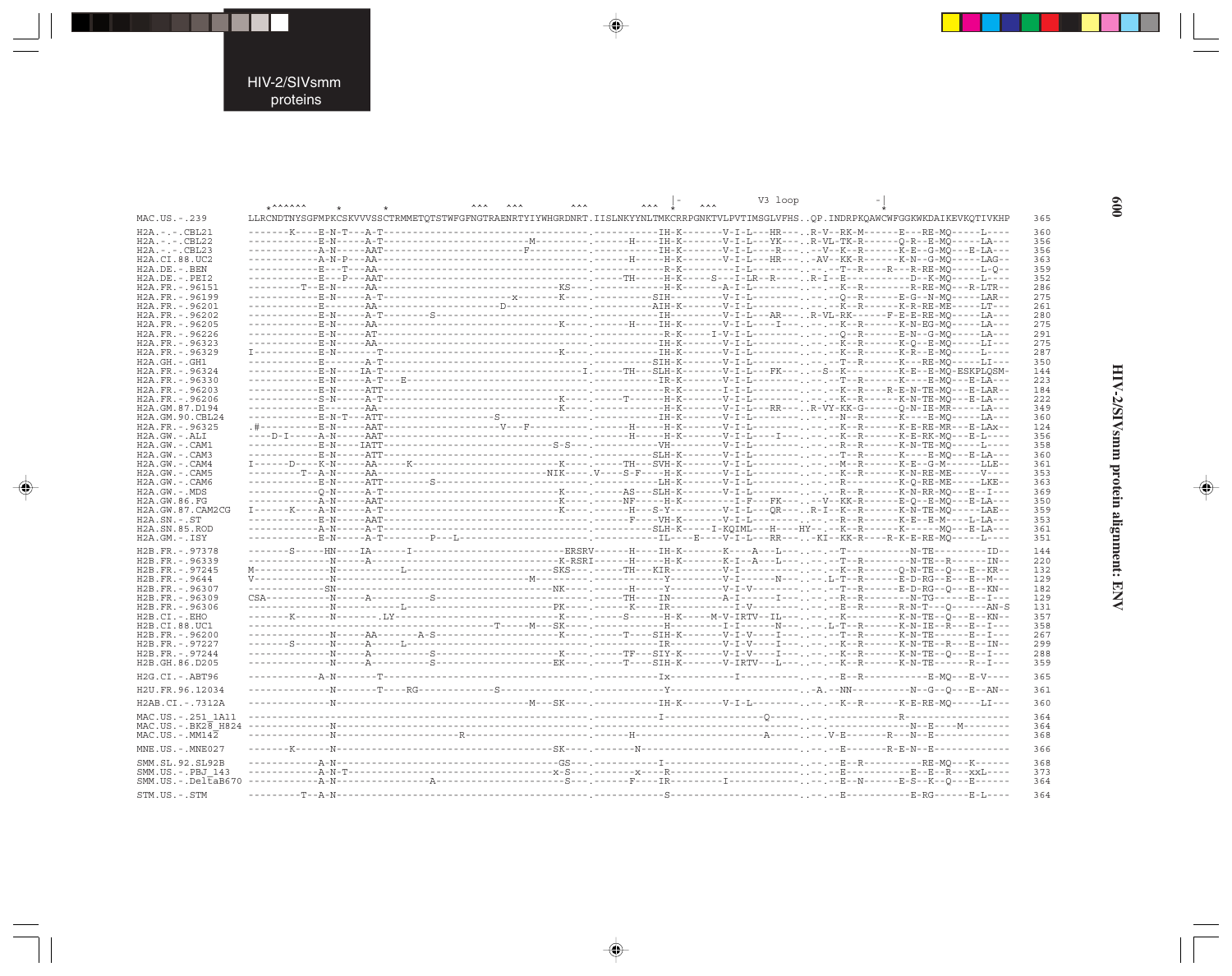|                                              | <b>AAA</b> |  |  |  | <b>AAAAAA</b>                                                                                                                                                                                                                                     |
|----------------------------------------------|------------|--|--|--|---------------------------------------------------------------------------------------------------------------------------------------------------------------------------------------------------------------------------------------------------|
| MAC.US.-.239                                 |            |  |  |  | RYTG.TNNTD.KINLTAP.GGG.DPEVTFMWTNCRGEFLYCKMNWFLNWVEDRNTANOKPKEOHKRNYVPCHIROIINTWHK.VGKNVYLPPREGDLTCNSTVTSLIANIDWIDGNOTNIT                                                                                                                         |
| $H2A. - . - . CBL21$<br>$H2A. - . - . CBL22$ |            |  |  |  |                                                                                                                                                                                                                                                   |
| $H2A. - . - . CBL23$                         |            |  |  |  |                                                                                                                                                                                                                                                   |
| H2A.CI.88.UC2<br>$H2A.DE. - .BEN$            |            |  |  |  |                                                                                                                                                                                                                                                   |
| $H2A.DE. - .PEI2$                            |            |  |  |  |                                                                                                                                                                                                                                                   |
| H2A.FR. - . 96151<br>H2A.FR. - . 96199       |            |  |  |  |                                                                                                                                                                                                                                                   |
| H2A.FR. - . 96201                            |            |  |  |  |                                                                                                                                                                                                                                                   |
| H2A.FR. - . 96202                            |            |  |  |  |                                                                                                                                                                                                                                                   |
| H2A.FR. - . 96205<br>H2A.FR. - . 96226       |            |  |  |  |                                                                                                                                                                                                                                                   |
| H2A.FR. - . 96323                            |            |  |  |  |                                                                                                                                                                                                                                                   |
| H2A.FR. - . 96329                            |            |  |  |  |                                                                                                                                                                                                                                                   |
| $H2A.GH.-.GH1$<br>H2A.FR. - .96324           |            |  |  |  |                                                                                                                                                                                                                                                   |
| H2A.FR. - . 96330                            |            |  |  |  |                                                                                                                                                                                                                                                   |
| H2A.FR. - . 96203<br>H2A.FR. - . 96206       |            |  |  |  |                                                                                                                                                                                                                                                   |
| H2A.GM.87.D194                               |            |  |  |  |                                                                                                                                                                                                                                                   |
| H2A.GM.90.CBL24                              |            |  |  |  |                                                                                                                                                                                                                                                   |
| H2A.FR. - . 96325<br>H2A.GW.-.ALI            |            |  |  |  |                                                                                                                                                                                                                                                   |
| H2A.GW.-.CAM1                                |            |  |  |  |                                                                                                                                                                                                                                                   |
| H2A.GW.-.CAM3                                |            |  |  |  |                                                                                                                                                                                                                                                   |
| $H2A.GW. - . CAM4$<br>$H2A.GW. - . CAM5$     |            |  |  |  | --R-.EP-KTV-FI--.-K-S----AY---------F--N-T-------NKTGQEÕH--A----K----A---.-E-R---------E-I-----E-I-----ETNMHKT----                                                                                                                                |
| H2A.GW.-.CAM6                                |            |  |  |  |                                                                                                                                                                                                                                                   |
| H2A.GW.-.MDS                                 |            |  |  |  |                                                                                                                                                                                                                                                   |
| H2A.GW.86.FG<br>H2A.GW.87.CAM2CG             |            |  |  |  | --K-.NRSRTEN-KFK--.-R-S-----Y--------S---N-T-------N-TGQKQ---A--R---------R.----L--------E---------I------A-D-----                                                                                                                                |
| $H2A.SN.-.ST$                                |            |  |  |  |                                                                                                                                                                                                                                                   |
| H2A.SN.85.ROD                                |            |  |  |  |                                                                                                                                                                                                                                                   |
| $H2A.GM.-.ISY$                               |            |  |  |  |                                                                                                                                                                                                                                                   |
| H2B.FR. - . 97378<br>H2B.FR. - . 96339       |            |  |  |  | --D-.-R-IT.N-TI---.T--.-A--KY-----------N-IK----I-NK--TEK---T-O--------------E-S-V-N----I------.SNET-K-O-<br>--N-.-K-IT.D--I---.T--.-----KY-------------N-TK----ID----TDK---T-Q----V-----.---H---L----EFS-------FL---E-.GNSTE-G-Q-V               |
| H2B.FR.-.97245                               |            |  |  |  |                                                                                                                                                                                                                                                   |
| H2B.FR.-.9644                                |            |  |  |  |                                                                                                                                                                                                                                                   |
| H2B.FR. - . 96307<br>H2B.FR. - . 96309       |            |  |  |  |                                                                                                                                                                                                                                                   |
| H2B.FR. - . 96306                            |            |  |  |  |                                                                                                                                                                                                                                                   |
| H2B.CI.-.EHO<br>H2B.CI.88.UC1                |            |  |  |  | --S-.-T-IS.Q-R-AEH.ARSS----RY-------------N-TF------N-TGL <sup>-</sup> ---AS------V-----.I-R-------------E-S---------------K-L----<br>--K-.----B.R-R-VG-.SA-S----RH---------F--N-T-------N-TGTTQK---T---K--V-----.------------------VYYDGNDTK---- |
| H2B.FR. - . 96200                            |            |  |  |  |                                                                                                                                                                                                                                                   |
| H2B.FR. - . 97227                            |            |  |  |  |                                                                                                                                                                                                                                                   |
| H2B.FR. - . 97244<br>H2B.GH.86.D205          |            |  |  |  |                                                                                                                                                                                                                                                   |
| H2G.CI.-.ABT96                               |            |  |  |  |                                                                                                                                                                                                                                                   |
| H2U.FR.96.12034                              |            |  |  |  |                                                                                                                                                                                                                                                   |
| H2AB.CI.-.7312A                              |            |  |  |  |                                                                                                                                                                                                                                                   |
| MAC.US. - . 251 1A11                         |            |  |  |  |                                                                                                                                                                                                                                                   |
|                                              |            |  |  |  |                                                                                                                                                                                                                                                   |
| MAC.US.-.MM142                               |            |  |  |  |                                                                                                                                                                                                                                                   |
| MNE.US. - . MNE027                           |            |  |  |  |                                                                                                                                                                                                                                                   |
| SMM.SL.92.SL92B                              |            |  |  |  |                                                                                                                                                                                                                                                   |
| SMM.US. -. PBJ 143<br>$SMM.US.-.DelEAB670$   |            |  |  |  |                                                                                                                                                                                                                                                   |
| STM.US.-.STM                                 |            |  |  |  |                                                                                                                                                                                                                                                   |

 $\spadesuit$ 

HIV-2/SIVsmm protein alignment: ENV

 $\spadesuit$ 

■

109

HIV-2/SIVsmm<br>proteins

--

 $\overline{\blacklozenge}$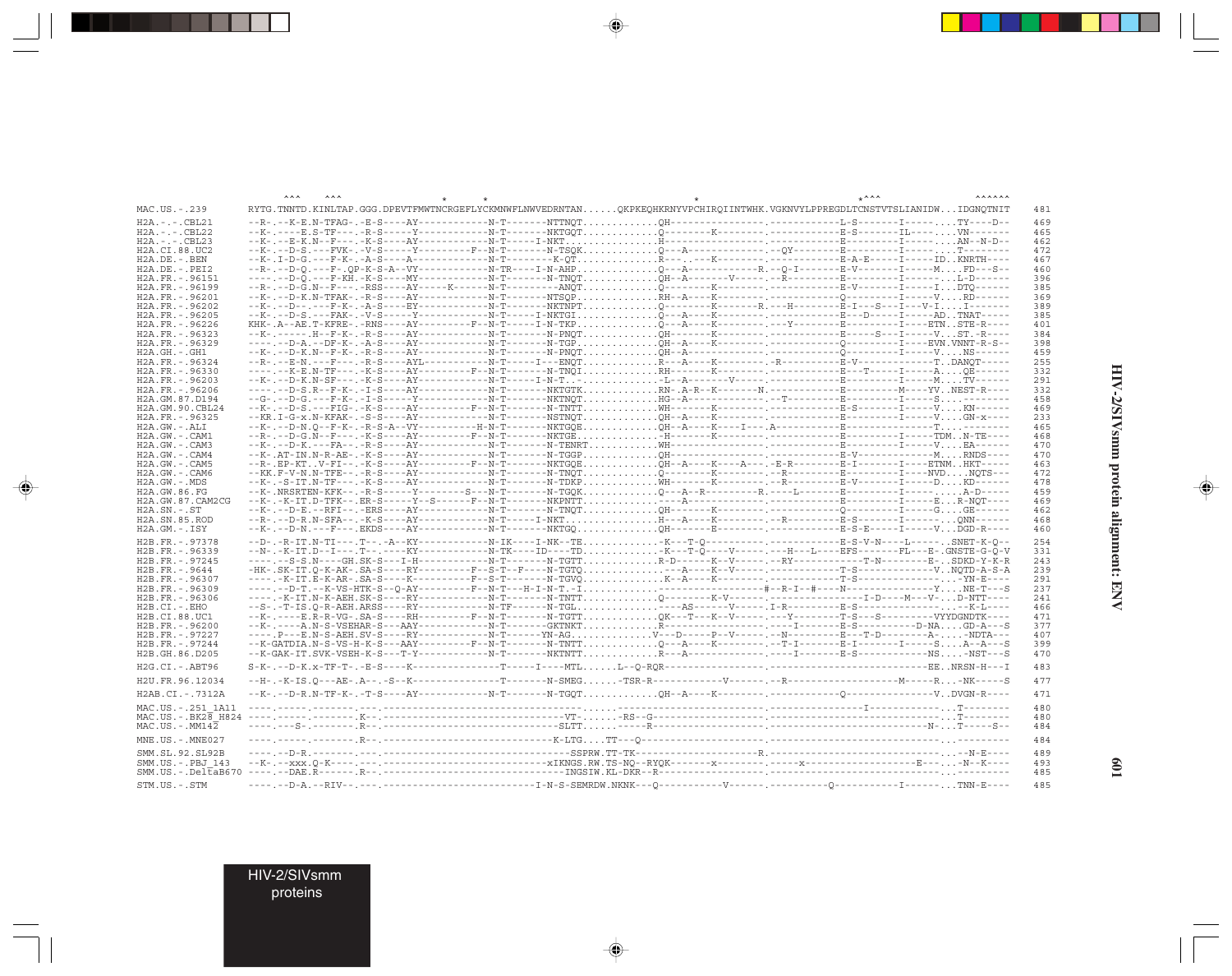. . .

 $\begin{picture}(20,5) \put(0,0){\line(1,0){10}} \put(15,0){\line(1,0){10}} \put(15,0){\line(1,0){10}} \put(15,0){\line(1,0){10}} \put(15,0){\line(1,0){10}} \put(15,0){\line(1,0){10}} \put(15,0){\line(1,0){10}} \put(15,0){\line(1,0){10}} \put(15,0){\line(1,0){10}} \put(15,0){\line(1,0){10}} \put(15,0){\line(1,0){10}} \put(15,0){\line(1,$ 

 $\frac{1}{\sqrt{2}}$ 

|                                        | qp120 $\sqrt{}$ qp41 TM                                                                                                            |  |            |
|----------------------------------------|------------------------------------------------------------------------------------------------------------------------------------|--|------------|
| MAC.US.-.239                           | MSAEVAELYRLELGDYKLVEITPIGLAPTDVKRYTTGGT.SRNKRGVFVLGFLGF.LATAGSAMGAASLTLTAQSRTLLAGIVQQQQQLLDVVKRQQELLRLTVWGTKNLQTRVTAIEKYLKDQAQLNAW |  | 609        |
| $H2A. - . - . CBL21$                   |                                                                                                                                    |  | 596        |
| $H2A. - . - . CBL22$                   |                                                                                                                                    |  | 592        |
| $H2A. - . - . CBL23$                   |                                                                                                                                    |  | 589        |
| H2A.CI.88.UC2                          |                                                                                                                                    |  | 599        |
| H2A.DE. - . BEN<br>$H2A.DE. - .PEI2$   |                                                                                                                                    |  | 594<br>587 |
| H2A.FR. - . 96151                      |                                                                                                                                    |  | 523        |
| H2A.FR. - . 96199                      |                                                                                                                                    |  | 512        |
| H2A.FR. - . 96201                      |                                                                                                                                    |  | 496        |
| H2A.FR. - . 96202                      |                                                                                                                                    |  | 518        |
| H2A.FR. - . 96205                      |                                                                                                                                    |  | 512        |
| H2A.FR. - . 96226                      |                                                                                                                                    |  | 528        |
| H2A.FR. - . 96323<br>H2A.FR. - .96329  |                                                                                                                                    |  | 511<br>525 |
| $H2A.GH.-.GH1$                         |                                                                                                                                    |  | 586        |
| H2A.FR. - . 96324                      |                                                                                                                                    |  | 382        |
| H2A.FR. - . 96330                      |                                                                                                                                    |  | 459        |
| H2A.FR. - . 96203                      |                                                                                                                                    |  | 418        |
| H2A.FR. - . 96206                      |                                                                                                                                    |  | 459        |
| H2A.GM.87.D194                         |                                                                                                                                    |  | 585        |
| H2A.GM.90.CBL24                        |                                                                                                                                    |  | 596        |
| H2A.FR. - . 96325<br>$H2A.GW.-.ALI$    |                                                                                                                                    |  | 360<br>592 |
| H2A.GW.-.CAM1                          |                                                                                                                                    |  | 595        |
| H2A.GW.-.CAM3                          |                                                                                                                                    |  | 597        |
| H2A.GW.-.CAM4                          |                                                                                                                                    |  | 597        |
| H2A.GW.-.CAM5                          |                                                                                                                                    |  | 590        |
| H2A.GW.-.CAM6                          |                                                                                                                                    |  | 599        |
| H2A.GW.-.MDS                           |                                                                                                                                    |  | 605        |
| H2A.GW.86.FG                           |                                                                                                                                    |  | 586        |
| H2A.GW.87.CAM2CG<br>$H2A.SN.-.ST$      |                                                                                                                                    |  | 596        |
| H2A.SN.85.ROD                          |                                                                                                                                    |  | 589<br>595 |
| H2A.GM.-.ISY                           |                                                                                                                                    |  | 587        |
|                                        |                                                                                                                                    |  |            |
| H2B.FR. - . 97378                      |                                                                                                                                    |  | 381        |
| H2B.FR. - . 96339<br>H2B.FR. - . 97245 |                                                                                                                                    |  | 458<br>370 |
| H2B.FR. - . 9644                       |                                                                                                                                    |  | 366        |
| H2B.FR. - . 96307                      |                                                                                                                                    |  | 418        |
| H2B.FR. - . 96309                      |                                                                                                                                    |  | 364        |
| H2B.FR. - . 96306                      |                                                                                                                                    |  | 367        |
| H2B.CI.-.EHO                           |                                                                                                                                    |  | 593        |
| H2B.CI.88.UC1                          |                                                                                                                                    |  | 598        |
| H2B.FR. - . 96200<br>H2B.FR. - . 97227 |                                                                                                                                    |  | 504<br>534 |
| H2B.FR. - . 97244                      |                                                                                                                                    |  | 526        |
| H2B.GH.86.D205                         |                                                                                                                                    |  | 597        |
|                                        |                                                                                                                                    |  |            |
| H2G.CI.-.ABT96                         |                                                                                                                                    |  | 610        |
| H2U.FR.96.12034                        |                                                                                                                                    |  | 604        |
| H2AB.CI. - . 7312A                     |                                                                                                                                    |  | 598        |
| MAC.US. - . 251 1A11                   |                                                                                                                                    |  | 608        |
|                                        |                                                                                                                                    |  | 608        |
| MAC.US.-.MM142                         |                                                                                                                                    |  | 612        |
|                                        |                                                                                                                                    |  |            |
| MNE.US.-.MNE027                        |                                                                                                                                    |  | 612        |
| SMM.SL.92.SL92B                        |                                                                                                                                    |  | 616        |
| SMM.US.-.PBJ 143                       |                                                                                                                                    |  | 621        |
| $SMM.US.-.DelEAB670$                   |                                                                                                                                    |  | 613        |
| STM.US.-.STM                           |                                                                                                                                    |  | 612        |

 $\begin{picture}(20,5) \put(0,0){\vector(0,1){10}} \put(15,0){\vector(0,1){10}} \put(15,0){\vector(0,1){10}} \put(15,0){\vector(0,1){10}} \put(15,0){\vector(0,1){10}} \put(15,0){\vector(0,1){10}} \put(15,0){\vector(0,1){10}} \put(15,0){\vector(0,1){10}} \put(15,0){\vector(0,1){10}} \put(15,0){\vector(0,1){10}} \put(15,0){\vector(0,1){10}} \put(15,0){\vector(0,$ 

 $\begin{picture}(20,5) \put(0,0){\vector(0,1){10}} \put(15,0){\vector(0,1){10}} \put(15,0){\vector(0,1){10}} \put(15,0){\vector(0,1){10}} \put(15,0){\vector(0,1){10}} \put(15,0){\vector(0,1){10}} \put(15,0){\vector(0,1){10}} \put(15,0){\vector(0,1){10}} \put(15,0){\vector(0,1){10}} \put(15,0){\vector(0,1){10}} \put(15,0){\vector(0,1){10}} \put(15,0){\vector(0,$ 

 $602$ 

# HIV-2/SIVsmm protein alignment: ENV

 $\begin{picture}(20,5) \put(0,0){\line(1,0){10}} \put(15,0){\line(1,0){10}} \put(15,0){\line(1,0){10}} \put(15,0){\line(1,0){10}} \put(15,0){\line(1,0){10}} \put(15,0){\line(1,0){10}} \put(15,0){\line(1,0){10}} \put(15,0){\line(1,0){10}} \put(15,0){\line(1,0){10}} \put(15,0){\line(1,0){10}} \put(15,0){\line(1,0){10}} \put(15,0){\line(1,$ 

 $\equiv$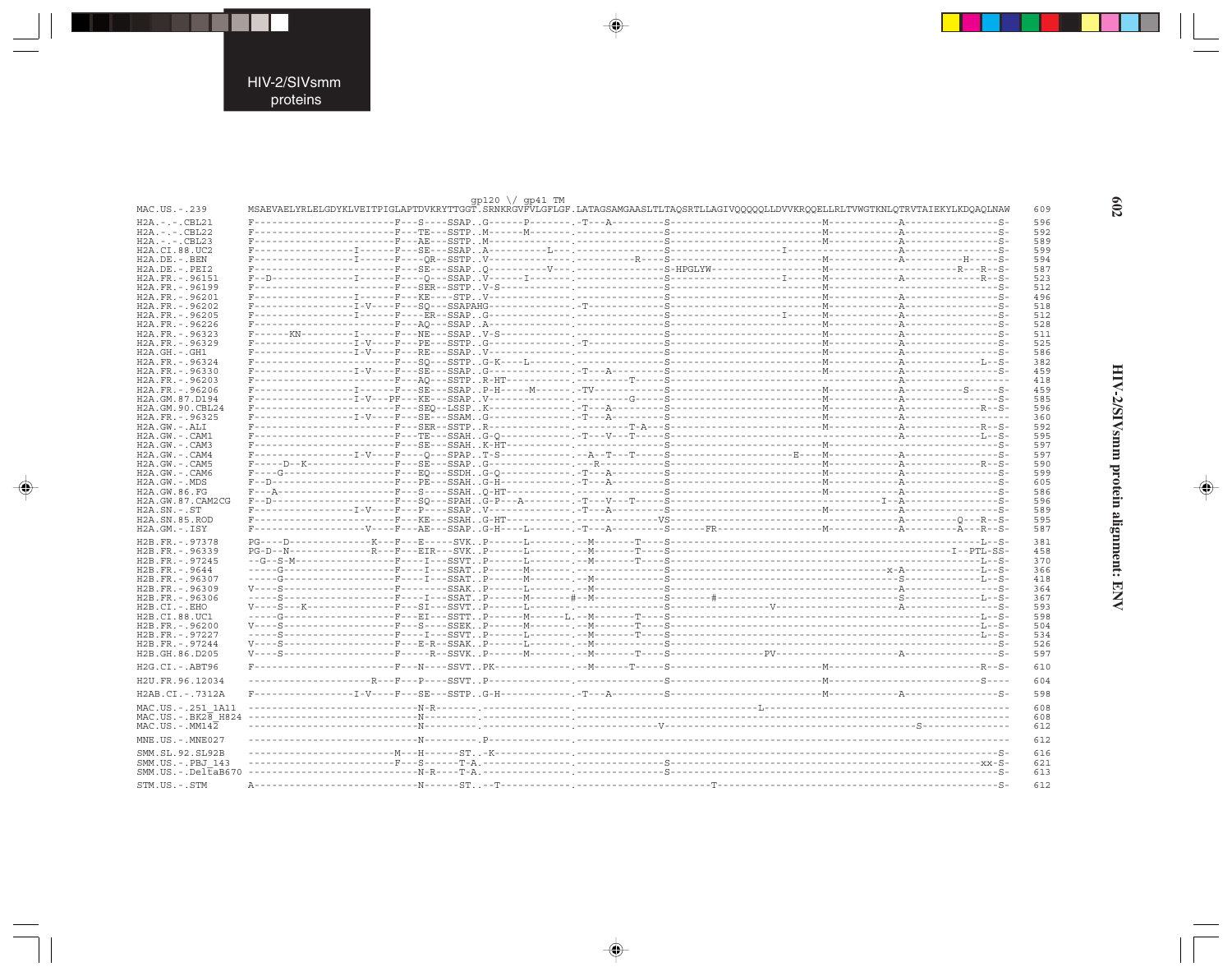|                                 | ᆺᆺ |  |                                                                                                                                      |  |            |
|---------------------------------|----|--|--------------------------------------------------------------------------------------------------------------------------------------|--|------------|
| MAC.US.-.239                    |    |  | GCAFRQVCHTTVPWPNASLTPKWNNETWQEWERKVDFLEENITALLEEAQIQQEKNMYELQKLNSWDVFGNWFDLASWIKYIQYGVYIVVGVILLRIVIYIVQMLAKLRQGYRPVFSSPPSYFQQT       |  | 735        |
| $H2A. - . - . CBL21$            |    |  |                                                                                                                                      |  | 722        |
| $H2A. - . - . CBL22$            |    |  |                                                                                                                                      |  | 718        |
| $H2A. - . - . CBL23$            |    |  |                                                                                                                                      |  | 715        |
| H2A.CI.88.UC2                   |    |  |                                                                                                                                      |  | 725        |
| $H2A.DE. - . BEN$               |    |  | --------------V-D--S-D-K-M------KQ-RY--A--SQS---------------------IL------T--V-------H----I-A--A--V--L-SRF-K----------G-L--I         |  | 720        |
| $H2A.DE. - .PEI2$               |    |  |                                                                                                                                      |  | 713        |
| H2A.FR. - . 96151               |    |  | -------------EYKNY----D-M------KQ-N---A--SEK--Q----------------N--I-S---E-T-----------I--I-A--A--V----SRF-K------F---G-L--I          |  | 649        |
| H2A.FR. - . 96199               |    |  |                                                                                                                                      |  | 638        |
| H2A.FR. - . 96201               |    |  |                                                                                                                                      |  | 622        |
| H2A.FR. - . 96202               |    |  |                                                                                                                                      |  | 644        |
| H2A.FR. - . 96205               |    |  |                                                                                                                                      |  | 638        |
| H2A.FR. - . 96226               |    |  |                                                                                                                                      |  | 654        |
| H2A.FR. - . 96323               |    |  |                                                                                                                                      |  | 636        |
| H2A.FR. - . 96329               |    |  |                                                                                                                                      |  | 651        |
| $H2A.GH.-.GH1$                  |    |  |                                                                                                                                      |  | 712        |
| H2A.FR. - . 96324               |    |  |                                                                                                                                      |  | 508        |
| H2A.FR. - . 96330               |    |  |                                                                                                                                      |  | 585        |
| H2A.FR. - .96203                |    |  |                                                                                                                                      |  | 544        |
| H2A.FR. - . 96206               |    |  |                                                                                                                                      |  | 585        |
| H2A.GM.87.D194                  |    |  |                                                                                                                                      |  | 711        |
| H2A.GM.90.CBL24                 |    |  |                                                                                                                                      |  | 722        |
| H2A.FR. - . 96325               |    |  |                                                                                                                                      |  | 485        |
| H2A.GW.-.ALI                    |    |  | --------------V-N--K-D-D-M------QQ-RY--A--SEQ--R--------T----------T--L--TA-V--------I--IVA------V----SR--K----------G-I--I          |  | 718        |
| H2A.GW.-.CAM1                   |    |  |                                                                                                                                      |  | 721        |
| H2A.GW.-.CAM3                   |    |  |                                                                                                                                      |  | 723        |
| H2A.GW.-.CAM4                   |    |  |                                                                                                                                      |  | 723        |
| $H2A.GW. - . CAM5$              |    |  | --------------T-D----D---M------H-IRD--A--SDS--Q-------------------S----T---R------F-II--VA------V----SR--K----------G-I--I          |  | 716        |
| H2A.GW.-.CAM6                   |    |  |                                                                                                                                      |  | 725        |
| H2A.GW.-.MDS                    |    |  |                                                                                                                                      |  | 731        |
| H2A.GW.86.FG                    |    |  | ----------S---V-DT---D---M------Q--RY--A--SQS--Q--------------------T--I-FT--VR-------V---IVA-------------------G-I--I               |  | 712        |
| H2A.GW.87.CAM2CG                |    |  |                                                                                                                                      |  | 722        |
| $H2A.SN.-.ST$                   |    |  |                                                                                                                                      |  | 715        |
| H2A.SN.85.ROD                   |    |  | --------------V-D--A-D-D-M------KQ-RY--A--SKS--Q---------------------T---V------L-I-A--A------V----SR--K----------G-I--I             |  | 721        |
| $H2A.GM.-.ISY$                  |    |  |                                                                                                                                      |  | 713        |
|                                 |    |  |                                                                                                                                      |  |            |
| H2B.FR. - . 97378               |    |  | --S---------I---KT-K-D-Q-M---Q--QM-EG-DA----KA--------Q---N--------I------FT---R--YI-L-V-S-I-V--------L-------K-----------------A--I |  | 507        |
| H2B.FR. - . 96339               |    |  |                                                                                                                                      |  | 584        |
| H2B.FR.-.97245                  |    |  | --------------ET--D---M---Q--Q--NY-DA---Q----------------Q--------FT--MA--RL-L-V-A-L-V-------I----Rx-K--------------X-N--I           |  | 496        |
| H2B.FR. - . 9644                |    |  | -------------,-ET-L-D---M--------R-NY-DA---O--------------N---I-N---------T---R--HL-L-V---L-V--------R--K------------T--I            |  | 492        |
| H2B.FR. - . 96307               |    |  | --------------ET-L-Q-E-M---K--QR-H--DA---HM-----------N-------I------T------HL-L-V-A--VI---A--VI----R--K----------T--I               |  | 544        |
| H2B.FR. - . 96309               |    |  | ----------------D----E---M------K--N---A---D---Q------Q----K-----N--I-S-----T---E--RL-LC--A-L-V-----V-------R--K------------T--I     |  | 490        |
| H2B.FR. - . 96306               |    |  | -------------,-D---D---M---O--O--NY-DA---O---N--------------------FT---G--RL-L-V-A-L-V-------I----R--K-------------A--I              |  | 493        |
| $H2B.CI.-.EHO$<br>H2B.CI.88.UC1 |    |  | --------------V-E--K-D---M---Q---Q-R--DA---K------------------Q--I-S----FT--MA--RL-L---I-IVV---A---I----R--K------------T---I        |  | 719<br>724 |
|                                 |    |  |                                                                                                                                      |  |            |
| H2B.FR. - . 96200               |    |  | --------------,-DTFK-D---M---O--KO-N--DA------------------------------T-------HL-L-V-A-L-V----V------E--K------------T--I            |  | 630        |
| H2B.FR. - . 97227               |    |  | -----------Q--DTFM-R-D-M------KQ-N--DA---KS---------------Q--------FT--MV--RL-L-V-A-L-V-------I----R--K-------------T--I             |  | 660        |
| H2B.FR. - . 97244               |    |  |                                                                                                                                      |  | 652        |
| H2B.GH.86.D205                  |    |  |                                                                                                                                      |  | 723        |
| H2G.CI.-.ABT96                  |    |  |                                                                                                                                      |  | 740        |
| H2U.FR.96.12034                 |    |  | --------------I-DT---N-D-M------E--NY------Q---A-----------------N--I-------T--V--VYL-L-V-A-I-I------V--L-GS--K---------H---VE-I     |  | 730        |
|                                 |    |  |                                                                                                                                      |  |            |
| H2AB.CI. - . 7312A              |    |  |                                                                                                                                      |  | 724        |
| MAC.US. - . 251 1A11            |    |  |                                                                                                                                      |  | 733        |
| $MAC. US. - . BK28$ $H824$      |    |  |                                                                                                                                      |  | 734        |
| $MAC. US. - . MM142$            |    |  |                                                                                                                                      |  | 737        |
|                                 |    |  |                                                                                                                                      |  |            |
| MNE.US.-.MNE027                 |    |  |                                                                                                                                      |  | 738        |
| SMM. SL. 92. SL92B              |    |  |                                                                                                                                      |  | 742        |
| SMM.US.-.PBJ 143                |    |  |                                                                                                                                      |  | 747        |
|                                 |    |  |                                                                                                                                      |  | 739        |
|                                 |    |  |                                                                                                                                      |  |            |
| STM.US.-.STM                    |    |  |                                                                                                                                      |  | 738        |

 $\Rightarrow$ 

 $\Rightarrow$ 

HIV-2/SIVsmm protein alignment: ENV

 $\overrightarrow{\bigcirc}$ 

 $603$ 

HIV-2/SIVsmm<br>proteins

. . .

 $\overline{\bullet}$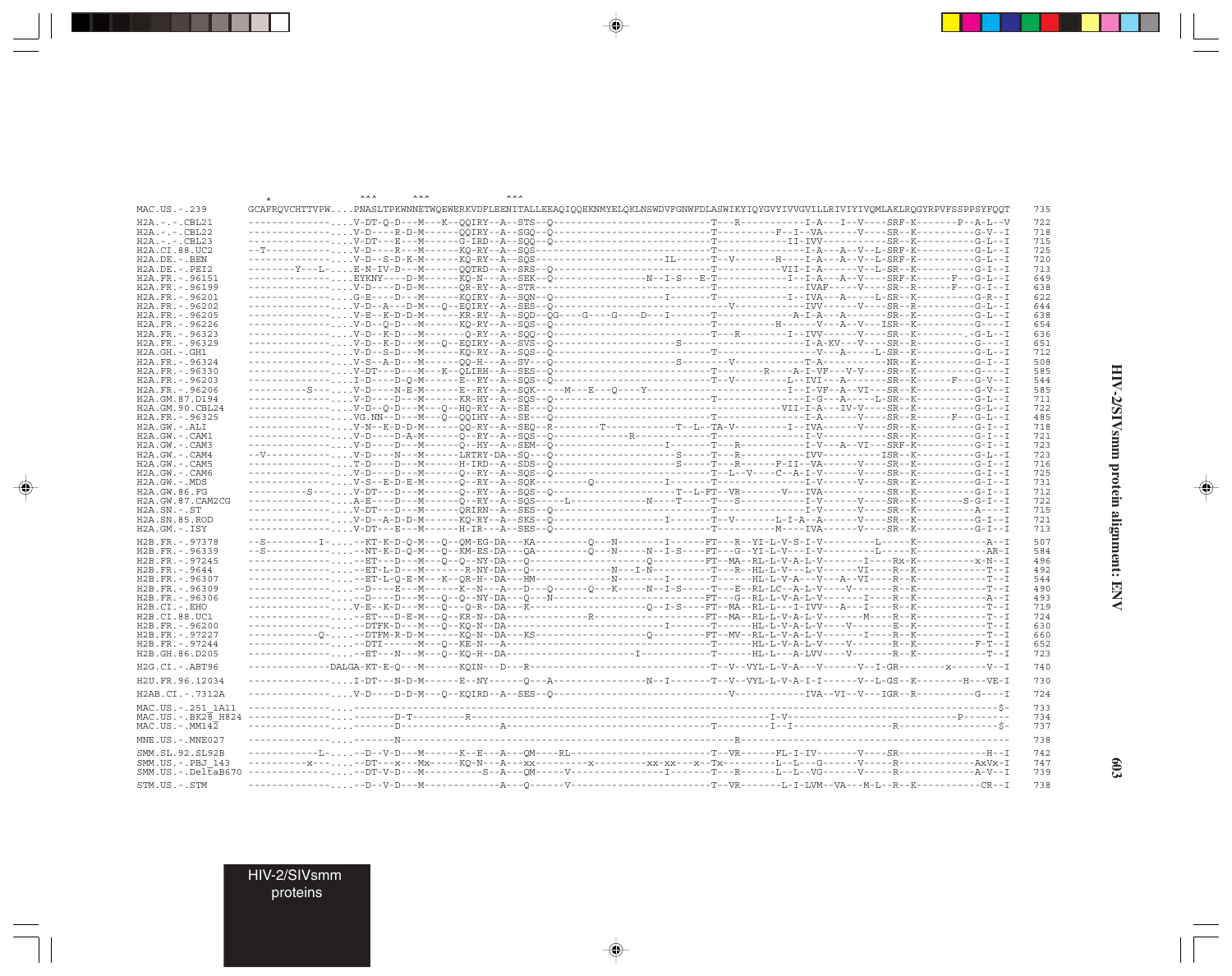

⊕

| MAC.US.-.239                                                                                          | HIQQDPALPTREGKERDGGEGGGNSSWPWQIEYIHFLIRQLIRLLTWLFSNCRTLLSRVYQILQPILQRLSATLQRIREVLRTELTYLQYGWSYFHEAVQAVWRSATETLAGAWGDLWETLRRGGRWI                                                                                                                                                                                                                                                                                                                                                                                                         | 863                             |
|-------------------------------------------------------------------------------------------------------|------------------------------------------------------------------------------------------------------------------------------------------------------------------------------------------------------------------------------------------------------------------------------------------------------------------------------------------------------------------------------------------------------------------------------------------------------------------------------------------------------------------------------------------|---------------------------------|
| $H2A. - . - . CBL21$<br>$H2A. - . - . CBL22$<br>$H2A - - -$ CBL23<br>H2A.CI.88.UC2                    | --HKHRGO-PS-ET-E-V-DSV-D----\$P-A-------L-----IG-YNI----I-KSF-T----S-G-ORA-TA--DW--PGAA-----CE-IO--L--FA-ATR---TSV-RNFCG-MGOI--G-<br>--HK-WEQ-D---T-E-V-DNA-S----\$P-R---------V------Y-S--D----SFL---A-DW--LKAA-----CE-IQ--FR-FAKFTR-------R---GG-G-I--E-<br>--HK-WEO-A--ET-E-V-NNV-D-LS--P-R------H------G-YNI--N----ISLT-R-VF-S-ORA-TA--DW---DAA-----CE-IOG-F--FA-ATR-----T-R--GA-O-I--G-<br>--HT-RGO-AN-ET-G-A-DAS-YDF---P-N--OL--HL-T----G-Y-I--D---ANSPTRRL-S-N-TA--DW--LKAA-----CE-IO--F--IA-T-R-------RG-CKAVO-I--G-             | 849<br>834<br>842<br>849        |
| H2A.DE. - . BEN<br>$H2A.DE. - .PEI2$                                                                  | --HK-RGO-AN--T-E-V-GDS-YDL---P-N-VO---HL-T---IG-YNI--D---KNSPTRRL-S-S-TA--DW--LKAAO----CE-IO--F--FA-TTR--------W---AA--I--G-<br>--HK-WEO-D--ETDE-A-NST-D-----P-A------------G-Y-V-KD----SFPT--I-F-S-ORA-TT--DW--ITIA-----CE-IO-VI-VIA-TTR----S--R---GAMG-T--G-<br>$-$ -HT-RGO-AN--T-G-AED-S-YDL---PL#--S                                                                                                                                                                                                                                 | 844<br>841                      |
| H2A.FR. - . 96151<br>H2A.FR. - . 96199<br>H2A.FR. - . 96201<br>H2A.FR. - . 96202                      | --HK-WEO-G--ET-E-V-DSA-G-----P-A------H------NR-CNI--N----SSP---RG-xATxDW--Lx<br>P-HK-RGO-AN-ET-EG--ND--YR---------------RN--I--YNS-----LKTF-T--LVLRP--LP-A-----CE-IOK<br>$-$ -HT-RGO-AN-ET-E-ARDVS-YDL---P-N-LO---HL-T                                                                                                                                                                                                                                                                                                                  | 683<br>715<br>708<br>686        |
| H2A.FR. - . 96205<br>H2A.FR. - . 96226<br>H2A.FR. - . 96323                                           | --HT-RGO-AN-ET-E-A-DAS-YEL---P-N--O---HL-T----G--TI--D---KNSLTRRL-S-S-TT--DW--LKAAO----CE-x<br>--HT-RGO-AN--I-G-A-GD--YDL---P-N--O---HL------G-YNT--D---KNSLTRRL-S-N-AA--DW--LKAAL----CE-IOx<br>$-$ -HK-WGO-V--ET-E-A-NSV- $x$                                                                                                                                                                                                                                                                                                           | 729<br>747<br>660<br>685        |
| H2A.FR. - . 96329<br>$H2A.GH. - .GH1$<br>H2A.FR. - . 96324<br>H2A.FR. - . 96330                       | $-$ -HK-WEO-A---T-E-A-NNV-D-L---P-A- $x$<br>--HT-RGO-AN--T-E-DRDDD-YDL\$--P-N------HL-T----G-YKI--D---TNSPTHRL-S-N-TA--DW--LKAA-----GE-IO--F--FAKTTR----S---G-CAAVO-V--G-<br>-- HK-WEP-N---T-E-V-YSV-D----- P-A-L---- HL------G-YNI--N---- ISLT------N-DW--Lx<br>--HK-WEO-D-GET-E-V-DNV-D-L---P-R------------G-YNI--DS---SF-T--L-SRG-#GG--DW--x                                                                                                                                                                                          | 835<br>585<br>664               |
| H2A.FR. - . 96203<br>H2A.FR. - . 96206<br>H2A.GM.87.D194<br>H2A.GM.90.CBL24                           | --HK-WEO-A--ET-EGV-SDA-GR----P---L-----P-----R-YDI--N----ISLT----F-S-ORA-TA--DW--LK-A-----CE--x<br>--HKGRGO-AN-ET-EG--DN-DYR------------L---RN--I--YNS------KTF-T-RLLVAY---CE-IOKE<br>--HT-RGO-AN-ET-E-A-DDS-FGL---PLN--O---HL-T----G-YNS--G---KNSPTRRL-S-S-TA--DW--LKAA-----CE-IO--FR-FA-T-R--I----RG-C-AAO-I--G-<br>--HRHWEO-D-GET-E-V-DNV-T-L---P-A-------L-----IG-YNI--D----SSL-------S-ORA-TA--DW--L-AA-----CE-IO--L--LT-ATR-------RN--GA-O-I--G-<br>--HK-WEO----EI-E-V-NSV-D-----P-A--------L------R-YNT--D--F-IS-T-L-----AGOOPGTG | 640<br>665<br>835<br>850        |
| H2A.FR. - . 96325<br>$H2A.GW.-.ALI$<br>H2A.GW.-.CAM1<br>H2A.GW.-.CAM3                                 | --HK-OEO---GET-E-V-DNV-DRL---P-A-L----HL-A---IG-Y-I--D----ISP-----FRS-ORA-TT--DW--LKAA-----CE-IO--FR-FA-I-R---TNT-R---GAVOWV--R-<br>-- HK-LEOLA--ET-E-V-SNV-DRF--- P-A------- L------R-YNS--D---- IFLT------ N- DW--ASTAF----CE-I. . O--F--FG-A-K---TS-CRS--R--G-I--G-<br>--HK-OEO-D--ET-E-V-IN--DR----P-A-T-----L------R-YNS--D----SFLT----F-N-DW--LRTAF---RO-IO--F--FA-ATR---TS-CRG--R--DNF--G-                                                                                                                                        | 562<br>846<br>842<br>844        |
| H2A.GW.-.CAM4<br>$H2A.GW. - . CAM5$<br>H2A.GW.-.CAM6<br>H2A.GW.-.MDS                                  | --HT-KEO-A-GET-E-V-DNV-D-L---P-A-L-----L------R-Y-S--D----SFPT--RA-TA--DW--LKAA-----CE-IO--F--FA-T-R-------RN---AMG-L--G-<br>--HK-WEO-ANGET-G---NNA-DN------R-----------G-YNS--N---KSFLT--L-DW--LNTAF---CE-IQ--F--FA-ATR---TS-GRS--G--G-I--G-<br>--HK-LEO-AN--T-E-V-NN--YR----P-A-------L------R-Y-S--D----SFLT------N--DW--LRTAF---CE-IQ--F--FA-F-R----S-CRS--G--G-I--G-<br>--HK-REO-D--ET-E-V-GN--DR----P-A--------L------R-YNS--D----IFLT----F-N-DO--LRIAF---CE-IO--F--FA-VTR---TS-CRG--G--G-I--G-                                    | 844<br>833<br>846<br>852        |
| H2A.GW.86.FG<br>H2A.GW.87.CAM2CG<br>$H2A.SN.-.ST$<br>H2A.SN.85.ROD<br>$H2A.GM.-.ISY$                  | --HK-OEO-A--ET-E-V-SN--DR----P-A-------I------G-YNI--D----ISP-----F-S-ORA-TA--DW--LKAA-----CE-IO--F--LA-TTR------GR---RA-O-I--G-<br>--HK-REO-A--ET-E-V-NSV-DNW---P-R-------------NR-YNI--D----SF-T--L-S-S-RRA-TAV-DW--FNTA-----GE-IO--FR-FA-ATG---TN--RGF-G--GOI--G-<br>--HK-RGO-AN-ET-E---SN--DRY---P-A--------------R-Y-I--D----SFLT--L-Y-N- DW--LRTAF----CE-IO--F--AA-ATR------CRG--RV-E-I--G-<br>--HK-WEO-D--ET-E-V-NDV-SR----P---------L------R-YNS--D-----YL---P--DW--LKAA-----CE-IQ--F--LA-VTR---TS-GRS--GA-G-I--G-               | 840<br>843<br>843<br>842<br>830 |
| H2B.FR. - . 97378<br>H2B.FR. - . 96339<br>H2B.FR. - . 97245<br>H2B.FR. - . 9644<br>$H2B.FR. - .96307$ | R-RK-REQ-AN-ET-EG--ND--YR----------<br>$-$ -HK-RGO-AN-ET-EG--ND--Y-LG-G<br>P-HKHRGO-AN-ET-DE--SDEVYR-x<br>--RKGRGO--S-ETGEE--DNEDYR------DTSK<br>$P-RKNRGO-AN-RT-ERR--DS-DYR---------I1---RN--I-YNG--D--I1KT----RP---IPR---I1PRA----CR-TOKRx$                                                                                                                                                                                                                                                                                            | 542<br>613<br>523<br>527<br>632 |
| H2B.FR. - . 96309<br>H2B.FR. - . 96306<br>$H2B.CI.-.EHO$<br>H2B.CI.88.UC1<br>H2B.FR. - . 96200        | P-RKGRGO-AN-ET-EG--DD-DYR-----------L---RN--I--YNG-----LKTF-----V--P-LLFA-----CE-IORK<br>P-RKHRGO-AS-ET-DE--SDEAYR---------A-------RN--I--YNG--N-MLKTF--V--V--P-5S-A----CE-IOKx<br>P-RK-RGO-AN-ET-EG--NNE-YR-----------P----RD--I--Y-G------KTF-T---V-- P--LPPA--R--IS-FO--I--AA-A-G----S-ARTS-GV---AAGE-<br>P-RKHRGO-AN-ET-DE--NE-AYR---------------RN--I--YNG--N--LKTS-----A--P--LS-A-----IS-FO--I--AT-A-R----NTGRA--KA---TAEA-<br>$P-RK-RGO-AN-ET-EG--SD--D---P-T---P-T---HX---G-YNS--N-V--TFLT---LF-N---DW--LRAAL---CE-Ix$           | 577<br>580<br>836<br>841<br>719 |
| H2B.FR. - . 97227<br>H2B.FR. - . 97244<br>H2B.GH.86.D205                                              | $P-HKHRGO-AN-ET-DE--SD-VYR-----1$<br>P-RKRRGO-AS-ET-EE-x<br>P-RK-RGO-AN-ET-EG--ND-DYR-----------L---RN--I--YNG-----LKTF---HO-STN-OP--LPVA-----IS-FO--LR-AA-ATG----S-GET---A---AA-A-                                                                                                                                                                                                                                                                                                                                                      | 748<br>671<br>843               |
| $H2G.CI.-.ABT96$                                                                                      | --RK-OEx--K-EI-GES-NK--YR------------x---GN-----Y----A----Ix-T---LF--I-R---A---H--L-AA-FS--FR-LQ--CT-AT-A-Q---TST-RA--K--G-V--G-                                                                                                                                                                                                                                                                                                                                                                                                         | 868                             |
| H2U.FR.96.12034                                                                                       | P--R-OEO--KGEI-EGA-DS--YR------R------H--------Y-S--D----IC-S---LF-SI--R-HL-IA-----WOYFK--F--FGKA-R---SRTGRE-----G-V---L                                                                                                                                                                                                                                                                                                                                                                                                                 | 851                             |
| H2AB.CI.-.7312A                                                                                       | R-HK-OEO-AN-ET-EG--ND--YR----------------RN--I--YDG-----LKTF-T---A-- P--LLFA-----IG-FQ-----AAGATG----STGRT---A---TA-G-                                                                                                                                                                                                                                                                                                                                                                                                                   | 841                             |
| MAC.US. - . 251 1A11<br>$MAC. US.-. MM142$                                                            |                                                                                                                                                                                                                                                                                                                                                                                                                                                                                                                                          | 860<br>862<br>865               |
| MNE.US.-.MNE027                                                                                       |                                                                                                                                                                                                                                                                                                                                                                                                                                                                                                                                          | 866                             |
| SMM. SL. 92. SL92B<br>SMM.US.-.PBJ 143                                                                |                                                                                                                                                                                                                                                                                                                                                                                                                                                                                                                                          | 870<br>875<br>867               |
| STM.US.-.STM                                                                                          |                                                                                                                                                                                                                                                                                                                                                                                                                                                                                                                                          | 866                             |

 $\color{red}\blacklozenge$ 

 $\color{red} \blacklozenge$ 

 $604$ 

 $\color{red} \blacklozenge$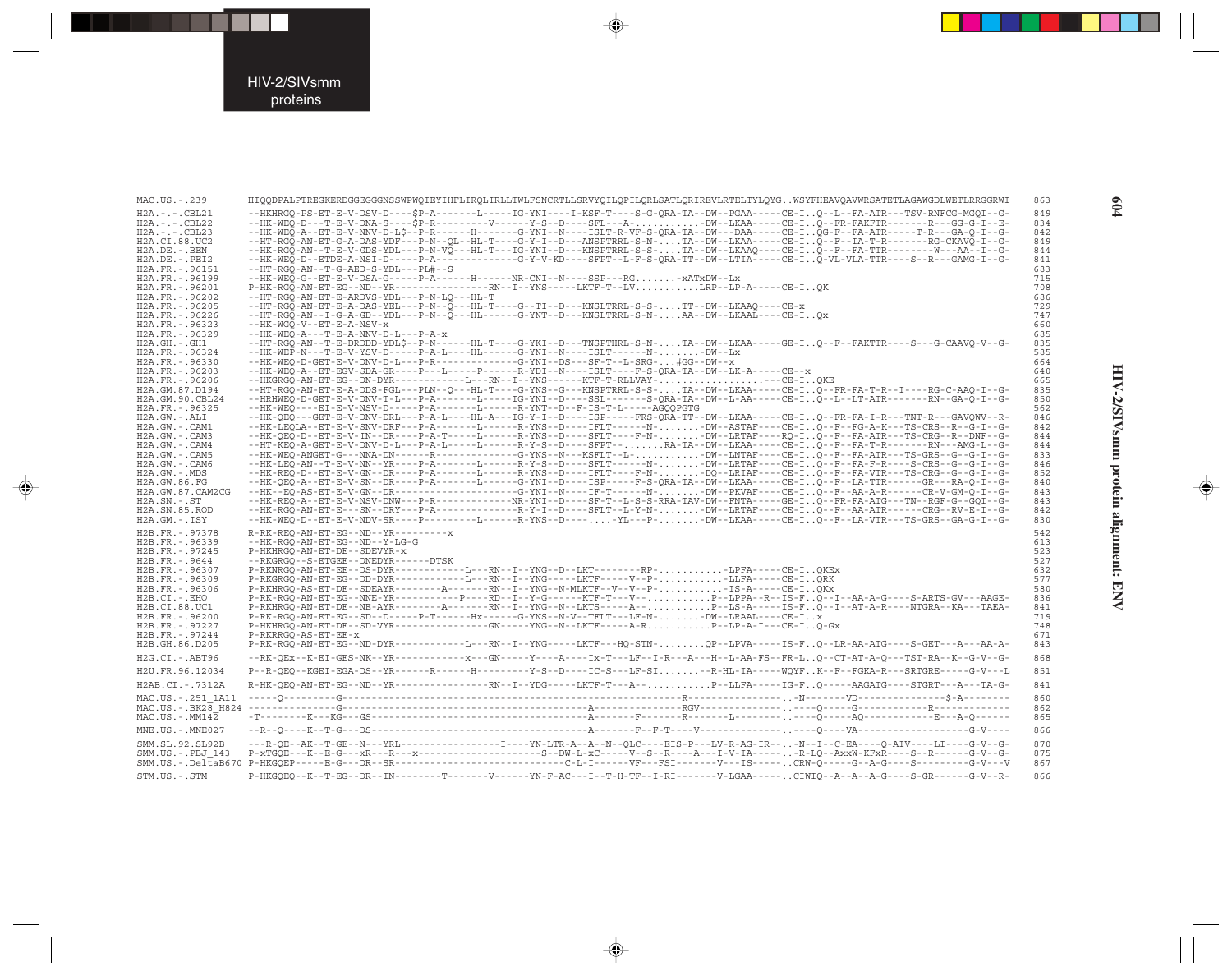| MAC.US.-.239                                                                                                                                                                                                                                                                                                                                                                                                           | LAIPRRIROGLELTLL\$                                                                                                                                                                                                                                                                                                                                                                                                                                                                                                                                                                                                                                                                                                                                            | 879                                                                                                                                             |
|------------------------------------------------------------------------------------------------------------------------------------------------------------------------------------------------------------------------------------------------------------------------------------------------------------------------------------------------------------------------------------------------------------------------|---------------------------------------------------------------------------------------------------------------------------------------------------------------------------------------------------------------------------------------------------------------------------------------------------------------------------------------------------------------------------------------------------------------------------------------------------------------------------------------------------------------------------------------------------------------------------------------------------------------------------------------------------------------------------------------------------------------------------------------------------------------|-------------------------------------------------------------------------------------------------------------------------------------------------|
| $H2A. - . - . CBL21$<br>$H2A. - . - . CBL22$<br>$H2A. - . - . CBL23$<br>H2A.CI.88.UC2<br>H2A.DE. - .BEN<br>H2A.DE. -. PEI2<br>$H2A.GH. - .GH1$<br>H2A.GM.87.D194<br>H2A.GM.90.CBL24<br>$H2A.GW. - .ALI$<br>H2A.GW. - . CAM1<br>H2A.GW.-.CAM3<br>$H2A.GW. - . CAM4$<br>$H2A.GW. - . CAMS$<br>$H2A.GW. - . CAM6$<br>H2A.GW.-.MDS<br>H2A.GW.86.FG<br>H2A.GW.87.CAM2CG<br>$H2A.SN.-.ST$<br>H2A.SN.85.ROD<br>$H2A.GM.-.ISY$ | -----------A--A---<br>$-$ - V - - - - - - - A - T A - - -<br>$-$ - V - - - - - - - A - T A - - -<br>$-$ - V - - - - - - - A - IA - - -<br>$-$ - V - - - - - - - A - - A - -<br>$-$ - V - - - - - - - A - - A - - -<br>$-$ - V - - - - - - - A - T A - - -<br>$-$ - V - - - - - - - A - IA - -<br>$  V$ $      A$ $  A$ $  -$<br>$- -V - - - - - - - - - IA - - - -$<br>$-$ - V - - - - - - - A - - A - - -<br>$-S------A-IA---$<br>$-$ - V - - - - - - - A - - A - - -<br>$  V$ $      A$ $  A$ $  -$<br>$------A-TA---$<br>$-$ - V - - - - - - - A - T A - - -<br>$-$ - V - - - - - - - A - - A - -<br>$-$ - V - - - - - - - A - - A - - -<br>$-$ - V - - - - - - - A - IA - - -<br>$-$ - V - - - - - - - A - T A - -<br>$-$ - V - - - - - - - A - T A - - - | 865<br>850<br>858<br>865<br>860<br>857<br>851<br>851<br>866<br>862<br>858<br>860<br>860<br>849<br>862<br>868<br>856<br>859<br>859<br>858<br>846 |
| $H2B.CI.-EHO$<br>H2B.CI.88.UC1<br>H2B.GH.86.D205                                                                                                                                                                                                                                                                                                                                                                       | T - - - - - - - - - - - - - - - -                                                                                                                                                                                                                                                                                                                                                                                                                                                                                                                                                                                                                                                                                                                             | 852<br>857<br>859                                                                                                                               |
| H2G.CI.-.ABT96                                                                                                                                                                                                                                                                                                                                                                                                         | -----------------                                                                                                                                                                                                                                                                                                                                                                                                                                                                                                                                                                                                                                                                                                                                             | 884                                                                                                                                             |
| H2U.FR.96.12034                                                                                                                                                                                                                                                                                                                                                                                                        | $R - - - - - - - - - F - - A - - -$                                                                                                                                                                                                                                                                                                                                                                                                                                                                                                                                                                                                                                                                                                                           | 867                                                                                                                                             |
| H2AB.CI.-.7312A                                                                                                                                                                                                                                                                                                                                                                                                        |                                                                                                                                                                                                                                                                                                                                                                                                                                                                                                                                                                                                                                                                                                                                                               | 857                                                                                                                                             |
| MAC.US. - . 251 1A11<br>MAC.US. - . BK28 H824<br>$MAC. US. - . MM142$                                                                                                                                                                                                                                                                                                                                                  | -----------------<br>_________________<br>----------------                                                                                                                                                                                                                                                                                                                                                                                                                                                                                                                                                                                                                                                                                                    | 876<br>878<br>881                                                                                                                               |
| $MNE. US. - . MNE027$                                                                                                                                                                                                                                                                                                                                                                                                  | ---------E------                                                                                                                                                                                                                                                                                                                                                                                                                                                                                                                                                                                                                                                                                                                                              | 882                                                                                                                                             |
| SMM.SL.92.SL92B<br>SMM.US.-.PBJ 143<br>$SMM.US.-.DelEAB670$                                                                                                                                                                                                                                                                                                                                                            | $- - - XX - - - - - - - - - - -$<br>-------------A---                                                                                                                                                                                                                                                                                                                                                                                                                                                                                                                                                                                                                                                                                                         | 886<br>891<br>883                                                                                                                               |
| STM.US.-.STM                                                                                                                                                                                                                                                                                                                                                                                                           | $G - - - - - - - - - - - - - - - - - -$                                                                                                                                                                                                                                                                                                                                                                                                                                                                                                                                                                                                                                                                                                                       | 882                                                                                                                                             |

an an Tar

 $\Rightarrow$ 

 $\spadesuit$ 

 $\Rightarrow$ 

HIV-2/SIVsmm protein alignment: ENV **HIV-2/SIVsmm protein alignment: ENV**

 $\Rightarrow$ 

▊

HIV-2/SIVsmm proteins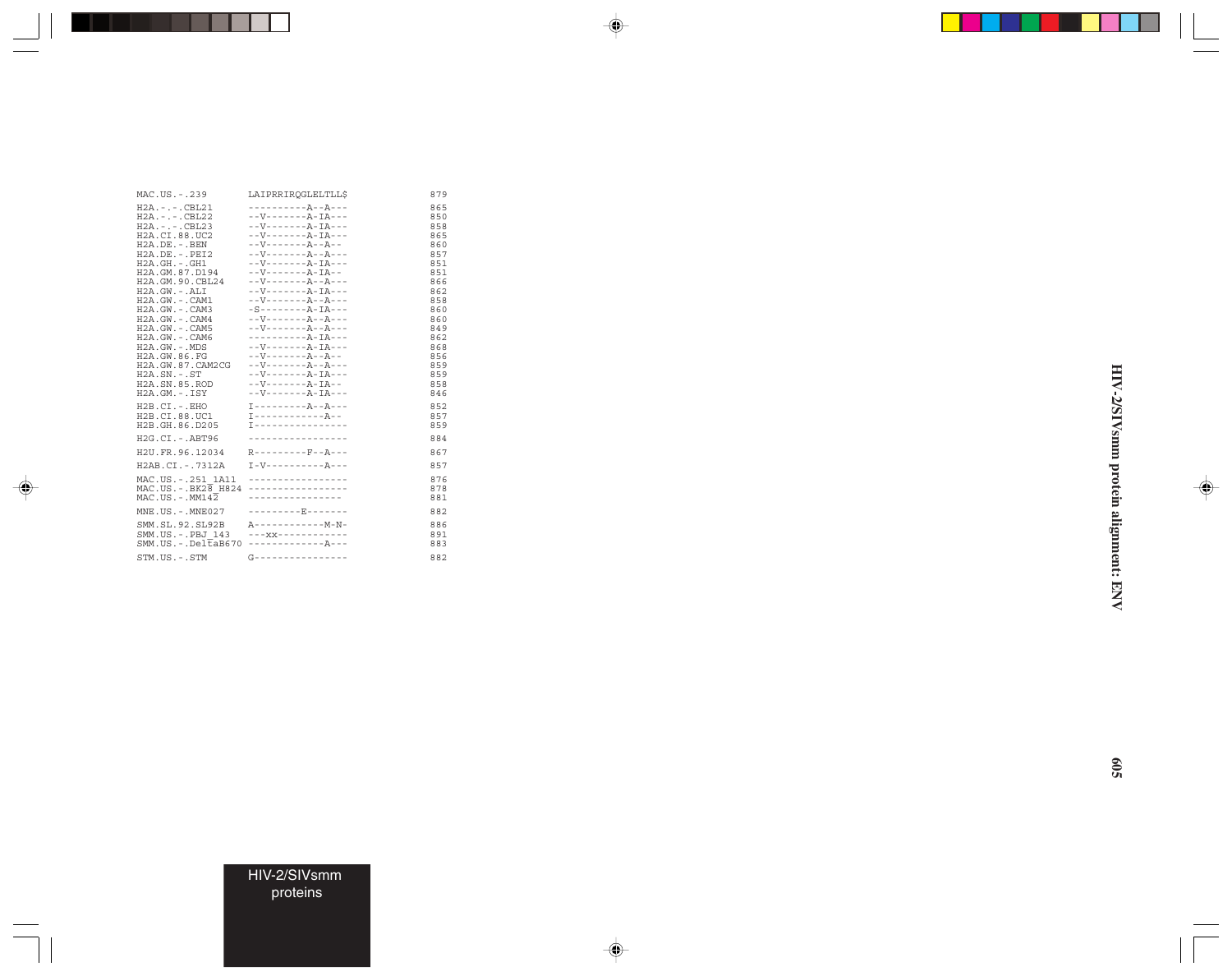#### HIV-2/SIVsmm proteins

. . .

 $\begin{picture}(20,5) \put(0,0){\line(1,0){10}} \put(15,0){\line(1,0){10}} \put(15,0){\line(1,0){10}} \put(15,0){\line(1,0){10}} \put(15,0){\line(1,0){10}} \put(15,0){\line(1,0){10}} \put(15,0){\line(1,0){10}} \put(15,0){\line(1,0){10}} \put(15,0){\line(1,0){10}} \put(15,0){\line(1,0){10}} \put(15,0){\line(1,0){10}} \put(15,0){\line(1,$ 

 $\frac{1}{\sqrt{2}}$ 

|                                         | R17Y mutation                                                                                                                                                                                                                                                           |            |
|-----------------------------------------|-------------------------------------------------------------------------------------------------------------------------------------------------------------------------------------------------------------------------------------------------------------------------|------------|
| MAC.US.-.239                            | MGGAISMRRSRPSGDLRQRLLRARGE.TYGRLLGEVEDGYSQSPGGLDKGLSSLSCEGQKYNQGQYMNTPWRNPAEEREKLAYRKQNMDDIDE\$DDD.LVGVSVR.PKVPLRTMSYKLAIDMSHFIKE                                                                                                                                       | 124        |
| H2A.CI.88.UC2                           | --ASG-KKL-KQ-QG--E-------G.G-V-QCSASGGES---Q--SGREQK-P-----Q-R--D------T--M-GQ-ES-KQ-----V-SD-N-.Q-----T.SR----P-T----V-------                                                                                                                                          | 125        |
| $H2A.DE. - .BEN$<br>$H2A.DE. - .PEI2$   | --ASG-KKL-KH-RG--E-------D.G--KORDASGGE---FOEESGREON-P-----0-0--E--S------T--0-DL--0-----V-SD---.-I--P-T.-R--R-E-T-------------<br>--ASG-KKC--SLQG--E--------.-C-GQWDGSAGE-L-FQE-SGR-QNLP-----R-Q--DF------T--AG--GTL-KQ-----V-ADN-N.-I--P-T.-R----A-T----V-I---LN-     | 125<br>125 |
| H2A.DE.91.HOM                           | --ASG-KKP-K--RG--E---QTP--.-S-GHWHRLGGESL--QE-SGREQD-P----RR-Q--DF------A----XX-DL-KQ-----V-SD--N.-IE-P-T.-RTQ--V-TFR--R----L--D                                                                                                                                        | 125        |
| H2A.DE.92.NEP                           | --ASG-KTH----RGO-E------AG.-C-GHWD-LGGE--R-OEES---OK-P-----R-O--DF------T--S-G--N---O-----V-LD---.------T.------A-TFR--RN---L--D                                                                                                                                        | 125        |
| $H2A.GH.-.GH1$                          | --ASG-KKH-KH-QR--E-----H-G.G-VQQCNASGGE----QE-SG--QK-P-----Q-R--DF------T--I-GQ-KL-KQ-------SS---.----P-T.-R----A-T----V-------K                                                                                                                                        | 125        |
| $H2A.GM.-.ISY$                          | --ASG-KK-----RG-QE-------G.AC-G-WD-S-G----FHE-SGREQKLP-----R-Q--DF------T--T-K--ES--Q------V-SD-------DT.SR----A-T-RM-V---DL--D                                                                                                                                         | 125        |
| H2A.GM.87.D194                          | --ASG-KK--EH-QG--E-------G.G-VKQRNASGGES---QE-SGREQK-P-----Q-Q--EF------T--AIGQ-NS-KQ-----V-SD---.----P-M.-R----E-T------------                                                                                                                                         | 125        |
| H2A.GW.-.ALI<br>H2A.GW.-.MDS            | --ASG-KK--G-LQG--E---QTP--.-C-GQCSGSGG-----Q--SGR-QKLP-----R-Q--DF------T--T---EL-KQ-----V-LD---S------T.-R-Q----T----V----L---<br>--ASG-KK-----RG-QE------AG.AC-GHWD-LGGE--R-QE-S---QR-P-----Q-Q--DF------T--T-G--DS--Q------V-SD---.---Y--T.-RT---A-T----V-------     | 126<br>125 |
| H2A.GW.86.FG                            | --ASG-KK--K-LOG-OE---O----.-C-GRCN-SGG--L--HE-SGREON-P-----R-O--DFV-----T--A----EL-KO-----V-LD---.O--FP-T.-R----P-TF---V-------                                                                                                                                         | 125        |
| H2A.GW.87.CAM2CG                        |                                                                                                                                                                                                                                                                         | 125        |
| $H2A.PT.-.956$                          | --ASG-KK--E--QR--E--------.-C-GHCSGSGE-----H--S-R-QNAP-----R-Q--D------T--A-G--ER-KQ-----V-SD---.S---P-T.-R----P-T----V-------                                                                                                                                          | 125        |
| H2A. PT. - . 117                        | --ASG-KKH-K--OG--E--------.-C-GHSDGSAERCL--OEESGR-ON-P-----R-O--DF------T--.G--GEL-KO-----V-SD---.-I-CP-T.--A---A-THR--------L---                                                                                                                                       | 124        |
| H2A. PT. - . 281                        | --ASG-K----SLOG-OE--------.-C-GRCN-S-G--L--HE-SGREOR-P-----R-OE-D-------T--T----EL-KO-----V-LD---.O--FP-T.------P-TF---V----L-                                                                                                                                          | 125        |
| $H2A.PT. - .427$<br>$H2A.PT. - .423$    | --ASG-KK---SLQ-YKE-------- AC-GRCN-S-G--L--HE-SGREQR-P-----Q-RE-D------T--T---AL--Q-----V-LD-E-.Q--FP-T.------P-TF---V-----L-<br>--ASG-KK-----RG-OE------AG.-C-GYW--LAGE-L--OEESG-EOK-P----RR-O--DF-----KD--T-G--NP--O-----V-SD---.----P-T.------A-T-R--V----Y-D        | 125<br>125 |
| H2A. PT. - . 379                        | --ASG-KK-----RG-OE------AG.-C-GYWD-LGGO---FOEES-REOK-P-----R-O--DF------NTNKO-----V-SDN--.---P-T.-R----P-T-R--V------D                                                                                                                                                  | 117        |
| H2A. PT. - . 984                        | --ASG-KK-----QE-Q------Y--.-C-GQH-GSGG--L--QE-SGREQN-P-----R-R--DF------T--A-K--EL--Q------V-SD--N.------T.-R----A-T----V-------                                                                                                                                        | 125        |
| H2A. PT. - . 1148                       | --ASG-KK----LOG-OE---O----.-C--HCDGS-GR-LRFOE-SGREONLP-----R-O--DF------A--T-G--RL--O------V-SD---.----H-T.-R--V-A-T-RM-V----L--                                                                                                                                        | 125        |
| H2A. PT. - . 120                        | --ASG-KK---SLQG-QE--------.-C-GRCNAS-G--L--HE-SGREQR-P-----R-QE-D-----------A----EM--Q-----V-LD-N-.Q--FP-T.SR----P-T---------L--                                                                                                                                        | 125        |
| H2A. PT. - . 223                        | --ASG-KKH-S--RG--E---Q-H-G.-S-GQW--SGE--L--Q--SGREQR-P-----HISP-DF---------T-E--KS--Q-----V-SD---.Q--I--T.-R----A-T-Q--V---FD---<br>--ASG-KK--E--RG--E--------.---GRCNGS-GE-L--OE-SGREOK-------R---DF-----KD-TS-O--KO--O------V-SD---.------V.-R-O--I-T------------     | 125        |
| $H2A.PT.-.P1$<br>$H2A.PT.-LF1$          | --ASG-KK--K-LQG--E---Q----.---GRC-GSDG--L-FHEESGREQN-P-----R-Q--DF------T--A----EM-KQ-----V-SD--N.Q-----T.------A-T-R--V----L--D                                                                                                                                        | 125<br>125 |
| H2A. PT. - . 741                        | --ASG-KEH-K--RG--E------A-.-S-GGYKDLGGE-L--QEESGREQR-P-Y---R-R--DF-----KD-TA-GKENS--Q-----V-SD---.-I-FP-V.-R-Q--E-T-RR----------                                                                                                                                        | 125        |
| $H2A.PT.-MP1$                           | --ASG-K-P--SLQE--E--F--A--.-C-GRCNKS-G--L-FHE-S-REQR-P-----R-QE-D------GT--V----ELHKQ-----V-LD-N-.O--FP-T.-----P-TF-M-V-----L-                                                                                                                                          | 125        |
| $H2A.PT.-EP$                            | --ASG-KT-----RG--E---Q-C--.-S-GRW-GS-G--L--QE-SGREQNLP-----R-Q--DF---------TDE--RS--Q-----V-LD---.----A-T.---------T-R--V----E--N                                                                                                                                       | 125        |
| H2A. PT. - . 794                        | --ASG-KK-----0G-0-------AG.-C-EYWN-LGGE-L--OE-SGREOR-P-----R-R--DF------D--A-G--NS--O------V-SD---.----P-T.-RTO--E-T-R----------D                                                                                                                                       | 125        |
| H2A. PT. - . 1069<br>H2A. PT. - . 1147  | --ASG-KKH-K-LQG--E---Q---G.-C-GRSN-S-GEFL--Q-ESGREQN-P-----R-Q--DF------T--G---RAM-KQ-----V-AE---.-I--P--.-R-----T------------------<br>--ASG-KKP---PRG-QE------AG.AC-GHWEQL-G--L--QE-SGREQKLP-----R-Q--EF------T--T-G--N--KQ-----V-SD---.O---A-T.--O--A-T-RM------L--D | 125<br>125 |
| H2A. PT. - . 1227                       | --ASG-KKQ-K--RG--E--------.-S-EGWR-LGGE-L--QEESGREQR-R----RR-Q--EF-----KD--P-GKEN---Q-----V-SD---.----P-T.-R----E-T-RR---------D                                                                                                                                        | 125        |
| H2A. PT. - . 1139                       | --ASG-KKL---PRG-OE------AG.AC-GHWD-LGGE-L--OEES-R-OK-P-----R-O--DF-----KT--I-G-RK--KO-----V-SD---.O-----.--O--A-T-R--V----L-D                                                                                                                                           | 125        |
| H2A. PT. - . 1215                       | --ASG-KK-----QG-Q-------AG.AC-GYWN-LGGE----QE-SGREQK-P-----Q-Q--DF------T--A-G--K---Q-----V-SD-E-.Q------T.-R-Q--G-T-------------                                                                                                                                       | 125        |
| H2A. PT. - . 1320                       | --ASG-K---K--QG-Q-------AG.AC-GHWD-SGGV--R-QE-SGREQK-P-----Q-Q--DF------T--T--RD--KQ-----V-SD---.Q-----T.-R---G-T----V-------                                                                                                                                           | 125        |
| H2A.PT.-.1268a                          | --ASG-KK--K--RE-QE--------.-C-GHYDSSQG--L--QE-SGR-QR-P-------Q--DFV-----A--T---NKQ-KQ-----V-SD---.------T.-R-Q--A-T-----------D                                                                                                                                         | 125        |
| H2A.PT.-.293a                           | --ASG-KKP---PRG-QE------AG.AC-GHWDRLGEE-L--QE-SGR-QK-P-----R-Q--DF------T-ET-G-RN--KQ-----V-SD---.Q---P-T.-RT---P-T-R--------L--D<br>--ASG-KKP---PRG-QE------AG.-C-GYWE-LGEE-L--QE-SGR-QK-P-------Q--DF------A--I-G-RS--KQ-----V-SD---.Q---P-T.-R----A-THR-------L--D   | 125<br>125 |
| $H2A.PT.-.483$<br>H2A. PT. - . 511      | --ASG-KK--K--RG--E-------G.AC--HCNGS-GE---FL-ES---QN-P-----Q-Q--DF------T--A-K--AL-KQ-----V-SD---.-I--P-T.-R----P-T--M---------                                                                                                                                         | 125        |
| H2A.PT.-.546                            | --ASG-KK--K--QG-QE---QTH-G.AC-GHCNGS-G-FL--Q-ESGR-QN-P-----R-Q--DF------T--A----AL--Q------V-SD---.-----T.-R----P-T-R---------D                                                                                                                                         | 125        |
| H2A. PT. - . 1570                       | --ASG-KK----LQG-Q-------AG.AC-GYWD-LGGE-L--QE-SGREQKLP-----R-Q--DF------T-TA-G-RN--KQ-----V-SD---.Q-----T.-R-Q--G-T------------                                                                                                                                         | 125        |
| H2A. PT. - . B1 1                       | --ASG-KK--K--RG-OE------AG.AC-GHWD-LGGK----OERSGREOK-P-----R-O--DF------H--A-G--NS--O------V-SD---.------T.--T---E-T-R--V------D                                                                                                                                        | 125        |
| H2A. PT. - . 1428                       | --ASG-KT-----RG-OE------AG.AC-GHW--L-GE---FO-ESGREOK-P-----R-OA-DF------T-G--NP-KO-----V-SD---.O---P-S.-R----E-T-R----------                                                                                                                                            | 125        |
| $H2A.PT.-.268$<br>H2A. PT. - . 1378     | --ASG-KKP----RG-QE------AG.-C-GYWQ-LGGE--R-QEESGREQR-P-----R-Q--DF-----KD-SAV-KENS--Q-----V-SD---.------T.-R----E-T-RR-V----L--D<br>--ASG-KK--T-LRG-QE---QTG-R.DLWGRCNRSGE-S-RFQ-ESGREQN-P-----R--P-DFV---Q-T--P-G-SKL--Q----A--AD----------.R----A-T-RM------L--Q      | 125<br>125 |
| $H2A.SN.-.ST$                           | --ASG-KK--E--RG--E---QTP--.AS-GHWDKLGGE-L--QE-SGR-QK-P----RR-Q--DF------A--.-G--GS-KQ-----V-SD---.----P-T.-R----E-T-R---R----L---                                                                                                                                       | 124        |
| H2A.SN.85.ROD                           | --ASG-KKH---PRG-QE------AG.AC-GYWN-SGGE--RFQE-S-REQK-P----RQ-Q--DF-----KD--A----NL--Q-----V-SD---.Q-R---T.------P-THR-------L--T                                                                                                                                        | 125        |
| H2B.CI.-.EHO                            | --S-G-KKQ-KQQPG--E------RG.PR-ESS--RQERSL-Y---S----N-P--D---TLGAEGGG--.DS-E-DE-NE---R--.-G----P-TF---V-----L--                                                                                                                                                          | 107        |
| H2B.CI.88.UC1                           | --S-G-KKQ-KQQRG--E----TQE-.P--K-SEGQRKQS-R----S--D-N-P----RNAPRAEGGGQ-.DT-DSDE-NE---Y--.-NR---S-T--M---------                                                                                                                                                           | 107        |
|                                         | H2B.CI.-.IC762993 -ES-S-KKQ-KQRRE--EK--QTQEG.P-RK-SE-QQGQSLR--EKS--NSK-P--KKRNTPRAEKE-Q--.VNNSNKNNK-KAY-K.-NR--KPIT------------                                                                                                                                         | 107        |
| H2B.GH.86.D205                          | --S-G-KK--ERQQG--EK---VPER.P----S--RREQS-R---ES--D-N-P-----NARGAEGGGQ-.DA-ESDE--E--AICKT-I----P-T----V-------                                                                                                                                                           | 108        |
| $H2G.CI.-.ABT96$                        | --S-G-KK-APOOLG--K---O----. P--K-WEGL-E----YREESG--------. .---O-T---F---------T--A-----X--N--V-SD-N-.----P-Y.------V-----------------                                                                                                                                  | 125        |
| H2U.FR.96.12034                         | ---S--KKH-KR--K--E---A---- .N----W-GL---FELYQ--SG-D---RF-EAQ--G-SE-EF------T--TGKD--Q-KQ-----V--E-N- .----A-- .-R-A----T----V--------                                                                                                                                   | 127        |
|                                         |                                                                                                                                                                                                                                                                         | 107        |
| H2AB.CI.-.7312A                         | --S-G-KKQ-KQQRG--E-----Q-G.P----S-GRRGES----EES-R--N-P-----TAPGAEGGGQ-.DIEE-DE-NE---Y--.-Q----P-T-------------                                                                                                                                                          |            |
|                                         |                                                                                                                                                                                                                                                                         | 125        |
| $MAC. US. - . MM142$<br>MNE.US.-.MNE027 |                                                                                                                                                                                                                                                                         | 125<br>125 |
| SMM. US. - . SME543                     |                                                                                                                                                                                                                                                                         | 125        |
| SMM.US.-.PBJC                           | ---VA-KKORKHG-N--E---O----.----WEGLKGE----ODASG--------P---CE--F---------TK-A--D--O------V-SA-.---CP-S.-R--V-I-T------------                                                                                                                                            | 123        |
| SMM.US.-.PBJA                           | ---VT-KKOR-RG-N-YE---O----.-----WEGL-GE----ODASG---------P---CE--F---------T--A--D--O------V-SA-.----CP-S.-R--V-I-T--------------                                                                                                                                       | 123        |
| SMM.US.-.PBJ 6P6                        | ---VT-KKÖR-RG-N-YE---Ö----.-----WEGL-GE----ÖDASG---------P---CE--F--------T--A--D--Ö-----V-SA-.---CP-S.-R--V-I-T--------------                                                                                                                                          | 123        |
| $SMM. US. - . PGM53$                    | --A-G-KKQ--QR-G-GEK--Q----.-H-K-WEGL-------R-E-GRDWNLH-F---G-SE--F---------R------K--Q-----V-DD--E.-I----H.------A------------------                                                                                                                                    | 125        |
| SMM.SL.92.SL92B                         | ---IT-SKPA-KH----KK--S---D.S----WDGL-E-SO--O--S-RA-N-CLT.RD-Y---V-EF--------T--O-OO--O-C------D--E.-A--V-W.------A---------------------                                                                                                                                 | 126        |
| STM.US.-.STM                            | --ASG-KKORKOH-E--E--------.---K--EGLGE-SGP-O-AS----N-H---P-R--E--F-----K---A-SA--E--O-----V--E--N.----A-H.-R----E-T------L-----S                                                                                                                                        | 125        |

 $\begin{picture}(20,5) \put(0,0){\vector(0,1){10}} \put(15,0){\vector(0,1){10}} \put(15,0){\vector(0,1){10}} \put(15,0){\vector(0,1){10}} \put(15,0){\vector(0,1){10}} \put(15,0){\vector(0,1){10}} \put(15,0){\vector(0,1){10}} \put(15,0){\vector(0,1){10}} \put(15,0){\vector(0,1){10}} \put(15,0){\vector(0,1){10}} \put(15,0){\vector(0,1){10}} \put(15,0){\vector(0,$ 

 $\begin{picture}(20,5) \put(0,0){\vector(0,1){10}} \put(15,0){\vector(0,1){10}} \put(15,0){\vector(0,1){10}} \put(15,0){\vector(0,1){10}} \put(15,0){\vector(0,1){10}} \put(15,0){\vector(0,1){10}} \put(15,0){\vector(0,1){10}} \put(15,0){\vector(0,1){10}} \put(15,0){\vector(0,1){10}} \put(15,0){\vector(0,1){10}} \put(15,0){\vector(0,1){10}} \put(15,0){\vector(0,$ 

909

**HIV-2/SIVsmm protein alignment: NEF 606** HIV-2/SIVsmm protein alignment: NEF

 $\begin{picture}(20,5) \put(0,0){\line(1,0){10}} \put(15,0){\line(1,0){10}} \put(15,0){\line(1,0){10}} \put(15,0){\line(1,0){10}} \put(15,0){\line(1,0){10}} \put(15,0){\line(1,0){10}} \put(15,0){\line(1,0){10}} \put(15,0){\line(1,0){10}} \put(15,0){\line(1,0){10}} \put(15,0){\line(1,0){10}} \put(15,0){\line(1,0){10}} \put(15,0){\line(1,$ 

 $\overline{\phantom{0}}$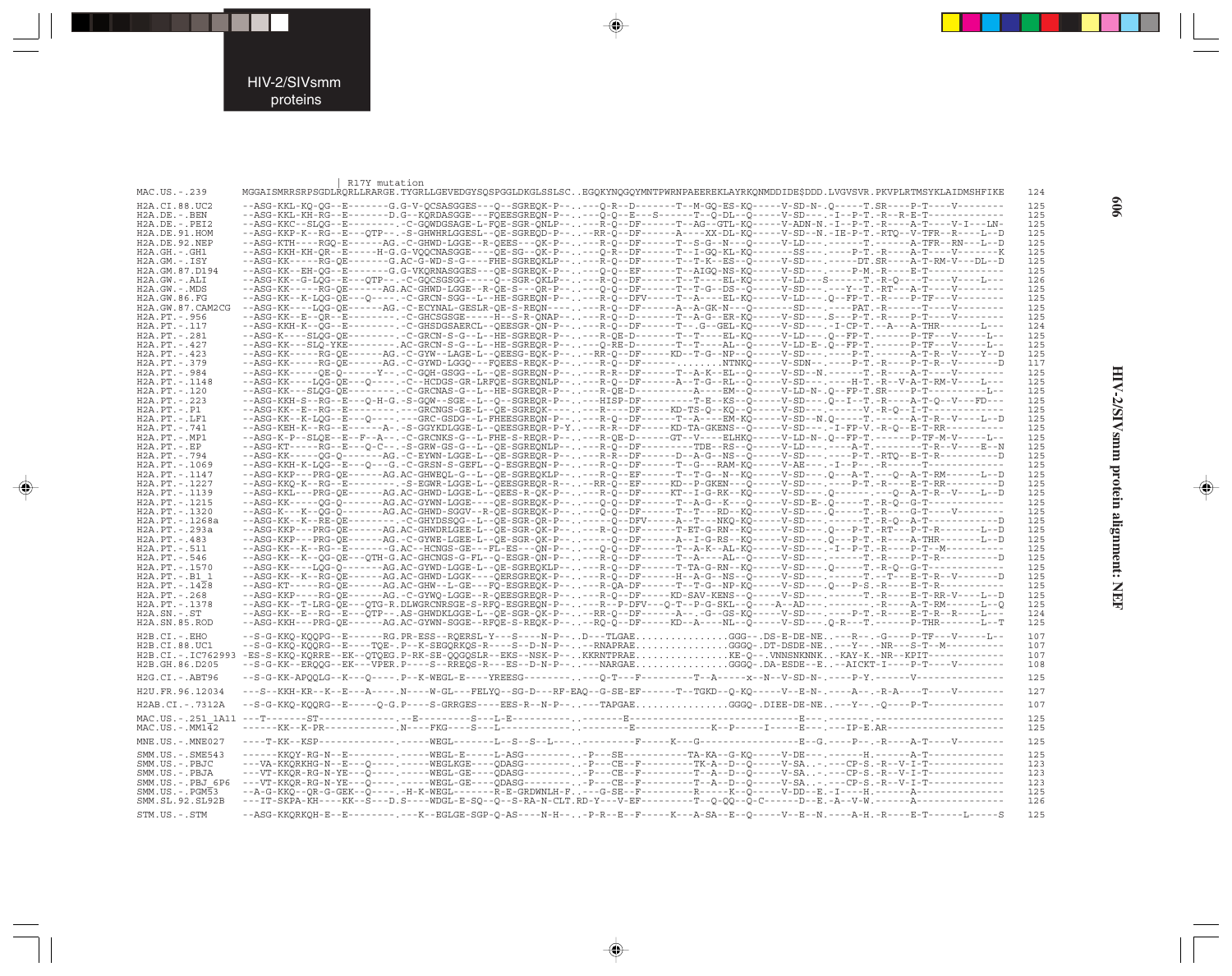|                                        |                                                                                                                                                                                                                                                                    | max HIV-1 similarity |  |  |  |            |
|----------------------------------------|--------------------------------------------------------------------------------------------------------------------------------------------------------------------------------------------------------------------------------------------------------------------|----------------------|--|--|--|------------|
| MAC.US.-.239                           | KGGLEGIYYSARRHRILDIYLEKEEGIİPDWQDYTSGPGIRYPKTFGWLWKLVPVN.VSDEAQEDEEHYLMHPAQTSQWDDPWGEVLAWKFDPTLAYTYEAYVRYPEEFGSKSGLSEEEVRRRLT.                                                                                                                                     |                      |  |  |  | 248        |
| H2A.CI.88.UC2                          | ------MF--RD------L-------V-----N--H---V---MC----------- M-O--ED--TNC--------RY--IH--T-V-R-NSM---E-K-FTL------H----P-K-WKAK-K.                                                                                                                                     |                      |  |  |  | 249        |
| $H2A.DE. - .BEN$                       |                                                                                                                                                                                                                                                                    |                      |  |  |  | 249        |
| $H2A.DE. - .PEI2$<br>H2A.DE.91.HOM     | ----D-M---E----------M-------------N--H---V----F---------D.-PQGE-D-C-L------GS---H--T-M-R---R---E-T-FN------------P---WKAK-K.                                                                                                                                      |                      |  |  |  | 246<br>249 |
| H2A.DE.92.NEP                          | ------MF--E-------M-------------N--A--------MF--------D.-TO-GDDT-D-C------I-KF--KH--T-V-R---M---E-K-FOL------H----P---WKA--K.                                                                                                                                      |                      |  |  |  | 249        |
| $H2A.GH. - .GH1$                       | R. --D-MF--RD------L---------------N--H---V---MC---------D. --O--ED--T. N--T------RH--EH--T-L-R------D-K-FILH-----H----P-K-WKAK-K.                                                                                                                                 |                      |  |  |  | 248        |
| $H2A.GM.-.ISY$                         | ------M---E------------------------N--H-L-V---MF----------T.-PQ-GEDT-TLC---S--V-RF---H--T-V------M--HE-TTFIL------H---ME-DDWKAK-K.                                                                                                                                 |                      |  |  |  | 249        |
| H2A.GM.87.D194                         | ------F--RE------LF-----------N--H---T---MY---------D.I-O--E-V-TNC-V------RY--EH--T-V-R---M---S-K-FILH-----H----P-K-WKAK-K.                                                                                                                                        |                      |  |  |  | 249<br>250 |
| $H2A.GW.-.ALI$<br>$H2A.GW. - .MDS$     | ------MF--E-------------------N--H---T----C--------D.LPQDENTET-C-V----I-KF--QH--T-V-R--SL---E-T-FKL------HQ---P--WKA--K.                                                                                                                                           |                      |  |  |  | 248        |
| H2A.GW.86.FG                           |                                                                                                                                                                                                                                                                    |                      |  |  |  | 173        |
| H2A.GW.87.CAM2CG                       | ------LF--E----------------A---N------V---MF---------D.T-O-GEDT-TDTET-C-L------RH--MH--T-V----SM--LK---FT-------H----P-D-WKAK-K.                                                                                                                                   |                      |  |  |  | 253        |
| H2A. PT. - . 956                       |                                                                                                                                                                                                                                                                    |                      |  |  |  | 249        |
| H2A. PT. - . 117<br>H2A.PT.-.281       | -------F--H---K---L--------VA---N--H---T---MF---------D.-PR-EE---ANC-L------RF--QH--T-V-R------D-T-FN-F------HN---P-K-WKA--K.                                                                                                                                      |                      |  |  |  | 248<br>249 |
| $H2A.PT. - .427$                       | -------F-0---K---L--------VA---N--H---T---MF--------D.IPR-EE---ANC-L------RF--OH--T-V-R------D-T-FN-F-----HN---P-K-WKA--K.                                                                                                                                         |                      |  |  |  | 249        |
| H2A. PT. - . 423                       |                                                                                                                                                                                                                                                                    |                      |  |  |  | 249        |
| H2A.PT. - .379                         | ------MF--E---N------------A---N--H---V---MF---------D.I-O-GEDA-T-C-V---I-KF--OH--T-I-O---M--FD-T-FT-F----KH----P---WKA--K.                                                                                                                                        |                      |  |  |  | 241        |
| H2A. PT. - . 984                       |                                                                                                                                                                                                                                                                    |                      |  |  |  | 249        |
| H2A. PT. - . 1148<br>H2A. PT. - . 120  | -------MF--EK-------------------S--H---V-F--F--------D.IPODDDGT-C-L-----NRL---H--T-V-R---M--HE-T----H-----Y----P---WKA--K.<br>------MF--Q-------L--------A--N--H---T---MY---------D.IPG-EENN-ANC-L-----RF--QH--T-V-R------D-T-FN-F-----HN---P-K-WKA--K.            |                      |  |  |  | 247<br>249 |
| $H2A.PT. - .223$                       | -------I--G--O----------K------N--H---V-F--F--------DVSP.-GEDT-TYC-------RF---H--T-M----M---K---FT-F----Y---MP---WKAK-K.                                                                                                                                           |                      |  |  |  | 249        |
| $H2A.PT.-.P1$                          | ------MF-NE---K-------------A--H---V---MF---------E.IPO-GEDT-T-C------O-KF---H--T-V----SM--LO-T-FIKH-----H----P-K-WOA--K.                                                                                                                                          |                      |  |  |  | 249        |
| H2A. PT. - . LF1                       | ------MF--E-------------VL----N--H---V---MF-------------PO-EEG--VNC-L------RF---H--T-V-R---M--HE-T-----------H----P--WKA--K.                                                                                                                                       |                      |  |  |  | 249        |
| H2A. PT. - . 741                       | R---D-MF--E--------V--QN----------N--H---V---MF---------D.--Q-EGDT-T---V-----KF---H-QT-V-R---M---E-T-FKQ-----KH----P-D-WKA--K.<br>------LF--0---E---L---------V----N--H---T---MF---------D.IPR-EE-N-ANC-L------RL--OH--T-V-R------D-A-FN-F-----HN---P-K-WKA--K.    |                      |  |  |  | 249        |
| $H2A.PT.-.MP1$<br>$H2A.PT.-EP$         | ------M---D--------------------N--H--------RF---------D.-PQ-GDD-GT-C--------KF---HR-T-V-R---M---E-K-FNL------H----P---WKA--K.                                                                                                                                      |                      |  |  |  | 249<br>249 |
| H2A. PT. - . 794                       | ------MF--E---------------------N--H--------MF---------D.-PQ-GDDT-T-C-------KF--LH--T-V-E---M--FD---FT------KH----P-D-WKA--K.                                                                                                                                      |                      |  |  |  | 249        |
| H2A. PT. - . 1069                      |                                                                                                                                                                                                                                                                    |                      |  |  |  | 253        |
| H2A. PT. - . 1147                      | ------WF--EK----------N--------N--H---V----F---------D.-PO-GEDI-T-C------IGRF---H--T-V-R---M--FD-V-FKKH-----H----P---WKA--K.                                                                                                                                       |                      |  |  |  | 249        |
| H2A. PT. - . 1227                      | ------MF--E---K------QN---------N--H--------MF---------D.-PQ-GEDI-T-C-------RF---H-QT-V-R---M---D-V-FT-------H----P---WKA--K.                                                                                                                                      |                      |  |  |  | 249        |
| H2A. PT. - . 1139<br>H2A. PT. - . 1215 | ------MF--D-------T------------N--H---T---MF---------D.IPQ-GE-T-C-V----V-KF---H--T-V-R---M--HD---FK-H-----H----P---WKA--K.<br>------MF--D---K----------V-----N--H---------FY--------D.IPO-GNGT-T-C-------HF---H--T-V-R---K--HD-V-FNLF-----YO---P-K-WKAK-K.         |                      |  |  |  | 247<br>249 |
| H2A. PT. - . 1320                      | -------MF--E---------------------N--H---V----F--------D.IPO-GNDT-T-C------I-HF--OH--T-I-R---K--HD-I-FRL------YO---P---WKAK-K.                                                                                                                                      |                      |  |  |  | 249        |
| H2A. PT. - . 1268a                     |                                                                                                                                                                                                                                                                    |                      |  |  |  | 249        |
| H2A.PT.-.293a                          | ------MF--E---K----------------N--H---T---MF---------D.-PQ-GGDT-T-C-V----V-KF---H--T-V-R---M---D-V-FRL------H----P---WKAK-K.                                                                                                                                       |                      |  |  |  | 249        |
| $H2A.PT.-.483$                         |                                                                                                                                                                                                                                                                    |                      |  |  |  | 249        |
| H2A. PT. - . 511<br>$H2A.PT. - .546$   | -------FH-EE-Q--------------A---N--H---V---MF----------GALLEGEED-GT-C-------KFN--H--T-V----SM---E-K-FTLF-----H----P---WKAK-K.                                                                                                                                      |                      |  |  |  | 250<br>250 |
| H2A. PT. - . 1570                      | ------MF--D---K-----------V-----N--H---V----F---------D.IPQ-GNDT-T-C--------HF---H--R-V-R---K--HN-V-FNL------Y----P-K-W-AK-K.                                                                                                                                      |                      |  |  |  | 249        |
| H2A.PT.-.B1 1                          | ------MF--E------------------A---N--H---V----F---------D.-PQ-GEDT-T-C-V---I-KF--QH--T-V-R---M--FD-V-FRL------H----P-D-WKA--K.                                                                                                                                      |                      |  |  |  | 249        |
| H2A. PT. - . 1428                      | ------MF--E-------L--------V----N-AH---T---RF---------D.ITQ-EDT.DT-C-V------KF---H--T-V-R---M---FN----FN--------Y----P---WKA--K.                                                                                                                                   |                      |  |  |  | 248        |
| H2A.PT. - .268                         | ------MF--E-----------QN----------N--H--------F---------D.--QAEEDT-T-C--------F--IH--T-V-R---M---S-T-FIKH-----H----P---WKA--K.                                                                                                                                     |                      |  |  |  | 249        |
| H2A. PT. - . 1378<br>$H2A.SN.-.ST$     | E-----MF--E--------M---N------------N--H---V----F--------D.IPO-EEDT-TNC-L------PF---HR-R-V-R---M--HE-T---K------Y----P---W-A--K.<br>------L---D--R-V------------G---N--H---V----F----------D.-PQ-GDDS-T-C-V------RF---H--T-V-R-----FS---FI--------Y----P-D-WKA--K. |                      |  |  |  | 249<br>248 |
| H2A.SN.85.ROD                          | R-----MF--E---K--N----------A--H---V---MF----------D.-PQ-GEDT-T-C-V------KF---H--T-V-E---L---S---FI-------H----P---WKA--K.                                                                                                                                         |                      |  |  |  | 249        |
| $H2B.CI.-.EHO$                         | --E----F--E---K---T---N----VSG--N--H---V----F--------I-.MIA-PEDE-T-C-V-----A----HE-T-V-O--SL---D-V-FS-F-----YO--MP-K-WKAK-R.                                                                                                                                       |                      |  |  |  | 231        |
| H2B.CI.88.UC1                          | ---------E-------T---N----VSG--N--Y-------R---------D.IPE-ERGA-TSC-V---I-S---IH--T---R---L--HD-V-FN--------YQ---P-K-\$KA--K.                                                                                                                                       |                      |  |  |  | 230        |
|                                        | H2B.CI.-.IC762993 ----KE----IKK--#-NT-FKNKK--VSK-LN--H---------K\$-\$------.IPEKNK-AKTSC-------P-NNLH-KT-V-Q-NSF---N-V-FN-F--K-KYQ-E-P-#K\$KAK-K.                                                                                                                  |                      |  |  |  | 226        |
| H2B.GH.86.D205                         | 0-----M---E--------T-F-N----VSG--N--H--------Y---------E.-PAATR-E--T-C------I-S---IH--T-I-0--SL---D-V-FN-F-----Y0---P---WKA--K.                                                                                                                                    |                      |  |  |  | 233        |
| H2G.CI. - . ABT96                      |                                                                                                                                                                                                                                                                    |                      |  |  |  | 249        |
| H2U.FR.96.12034                        | ----D--F--Q------------N---------N------T-W-MC-------E--.DAN-K-----RL--VGS----CEE-H---A-V----SS---S-Q-FIKC----------------K----.                                                                                                                                   |                      |  |  |  | 251        |
|                                        |                                                                                                                                                                                                                                                                    |                      |  |  |  | 232        |
| H2AB.CI.-.7312A                        | ------F-E------T-F-N-R--VGG--N--Y--------H--------E.-AAVTR-E--T-C-V-----AA----H--T-V-Q--SL---SD--FN-F-----YQ---P-K-WKA--K.                                                                                                                                         |                      |  |  |  |            |
|                                        |                                                                                                                                                                                                                                                                    |                      |  |  |  | 249        |
| $MAC. US. - . MM142$                   |                                                                                                                                                                                                                                                                    |                      |  |  |  | 248        |
| MNE.US.-.MNE027                        |                                                                                                                                                                                                                                                                    |                      |  |  |  | 249        |
| SMM. US. - . SME543                    |                                                                                                                                                                                                                                                                    |                      |  |  |  | 249        |
| SMM.US.-.PBJC                          |                                                                                                                                                                                                                                                                    |                      |  |  |  | 247        |
| SMM.US.-.PBJA<br>SMM.US.-.PBJ 6P6      |                                                                                                                                                                                                                                                                    |                      |  |  |  | 247<br>247 |
| $SMM.US. - . PGM53$                    |                                                                                                                                                                                                                                                                    |                      |  |  |  | 249        |
| SMM.SL.92.SL92B                        |                                                                                                                                                                                                                                                                    |                      |  |  |  | 251        |
| STM.US.-.STM                           |                                                                                                                                                                                                                                                                    |                      |  |  |  | 250        |
|                                        |                                                                                                                                                                                                                                                                    |                      |  |  |  |            |

 $\Rightarrow$ 

 $\color{red} \bigoplus$ 

HIV-2/SIVsmm protein alignment: NEF **HIV-2/SIVsmm protein alignment: NEF**

 $\Rightarrow$ 

**607**

HIV-2/SIVsmm proteins

. . .

 $\Rightarrow$